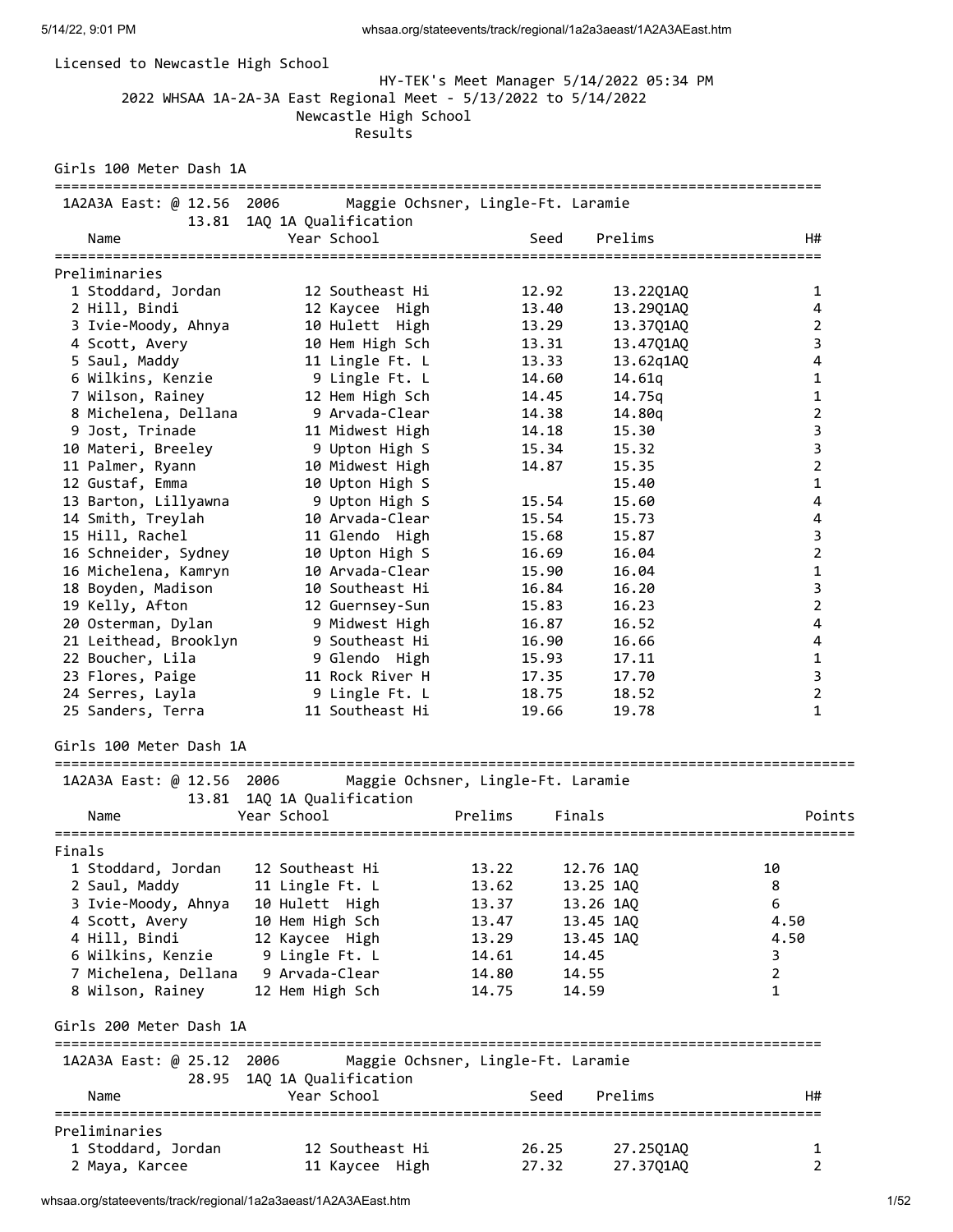| 3 Ivie-Moody, Ahnya                                            | 10 Hulett High                                                   | 27.54             | 27.48Q1AQ               |                | 3                   |
|----------------------------------------------------------------|------------------------------------------------------------------|-------------------|-------------------------|----------------|---------------------|
| 4 Scott, Avery                                                 | 10 Hem High Sch                                                  | 27.56             | 27.86q1AQ               |                | $\mathsf{3}$        |
| 5 Saul, Maddy                                                  | 11 Lingle Ft. L                                                  | 27.98             | 28.29q1AQ               |                | $\overline{2}$      |
| 6 Meyer, Tiah                                                  | 12 Lingle Ft. L                                                  | 28.56             | 29.00q                  |                | $\mathbf 1$         |
| 7 Wilkins, Kenzie                                              | 9 Lingle Ft. L                                                   | 30.84             | 30.74q                  |                | 3                   |
| 8 Wozney, Lola                                                 | 11 Upton High S                                                  | 30.14             | 30.81q                  |                | $\overline{2}$      |
| 9 Wilson, Rainey                                               | 12 Hem High Sch                                                  | 30.07             | 30.91                   |                | $\mathbf{1}$        |
| 10 Gustaf, Emma                                                | 10 Upton High S                                                  | 31.71             | 32.41                   |                | $\overline{2}$      |
| 11 Hill, Rachel                                                | 11 Glendo High                                                   | 32.18             | 32.49                   |                | $\mathbf{1}$        |
| 12 Schneider, Sydney                                           | 10 Upton High S                                                  | 34.33             | 33.95                   |                | $\overline{2}$      |
| 13 Barton, Lillyawna                                           | 9 Upton High S                                                   | 33.85             | 34.25                   |                | $\mathbf 1$         |
| 14 Palmer, Ryann                                               | 10 Midwest High                                                  | 31.58             | 34.41                   |                | 3                   |
|                                                                | 15 Bustios-Ruiz, Emily 10 Midwest High                           | 38.99             | 35.95                   |                | 1                   |
| 16 Boucher, Lila                                               | 9 Glendo High                                                    | 36.83             | 37.02                   |                | $\mathbf{1}$        |
| 17 Osterman, Dylan                                             | 9 Midwest High                                                   | 35.24             | 37.65                   |                | 3<br>$\overline{3}$ |
| 18 Flores, Paige<br>19 Serres, Layla                           | 11 Rock River H<br>9 Lingle Ft. L                                | 34.78<br>41.89    | 38.66<br>41.95          |                | $\overline{2}$      |
|                                                                |                                                                  |                   |                         |                |                     |
| Girls 200 Meter Dash 1A                                        |                                                                  |                   |                         |                |                     |
|                                                                | 1A2A3A East: @ 25.12 2006 Maggie Ochsner, Lingle-Ft. Laramie     |                   |                         |                |                     |
|                                                                | 28.95 1AQ 1A Qualification                                       |                   |                         |                |                     |
| Name                                                           | Year School                                                      | Finals<br>Prelims |                         |                | Points              |
|                                                                |                                                                  |                   |                         |                |                     |
| Finals                                                         |                                                                  |                   |                         |                |                     |
| 1 Stoddard, Jordan 12 Southeast Hi                             |                                                                  | 27.25             | 26.50 1AQ               | 10             |                     |
| 2 Maya, Karcee 11 Kaycee High<br>3 Saul, Maddy 11 Lingle Ft. L |                                                                  | 27.37             | 27.48 1AQ               | 8              |                     |
|                                                                |                                                                  | 28.29             | 27.85 1AQ               | 6              |                     |
| 4 Scott, Avery 10 Hem High Sch                                 |                                                                  | 27.86             | 28.03 1AQ               | 5              |                     |
| 5 Ivie-Moody, Ahnya 10 Hulett High                             |                                                                  | 27.48             | 28.25 1AQ               | 4              |                     |
| 6 Meyer, Tiah 12 Lingle Ft. L                                  |                                                                  | 29.00             | 28.31 1AQ               | 3              |                     |
| 7 Wozney, Lola                                                 | 11 Upton High S                                                  | 30.81<br>29.67    |                         | $\overline{2}$ |                     |
| 8 Wilkins, Kenzie 9 Lingle Ft. L                               |                                                                  | 30.74<br>30.34    |                         | $\mathbf{1}$   |                     |
| Girls 400 Meter Dash 1A                                        |                                                                  |                   |                         |                |                     |
|                                                                | 1A2A3A East: @ 1:00.97 2014 Kaylee Greenwald, Lingle-Ft. Laramie |                   |                         |                |                     |
|                                                                | 1:05.58 1AQ 1A Qualification                                     |                   |                         |                |                     |
| Name                                                           | Year School                                                      | Seed              | Prelims                 |                | H#                  |
| Preliminaries                                                  |                                                                  |                   | ======================= |                |                     |
| 1 Maya, Karcee                                                 | 11 Kaycee High                                                   | 1:03.04           | 1:01.97Q1AQ             |                | 2                   |
| 2 Hill, Bindi                                                  | 12 Kaycee High                                                   | 1:02.96           | 1:04.5101A0             |                | $\mathbf{1}$        |
| 3 Ivie-Moody, Ahnya                                            | 10 Hulett High                                                   | 1:03.32           | 1:02.56q1AQ             |                | $\overline{2}$      |
| 4 Scott, Avery                                                 | 10 Hem High Sch                                                  | 1:04.42           | 1:04.76q1AQ             |                | 1                   |
| 5 Haines, Sasha                                                | 10 Southeast Hi                                                  | 1:05.43           | 1:04.89q1AQ             |                | $\overline{2}$      |
| 6 Mills, Maddie                                                | 9 Upton High S                                                   | 1:05.28           | 1:06.95q                |                | $\mathbf{1}$        |
| 7 Gibson, Grace                                                | 9 Lingle Ft. L                                                   |                   | 1:08.68q                |                | $\overline{2}$      |
| 8 Wozney, Lola                                                 | 11 Upton High S                                                  | 1:07.23           | 1:11.69q                |                | $\mathbf 2$         |
| 9 Porter, Kailey                                               | 10 Southeast Hi                                                  | 1:10.82           | 1:12.02                 |                | $\mathbf{1}$        |
| 10 Scott, Addy                                                 | 9 Lingle Ft. L                                                   | 1:12.04           | 1:12.74                 |                | $\mathbf 1$         |
| 11 Loebe, Rylee                                                | 9 Upton High S                                                   | 1:17.46           | 1:15.61                 |                | $\overline{2}$      |
| 12 Ortega-Chavez, Denise                                       | 10 Kaycee High                                                   | 1:19.27           | 1:17.04                 |                | $\overline{2}$      |
| 13 Foster, Andie                                               | 9 Lingle Ft. L                                                   | 1:22.82           | 1:18.31                 |                | 1                   |
| Girls 400 Meter Dash 1A                                        |                                                                  |                   |                         |                |                     |
| ================================                               |                                                                  |                   |                         |                |                     |
|                                                                | 1A2A3A East: @ 1:00.97 2014 Kaylee Greenwald, Lingle-Ft. Laramie |                   |                         |                |                     |
|                                                                | 1:05.58 1AQ 1A Qualification                                     |                   |                         |                |                     |
| Name                                                           | Year School                                                      | Prelims<br>Finals |                         |                | Points              |
| Finals                                                         |                                                                  |                   |                         |                |                     |
| 1 Maya, Karcee                                                 | 11 Kaycee High                                                   | 1:01.97           | $1:01.18$ $1AQ$         | 10             |                     |
| 2 Scott, Avery                                                 | 10 Hem High Sch                                                  | 1:04.76           | $1:02.87$ 1AQ           | 8              |                     |
| 3 Hill, Bindi                                                  | 12 Kaycee High                                                   | 1:04.51           | 1:03.44 1AQ             | 6              |                     |

whsaa.org/stateevents/track/regional/1a2a3aeast/1A2A3AEast.htm 2006 2007 2008 2009 2009 2009 2009 2009 2009 20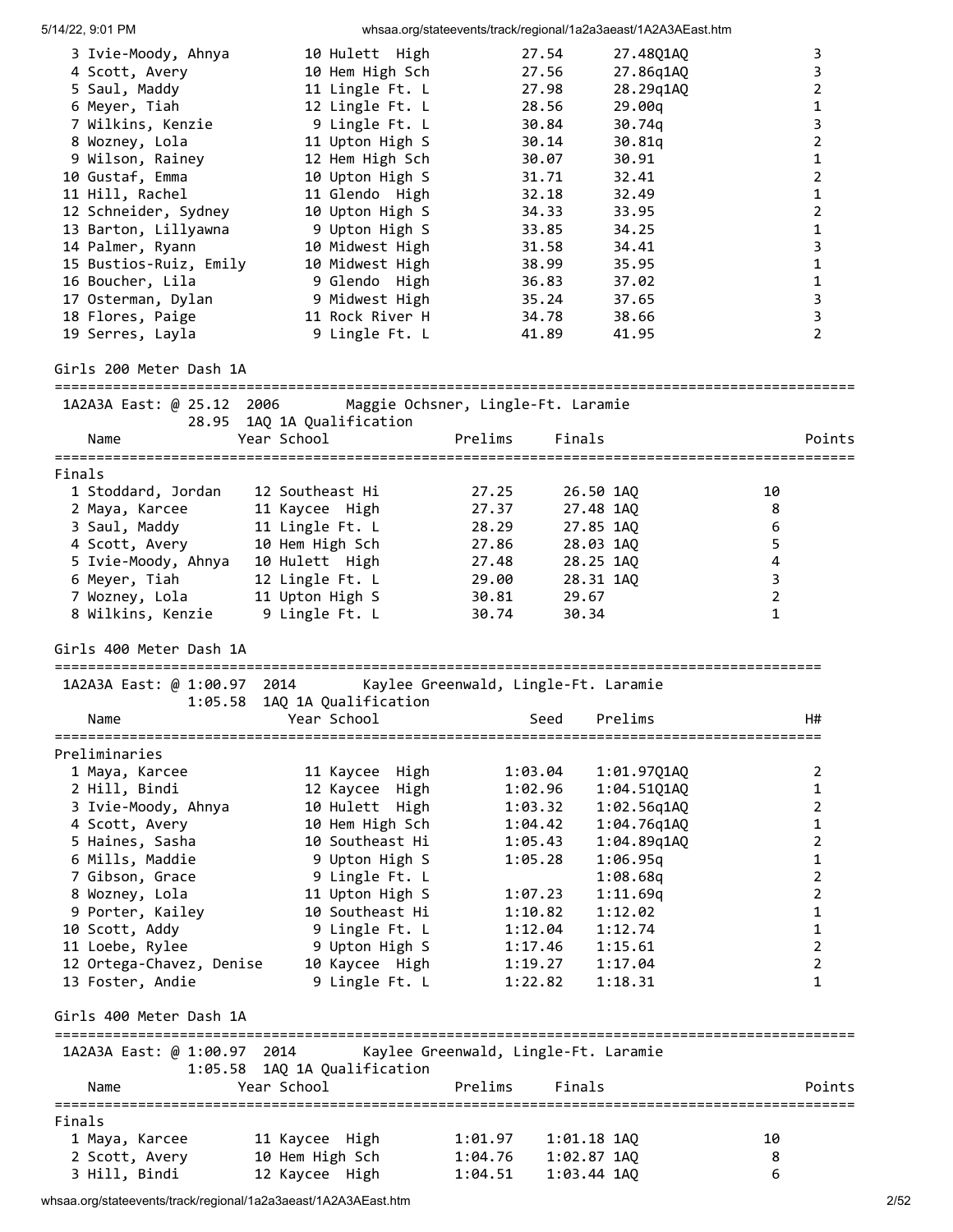| 4 Ivie-Moody, Ahnya | 10 Hulett High  | 1:02.56 | 1:04.24 1AO | 5.           |
|---------------------|-----------------|---------|-------------|--------------|
| 5 Haines, Sasha     | 10 Southeast Hi | 1:04.89 | 1:04.40 1AO | 4            |
| 6 Mills, Maddie     | 9 Upton High S  | 1:06.95 | 1:05.96     | 3.           |
| 7 Gibson, Grace     | 9 Lingle Ft. L  | 1:08.68 | 1:07.31     | 2            |
| 8 Wozney, Lola      | 11 Upton High S | 1:11.69 | 1:08.01     | $\mathbf{1}$ |

## Girls 800 Meter Run 1A ================================================================================================ 1A2A3A East: @ 2:25.59 2007 Candace Wollert, Lingle-Ft. Laramie 2:35.65 1AQ 1A Qualification Name **Seed** Finals Points Points ================================================================================================ 1 Speckner, Natalie 10 Lingle Ft. L 2:38.61 10 2 Mills, Maddie 9 Upton High S 2:40.13 2:40.66 8 3 Ramirez, Jackie 12 Kaycee High 2:48.56 2:41.28 6 4 Wilson, Rainey 12 Hem High Sch 2:47.77 2:46.65 5 5 Leiseth, Holly 10 Lingle Ft. L 2:59.32 2:49.71 4 6 Palus, Abby 10 Hulett High 2:51.42 3 7 Porter, Kailey 10 Southeast Hi 3:01.63 2:53.10 2 8 Morgan, Lauren 12 Hulett High 3:11.71 2:55.80 1 9 Hanson, Taylor 9 Southeast Hi 3:00.28 2:59.97 10 Smith, Hailey 11 Lingle Ft. L 3:15.82 3:01.56 11 Scott, Addy 9 Lingle Ft. L 2:45.36 3:05.20 12 Cork, Kelly 9 Upton High S 3:16.33 13 LeDoux, Casey 10 Kaycee High 3:24.75 3:25.90 13 LeDoux, Casey 10 Kaycee High 3:24.75 3:25.90<br>14 Loebe, Rylee 9 Upton High S 3:29.64

### Girls 1600 Meter Run 1A

================================================================================================ 1A2A3A East: @ 5:39.06 2009 Adria Grubb, Saratoga

|                      | INLAYA LUJU, W J.JJ.OU LUUJ – AUIILU UIUDU, JUIULULU<br>6:02.23 1AQ 1A Qualification |         |         |        |
|----------------------|--------------------------------------------------------------------------------------|---------|---------|--------|
| Name                 | Year School                                                                          | Seed    | Finals  | Points |
| 1 Speckner, Natalie  | 10 Lingle Ft. L                                                                      | 6:38.47 | 6:14.07 | 10     |
| 2 Palus, Abby        | 10 Hulett High                                                                       | 6:23.49 | 6:20.92 | 8      |
| 3 Ramirez, Jackie    | 12 Kaycee High                                                                       |         | 6:24.81 | 6      |
| 4 Sims, Jentry       | 10 Rock River H                                                                      | 6:23.50 | 6:25.41 | 5      |
| 5 Leiseth, Holly     | 10 Lingle Ft. L                                                                      | 6:39.98 | 6:40.04 | 4      |
| 6 Merwin, Rachel     | 10 Hulett High                                                                       | 6:52.06 | 6:49.94 | 3      |
| 7 Smith, Hailey      | 11 Lingle Ft. L                                                                      | 7:22.01 | 7:00.25 |        |
| 8 Houk, Josie        | 10 Lingle Ft. L                                                                      | 7:15.10 | 7:20.43 |        |
| 9 Ortega-Chavez, Den | 10 Kaycee High                                                                       | 7:45.68 | 8:20.51 |        |

================================================================================================

#### Girls 3200 Meter Run 1A

|                                  | 1A2A3A East: @ 12:01.52 2008 Shelby Hohnholt, Saratoga<br>13:34.27 1AQ 1A Qualification                      |                     |                           |                |
|----------------------------------|--------------------------------------------------------------------------------------------------------------|---------------------|---------------------------|----------------|
| Name                             | Year School                                                                                                  | Seed                | Finals                    | Points         |
| 1 Palus, Abby 10 Hulett High     |                                                                                                              |                     | 13:29.55   13:29.13   1AO | 10             |
| 2 Speckner, Natalie              | 10 Lingle Ft. L                                                                                              | 15:10.24  14:10.50  |                           | 8              |
|                                  | 3 Sims, Jentry 10 Rock River H                                                                               | 14:42.00 14:13.19   |                           | 6              |
| 4 Leiseth, Holly 10 Lingle Ft. L |                                                                                                              |                     |                           | 5              |
|                                  | 5 Merwin, Rachel 10 Hulett High 15:04.56 14:56.32                                                            |                     |                           | 4              |
| 6 Smith, Hailey 11 Lingle Ft. L  |                                                                                                              | 16:36.94   15:16.48 |                           | 3              |
| 7 Palus, Cassy 11 Hulett High    |                                                                                                              |                     | 15:50.31                  | $\mathfrak{p}$ |
| Girls 100 Meter Hurdles 1A       |                                                                                                              |                     |                           |                |
|                                  | ==============<br>1A2A3A East: @ 14.96 2006 Maggie Ochsner, Lingle-Ft. Laramie<br>18.12 1AQ 1A Qualification |                     |                           |                |
| Name                             | Year School                                                                                                  |                     | Prelims<br>Seed           | H#             |
| Preliminaries                    |                                                                                                              |                     |                           |                |
| 1 Kaufman, Jada                  | 9 Lingle Ft. L                                                                                               |                     | 17.76<br>17.5601AO        | 1              |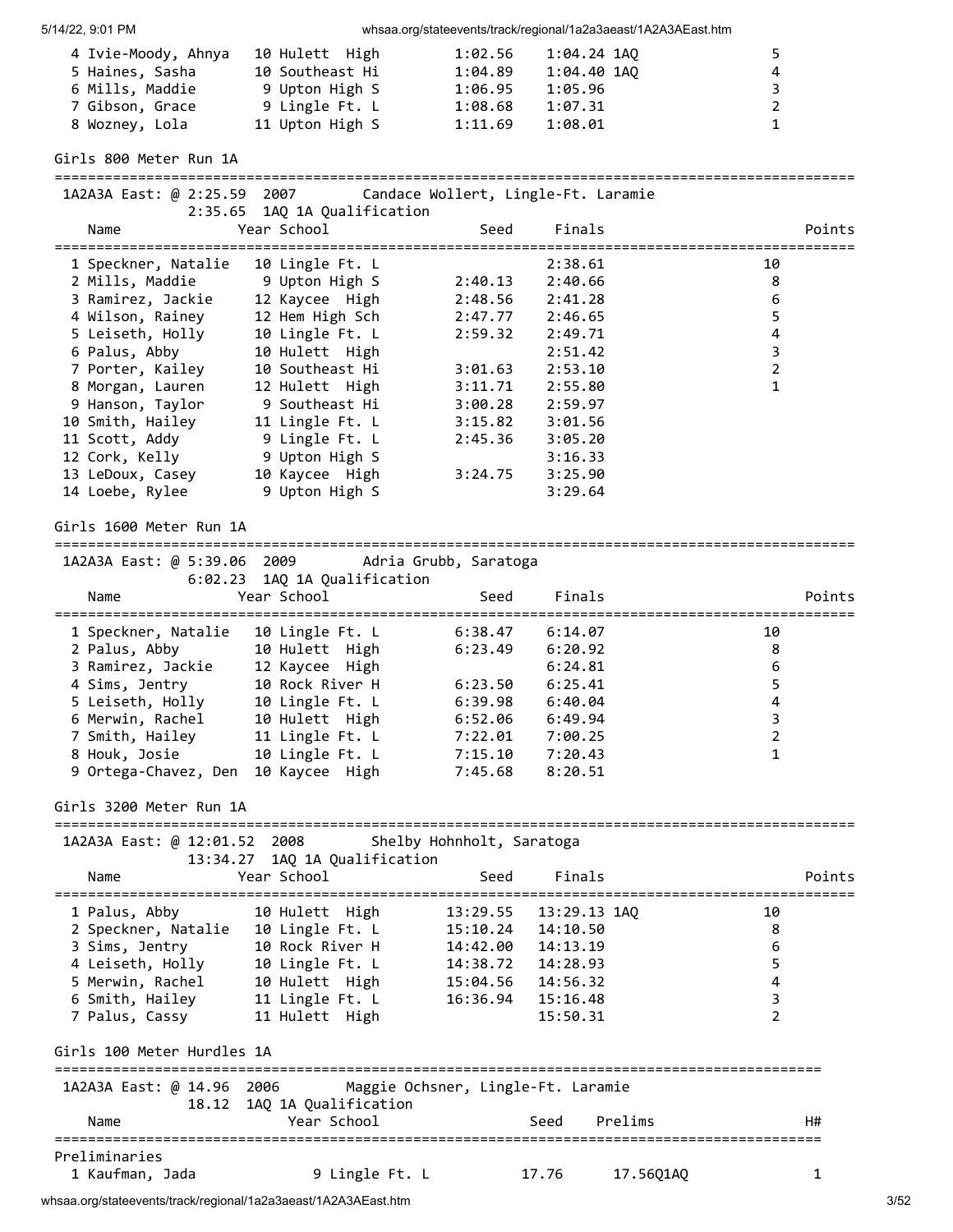5/14/22, 9:01 PM whsaa.org/stateevents/track/regional/1a2a3aeast/1A2A3AEast.htm 2 Gibson, Grace 9 Lingle Ft. L 17.63 17.79Q1AQ 2 3 Walker, Emma 11 Lingle Ft. L 17.59 17.60q1AQ 1 4 Maya, Karcee 11 Kaycee High 17.59 18.02q1AQ 2 5 Widdison, Justine 9 Hem High Sch 19.23 18.49q 2 6 Davis, Rylee 11 Upton High S 19.96 19.73q 1 7 Michelena, Dellana 9 Arvada-Clear 20.10 19.74q 1 8 Hanson, Taylor 9 Southeast Hi 19.64 19.86q 2 9 Gustaf, Emma 10 Upton High S 20.64 19.88 2 10 Houk, Josie 10 Lingle Ft. L 20.50 20.70 2 11 Miller, Aloria 12 Upton High S 21.22 20.93 1 12 Ahrens, Lily 10 Guernsey-Sun 22.27 22.38 1 -- Solaas, T'Lysa 12 Hem High Sch 18.00 NT 1 Girls 100 Meter Hurdles 1A ================================================================================================ 1A2A3A East: @ 14.96 2006 Maggie Ochsner, Lingle-Ft. Laramie 18.12 1AQ 1A Qualification Name Year School Prelims Finals Points ================================================================================================ Finals 1 Maya, Karcee 11 Kaycee High 18.02 17.18 1AQ 10 2 Kaufman, Jada 9 Lingle Ft. L 17.56 17.42 1AQ 8 3 Walker, Emma 11 Lingle Ft. L 17.60 17.82 1AQ 6 4 Gibson, Grace 9 Lingle Ft. L 17.79 17.97 1AQ 5 5 Widdison, Justine 9 Hem High Sch 18.49 18.71 4 6 Hanson, Taylor 9 Southeast Hi 19.86 18.94 3 7 Davis, Rylee 11 Upton High S 19.73 18.97 2 8 Michelena, Dellana 9 Arvada-Clear 19.74 19.29 1 Girls 300 Meter Hurdles 1A ============================================================================================ 1A2A3A East: @ 46.13 2007 Maggie Ochsner, Lingle-Ft. Laramie 52.31 1AQ 1A Qualification Name Year School Seed Prelims H# ============================================================================================ Preliminaries 1 Maya, Karcee 11 Kaycee High 48.74 49.14Q1AQ 1 2 Walker, Emma 11 Lingle Ft. L 52.00 52.39Q 2 3 Widdison, Justine 9 Hem High Sch 54.43 53.12q 1 4 Gibson, Grace 9 Lingle Ft. L 52.50 53.76q 2 5 Davis, Rylee 11 Upton High S 56.45 54.14q 2 6 Kaufman, Jada 9 Lingle Ft. L 52.51 54.60q 1 7 Hanson, Taylor 9 Southeast Hi 1:02.06 57.77q 2 8 Houk, Josie 10 Lingle Ft. L 58.67 58.12q 1 9 Palus, Cassy 11 Hulett High 1:00.91 59.00 2 10 Miller, Aloria 12 Upton High S 1:00.78 59.62 1 -- Gustaf, Emma 10 Upton High S 58.22 DQ 2 Girls 300 Meter Hurdles 1A ================================================================================================ 1A2A3A East: @ 46.13 2007 Maggie Ochsner, Lingle-Ft. Laramie 52.31 1AQ 1A Qualification Name Year School Prelims Finals Points ================================================================================================ Finals 1 Maya, Karcee 11 Kaycee High 49.14 48.13 1AQ 10 2 Walker, Emma 11 Lingle Ft. L 52.39 51.27 1AQ 8 3 Gibson, Grace 9 Lingle Ft. L 53.76 51.94 1AQ 6 4 Kaufman, Jada 9 Lingle Ft. L 54.60 52.53 5 5 Widdison, Justine 9 Hem High Sch 53.12 52.63 4 6 Hanson, Taylor 9 Southeast Hi 57.77 55.87 3 7 Davis, Rylee 11 Upton High S 54.14 56.08 2 8 Houk, Josie 10 Lingle Ft. L 58.12 58.05 1 1

Girls 4x100 Meter Relay 1A

whsaa.org/stateevents/track/regional/1a2a3aeast/1A2A3AEast.htm 4/52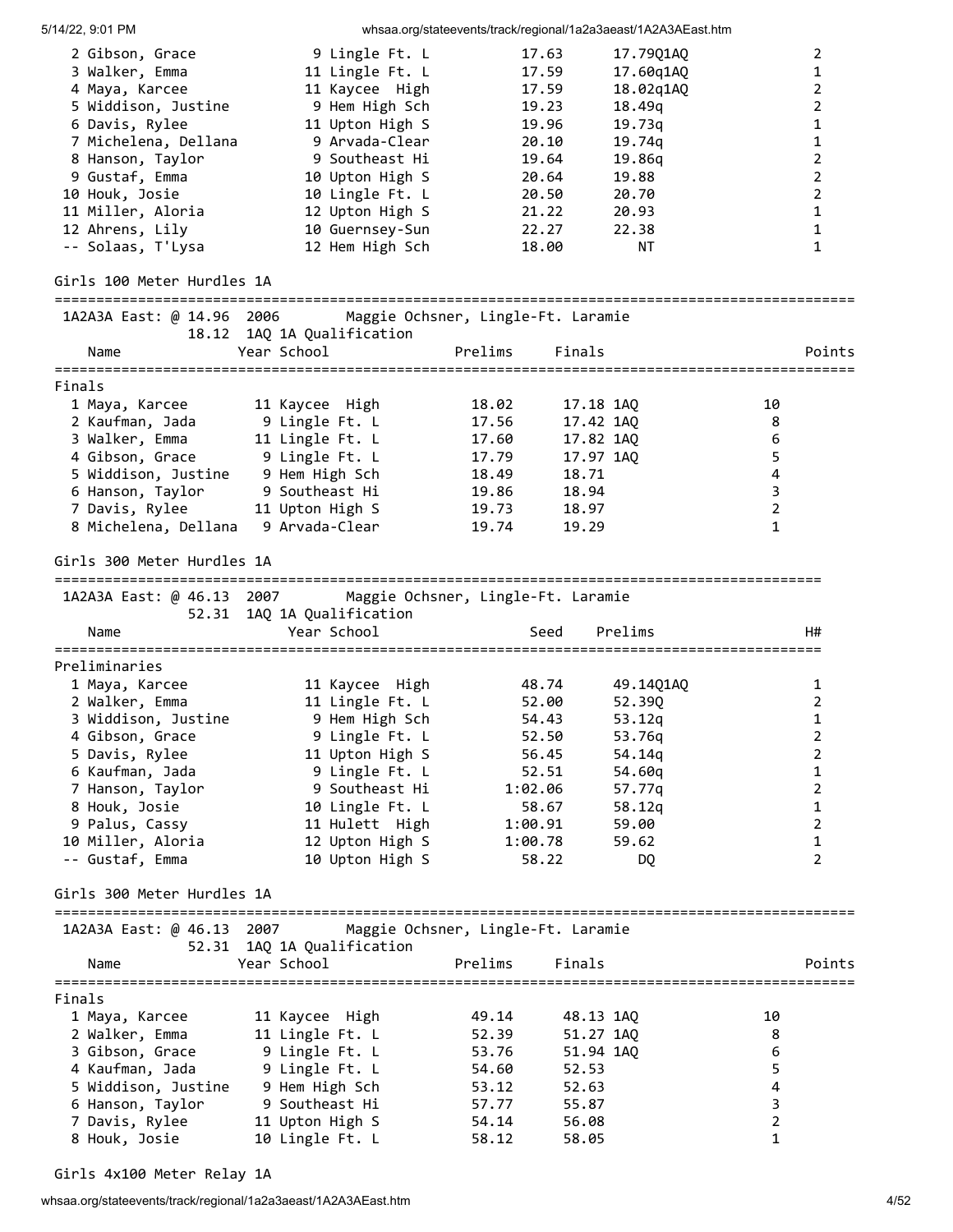| 1A2A3A East: @ 51.56<br>2006                                        | Lingle-Ft. Laramie, Lingle-Ft. Laramie<br>S. Mueller, M. Ochsner, M. Weisshaar, L. Wilson |    |        |
|---------------------------------------------------------------------|-------------------------------------------------------------------------------------------|----|--------|
| 57.64 1AQ 1A Qualification<br>School                                | Finals<br>Seed                                                                            |    | Points |
|                                                                     |                                                                                           |    |        |
| 1 Southeast High School<br>1) Logsdon, Angie 9                      | 54.59<br>53.36 1AQ<br>2) Stoddard, Tylar 10                                               | 10 |        |
| 3) Booth, Baylie 10                                                 | 4) Haines, Sasha 10                                                                       |    |        |
| 2 Lingle Ft. Laramie High Schoo                                     | 53.45<br>53.62 1AQ                                                                        | 8  |        |
| 1) Gibson, Grace 9                                                  | 2) Meyer, Tiah 12                                                                         |    |        |
| 3) Wilkins, Kenzie 9                                                | 4) Saul, Maddy 11                                                                         |    |        |
| 3 Midwest High School                                               | 59.38<br>58.27                                                                            | 6  |        |
| 1) Walsh, Jackie 12                                                 | 2) Osterman, Dylan 9                                                                      |    |        |
| 3) Palmer, Ryann 10                                                 | 4) Jost, Trinade 11                                                                       |    |        |
| 4 Hulett High School                                                | 1:03.20<br>58.87                                                                          | 5  |        |
| 1) Cornett, Myah 10                                                 | 2) Wilson, Ashlynn 11                                                                     |    |        |
| 3) Kromarek, Mckenna 11<br>-- Upton High School                     | 4) Pennington, Lacy 9<br>54.54                                                            |    |        |
| 1) Wilson, Zoey 9                                                   | DQ<br>2) Caylor, Jerrica 12                                                               |    |        |
| 3) Louderback, Sophie 10                                            | 4) Louderback, Alyson 12                                                                  |    |        |
|                                                                     |                                                                                           |    |        |
| Girls 4x400 Meter Relay 1A<br>===========================           |                                                                                           |    |        |
| 1A2A3A East: @ 4:18.45 2007                                         | Lingle-Ft. Laramie, Lingle-Ft. Laramie                                                    |    |        |
|                                                                     | C. Ellis, B. Kappen, L. Wilson, C. Wollert                                                |    |        |
| 1AQ 1A Qualification<br>4:56.69                                     |                                                                                           |    |        |
| School<br>======================================                    | Finals<br>Seed                                                                            |    | Points |
| 1 Lingle Ft. Laramie High Schoo                                     | 4:22.75<br>4:21.24 1AQ                                                                    | 10 |        |
| 1) Shipp, Brenly 9                                                  | 2) Walker, Emma 11                                                                        |    |        |
| 3) Kaufman, Jada 9                                                  | 4) Saul, Maddy 11                                                                         |    |        |
| 2 Southeast High School                                             | 4:46.29<br>4:31.74 1AQ                                                                    | 8  |        |
| 1) Stoddard, Tylar 10                                               | 2) Llewellyn, Kylee 10                                                                    |    |        |
| 3) Desmond, Grace 12                                                | 4) Haines, Sasha 10                                                                       |    |        |
| 3 Upton High School                                                 | 4:46.00<br>4:34.92 1AQ                                                                    | 6  |        |
| 1) Caylor, Jerrica 12                                               | 2) Wilson, Zoey 9                                                                         |    |        |
| 3) Wozney, Lola 11                                                  | 4) Louderback, Sophie 10                                                                  |    |        |
| 4 Hulett High School                                                | 5:15.62<br>5:05.88                                                                        | 5  |        |
| 1) Morgan, Lauren 12<br>3) Merwin, Rachel 10                        | 2) Pennington, Lacy 9<br>4) Palus, Cassy 11                                               |    |        |
|                                                                     |                                                                                           |    |        |
| Girls 4x800 Meter Relay 1A<br>===================================== | -------------------------------------                                                     |    |        |
| 1A2A3A East: @ 10:28.52 2007                                        | Lingle-Ft. Laramie, Lingle-Ft. Laramie                                                    |    |        |
|                                                                     | B. Kappen, K. Trowbridge, L. Wilson, C. Wollert                                           |    |        |
| 12:29.32 1AQ 1A Qualification                                       |                                                                                           |    |        |
| School                                                              | Seed<br>Finals                                                                            |    | Points |
| 1 Hulett High School                                                | 11:35.25<br>11:28.47 1AQ                                                                  | 10 |        |
| 1) Palus, Abby 10                                                   | 2) Morgan, Lauren 12                                                                      |    |        |
| 3) Merwin, Rachel 10                                                | 4) Ivie-Moody, Ahnya 10                                                                   |    |        |
| 2 Southeast High School                                             | 11:46.62<br>11:37.58 1AQ                                                                  | 8  |        |
| 1) Stoddard, Tylar 10                                               | 2) Llewellyn, Kylee 10                                                                    |    |        |
| 3) Booth, Baylie 10                                                 | 4) Logsdon, Angie 9                                                                       |    |        |
| 3 Lingle Ft. Laramie High Schoo                                     | 11:56.00<br>11:49.78 1AQ                                                                  | 6  |        |
| 1) Houk, Josie 10                                                   | 2) Leiseth, Holly 10                                                                      |    |        |
| 3) Smith, Hailey 11<br>4 Upton High School                          | 4) Scott, Addy 9<br>13:56.62<br>13:29.78                                                  | 5  |        |
| 1) Cork, Kelly 9                                                    | 2) Loebe, Rylee 9                                                                         |    |        |
| 3) Materi, Breeley 9                                                | 4) Anderson, Kaylee 10                                                                    |    |        |
| -- Hem High School                                                  | 11:21.22<br>ΝT                                                                            |    |        |
| 1) Widdison, Justine 9                                              | 2) Wilson, Rainey 12                                                                      |    |        |
| 3) Scott, Avery 10                                                  | 4) Solaas, T'Lysa 12                                                                      |    |        |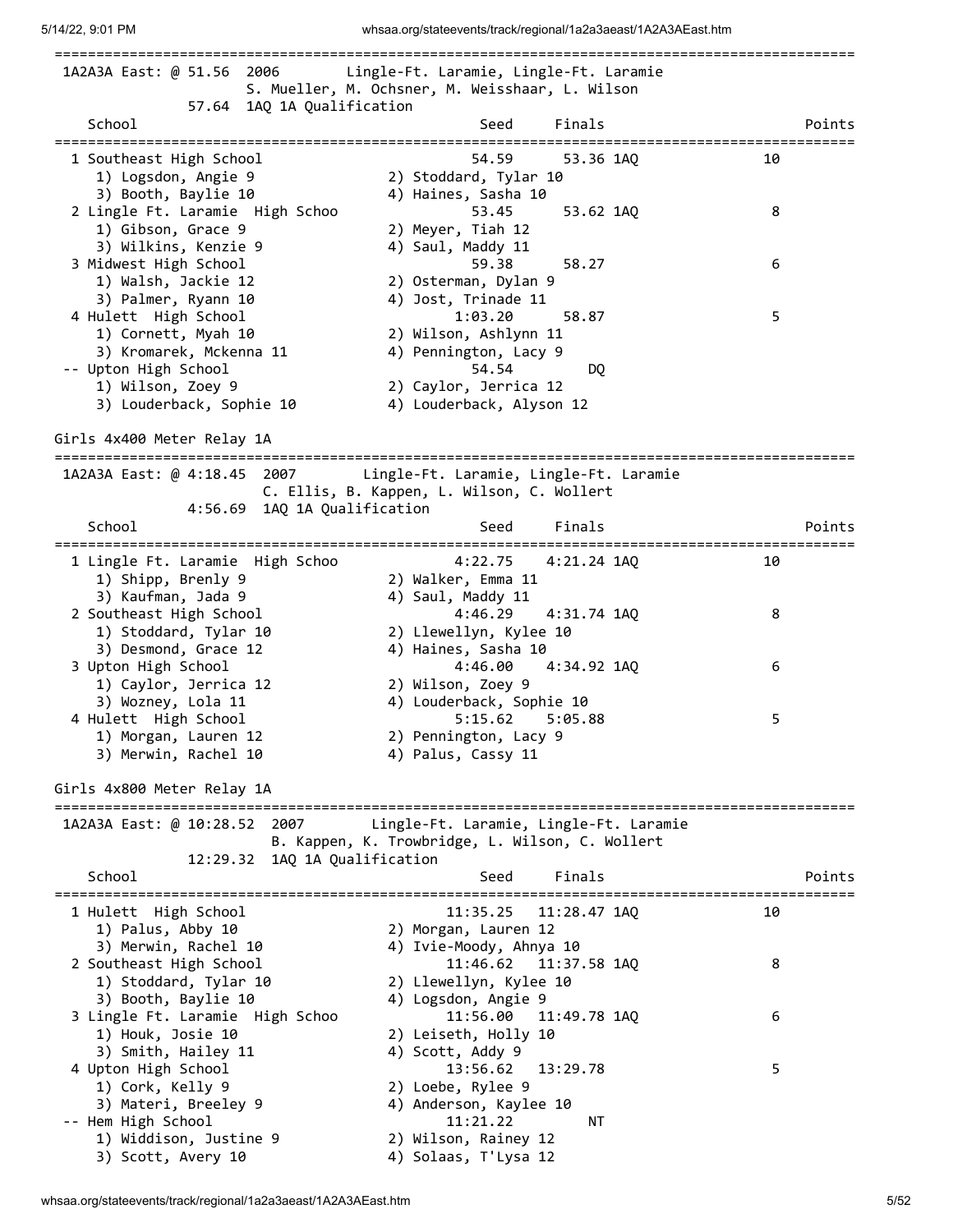| 5:13.02 1AQ 1A Qualification<br>School<br>Seed<br>Finals<br>Points<br>=================================<br>1 Lingle Ft. Laramie High Schoo<br>4:43.27<br>4:50.38 1AQ<br>10<br>1) Kaufman, Jada 9<br>2) Meyer, Tiah 12<br>3) Shipp, Brenly 9<br>4) Speckner, Natalie 10<br>2 Upton High School<br>4:44.96<br>$4:53.67$ 1AQ<br>8<br>1) Wilson, Zoey 9<br>2) Louderback, Alyson 12<br>3) Caylor, Jerrica 12<br>4) Mills, Maddie 9<br>3 Kaycee High School<br>5:01.77<br>5:07.92 1AQ<br>6<br>1) Ortega-Chavez, Denise 10<br>2) LeDoux, Casey 10<br>3) Hill, Bindi 12<br>4) Ramirez, Jackie 12<br>5<br>4 Hulett High School<br>5:21.75<br>1) Kromarek, Mckenna 11<br>2) Pennington, Lacy 9<br>3) Palus, Cassy 11<br>4) Morgan, Lauren 12<br>5 Southeast High School<br>5:20.64<br>5:29.29<br>4<br>1) Haines, Sasha 10<br>2) Booth, Baylie 10<br>3) Porter, Kailey 10<br>4) Hanson, Taylor 9<br>1A2A3A East: @ 5-06 5/14/2021 Jordan Stoddard, Southeast<br>4-07.00 1AQ 1A Qualification<br>Year School<br>Seed<br>Finals<br>Points<br>Name<br>=================================<br>1 Stoddard, Jordan<br>12 Southeast Hi<br>$5 - 06.00$<br>5-03.00 1AQ<br>10<br>2 Hill, Bindi<br>12 Kaycee High<br>4-11.00 1AQ<br>8<br>4-10.00<br>3 Shipp, Brenly<br>9 Lingle Ft. L<br>6<br>4-07.00 1AQ<br>4-08.00<br>5<br>4 Cornett, Myah<br>10 Hulett High<br>4-07.00 1AQ<br>4-08.00<br>5 Schneider, Sydney<br>4<br>10 Upton High S<br>4-03.00<br>4-03.00<br>6 Wilson, Zoey<br>9 Upton High S<br>4-08.00<br>$4 - 01.00$<br>2.50<br>9 Upton High S<br>6 Materi, Breeley<br>4-00.00<br>4-01.00<br>2.50<br>8 Kelly, Afton<br>12 Guernsey-Sun<br>0.50<br>4-02.00<br>3-11.00<br>8 Loebe, Rylee<br>9 Upton High S<br>4-04.00<br>0.50<br>$3 - 11.00$<br>T. Pearson/J. Caylor/C. Rhoden, Kaycee/Upton<br>1A2A3A East: @ 9-00 2021<br>7-06.00 1AQ 1A Qualification<br>Finals<br>Year School<br>Seed<br>Points<br>Name<br>12 Upton High S<br>$9 - 03.00$<br>9-00.00@1AQ<br>1 Caylor, Jerrica<br>10<br>9 Southeast Hi<br>2 Logsdon, Angie<br>$8 - 07.00$<br>8-06.00 1AQ<br>8<br>3 Ramirez, Jackie<br>6<br>12 Kaycee High<br>8-00.00 1AQ<br>$8 - 06.00$<br>4 Schiele, Juliana<br>5<br>10 Guernsey-Sun<br>7-06.00 1AQ<br>$8 - 00.00$<br>5 Miller, Aloria<br>4<br>12 Upton High S<br>7-00.00<br>7-00.00<br>3<br>6 Wozney, Lola<br>11 Upton High S<br>7-00.00<br>$6 - 06.00$<br>$\overline{2}$<br>7 Ortega-Chavez, Den<br>10 Kaycee High<br>7-00.00<br>$6 - 06.00$<br>10 Upton High S<br>8 Anderson, Kaylee<br>$\mathbf{1}$<br>5-00.00<br>$5 - 06.00$<br>9 Lingle Ft. L<br>9 Wilkins, Kenzie<br>$5 - 00.00$<br>$5 - 06.00$<br>==================================<br>1A2A3A East: @ 18-05 5/15/2021<br>Jordan Stoddard, Southeast<br>15-01.00 1AQ 1A Qualification<br>Finals<br>Year School<br>Seed<br>Name<br>12 Southeast Hi<br>18-07.50<br>2, 10<br>1 Stoddard, Jordan<br>18-05.00@1AQ<br>8<br>2 Louderback, Sophie 10 Upton High S<br>15-04.50 1AQ<br>$\overline{2}$<br>15-01.25<br>6<br>3 Meyer, Tiah<br>12 Lingle Ft. L<br>14-10.00<br>$\overline{2}$<br>14-04.75 | 1A2A3A East: @ 4:38.64 5/14/2021         | A Hattan, E Walker, M Saul, N Speckner |          | Lingle-Fort Laramie High Schoo, Lingle-For |                     |
|--------------------------------------------------------------------------------------------------------------------------------------------------------------------------------------------------------------------------------------------------------------------------------------------------------------------------------------------------------------------------------------------------------------------------------------------------------------------------------------------------------------------------------------------------------------------------------------------------------------------------------------------------------------------------------------------------------------------------------------------------------------------------------------------------------------------------------------------------------------------------------------------------------------------------------------------------------------------------------------------------------------------------------------------------------------------------------------------------------------------------------------------------------------------------------------------------------------------------------------------------------------------------------------------------------------------------------------------------------------------------------------------------------------------------------------------------------------------------------------------------------------------------------------------------------------------------------------------------------------------------------------------------------------------------------------------------------------------------------------------------------------------------------------------------------------------------------------------------------------------------------------------------------------------------------------------------------------------------------------------------------------------------------------------------------------------------------------------------------------------------------------------------------------------------------------------------------------------------------------------------------------------------------------------------------------------------------------------------------------------------------------------------------------------------------------------------------------------------------------------------------------------------------------------------------------------------------------------------------------------------------------------------------------------------------------------------------------------------------------------------------------------------------------------------------------------------------------------------------------------------------------------------------------------------------------------------------------------------------------------------------------------------------------|------------------------------------------|----------------------------------------|----------|--------------------------------------------|---------------------|
|                                                                                                                                                                                                                                                                                                                                                                                                                                                                                                                                                                                                                                                                                                                                                                                                                                                                                                                                                                                                                                                                                                                                                                                                                                                                                                                                                                                                                                                                                                                                                                                                                                                                                                                                                                                                                                                                                                                                                                                                                                                                                                                                                                                                                                                                                                                                                                                                                                                                                                                                                                                                                                                                                                                                                                                                                                                                                                                                                                                                                                      |                                          |                                        |          |                                            |                     |
|                                                                                                                                                                                                                                                                                                                                                                                                                                                                                                                                                                                                                                                                                                                                                                                                                                                                                                                                                                                                                                                                                                                                                                                                                                                                                                                                                                                                                                                                                                                                                                                                                                                                                                                                                                                                                                                                                                                                                                                                                                                                                                                                                                                                                                                                                                                                                                                                                                                                                                                                                                                                                                                                                                                                                                                                                                                                                                                                                                                                                                      |                                          |                                        |          |                                            |                     |
|                                                                                                                                                                                                                                                                                                                                                                                                                                                                                                                                                                                                                                                                                                                                                                                                                                                                                                                                                                                                                                                                                                                                                                                                                                                                                                                                                                                                                                                                                                                                                                                                                                                                                                                                                                                                                                                                                                                                                                                                                                                                                                                                                                                                                                                                                                                                                                                                                                                                                                                                                                                                                                                                                                                                                                                                                                                                                                                                                                                                                                      |                                          |                                        |          |                                            |                     |
|                                                                                                                                                                                                                                                                                                                                                                                                                                                                                                                                                                                                                                                                                                                                                                                                                                                                                                                                                                                                                                                                                                                                                                                                                                                                                                                                                                                                                                                                                                                                                                                                                                                                                                                                                                                                                                                                                                                                                                                                                                                                                                                                                                                                                                                                                                                                                                                                                                                                                                                                                                                                                                                                                                                                                                                                                                                                                                                                                                                                                                      |                                          |                                        |          |                                            |                     |
|                                                                                                                                                                                                                                                                                                                                                                                                                                                                                                                                                                                                                                                                                                                                                                                                                                                                                                                                                                                                                                                                                                                                                                                                                                                                                                                                                                                                                                                                                                                                                                                                                                                                                                                                                                                                                                                                                                                                                                                                                                                                                                                                                                                                                                                                                                                                                                                                                                                                                                                                                                                                                                                                                                                                                                                                                                                                                                                                                                                                                                      |                                          |                                        |          |                                            |                     |
|                                                                                                                                                                                                                                                                                                                                                                                                                                                                                                                                                                                                                                                                                                                                                                                                                                                                                                                                                                                                                                                                                                                                                                                                                                                                                                                                                                                                                                                                                                                                                                                                                                                                                                                                                                                                                                                                                                                                                                                                                                                                                                                                                                                                                                                                                                                                                                                                                                                                                                                                                                                                                                                                                                                                                                                                                                                                                                                                                                                                                                      |                                          |                                        |          |                                            |                     |
|                                                                                                                                                                                                                                                                                                                                                                                                                                                                                                                                                                                                                                                                                                                                                                                                                                                                                                                                                                                                                                                                                                                                                                                                                                                                                                                                                                                                                                                                                                                                                                                                                                                                                                                                                                                                                                                                                                                                                                                                                                                                                                                                                                                                                                                                                                                                                                                                                                                                                                                                                                                                                                                                                                                                                                                                                                                                                                                                                                                                                                      |                                          |                                        |          |                                            |                     |
|                                                                                                                                                                                                                                                                                                                                                                                                                                                                                                                                                                                                                                                                                                                                                                                                                                                                                                                                                                                                                                                                                                                                                                                                                                                                                                                                                                                                                                                                                                                                                                                                                                                                                                                                                                                                                                                                                                                                                                                                                                                                                                                                                                                                                                                                                                                                                                                                                                                                                                                                                                                                                                                                                                                                                                                                                                                                                                                                                                                                                                      | Girls High Jump 1A                       |                                        |          |                                            |                     |
|                                                                                                                                                                                                                                                                                                                                                                                                                                                                                                                                                                                                                                                                                                                                                                                                                                                                                                                                                                                                                                                                                                                                                                                                                                                                                                                                                                                                                                                                                                                                                                                                                                                                                                                                                                                                                                                                                                                                                                                                                                                                                                                                                                                                                                                                                                                                                                                                                                                                                                                                                                                                                                                                                                                                                                                                                                                                                                                                                                                                                                      |                                          |                                        |          |                                            |                     |
|                                                                                                                                                                                                                                                                                                                                                                                                                                                                                                                                                                                                                                                                                                                                                                                                                                                                                                                                                                                                                                                                                                                                                                                                                                                                                                                                                                                                                                                                                                                                                                                                                                                                                                                                                                                                                                                                                                                                                                                                                                                                                                                                                                                                                                                                                                                                                                                                                                                                                                                                                                                                                                                                                                                                                                                                                                                                                                                                                                                                                                      |                                          |                                        |          |                                            |                     |
|                                                                                                                                                                                                                                                                                                                                                                                                                                                                                                                                                                                                                                                                                                                                                                                                                                                                                                                                                                                                                                                                                                                                                                                                                                                                                                                                                                                                                                                                                                                                                                                                                                                                                                                                                                                                                                                                                                                                                                                                                                                                                                                                                                                                                                                                                                                                                                                                                                                                                                                                                                                                                                                                                                                                                                                                                                                                                                                                                                                                                                      |                                          |                                        |          |                                            |                     |
|                                                                                                                                                                                                                                                                                                                                                                                                                                                                                                                                                                                                                                                                                                                                                                                                                                                                                                                                                                                                                                                                                                                                                                                                                                                                                                                                                                                                                                                                                                                                                                                                                                                                                                                                                                                                                                                                                                                                                                                                                                                                                                                                                                                                                                                                                                                                                                                                                                                                                                                                                                                                                                                                                                                                                                                                                                                                                                                                                                                                                                      |                                          |                                        |          |                                            |                     |
|                                                                                                                                                                                                                                                                                                                                                                                                                                                                                                                                                                                                                                                                                                                                                                                                                                                                                                                                                                                                                                                                                                                                                                                                                                                                                                                                                                                                                                                                                                                                                                                                                                                                                                                                                                                                                                                                                                                                                                                                                                                                                                                                                                                                                                                                                                                                                                                                                                                                                                                                                                                                                                                                                                                                                                                                                                                                                                                                                                                                                                      |                                          |                                        |          |                                            |                     |
|                                                                                                                                                                                                                                                                                                                                                                                                                                                                                                                                                                                                                                                                                                                                                                                                                                                                                                                                                                                                                                                                                                                                                                                                                                                                                                                                                                                                                                                                                                                                                                                                                                                                                                                                                                                                                                                                                                                                                                                                                                                                                                                                                                                                                                                                                                                                                                                                                                                                                                                                                                                                                                                                                                                                                                                                                                                                                                                                                                                                                                      |                                          |                                        |          |                                            |                     |
|                                                                                                                                                                                                                                                                                                                                                                                                                                                                                                                                                                                                                                                                                                                                                                                                                                                                                                                                                                                                                                                                                                                                                                                                                                                                                                                                                                                                                                                                                                                                                                                                                                                                                                                                                                                                                                                                                                                                                                                                                                                                                                                                                                                                                                                                                                                                                                                                                                                                                                                                                                                                                                                                                                                                                                                                                                                                                                                                                                                                                                      |                                          |                                        |          |                                            |                     |
|                                                                                                                                                                                                                                                                                                                                                                                                                                                                                                                                                                                                                                                                                                                                                                                                                                                                                                                                                                                                                                                                                                                                                                                                                                                                                                                                                                                                                                                                                                                                                                                                                                                                                                                                                                                                                                                                                                                                                                                                                                                                                                                                                                                                                                                                                                                                                                                                                                                                                                                                                                                                                                                                                                                                                                                                                                                                                                                                                                                                                                      |                                          |                                        |          |                                            |                     |
|                                                                                                                                                                                                                                                                                                                                                                                                                                                                                                                                                                                                                                                                                                                                                                                                                                                                                                                                                                                                                                                                                                                                                                                                                                                                                                                                                                                                                                                                                                                                                                                                                                                                                                                                                                                                                                                                                                                                                                                                                                                                                                                                                                                                                                                                                                                                                                                                                                                                                                                                                                                                                                                                                                                                                                                                                                                                                                                                                                                                                                      |                                          |                                        |          |                                            |                     |
|                                                                                                                                                                                                                                                                                                                                                                                                                                                                                                                                                                                                                                                                                                                                                                                                                                                                                                                                                                                                                                                                                                                                                                                                                                                                                                                                                                                                                                                                                                                                                                                                                                                                                                                                                                                                                                                                                                                                                                                                                                                                                                                                                                                                                                                                                                                                                                                                                                                                                                                                                                                                                                                                                                                                                                                                                                                                                                                                                                                                                                      |                                          |                                        |          |                                            |                     |
|                                                                                                                                                                                                                                                                                                                                                                                                                                                                                                                                                                                                                                                                                                                                                                                                                                                                                                                                                                                                                                                                                                                                                                                                                                                                                                                                                                                                                                                                                                                                                                                                                                                                                                                                                                                                                                                                                                                                                                                                                                                                                                                                                                                                                                                                                                                                                                                                                                                                                                                                                                                                                                                                                                                                                                                                                                                                                                                                                                                                                                      | Girls Pole Vault 1A<br>================= |                                        |          |                                            |                     |
|                                                                                                                                                                                                                                                                                                                                                                                                                                                                                                                                                                                                                                                                                                                                                                                                                                                                                                                                                                                                                                                                                                                                                                                                                                                                                                                                                                                                                                                                                                                                                                                                                                                                                                                                                                                                                                                                                                                                                                                                                                                                                                                                                                                                                                                                                                                                                                                                                                                                                                                                                                                                                                                                                                                                                                                                                                                                                                                                                                                                                                      |                                          |                                        |          |                                            |                     |
|                                                                                                                                                                                                                                                                                                                                                                                                                                                                                                                                                                                                                                                                                                                                                                                                                                                                                                                                                                                                                                                                                                                                                                                                                                                                                                                                                                                                                                                                                                                                                                                                                                                                                                                                                                                                                                                                                                                                                                                                                                                                                                                                                                                                                                                                                                                                                                                                                                                                                                                                                                                                                                                                                                                                                                                                                                                                                                                                                                                                                                      |                                          |                                        |          |                                            |                     |
|                                                                                                                                                                                                                                                                                                                                                                                                                                                                                                                                                                                                                                                                                                                                                                                                                                                                                                                                                                                                                                                                                                                                                                                                                                                                                                                                                                                                                                                                                                                                                                                                                                                                                                                                                                                                                                                                                                                                                                                                                                                                                                                                                                                                                                                                                                                                                                                                                                                                                                                                                                                                                                                                                                                                                                                                                                                                                                                                                                                                                                      |                                          |                                        |          |                                            |                     |
|                                                                                                                                                                                                                                                                                                                                                                                                                                                                                                                                                                                                                                                                                                                                                                                                                                                                                                                                                                                                                                                                                                                                                                                                                                                                                                                                                                                                                                                                                                                                                                                                                                                                                                                                                                                                                                                                                                                                                                                                                                                                                                                                                                                                                                                                                                                                                                                                                                                                                                                                                                                                                                                                                                                                                                                                                                                                                                                                                                                                                                      |                                          |                                        |          |                                            |                     |
|                                                                                                                                                                                                                                                                                                                                                                                                                                                                                                                                                                                                                                                                                                                                                                                                                                                                                                                                                                                                                                                                                                                                                                                                                                                                                                                                                                                                                                                                                                                                                                                                                                                                                                                                                                                                                                                                                                                                                                                                                                                                                                                                                                                                                                                                                                                                                                                                                                                                                                                                                                                                                                                                                                                                                                                                                                                                                                                                                                                                                                      |                                          |                                        |          |                                            |                     |
|                                                                                                                                                                                                                                                                                                                                                                                                                                                                                                                                                                                                                                                                                                                                                                                                                                                                                                                                                                                                                                                                                                                                                                                                                                                                                                                                                                                                                                                                                                                                                                                                                                                                                                                                                                                                                                                                                                                                                                                                                                                                                                                                                                                                                                                                                                                                                                                                                                                                                                                                                                                                                                                                                                                                                                                                                                                                                                                                                                                                                                      |                                          |                                        |          |                                            |                     |
|                                                                                                                                                                                                                                                                                                                                                                                                                                                                                                                                                                                                                                                                                                                                                                                                                                                                                                                                                                                                                                                                                                                                                                                                                                                                                                                                                                                                                                                                                                                                                                                                                                                                                                                                                                                                                                                                                                                                                                                                                                                                                                                                                                                                                                                                                                                                                                                                                                                                                                                                                                                                                                                                                                                                                                                                                                                                                                                                                                                                                                      |                                          |                                        |          |                                            |                     |
|                                                                                                                                                                                                                                                                                                                                                                                                                                                                                                                                                                                                                                                                                                                                                                                                                                                                                                                                                                                                                                                                                                                                                                                                                                                                                                                                                                                                                                                                                                                                                                                                                                                                                                                                                                                                                                                                                                                                                                                                                                                                                                                                                                                                                                                                                                                                                                                                                                                                                                                                                                                                                                                                                                                                                                                                                                                                                                                                                                                                                                      |                                          |                                        |          |                                            |                     |
|                                                                                                                                                                                                                                                                                                                                                                                                                                                                                                                                                                                                                                                                                                                                                                                                                                                                                                                                                                                                                                                                                                                                                                                                                                                                                                                                                                                                                                                                                                                                                                                                                                                                                                                                                                                                                                                                                                                                                                                                                                                                                                                                                                                                                                                                                                                                                                                                                                                                                                                                                                                                                                                                                                                                                                                                                                                                                                                                                                                                                                      |                                          |                                        |          |                                            |                     |
|                                                                                                                                                                                                                                                                                                                                                                                                                                                                                                                                                                                                                                                                                                                                                                                                                                                                                                                                                                                                                                                                                                                                                                                                                                                                                                                                                                                                                                                                                                                                                                                                                                                                                                                                                                                                                                                                                                                                                                                                                                                                                                                                                                                                                                                                                                                                                                                                                                                                                                                                                                                                                                                                                                                                                                                                                                                                                                                                                                                                                                      |                                          |                                        |          |                                            |                     |
|                                                                                                                                                                                                                                                                                                                                                                                                                                                                                                                                                                                                                                                                                                                                                                                                                                                                                                                                                                                                                                                                                                                                                                                                                                                                                                                                                                                                                                                                                                                                                                                                                                                                                                                                                                                                                                                                                                                                                                                                                                                                                                                                                                                                                                                                                                                                                                                                                                                                                                                                                                                                                                                                                                                                                                                                                                                                                                                                                                                                                                      | Girls Long Jump 1A                       |                                        |          |                                            |                     |
|                                                                                                                                                                                                                                                                                                                                                                                                                                                                                                                                                                                                                                                                                                                                                                                                                                                                                                                                                                                                                                                                                                                                                                                                                                                                                                                                                                                                                                                                                                                                                                                                                                                                                                                                                                                                                                                                                                                                                                                                                                                                                                                                                                                                                                                                                                                                                                                                                                                                                                                                                                                                                                                                                                                                                                                                                                                                                                                                                                                                                                      |                                          |                                        |          |                                            |                     |
|                                                                                                                                                                                                                                                                                                                                                                                                                                                                                                                                                                                                                                                                                                                                                                                                                                                                                                                                                                                                                                                                                                                                                                                                                                                                                                                                                                                                                                                                                                                                                                                                                                                                                                                                                                                                                                                                                                                                                                                                                                                                                                                                                                                                                                                                                                                                                                                                                                                                                                                                                                                                                                                                                                                                                                                                                                                                                                                                                                                                                                      |                                          |                                        |          |                                            | H# Points           |
|                                                                                                                                                                                                                                                                                                                                                                                                                                                                                                                                                                                                                                                                                                                                                                                                                                                                                                                                                                                                                                                                                                                                                                                                                                                                                                                                                                                                                                                                                                                                                                                                                                                                                                                                                                                                                                                                                                                                                                                                                                                                                                                                                                                                                                                                                                                                                                                                                                                                                                                                                                                                                                                                                                                                                                                                                                                                                                                                                                                                                                      |                                          |                                        |          |                                            |                     |
|                                                                                                                                                                                                                                                                                                                                                                                                                                                                                                                                                                                                                                                                                                                                                                                                                                                                                                                                                                                                                                                                                                                                                                                                                                                                                                                                                                                                                                                                                                                                                                                                                                                                                                                                                                                                                                                                                                                                                                                                                                                                                                                                                                                                                                                                                                                                                                                                                                                                                                                                                                                                                                                                                                                                                                                                                                                                                                                                                                                                                                      |                                          |                                        |          |                                            |                     |
|                                                                                                                                                                                                                                                                                                                                                                                                                                                                                                                                                                                                                                                                                                                                                                                                                                                                                                                                                                                                                                                                                                                                                                                                                                                                                                                                                                                                                                                                                                                                                                                                                                                                                                                                                                                                                                                                                                                                                                                                                                                                                                                                                                                                                                                                                                                                                                                                                                                                                                                                                                                                                                                                                                                                                                                                                                                                                                                                                                                                                                      | 4 Shipp, Brenly                          | 9 Lingle Ft. L                         | 15-01.75 | 14-07.50                                   | 5<br>$\overline{2}$ |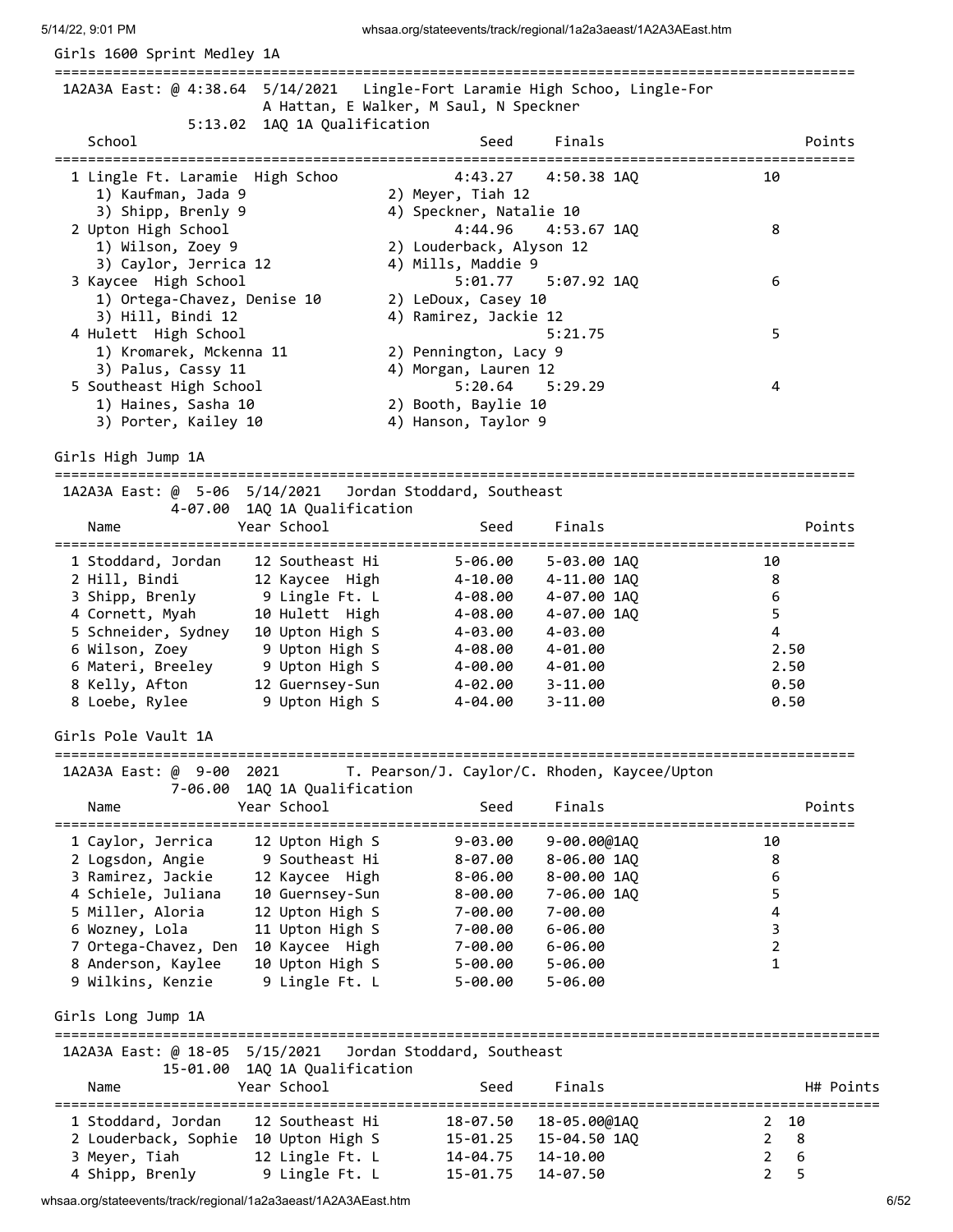| 5/14/22, 9:01 PM |  |
|------------------|--|

whsaa.org/stateevents/track/regional/1a2a3aeast/1A2A3AEast.htm

| 5 Cornett, Myah<br>6 Widdison, Justine<br>7 Schiele, Juliana<br>8 Materi, Breeley<br>9 Foster, Andie<br>10 Smith, Treylah<br>11 Michelena, Dellana<br>12 Michelena, Kamryn<br>13 Flores, Paige<br>-- Pafford, Berkleigh                                                                                                                                                                                                                                                                                                                                     | 10 Hulett High<br>9 Hem High Sch<br>10 Guernsey-Sun<br>9 Upton High S<br>9 Lingle Ft. L<br>10 Arvada-Clear<br>9 Arvada-Clear<br>10 Arvada-Clear<br>11 Rock River H<br>10 Guernsey-Sun                                                                                                                                                                                                                                                                                                           | 13-03.00<br>14-05.50<br>12-05.50<br>12-09.00<br>12-07.25<br>12-11.50<br>12-08.50<br>12-04.50<br>$7 - 05.25$<br>12-08.00                                                                                                                                                                                                      | 14-02.00<br>13-02.00<br>12-07.50<br>12-07.50<br>12-03.50<br>$11 - 10.50$<br>11-02.50<br>10-11.50<br>$6 - 04.50$<br>ND.                                                                                                                                                                                                                              | 2<br>4<br>$\overline{\mathbf{3}}$<br>2<br>$\overline{2}$<br>$\mathbf{1}$<br>$\mathbf{1}$<br>$\mathbf{1}$<br>1<br>2<br>1<br>1<br>1<br>1                                                                                                                       |
|-------------------------------------------------------------------------------------------------------------------------------------------------------------------------------------------------------------------------------------------------------------------------------------------------------------------------------------------------------------------------------------------------------------------------------------------------------------------------------------------------------------------------------------------------------------|-------------------------------------------------------------------------------------------------------------------------------------------------------------------------------------------------------------------------------------------------------------------------------------------------------------------------------------------------------------------------------------------------------------------------------------------------------------------------------------------------|------------------------------------------------------------------------------------------------------------------------------------------------------------------------------------------------------------------------------------------------------------------------------------------------------------------------------|-----------------------------------------------------------------------------------------------------------------------------------------------------------------------------------------------------------------------------------------------------------------------------------------------------------------------------------------------------|--------------------------------------------------------------------------------------------------------------------------------------------------------------------------------------------------------------------------------------------------------------|
| Girls Triple Jump 1A                                                                                                                                                                                                                                                                                                                                                                                                                                                                                                                                        |                                                                                                                                                                                                                                                                                                                                                                                                                                                                                                 |                                                                                                                                                                                                                                                                                                                              |                                                                                                                                                                                                                                                                                                                                                     |                                                                                                                                                                                                                                                              |
| 1A2A3A East: @ 34-09.50 5/14/2021                                                                                                                                                                                                                                                                                                                                                                                                                                                                                                                           | 31-06.00 1AQ 1A Qualification                                                                                                                                                                                                                                                                                                                                                                                                                                                                   | Taylar Scott, H.E.M.                                                                                                                                                                                                                                                                                                         |                                                                                                                                                                                                                                                                                                                                                     |                                                                                                                                                                                                                                                              |
| Name                                                                                                                                                                                                                                                                                                                                                                                                                                                                                                                                                        | Year School                                                                                                                                                                                                                                                                                                                                                                                                                                                                                     | Seed                                                                                                                                                                                                                                                                                                                         | Finals                                                                                                                                                                                                                                                                                                                                              | H# Points                                                                                                                                                                                                                                                    |
| 1 Logsdon, Angie<br>2 Louderback, Sophie 10 Upton High S<br>3 Mills, Maddie<br>4 Stoddard, Tylar<br>5 Desmond, Grace<br>6 Jost, Trinade<br>7 Smith, Treylah<br>8 Pafford, Berkleigh<br>9 Ahrens, Lily<br>10 Walsh, Jackie<br>11 Bustios-Ruiz, Emil<br>-- Flores, Paige<br>Girls Shot Put 1A                                                                                                                                                                                                                                                                 | 9 Southeast Hi<br>9 Upton High S<br>10 Southeast Hi<br>12 Southeast Hi<br>11 Midwest High<br>10 Arvada-Clear<br>10 Guernsey-Sun<br>10 Guernsey-Sun<br>12 Midwest High<br>10 Midwest High<br>11 Rock River H                                                                                                                                                                                                                                                                                     | $31 - 10.25$<br>30-09.00<br>$31 - 10.00$<br>32-06.00<br>31-08.50<br>27-07.00<br>27-00.50<br>26-05.75<br>27-01.50<br>28-05.00<br>21-11.50<br>19-10.00                                                                                                                                                                         | 32-04.25 1AO<br>30-08.00<br>30-03.00<br>30-02.75<br>30-02.25<br>28-04.75<br>$27 - 07.50$<br>$26 - 10.75$<br>26-08.50<br>26-01.50<br>$21 - 07.50$<br>ND.                                                                                                                                                                                             | 10<br>$\mathbf{2}$<br>8<br>$\overline{2}$<br>6<br>$2^{\circ}$<br>$\overline{2}$<br>5<br>4<br>$\overline{2}$<br>3<br>$\mathbf{1}$<br>$\overline{2}$<br>$\mathbf{1}$<br>1<br>1<br>1<br>$\overline{2}$<br>$\mathbf{1}$<br>$\mathbf{1}$                          |
| 1A2A3A East: @ 40-05.50 2011                                                                                                                                                                                                                                                                                                                                                                                                                                                                                                                                |                                                                                                                                                                                                                                                                                                                                                                                                                                                                                                 | Jennifer Orr, Guernsey-Sunrise                                                                                                                                                                                                                                                                                               |                                                                                                                                                                                                                                                                                                                                                     |                                                                                                                                                                                                                                                              |
| Name                                                                                                                                                                                                                                                                                                                                                                                                                                                                                                                                                        | 31-07.00 1AQ 1A Qualification<br>Year School                                                                                                                                                                                                                                                                                                                                                                                                                                                    | Seed                                                                                                                                                                                                                                                                                                                         | Finals                                                                                                                                                                                                                                                                                                                                              | H# Points                                                                                                                                                                                                                                                    |
| 1 Ekwall, Shelby<br>2 Boche, Harper<br>3 Louderback, Alyson<br>4 Davis, Rylee<br>5 Foster, Leah<br>6 Thompson, Rylie<br>7 Cornett, Myah<br>8 Palmer, Ryann<br>9 Andersen, Kodi<br>10 Michelena, Kamryn<br>11 Alexander, Mikayla<br>12 Butler, Cala<br>13 Jay, Ellie<br>14 Kromarek, Mckenna<br>15 Spears, Izzy<br>16 Wilson, Ashlynn<br>17 Bustios-Ruiz, Emil<br>17 Priest, Mackenzie<br>19 Young, Nevaeh<br>20 Cork, Kelly<br>21 Gonzales, Hanna<br>22 Jaramillo, Lashea<br>23 LeDoux, Casey<br>24 Kappen, Gabbie<br>25 Houk, Jersey<br>-- Herring, Brenna | 11 Southeast Hi<br>10 Southeast Hi<br>12 Upton High S<br>11 Upton High S<br>10 Lingle Ft. L<br>10 Guernsey-Sun<br>10 Hulett High<br>10 Midwest High<br>10 Southeast Hi<br>10 Arvada-Clear<br>10 Rock River H<br>12 Upton High S<br>9 Hulett High<br>11 Hulett High<br>10 Lingle Ft. L<br>11 Hulett High<br>10 Midwest High<br>10 Hem High Sch<br>9 Rock River H<br>9 Upton High S<br>11 Hem High Sch<br>9 Guernsey-Sun<br>10 Kaycee High<br>9 Lingle Ft. L<br>9 Lingle Ft. L<br>11 Southeast Hi | 41-06.00<br>37-09.00<br>33-09.50<br>30-08.00<br>30-08.00<br>28-08.00<br>27-04.00<br>31-03.00<br>30-05.00<br>26-01.00<br>26-00.00<br>25-11.00<br>24-10.00<br>25-09.00<br>27-04.50<br>24-10.75<br>$21 - 07.00$<br>24-01.50<br>25-05.00<br>24-08.50<br>21-07.00<br>$22 - 06.50$<br>18-04.00<br>18-03.50<br>16-01.50<br>32-07.00 | 41-01.00@1AQ<br>36-04.00 1AQ<br>34-03.50 1AQ<br>31-03.00<br>30-08.25<br>30-05.00<br>29-11.25<br>29-09.75<br>$27 - 11.25$<br>$27 - 01.25$<br>26-06.00<br>$25 - 10.50$<br>25-02.00<br>24-11.00<br>24-00.00<br>$23 - 03.25$<br>$22 - 10.25$<br>$22 - 10.25$<br>22-09.50<br>22-07.00<br>21-04.00<br>21-01.75<br>17-11.00<br>17-07.50<br>15-00.00<br>ND. | 10<br>3<br>3 <sup>7</sup><br>8<br>$\overline{\mathbf{3}}$<br>6<br>$\overline{3}$<br>5<br>3<br>4<br>3<br>3<br>$\overline{2}$<br>2<br>$\mathbf{1}$<br>3<br>3<br>2<br>2<br>2<br>2<br>2<br>$\overline{2}$<br>2<br>1<br>1<br>2<br>1<br>1<br>1<br>1<br>1<br>1<br>3 |

Girls Discus Throw 1A

===================================================================================================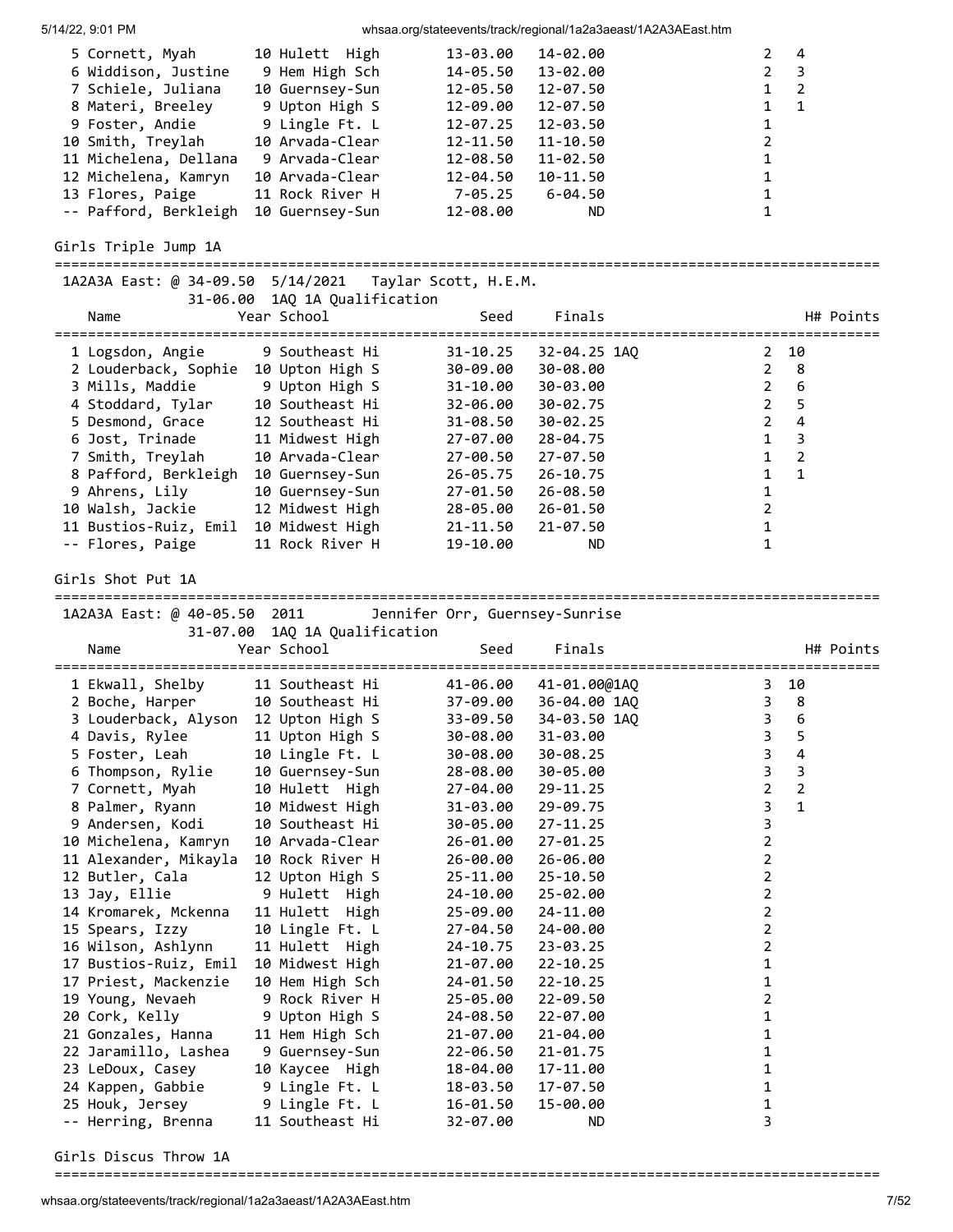| 1A2A3A East: @ 125 |  |    |
|--------------------|--|----|
|                    |  | ۵R |

1-11 2014 Shaylee Rickard, Lingle-Ft. Laramie

|                                     | 93-09 1AQ 1A Qualification        |        |                      |                |                |                     |           |
|-------------------------------------|-----------------------------------|--------|----------------------|----------------|----------------|---------------------|-----------|
| Name                                | Year School                       | Seed   | Finals               |                |                |                     | H# Points |
| =========================           |                                   |        |                      |                |                |                     |           |
| 1 Ekwall, Shelby                    | 11 Southeast Hi                   |        | 100-00 101-10.00 1AQ |                | 3              | 10                  |           |
| 2 Boche, Harper                     | 10 Southeast Hi                   | 102-03 | 98-01.00 1AQ         |                | 3              | 8                   |           |
| 3 Coxbill, Bree                     | 12 Southeast Hi                   | 99-05  | 92-11.00             |                | 3              | 6                   |           |
| 4 Butler, Cala                      | 12 Upton High S                   | 95-03  | 92-10.00             |                | 3              | 5                   |           |
| 5 Spears, Izzy                      | 10 Lingle Ft. L                   | 105-07 | $92 - 09.00$         |                | 3              | 4                   |           |
| 6 Andersen, Kodi                    | 10 Southeast Hi                   | 94-07  | 88-08.00             |                | 3              | 3                   |           |
| 7 Davis, Rylee                      | 11 Upton High S                   | 92-01  | 86-05.00             |                | 3              | $\overline{2}$      |           |
| 8 Foster, Leah                      | 10 Lingle Ft. L                   | 79-08  | 82-11.00             |                | $\overline{2}$ | 1                   |           |
| 9 Young, Nevaeh                     | 9 Rock River H                    | 78-03  | 78-09.00             |                | 2              |                     |           |
| 10 Kromarek, Mckenna                | 11 Hulett High                    | 86-07  | 75-09.00             |                | $\overline{2}$ |                     |           |
| 11 Michelena, Kamryn                | 10 Arvada-Clear                   | 77-11  | 74-09.00             |                | 2              |                     |           |
| 12 Wilson, Ashlynn                  | 11 Hulett High                    | 75-04  | 69-04.00             |                | 2              |                     |           |
| 13 Jay, Ellie                       | 9 Hulett High                     | 74-04  | 66-11.00             |                | 2              |                     |           |
| 14 Barton, Lillyawna                | 9 Upton High S                    | 66-10  | 64-03.00             |                | $\overline{2}$ |                     |           |
| 15 Smith, Treylah                   | 10 Arvada-Clear                   | 58-04  | $61 - 06.00$         |                | 1              |                     |           |
| 16 Alexander, Mikayla               | 10 Rock River H                   | 65-03  | 60-07.00             |                | 1              |                     |           |
| 17 Gonzales, Hanna                  | 11 Hem High Sch                   | 61-06  | 59-09.00             |                | 1              |                     |           |
| 18 Priest, Mackenzie                | 10 Hem High Sch                   | 59-02  | 57-05.00             |                | 1              |                     |           |
| 19 Riley, Aislin                    | 10 Hulett High                    | 67-02  | 56-11.00             |                | 2              |                     |           |
| 20 Michelena, Dellana               | 9 Arvada-Clear                    | 69-06  | 56-03.00             |                | 2              |                     |           |
| 21 Houk, Jersey                     | 9 Lingle Ft. L                    | 39-11  | 50-10.00             |                | 1              |                     |           |
| 22 Walsh, Jackie                    | 12 Midwest High                   | 59-04  | 48-05.00             |                | 1              |                     |           |
| -- Kappen, Gabbie                   | 9 Lingle Ft. L                    | 45-09  | ND.                  |                | 1              |                     |           |
| -- Herring, Brenna                  | 11 Southeast Hi                   | 97-00  | ND                   |                | 3              |                     |           |
| -- Louderback, Alyson               | 12 Upton High S                   | 94-00  | ND.                  |                | 3              |                     |           |
|                                     |                                   |        |                      |                |                |                     |           |
| Girls 100 Meter Dash 2A             |                                   |        |                      |                |                |                     |           |
|                                     |                                   |        |                      |                |                |                     |           |
|                                     |                                   |        |                      |                |                |                     |           |
| 1A2A3A East: @ 12.48 2004           | Shaylee Babbitt, Southeast        |        |                      |                |                |                     |           |
| 13.71                               | 2AQ 2A Qualification              |        |                      |                |                |                     |           |
| Name                                | Year School                       |        | Seed                 | Prelims        |                | H#                  |           |
| Preliminaries                       |                                   |        |                      |                |                |                     |           |
|                                     |                                   |        |                      |                |                |                     |           |
| 1 Taylor, Isabella                  | 11 Glenrock Hi<br>10 Niobrara Cou |        | 13.06<br>13.09       | 13.15Q2AQ      |                | 1<br>$\overline{2}$ |           |
| 2 ZumBrunnen, Melody                |                                   |        | 13.34                | 13.26Q2AQ      |                | 4                   |           |
| 3 Davies, Annabelle                 | 12 Big Horn Hig                   |        |                      | 13.34Q2AQ      |                | 3                   |           |
| 4 Reish, Carleigh                   | 12 Tongue River                   |        | 13.24                | 13.39Q2AQ      |                |                     |           |
| 5 Kalasinsky, Katy                  | 12 Tongue River                   |        | 13.32                | 13.42q2AQ      |                | 4                   |           |
| 6 Slade, Alyssa                     | 10 Pine Bluffs                    |        | 13.56                | 13.56q2AQ      |                | 2                   |           |
| 7 Sixby, Gracie                     | 9 Glenrock Hi                     |        | 13.69                | 13.62q2AQ      |                | $\mathbf{1}$        |           |
| 8 ZumBrunnen, Gracie                | 9 Niobrara Cou                    |        | 13.43                | 13.76q         |                | 3                   |           |
| 9 Burnett, Madison                  | 10 Tongue River                   |        | 13.93                | 13.92          |                | 3                   |           |
| 10 Fernandez, Tania                 | 10 Tongue River                   |        | 13.81                | 13.93          |                | $\mathbf{1}$        |           |
| 11 Tangeman, Kami                   | 12 Pine Bluffs                    |        | 14.03                | 13.95          |                | 4                   |           |
| 12 Hofland, Brook                   | 12 Sundance Hig                   |        | 13.91                | 14.07          |                | 2<br>4              |           |
| 13 DeLuca, Sofia                    | 9 Big Horn Hig                    |        | 14.16                | 14.12          |                |                     |           |
| 14 Schumacher, Summer               | 12 Glenrock Hi                    |        | 14.39                | 14.20          |                | 1                   |           |
| 15 Dority, Erica                    | 10 Glenrock Hi                    |        | 14.64                | 14.48          |                | 1                   |           |
| 16 Macy, Rachael                    | 10 Pine Bluffs                    |        | 14.29<br>14.24       | 14.59<br>14.87 |                | 2                   |           |
| 17 Vasquez, Cassandra               | 12 Wright High<br>10 Pine Bluffs  |        | 15.11                | 15.22          |                | 3                   |           |
| 18 Bymer, Kelsie                    |                                   |        |                      |                |                | $\overline{2}$      |           |
| 19 Von Olnhausen, Joslyn            | 10 Moorcroft Hi                   |        | 15.14                | 15.28          |                | 3<br>4              |           |
| 20 Tanner, Chevelle                 | 9 Big Horn Hig                    |        | 15.53                | 15.96          |                | 4                   |           |
| 21 Pryor, Maddy                     | 11 Wright High                    |        | 16.18                | 16.03          |                |                     |           |
| 22 Zent, Hannah                     | 11 Big Horn Hig                   |        | 16.41<br>16.94       | 16.77<br>16.87 |                | 3<br>$\overline{2}$ |           |
| 23 Klausing, Gracie                 | 10 Wright High                    |        | 17.94                | 18.17          |                | 1                   |           |
| 24 Maxwell, Riley<br>25 Zahn, Angel | 11 Wright High<br>11 Moorcroft Hi |        | 18.84                | 18.56          |                | 1                   |           |

Girls 100 Meter Dash 2A

================================================================================================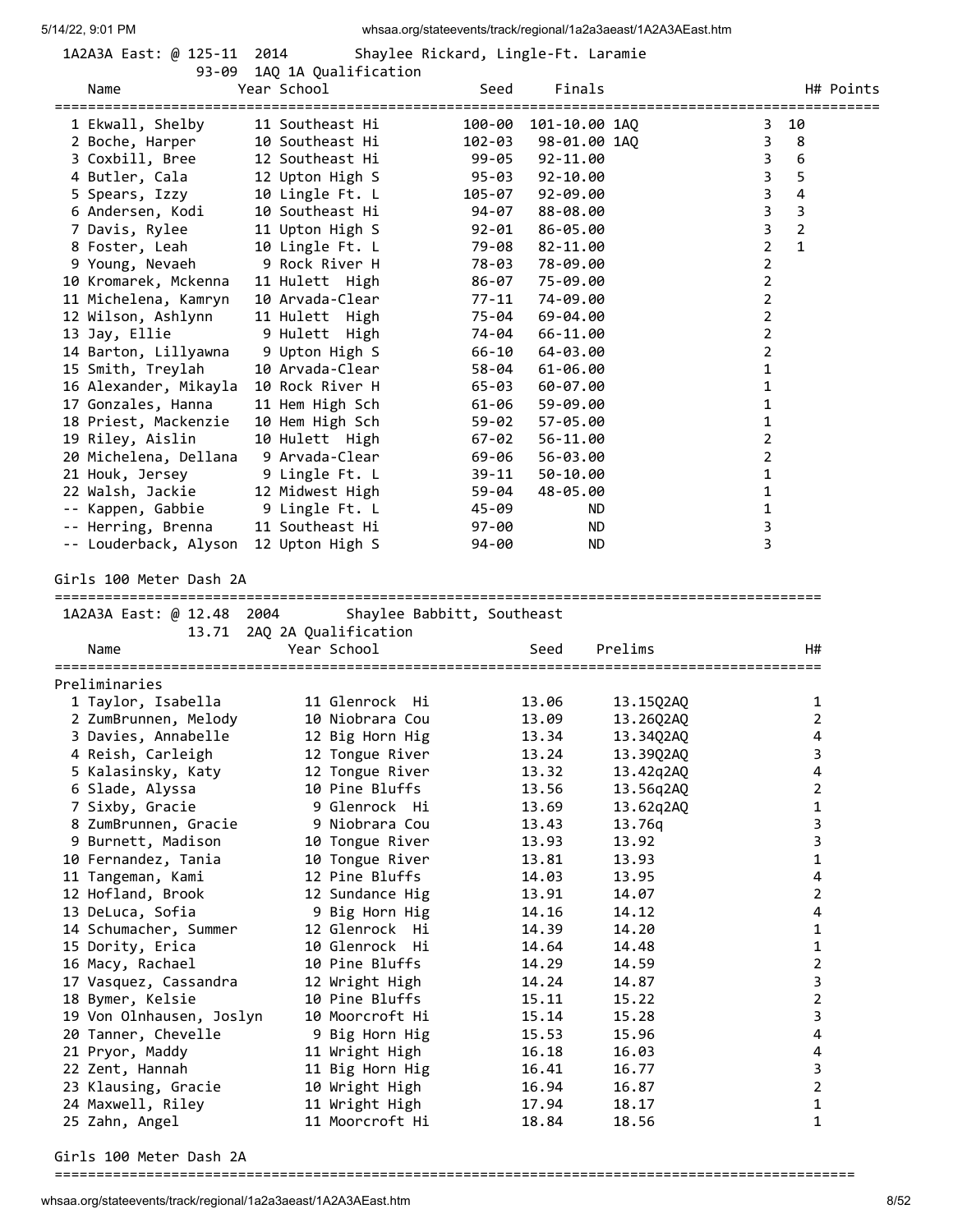| 5/14/22, 9:01 PM                           |                                                          |         |           | whsaa.org/stateevents/track/regional/1a2a3aeast/1A2A3AEast.htm |                |                |
|--------------------------------------------|----------------------------------------------------------|---------|-----------|----------------------------------------------------------------|----------------|----------------|
| 1A2A3A East: @ 12.48 2004                  | Shaylee Babbitt, Southeast                               |         |           |                                                                |                |                |
|                                            | 13.71 2AQ 2A Qualification                               |         |           |                                                                |                |                |
| Name                                       | Year School                                              | Prelims | Finals    |                                                                |                | Points         |
|                                            |                                                          |         |           |                                                                |                |                |
| Finals                                     | 11 Glenrock Hi                                           | 13.15   | 12.93 2AQ |                                                                | 10             |                |
| 1 Taylor, Isabella<br>2 ZumBrunnen, Melody | 10 Niobrara Cou                                          | 13.26   | 13.13 2AQ |                                                                | 8              |                |
| 3 Reish, Carleigh                          | 12 Tongue River                                          | 13.39   | 13.22 2AQ |                                                                | 6              |                |
| 4 Slade, Alyssa                            | 10 Pine Bluffs                                           | 13.56   | 13.32 2AQ |                                                                | 5              |                |
| 5 Davies, Annabelle                        | 12 Big Horn Hig                                          | 13.34   | 13.33 2AQ |                                                                | 4              |                |
| 6 ZumBrunnen, Gracie                       | 9 Niobrara Cou                                           | 13.76   | 13.50 2AO |                                                                | 3              |                |
| 7 Kalasinsky, Katy                         | 12 Tongue River                                          | 13.42   | 13.54 2AQ |                                                                | $\overline{2}$ |                |
| 8 Sixby, Gracie                            | 9 Glenrock Hi                                            | 13.62   | 13.71 2AQ |                                                                | 1              |                |
|                                            |                                                          |         |           |                                                                |                |                |
| Girls 200 Meter Dash 2A                    |                                                          |         |           |                                                                |                |                |
| 1A2A3A East: @ 25.62 2004                  | Shaylee Babbitt, Southeast                               |         |           |                                                                |                |                |
|                                            | 28.26 2AQ 2A Qualification                               |         |           |                                                                |                |                |
| Name                                       | Year School                                              |         | Seed      | Prelims                                                        |                | H#             |
|                                            |                                                          |         |           |                                                                |                |                |
| Preliminaries                              |                                                          |         |           |                                                                |                |                |
| 1 Taylor, Isabella                         | 11 Glenrock Hi                                           |         | 27.33     | 27.52Q2AQ                                                      |                | 2              |
| 2 Pendergast, Jane                         | 12 Tongue River                                          |         | 27.34     | 27.57Q2AQ                                                      |                | 3              |
| 3 ZumBrunnen, Melody                       | 10 Niobrara Cou                                          |         | 27.07     | 27.77Q2AQ                                                      |                | $\mathbf{1}$   |
| 4 Slade, Alyssa                            | 10 Pine Bluffs                                           |         | 27.77     | 27.90Q2AQ                                                      |                | 4              |
| 5 Davies, Annabelle                        | 12 Big Horn Hig                                          |         | 27.84     | 28.22q2AQ                                                      |                | 4              |
| 6 Kalasinsky, Katy                         | 12 Tongue River                                          |         | 28.37     | 28.25q2AQ                                                      |                | 1              |
| 7 Reish, Carleigh                          | 12 Tongue River                                          |         | 28.10     | 28.30q                                                         |                | 2              |
| 8 Terry, Kaylee                            | 12 Moorcroft Hi                                          |         | 28.53     | 28.34q                                                         |                | 1              |
| 9 Sixby, Gracie                            | 9 Glenrock Hi                                            |         | 28.08     | 28.51                                                          |                | 3              |
| 10 Marchant, Rylie                         | 10 Sundance Hig                                          |         | 29.87     | 29.70                                                          |                | 4              |
| 11 Stanton, Athena                         | 11 Tongue River                                          |         | 29.47     | 30.06                                                          |                | 3              |
| 12 Schumacher, Summer                      | 12 Glenrock Hi                                           |         | 29.20     | 30.13                                                          |                | $\overline{2}$ |
| 13 Survis, Jordyn                          | 10 Glenrock Hi                                           |         | 31.12     | 30.94                                                          |                | 1              |
| 14 Skeens, Zoe                             | 11 Sundance Hig                                          |         | 30.16     | 31.20                                                          |                | 4              |
| 15 Vargas, Talia                           | 9 Moorcroft Hi                                           |         | 30.35     | 31.24                                                          |                | 3              |
| 16 Fischbach, Talissa                      | 11 Moorcroft Hi                                          |         | 30.73     | 31.30                                                          |                | $\overline{2}$ |
| 17 Hofland, Bailey                         | 12 Sundance Hig                                          |         | 31.62     | 31.44                                                          |                | 1              |
| 18 Broad, Tiris                            | 11 Big Horn Hig                                          |         |           | 33.03                                                          |                | $\mathbf 1$    |
| 19 Navarro, Carla                          | 10 Wright High                                           |         | 33.33     | 33.61                                                          |                | 2              |
| 20 Tanner, Chevelle                        | 9 Big Horn Hig                                           |         | 34.14     | 34.48                                                          |                | 3              |
| 21 Pryor, Maddy                            | 11 Wright High                                           |         | 36.38     | 35.07                                                          |                | 3              |
| 22 Zent, Hannah                            | 11 Big Horn Hig                                          |         | 35.24     | 35.38                                                          |                | 4              |
| 23 Klausing, Gracie                        | 10 Wright High                                           |         | 35.04     | 35.80                                                          |                | 4              |
| 24 Maxwell, Riley                          | 11 Wright High                                           |         | 38.89     | 40.41                                                          |                | $\overline{2}$ |
| 25 Zahn, Angel                             | 11 Moorcroft Hi                                          |         | 44.37     | 41.76                                                          |                | 1              |
| Girls 200 Meter Dash 2A                    |                                                          |         |           |                                                                |                |                |
|                                            |                                                          |         |           |                                                                |                |                |
| 1A2A3A East: @ 25.62 2004                  | Shaylee Babbitt, Southeast<br>28.26 2AQ 2A Qualification |         |           |                                                                |                |                |
| Name                                       | Year School                                              | Prelims | Finals    |                                                                |                | Points         |
|                                            |                                                          |         |           |                                                                |                |                |
| Finals                                     |                                                          |         |           |                                                                |                |                |
| 1 Taylor, Isabella                         | 11 Glenrock Hi                                           | 27.52   | 27.20 2AQ |                                                                | 10             |                |
| 2 Pendergast, Jane                         | 12 Tongue River                                          | 27.57   | 27.31 2AQ |                                                                | 8              |                |
| 3 Slade, Alyssa                            | 10 Pine Bluffs                                           | 27.90   | 27.76 2AQ |                                                                | 6              |                |
| 4 Reish, Carleigh                          | 12 Tongue River                                          | 28.30   | 27.78 2AQ |                                                                | 5              |                |
| 5 ZumBrunnen, Melody                       | 10 Niobrara Cou                                          | 27.77   | 28.03 2AQ |                                                                | 4              |                |
| 6 Davies, Annabelle                        | 12 Big Horn Hig                                          | 28.22   | 28.08 2AQ |                                                                | 3              |                |
| 7 Kalasinsky, Katy                         | 12 Tongue River                                          | 28.25   | 28.36     |                                                                | $\overline{2}$ |                |
| 8 Terry, Kaylee                            | 12 Moorcroft Hi                                          | 28.34   | 28.86     |                                                                | 1              |                |
|                                            |                                                          |         |           |                                                                |                |                |

Girls 400 Meter Dash 2A

============================================================================================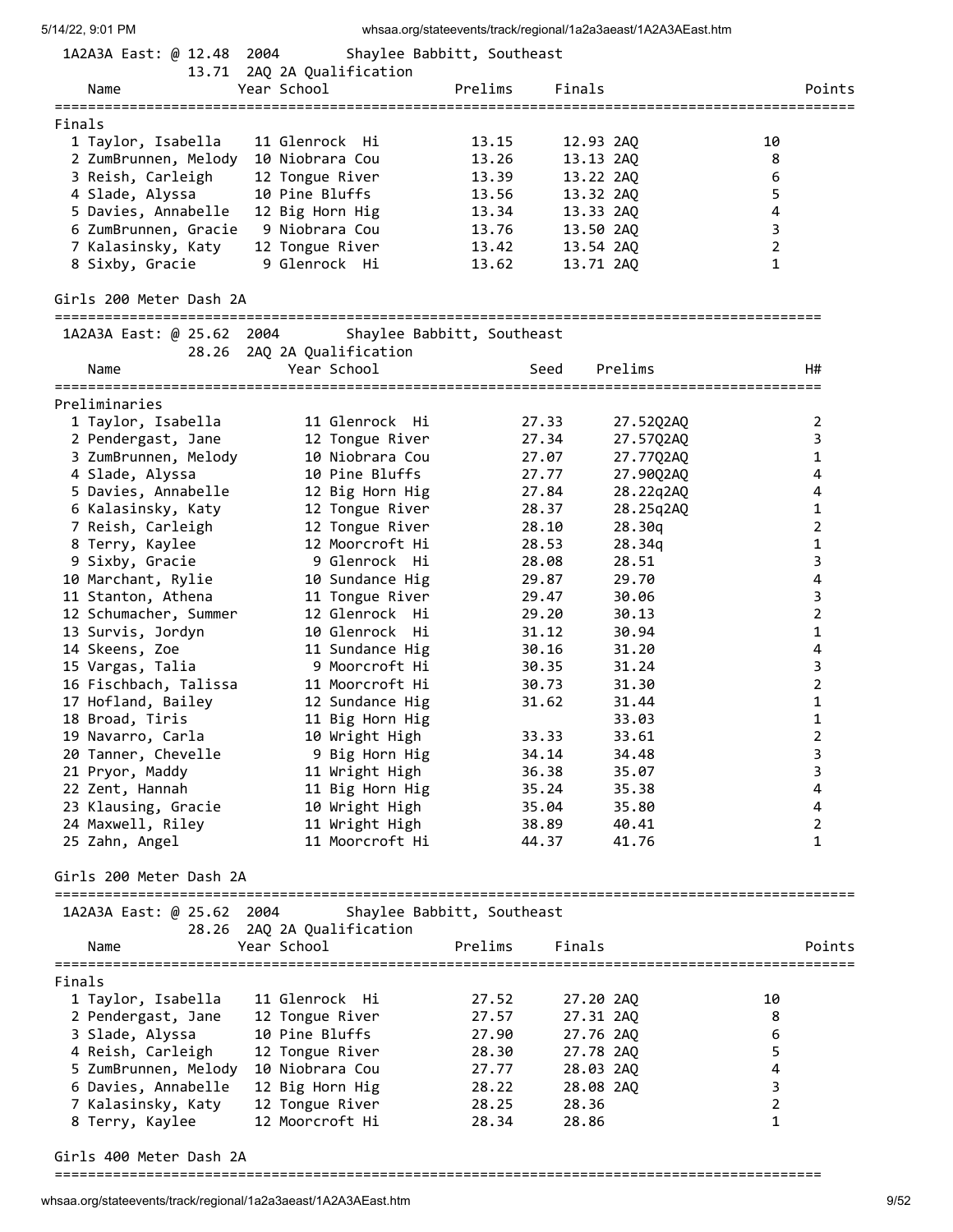| 1A2A3A East: @ 57.09                5/15/2021                Addie Pendergast, Tongue River |                                             |                      |                                     |               |                                   |                      |                |
|---------------------------------------------------------------------------------------------|---------------------------------------------|----------------------|-------------------------------------|---------------|-----------------------------------|----------------------|----------------|
|                                                                                             | 1:03.49 2AQ 2A Qualification                | Year School          |                                     |               |                                   |                      |                |
| Name<br>===============                                                                     |                                             | =================    |                                     | Seed          | Prelims                           | ==================== | H#             |
| Preliminaries                                                                               |                                             |                      |                                     |               |                                   |                      |                |
| 1 Pendergast, Jane                                                                          |                                             | 12 Tongue River      |                                     | 1:03.17       | 1:03.49Q2AQ                       |                      | 2              |
| 2 ZumBrunnen, Gracie                                                                        |                                             | 9 Niobrara Cou       |                                     | 1:04.68       | 1:04.420                          |                      | 3              |
| 3 Terry, Kaylee                                                                             |                                             | 12 Moorcroft Hi      |                                     | 1:02.80       | 1:05.330                          |                      | $\mathbf{1}$   |
| 4 Lythgoe, Hayden                                                                           |                                             | 9 Glenrock  Hi       |                                     | 1:06.71       | 1:04.67q                          |                      | $\overline{2}$ |
| 5 Marchant, Rylie                                                                           |                                             | 10 Sundance Hig      |                                     | 1:05.45       | 1:05.00q                          |                      | 3              |
| 6 Kalasinsky, Katy                                                                          |                                             | 12 Tongue River      |                                     | 1:07.71       | 1:05.89q                          |                      | 1              |
| 7 Farley, Megann                                                                            |                                             | 9 Glenrock Hi        |                                     | 1:06.96       | 1:06.29q                          |                      | $\mathbf{1}$   |
| 8 Vargas, Talia                                                                             |                                             | 9 Moorcroft Hi       |                                     | 1:09.96       | 1:08.80q                          |                      | 2              |
| 9 DeLuca, Sofia                                                                             |                                             | 9 Big Horn Hig       |                                     |               | 1:09.47                           |                      | $\mathbf{1}$   |
| 10 Skeens, Zoe                                                                              |                                             | 11 Sundance Hig      |                                     | 1:09.50       | 1:10.04                           |                      | 3              |
| 11 Smith, Lauren                                                                            |                                             | 11 Big Horn Hig      |                                     | 1:09.47       | 1:10.32                           |                      | $\overline{3}$ |
| 12 Aksamit, Paxten                                                                          |                                             | 9 Tongue River       |                                     | 1:12.46       | 1:11.02                           |                      | 1              |
| 13 Ryan, Jazlyn                                                                             |                                             | 10 Tongue River      |                                     | 1:09.26       | 1:11.09                           |                      | $\overline{2}$ |
| 14 Tiensvold, Kyrie                                                                         |                                             | 10 Glenrock Hi       |                                     | 1:14.74       | 1:14.13                           |                      | 1              |
| 15 Broad, Tiris                                                                             |                                             | 11 Big Horn Hig      |                                     | 1:17.09       | 1:14.73                           |                      | 3              |
| 16 Survis, Jordyn                                                                           |                                             | 10 Glenrock Hi       |                                     | 1:14.81       | 1:16.00                           |                      | $\overline{2}$ |
| 17 Salas, Anaeli                                                                            |                                             | 9 Wright High        |                                     | 1:19.29       | 1:16.50                           |                      | 3              |
| 18 Zent, Hannah                                                                             |                                             | 11 Big Horn Hig      |                                     | 1:23.66       | 1:25.71                           |                      | $\overline{2}$ |
| Girls 400 Meter Dash 2A                                                                     |                                             |                      |                                     |               |                                   |                      |                |
|                                                                                             |                                             |                      |                                     |               |                                   |                      |                |
| Name                                                                                        | 1:03.49 2AQ 2A Qualification<br>Year School |                      | Prelims                             | Finals        |                                   |                      | Points         |
|                                                                                             |                                             |                      |                                     |               |                                   |                      |                |
| Finals                                                                                      |                                             |                      |                                     |               |                                   |                      |                |
| 1 Pendergast, Jane                                                                          | 12 Tongue River                             |                      | 1:03.49                             | 1:02.19 2AQ   |                                   | 10                   |                |
| 2 Terry, Kaylee                                                                             | 12 Moorcroft Hi                             |                      | 1:05.33                             | $1:02.85$ 2AQ |                                   | 8                    |                |
| 3 Lythgoe, Hayden                                                                           | 9 Glenrock  Hi                              |                      | 1:04.67                             | 1:03.65       |                                   | 6                    |                |
| 4 ZumBrunnen, Gracie                                                                        | 9 Niobrara Cou                              |                      | 1:04.42                             | 1:03.89       |                                   | 5                    |                |
| 5 Marchant, Rylie                                                                           | 10 Sundance Hig                             |                      | 1:05.00                             | 1:04.62       |                                   | 4                    |                |
| 6 Kalasinsky, Katy                                                                          | 12 Tongue River                             |                      | 1:05.89                             | 1:05.05       |                                   | 3                    |                |
| 7 Farley, Megann                                                                            | 9 Glenrock Hi                               |                      | 1:06.29                             | 1:06.23       |                                   | $\overline{2}$       |                |
| 8 Vargas, Talia                                                                             | 9 Moorcroft Hi                              |                      | 1:08.80                             | 1:08.36       |                                   | $\mathbf{1}$         |                |
| Girls 800 Meter Run 2A                                                                      |                                             |                      |                                     |               |                                   |                      |                |
|                                                                                             |                                             |                      |                                     |               |                                   |                      |                |
| 1A2A3A East: @ 2:17.52 2010                                                                 |                                             |                      | Candace Wollert, Lingle-Ft. Laramie |               |                                   |                      |                |
| Name                                                                                        | 2:32.85<br>Year School                      | 2AQ 2A Qualification | Seed                                | Finals        |                                   |                      | H# Points      |
| ========================                                                                    |                                             |                      |                                     |               | --------------------------------- |                      |                |
| 1 Jones, Mallory                                                                            | 10 Moorcroft Hi                             |                      | 2:54.91                             | 2:30.78 2AQ   |                                   | 2                    | 10             |
| 2 Hill, Maddy                                                                               | 12 Tongue River                             |                      | 2:37.10                             | 2:34.30       |                                   | $\overline{2}$       | 8              |
| 3 McLaughlin, Peyton                                                                        | 11 Big Horn Hig                             |                      | 2:42.40                             | 2:37.30       |                                   | $\overline{2}$       | 6              |
| 4 Marchant, Rylie                                                                           | 10 Sundance Hig                             |                      | 2:38.96                             | 2:37.82       |                                   | 2                    | 5              |
| 5 Terry, Kaylee                                                                             | 12 Moorcroft Hi                             |                      | 2:48.84                             | 2:38.40       |                                   | $\overline{2}$       | 4              |
| 6 Depaulitte, Alexis                                                                        | 12 Pine Bluffs                              |                      | 2:38.77                             | 2:42.92       |                                   | $\overline{2}$       | 3              |
| 7 Meza, Brianna                                                                             | 9 Wright High                               |                      | 2:44.40                             | 2:44.02       |                                   | 2                    | $\overline{2}$ |
| 8 Rosics, Addison                                                                           | 12 Tongue River                             |                      | 2:58.30                             | 2:50.99       |                                   | 1                    | 1              |
| 9 Skeens, Zoe                                                                               | 11 Sundance Hig                             |                      | 2:48.86                             | 2:51.30       |                                   | 2                    |                |
| 10 Wieser, Emma                                                                             | 12 Glenrock Hi                              |                      | 2:56.47                             | 2:53.56       |                                   | $\overline{2}$       |                |
| 11 Theobald, Merina                                                                         | 9 Pine Bluffs                               |                      | 2:55.54                             | 2:53.68       |                                   | 2                    |                |
| 12 Winger, Sarah                                                                            | 12 Glenrock Hi                              |                      | 3:06.07                             | 2:57.76       |                                   | 1                    |                |
| 13 Schultz, Kaitlyn                                                                         | 11 Big Horn Hig                             |                      | 2:57.50                             | 2:58.36       |                                   | 1                    |                |
| 14 Smith, Lauren                                                                            | 11 Big Horn Hig                             |                      | 3:01.17                             | 3:00.14       |                                   | 1                    |                |
| 15 Taylor, Callie                                                                           | 9 Niobrara Cou                              |                      | 3:05.84                             | 3:01.20       |                                   | 1                    |                |
| 16 Davis, Janie                                                                             | 10 Pine Bluffs                              |                      | 2:59.45                             | 3:01.24       |                                   | 1                    |                |
| 17 Phillips, Peyton                                                                         | 10 Glenrock Hi                              |                      | 2:58.68                             | 3:04.48       |                                   | 1                    |                |
| 18 Broad, Tiris                                                                             | 11 Big Horn Hig                             |                      | 3:08.13                             | 3:08.55       |                                   | 1                    |                |
| 19 O'Brien, Hailey                                                                          | 11 Glenrock Hi                              |                      | 3:10.12                             | 3:13.69       |                                   | 1                    |                |

whsaa.org/stateevents/track/regional/1a2a3aeast/1A2A3AEast.htm 10/52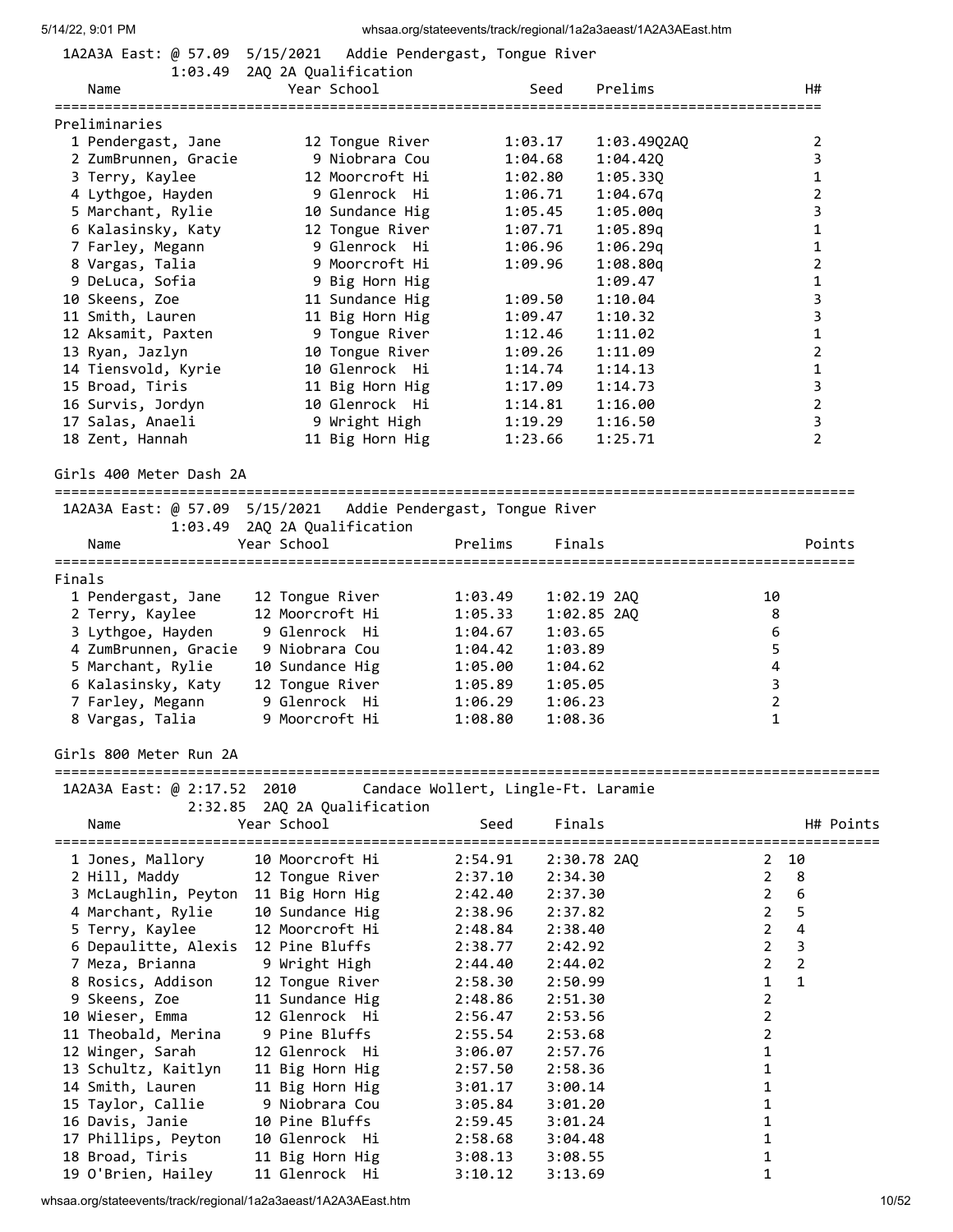| 5/14/22, 9:01 PM                                             |                                             |                            |               | whsaa.org/stateevents/track/regional/1a2a3aeast/1A2A3AEast.htm |                  |                |
|--------------------------------------------------------------|---------------------------------------------|----------------------------|---------------|----------------------------------------------------------------|------------------|----------------|
| 20 Brown, Maddie                                             | 10 Pine Bluffs                              | 3:15.79                    | 3:19.61       |                                                                | 1                |                |
| Girls 1600 Meter Run 2A                                      |                                             |                            |               |                                                                |                  |                |
| 1A2A3A East: @ 5:23.33 2018                                  |                                             | Hailey Jones, Moorcroft    |               |                                                                |                  |                |
| Name<br>=================================                    | 5:56.73 2AQ 2A Qualification<br>Year School | Seed                       | Finals        |                                                                |                  | Points         |
| 1 Jones, Mallory                                             | ===============<br>10 Moorcroft Hi          | ==============<br>5:38.16  | 5:36.51 2AQ   | ==========================                                     | 10               |                |
| 2 Hill, Maddy                                                | 12 Tongue River                             | 5:55.00                    | $5:55.14$ 2AQ |                                                                | 8                |                |
| 3 Depaulitte, Alexis                                         | 12 Pine Bluffs                              | 5:53.52                    | 6:18.36       |                                                                | 6                |                |
| 4 Theobald, Merina                                           | 9 Pine Bluffs                               | 6:24.99                    | 6:28.36       |                                                                | 5                |                |
| 5 Heser, Elizabeth                                           | 11 Tongue River                             | 6:36.39                    | 6:30.43       |                                                                | $\pmb{4}$        |                |
| 6 Kenney, Peighton                                           | 9 Tongue River                              | 6:52.74                    | 6:37.14       |                                                                | $\mathsf 3$      |                |
| 7 Butler, Aubrey                                             | 9 Big Horn Hig                              | 6:31.73                    | 6:39.32       |                                                                | $\mathbf 2$      |                |
| 8 Taylor, Callie                                             | 9 Niobrara Cou                              | 6:43.34                    | 6:41.11       |                                                                | $\mathbf{1}$     |                |
| 9 Winger, Sarah                                              | 12 Glenrock Hi                              | 6:55.74                    | 6:51.93       |                                                                |                  |                |
| 10 Phillips, Peyton                                          | 10 Glenrock Hi                              | 6:38.36                    | 7:11.59       |                                                                |                  |                |
| 11 Smith, Lauren                                             | 11 Big Horn Hig                             |                            | 7:34.14       |                                                                |                  |                |
| 12 Pease, Marajah                                            | 11 Tongue River                             | 7:28.36                    | 7:50.09       |                                                                |                  |                |
| Girls 3200 Meter Run 2A                                      |                                             |                            |               |                                                                |                  |                |
| 1A2A3A East: @ 11:48.22  5/14/2021  Mallory Jones, Moorcroft |                                             |                            |               |                                                                |                  |                |
|                                                              | 13:31.87 2AQ 2A Qualification               |                            |               |                                                                |                  |                |
| Name                                                         | Year School                                 | Seed                       | Finals        |                                                                |                  | Points         |
| 1 Jones, Mallory                                             | 10 Moorcroft Hi                             | 12:16.26                   | 11:50.06 2AQ  |                                                                | 10               |                |
| 2 Theobald, Merina                                           | 9 Pine Bluffs                               | 14:41.00                   | 14:05.62      |                                                                | 8                |                |
| 3 Heser, Elizabeth                                           | 11 Tongue River                             | 15:00.36                   | 14:19.21      |                                                                | $\boldsymbol{6}$ |                |
| 4 Kenney, Peighton                                           | 9 Tongue River                              | 14:51.50                   | 14:23.95      |                                                                | 5                |                |
| 5 Butler, Aubrey                                             | 9 Big Horn Hig                              | 14:44.19                   | 14:44.95      |                                                                | 4                |                |
| 6 Taylor, Callie                                             | 9 Niobrara Cou                              | 15:18.23                   | 14:47.61      |                                                                | 3                |                |
| 7 Winger, Sarah                                              | 12 Glenrock Hi                              | 15:03.63                   | 15:00.94      |                                                                | $\overline{2}$   |                |
| 8 Phillips, Peyton                                           | 10 Glenrock Hi                              | 15:23.16                   | 15:06.12      |                                                                | $\mathbf{1}$     |                |
| 9 Wieser, Emma                                               | 12 Glenrock Hi                              |                            | 15:27.40      |                                                                |                  |                |
| 10 Pease, Marajah                                            | 11 Tongue River                             |                            | 17:55.00      |                                                                |                  |                |
| -- Hill, Maddy                                               | 12 Tongue River                             | 13:03.35                   | ΝT            |                                                                |                  |                |
| Girls 100 Meter Hurdles 2A                                   |                                             |                            |               |                                                                |                  |                |
| 1A2A3A East: @ 15.09 2004                                    |                                             | Shaylee Babbitt, Southeast |               |                                                                |                  |                |
|                                                              | 18.22 2AQ 2A Qualification                  |                            |               |                                                                |                  |                |
| Name                                                         | Year School                                 |                            | Seed          | Prelims                                                        |                  | H#             |
| Preliminaries                                                |                                             |                            |               |                                                                |                  |                |
| 1 Williams, Adelaide                                         | 12 Glenrock Hi                              |                            | 17.50         |                                                                |                  | 3              |
| 2 McLaughlin, Peyton                                         | 11 Big Horn Hig                             |                            | 17.04         | 17.42Q2AQ<br>17.60Q2AQ                                         |                  | 1              |
| 3 Ryan, Jazlyn                                               | 10 Tongue River                             |                            | 18.29         | 18.59Q                                                         |                  | 2              |
| 4 Pendergast, Jane                                           | 12 Tongue River                             |                            | 18.04         | 17.88q2AQ                                                      |                  | 3              |
| 5 Cranston, Char                                             | 12 Moorcroft Hi                             |                            | 18.84         | 18.60q                                                         |                  | 1              |
| 6 Stanton, Athena                                            | 11 Tongue River                             |                            | 18.71         | 18.84q                                                         |                  | 1              |
| 7 Partridge, Makenzi                                         | 11 Glenrock Hi                              |                            | 19.07         | 18.94q                                                         |                  | 2              |
| 8 McCollum, Taylor                                           | 10 Pine Bluffs                              |                            | 19.33         | 19.21q                                                         |                  | 3              |
| 9 Reza, Aylin                                                | 11 Pine Bluffs                              |                            | 19.31         | 20.00                                                          |                  | 3              |
| 10 Martinez, Kailen                                          | 10 Pine Bluffs                              |                            | 19.55         | 20.30                                                          |                  | 2              |
| 11 Banker, Riley                                             | 10 Sundance Hig                             |                            |               | 20.34                                                          |                  | 2              |
| 12 Stauffer, Jaden                                           | 12 Niobrara Cou                             |                            | 20.36         | 20.51                                                          |                  | 1              |
| 13 Schultz, Kaitlyn                                          | 11 Big Horn Hig                             |                            | 22.59         | 21.26                                                          |                  | 3              |
| 14 Zimmerman, Izabelle                                       | 10 Glenrock Hi                              |                            | 21.54         | 21.60                                                          |                  | $\overline{2}$ |
| 15 Sullivan, Kady                                            | 9 Wright High                               |                            | 25.39         | 22.17                                                          |                  | 3              |
| -- Ladwig, Jazmine                                           | 11 Niobrara Cou                             |                            | 17.49         | <b>NT</b>                                                      |                  | $\overline{2}$ |
| Girls 100 Meter Hurdles 2A                                   |                                             |                            |               |                                                                |                  |                |

================================================================================================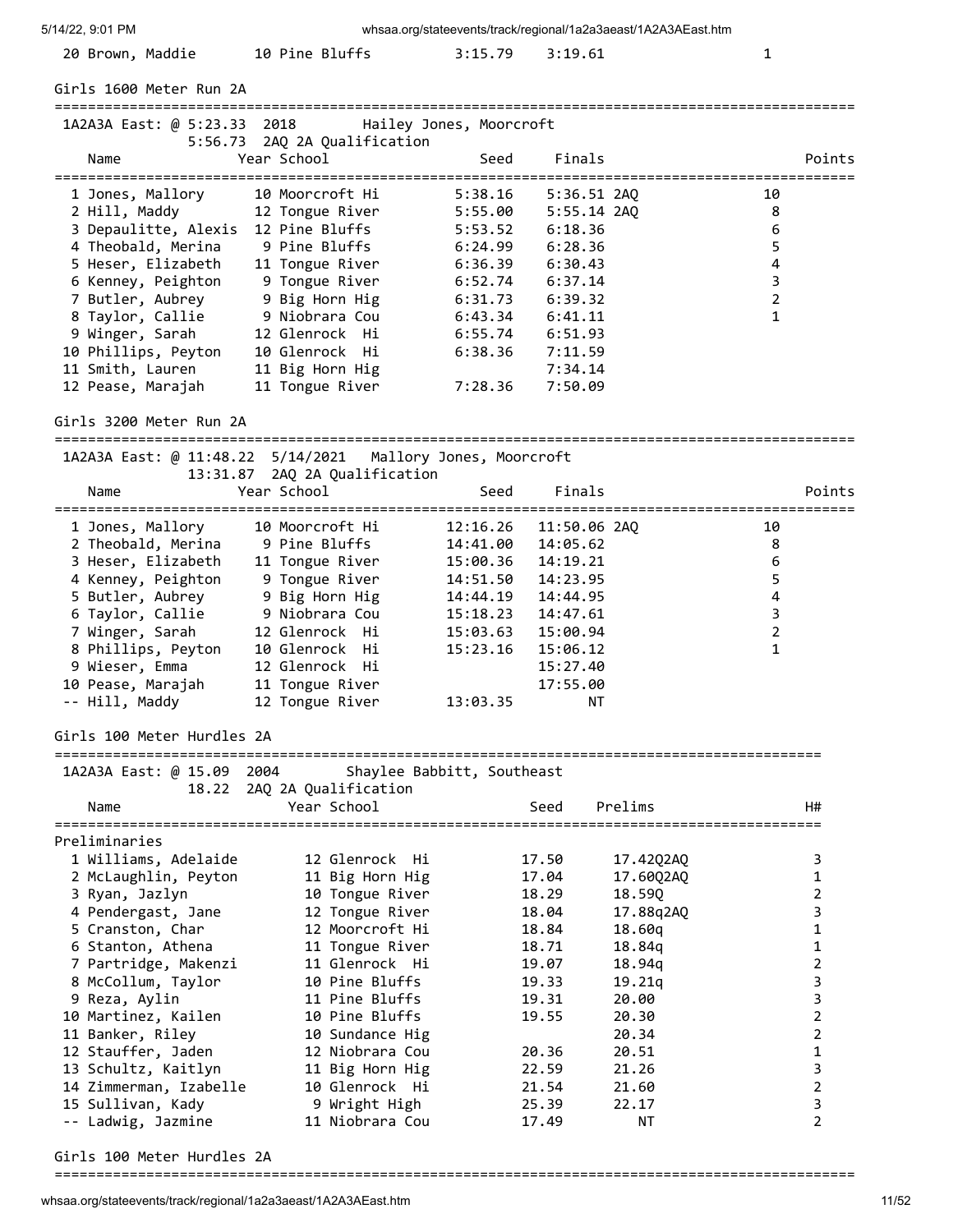| 5/14/22, 9:01 PM                                          |                                                               | whsaa.org/stateevents/track/regional/1a2a3aeast/1A2A3AEast.htm |                                |
|-----------------------------------------------------------|---------------------------------------------------------------|----------------------------------------------------------------|--------------------------------|
| 1A2A3A East: @ 15.09 2004                                 |                                                               | Shaylee Babbitt, Southeast                                     |                                |
| Name                                                      | 18.22 2AQ 2A Qualification<br>Year School                     | Prelims<br>Finals                                              | Points                         |
| Finals                                                    |                                                               |                                                                |                                |
| 1 McLaughlin, Peyton 11 Big Horn Hig                      |                                                               | 17.08 2AQ<br>17.60                                             | 10                             |
| 2 Pendergast, Jane                                        | 12 Tongue River                                               | 17.88<br>17.56 2AQ                                             | 8                              |
| 3 Cranston, Char                                          | 12 Moorcroft Hi                                               | 18.60<br>18.15 2AQ                                             | 6                              |
| 4 Stanton, Athena                                         | 11 Tongue River                                               | 18.18 2AQ<br>18.84                                             | 5                              |
|                                                           |                                                               |                                                                |                                |
| 5 Williams, Adelaide 12 Glenrock Hi                       |                                                               | 18.30<br>17.42                                                 | $\overline{\mathbf{4}}$        |
| 6 Ryan, Jazlyn                                            | 10 Tongue River                                               | 18.83<br>18.59                                                 | 3                              |
| 7 McCollum, Taylor<br>8 Partridge, Makenzi 11 Glenrock Hi | 10 Pine Bluffs                                                | 18.99<br>19.21<br>18.94<br>19.11                               | $\overline{2}$<br>$\mathbf{1}$ |
| Girls 300 Meter Hurdles 2A                                |                                                               |                                                                |                                |
| 1A2A3A East: @ 45.57 2016                                 |                                                               | Bailey Bard, Big Horn                                          |                                |
|                                                           | 52.05 2AQ 2A Qualification                                    |                                                                |                                |
| Name                                                      | Year School                                                   | Seed<br>Prelims                                                | H#                             |
| Preliminaries                                             |                                                               |                                                                |                                |
| 1 McLaughlin, Peyton                                      | 11 Big Horn Hig                                               | 49.87<br>50.02Q2AQ                                             | 1                              |
| 2 Partridge, Makenzi                                      | 11 Glenrock Hi                                                | 50.37<br>51.39Q2AQ                                             | $\overline{2}$                 |
| 3 Zimmer, Saydee                                          | 10 Big Horn Hig                                               | 50.62<br>52.44g                                                | $\overline{2}$                 |
| 4 Williams, Adelaide                                      | 12 Glenrock Hi                                                | 52.23<br>52.49q                                                | $\mathbf{1}$                   |
|                                                           | 12 Moorcroft Hi                                               |                                                                | $\overline{2}$                 |
| 5 Cranston, Char                                          |                                                               | 54.09<br>53.97q                                                |                                |
| 6 Martinez, Kailen                                        | 10 Pine Bluffs                                                | 54.18<br>55.34q                                                | $\overline{2}$                 |
| 7 Reza, Aylin                                             | 11 Pine Bluffs                                                | 55.86<br>55.44q                                                | 1                              |
| 8 Banker, Riley                                           | 10 Sundance Hig                                               | 55.72<br>56.09q                                                | 1                              |
| 9 Schultz, Kaitlyn                                        | 11 Big Horn Hig                                               | 1:01.74<br>58.12                                               | $\mathbf{1}$                   |
| 10 Sullivan, Kady                                         | 9 Wright High                                                 | 1:02.13<br>58.31                                               | $\mathbf{1}$                   |
| 11 Stauffer, Jaden                                        | 12 Niobrara Cou                                               | 1:01.11<br>59.32                                               | $\overline{2}$                 |
| 12 McCollum, Taylor                                       | 10 Pine Bluffs                                                | 1:00.91<br>59.47                                               | $\overline{2}$                 |
| 13 Zimmerman, Izabelle                                    | 10 Glenrock Hi                                                | 1:03.91<br>1:05.13                                             | $\overline{2}$                 |
| -- Ladwig, Jazmine                                        | 11 Niobrara Cou                                               | 51.24<br>ΝT                                                    | $\mathbf{1}$                   |
| Girls 300 Meter Hurdles 2A                                |                                                               |                                                                |                                |
| ================<br>1A2A3A East: @ 45.57 2016             | 52.05 2AQ 2A Qualification                                    | Bailey Bard, Big Horn                                          |                                |
| Name                                                      | Year School                                                   | Prelims<br>Finals                                              | Points                         |
|                                                           | ==========                                                    |                                                                |                                |
| Finals                                                    |                                                               |                                                                |                                |
| 1 McLaughlin, Peyton 11 Big Horn Hig                      |                                                               | 50.02<br>49.37 2AQ                                             | 10                             |
| 2 Partridge, Makenzi 11 Glenrock Hi                       |                                                               | 51.39<br>51.15 2AQ                                             | 8                              |
| 3 Martinez, Kailen                                        | 10 Pine Bluffs                                                | 54.01<br>55.34                                                 | 6                              |
| 4 Cranston, Char                                          | 12 Moorcroft Hi                                               | 53.97<br>54.03                                                 | 5                              |
| 5 Reza, Aylin                                             | 11 Pine Bluffs                                                | 55.44<br>54.35                                                 | 4                              |
| 6 Williams, Adelaide 12 Glenrock Hi                       |                                                               | 52.49<br>55.39                                                 | 3                              |
| 7 Banker, Riley                                           | 10 Sundance Hig                                               | 56.09<br>55.86                                                 | $\overline{2}$                 |
| -- Zimmer, Saydee                                         | 10 Big Horn Hig                                               | 52.44<br>NΤ                                                    |                                |
| Girls 4x100 Meter Relay 2A                                |                                                               |                                                                |                                |
| 1A2A3A East: @ 50.74 2016                                 | Big Horn, Big Horn<br>B. Bard, C. Enloe, J. Mayer, M. Nam=nce |                                                                |                                |
|                                                           | 54.53 2AQ 2A Qualification                                    |                                                                |                                |
| School                                                    |                                                               | Finals<br>Seed                                                 | Points                         |
| 1 Glenrock High School                                    |                                                               | 53.30<br>52.35 2AQ                                             | 10                             |
| 1) Farley, Megann 9                                       |                                                               | 2) Schumacher, Summer 12                                       |                                |
| 3) Sixby, Gracie 9                                        |                                                               | 4) Taylor, Isabella 11                                         |                                |
| 2 Big Horn High School                                    |                                                               | 53.81<br>52.82 2AQ                                             | 8                              |
| 1) Davies, Annabelle 12                                   |                                                               | 2) Mohrmann, Kate 11                                           |                                |
| 3) Billings, Ashley 11                                    |                                                               | 4) Bishop, Rachel 12                                           |                                |

whsaa.org/stateevents/track/regional/1a2a3aeast/1A2A3AEast.htm 12/52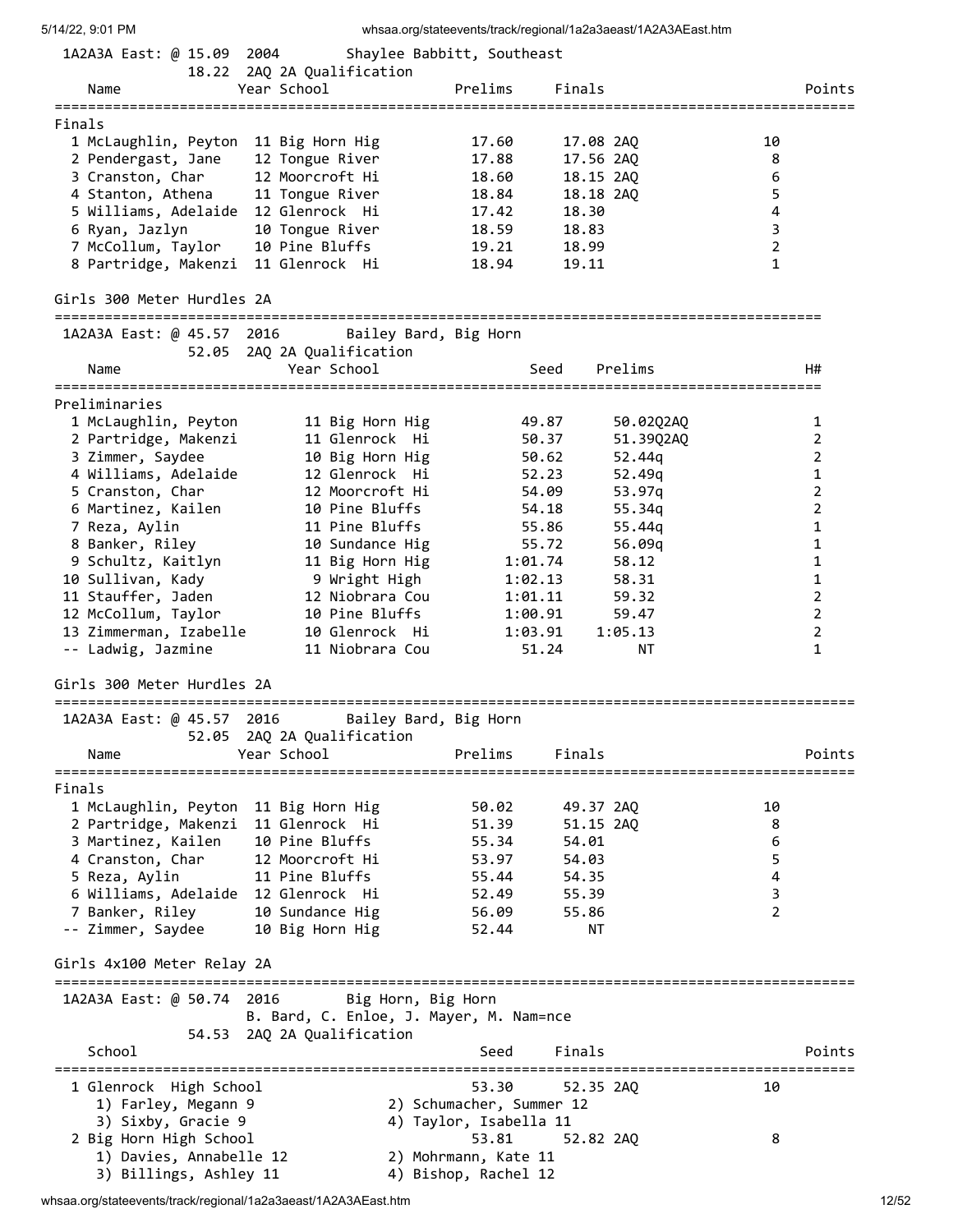5/14/22, 9:01 PM whsaa.org/stateevents/track/regional/1a2a3aeast/1A2A3AEast.htm 3 Pine Bluffs High School 52.84 53.10 2AQ 6 1) Tangeman, Kami 12 3) Macy, Rachael 10 4) Slade, Alyssa 10 4 Tongue River High School 52.92 54.07 2AQ 5 1) Fernandez, Tania 10 2) Lovingood, Jeniah 9 3) Burnett, Madison 10 4) Ryan, Jazlyn 10 -- Niobrara County 53.81 NT 1) Ladwig, Jazmine 11 2) Stauffer, Jaden 12 3) ZumBrunnen, Gracie 9 4) ZumBrunnen, Melody 10 Girls 4x400 Meter Relay 2A ================================================================================================ 1A2A3A East: @ 4:14.77 2014 Big Horn, Big Horn J. Mirich, A. Fox, C. Enloe, B. Bard 4:37.81 2AQ 2A Qualification School School Seed Finals Points Points ================================================================================================ 1 Glenrock High School 4:43.12 4:19.27 2AQ 10 1) Farley, Megann 9 2) Williams, Adelaide 12 3) Partridge, Makenzi 11 4) Lythgoe, Hayden 9 2 Big Horn High School 4:27.26 4:22.30 2AQ 8 1) Billings, Ashley 11 2) Davies, Annabelle 12 3) McLaughlin, Peyton 11 4) Zimmer, Saydee 10 3 Tongue River High School 4:45.00 4:36.51 2AQ 6 1) Aksamit, Paxten 9 2) Rosics, Addison 12 3) Burnett, Madison 10 4) Ryan, Jazlyn 10 4 Pine Bluffs High School 5:17.88 4:43.21 5 1) Martinez, Kailen 10 2) Gray, Abby 11 3) Reifschneider, Andrea 12 4) Reza, Aylin 11 5 Wright High School 5:17.32 4:47.77 4 1) Moore, Carly 11 2) Vasquez, Cassandra 12 3) Salas, Anaeli 9 4) Meza, Brianna 9 Girls 4x800 Meter Relay 2A ================================================================================================ 1A2A3A East: @ 10:26.49 2005 Lingle-Ft. Laramie, Lingle-Ft. Laramie E.Weisshaar, L.Wilson, P.Trowbridge, K.Trowbridge 11:52.66 2AQ 2A Qualification School School Seed Finals Points Points ================================================================================================ 1 Pine Bluffs High School 11:58.08 11:47.55 2AQ 10 1) Theobald, Merina 9 2) Davis, Janie 10 3) Brown, Maddie 10 4) Depaulitte, Alexis 12 2 Tongue River High School 11:58.80 11:52.38 2AQ 8 1) Rosics, Addison 12 2) Pease, Marajah 11 3) Kenney, Peighton 9 4) Heser, Elizabeth 11 3 Big Horn High School 12:11.09 11:53.67 6 1) Butler, Aubrey 9 2) Mullinax, Emme 9 3) Schultz, Kaitlyn 11  $\hskip10mm$  4) Smith, Lauren 11 4 Glenrock High School 12:12.33 12:02.35 5 1) Winger, Sarah 12 2) Tiensvold, Kyrie 10 3) Phillips, Peyton 10 4) Wieser, Emma 12 Girls 1600 Sprint Medley 2A ================================================================================================ 1A2A3A East: @ 4:22.26 5/14/2021 Tongue River High School, Tongue River J Ryan, K Kalasinsky, J Pendergast, A Pendergast 4:57.09 2AQ 2A Qualification School School Seed Finals Points Points ================================================================================================ 1 Tongue River High School 4:35.58 4:42.58 2AQ 10 1) Fernandez, Tania 10 2) Lovingood, Jeniah 9 3) Pendergast, Jane 12 4) Hill, Maddy 12 2 Moorcroft High School 4:40.07 4:54.54 2AQ 8 1) Fischbach, Talissa 11 2) Cranston, Char 12

whsaa.org/stateevents/track/regional/1a2a3aeast/1A2A3AEast.htm 13/52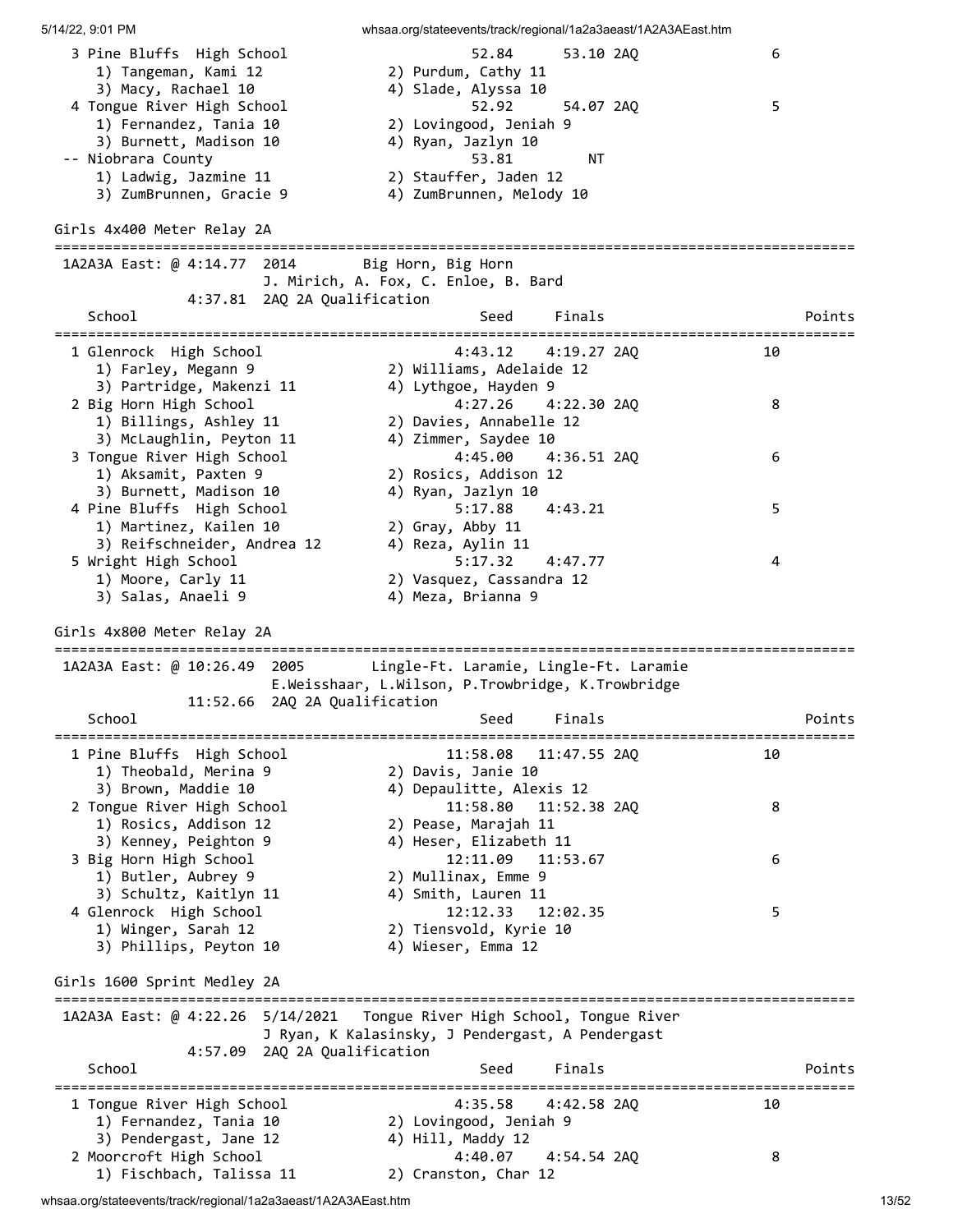| 5/14/22, 9:01 PM                           |                               | whsaa.org/stateevents/track/regional/1a2a3aeast/1A2A3AEast.htm |              |                |                |
|--------------------------------------------|-------------------------------|----------------------------------------------------------------|--------------|----------------|----------------|
| 3) Terry, Kaylee 12                        |                               | 4) Jones, Mallory 10                                           |              |                |                |
| 3 Sundance High School                     |                               | 4:45.11                                                        | 4:55.91 2AQ  |                | 6              |
| 1) Hofland, Brook 12                       |                               | 2) Hofland, Bailey 12                                          |              |                |                |
| 3) Skeens, Zoe 11                          |                               | 4) Marchant, Rylie 10                                          |              |                |                |
| 4 Pine Bluffs High School                  |                               | 4:47.46                                                        | 4:56.16 2AQ  |                | 5              |
| 1) Macy, Rachael 10                        |                               | 2) Purdum, Cathy 11                                            |              |                |                |
| 3) Hoffman, Jessica 9                      |                               | 4) Depaulitte, Alexis 12                                       |              |                |                |
| 5 Big Horn High School                     |                               | $5:03.02$ $5:10.33$                                            |              |                | 4              |
| 1) Mohrmann, Kate 11<br>3) DeLuca, Sofia 9 |                               | 2) Billings, Ashley 11<br>4) Butler, Aubrey 9                  |              |                |                |
| 6 Glenrock High School                     |                               | 5:27.02                                                        | 5:46.54      |                | 3              |
| 1) O'Brien, Hailey 11                      |                               | 2) Tiensvold, Kyrie 10                                         |              |                |                |
| 3) Survis, Jordyn 10                       |                               | 4) Dority, Erica 10                                            |              |                |                |
|                                            |                               |                                                                |              |                |                |
| Girls High Jump 2A                         |                               |                                                                |              |                |                |
|                                            |                               |                                                                |              |                |                |
| 1A2A3A East: @ 5-06 2019                   |                               | Jordan Stoddard, Southeast                                     |              |                |                |
|                                            | 4-10.00 2AQ 2A Qualification  |                                                                |              |                |                |
| Name                                       | Year School                   | Seed                                                           | Finals       |                | Points         |
| 1 Slade, Alyssa                            | 10 Pine Bluffs                | $5 - 02.50$                                                    | 4-10.00 2AQ  | 10             |                |
| 2 Reish, Carleigh 12 Tongue River          |                               | 5-00.00                                                        | 4-10.00 2AO  |                | 8              |
| 3 Partridge, Makenzi 11 Glenrock Hi        |                               | 4-08.00                                                        | 4-08.00      |                | 6              |
| 4 ZumBrunnen, Gracie 9 Niobrara Cou        |                               | 4-11.00 4-08.00                                                |              |                | 5              |
| 5 Young, Ann-Marie                         | 11 Glenrock Hi                | 4-07.00 4-06.00                                                |              |                | 4              |
| 6 Hoffman, Jessica 9 Pine Bluffs           |                               | 4-08.00 4-04.00                                                |              |                | 3              |
| 7 Stanton, Athena 11 Tongue River          |                               | 4-04.00 4-02.00                                                |              |                | 2              |
| -- Gray, Abby                              | 11 Pine Bluffs                | 4-06.00                                                        | <b>NH</b>    |                |                |
| -- Stauffer, Jaden                         | 12 Niobrara Cou               | 4-03.00                                                        | NН           |                |                |
|                                            |                               |                                                                |              |                |                |
| Girls Pole Vault 2A                        |                               |                                                                |              |                |                |
|                                            |                               |                                                                |              |                |                |
| 1A2A3A East: @ 10-06 2013                  |                               | Shana Wilcoxson, Burns                                         |              |                |                |
|                                            | 7-11.00 2AQ 2A Qualification  |                                                                |              |                |                |
| Name                                       | Year School                   | Seed                                                           | Finals       |                | Points         |
| 1 Schumacher, Summer 12 Glenrock Hi        |                               | $8 - 07.00$                                                    | 8-05.00 2AQ  | 10             |                |
| 2 Moore, Carly 11 Wright High              |                               | 8-02.00                                                        | 7-11.00 2AQ  |                | 8              |
| 3 Dority, Erica 10 Glenrock Hi             |                               | 7-01.00 6-11.00                                                |              |                | $\sqrt{6}$     |
| 4 Farley, Megann                           | 9 Glenrock Hi                 | 7-06.00                                                        | $6 - 11.00$  |                | 5              |
| 5 Loyd, Tyne                               | 12 Glenrock Hi                | $8 - 01.00$                                                    | $6 - 11.00$  |                | 4              |
| 6 Fischbach, Talissa 11 Moorcroft Hi       |                               | $6 - 06.00$                                                    | $6 - 11.00$  |                | 3              |
| 7 Reza, Aylin                              | 11 Pine Bluffs                | $6 - 06.00$                                                    | $6 - 05.00$  |                | $\overline{2}$ |
| 8 Reifschneider, And 12 Pine Bluffs        |                               | $6 - 01.00$                                                    | $5 - 11.00$  |                | 1              |
| 9 Thomas, Bayle                            | 12 Tongue River               | $6 - 07.00$                                                    | $5 - 11.00$  |                |                |
|                                            |                               |                                                                |              |                |                |
| Girls Long Jump 2A                         |                               |                                                                |              |                |                |
|                                            |                               |                                                                |              |                |                |
| 1A2A3A East: @ 17-01 2016                  | 15-05.00 2AQ 2A Qualification | Cassidy Enloe, Big Horn                                        |              |                |                |
| Name                                       | Year School                   | Seed                                                           | Finals       |                | H# Points      |
|                                            |                               |                                                                |              |                |                |
| 1 ZumBrunnen, Melody 10 Niobrara Cou       |                               | 18-05.00                                                       | 17-08.00@2AQ | 4              | 10             |
| 2 Reish, Carleigh                          | 12 Tongue River               | 16-01.50                                                       | 16-09.00 2AQ | 4              | 8              |
| 3 Taylor, Isabella                         | 11 Glenrock Hi                | 17-03.00                                                       | 16-08.00 2AQ | 4              | 6              |
| 4 Purdum, Cathy                            | 11 Pine Bluffs                | 15-09.00                                                       | 15-11.00 2AQ | 4              | 5              |
| 5 Zimmer, Saydee                           | 10 Big Horn Hig               | 15-06.75                                                       | 15-03.00     | 4              | 4              |
| 6 DeLuca, Sofia                            | 9 Big Horn Hig                | 14-03.50                                                       | 14-10.00     | 3              | 3              |
| 7 Mohrmann, Kate                           | 11 Big Horn Hig               | 14-06.50                                                       | 14-09.50     | 3              | $\overline{2}$ |
| 8 Gray, Abby                               | 11 Pine Bluffs                | 14-07.75                                                       | 14-06.75     | 3              | $\mathbf{1}$   |
| 9 Greenelsh, Torie                         | 12 Big Horn Hig               | 14-10.50                                                       | 14-06.75     | 3              |                |
| 10 Fischbach, Talissa                      | 11 Moorcroft Hi               | 13-09.50                                                       | 14-03.00     | $\overline{2}$ |                |
| 11 Burnett, Madison                        | 10 Tongue River               | 14-10.75                                                       | 14-00.50     | 4              |                |
| 11 Reifschneider, And                      | 12 Pine Bluffs                | 14-01.00                                                       | 14-00.50     | 2              |                |
| 13 Meza, Brianna                           | 9 Wright High                 | 14-00.75                                                       | 13-10.75     | $\overline{2}$ |                |

whsaa.org/stateevents/track/regional/1a2a3aeast/1A2A3AEast.htm 14/52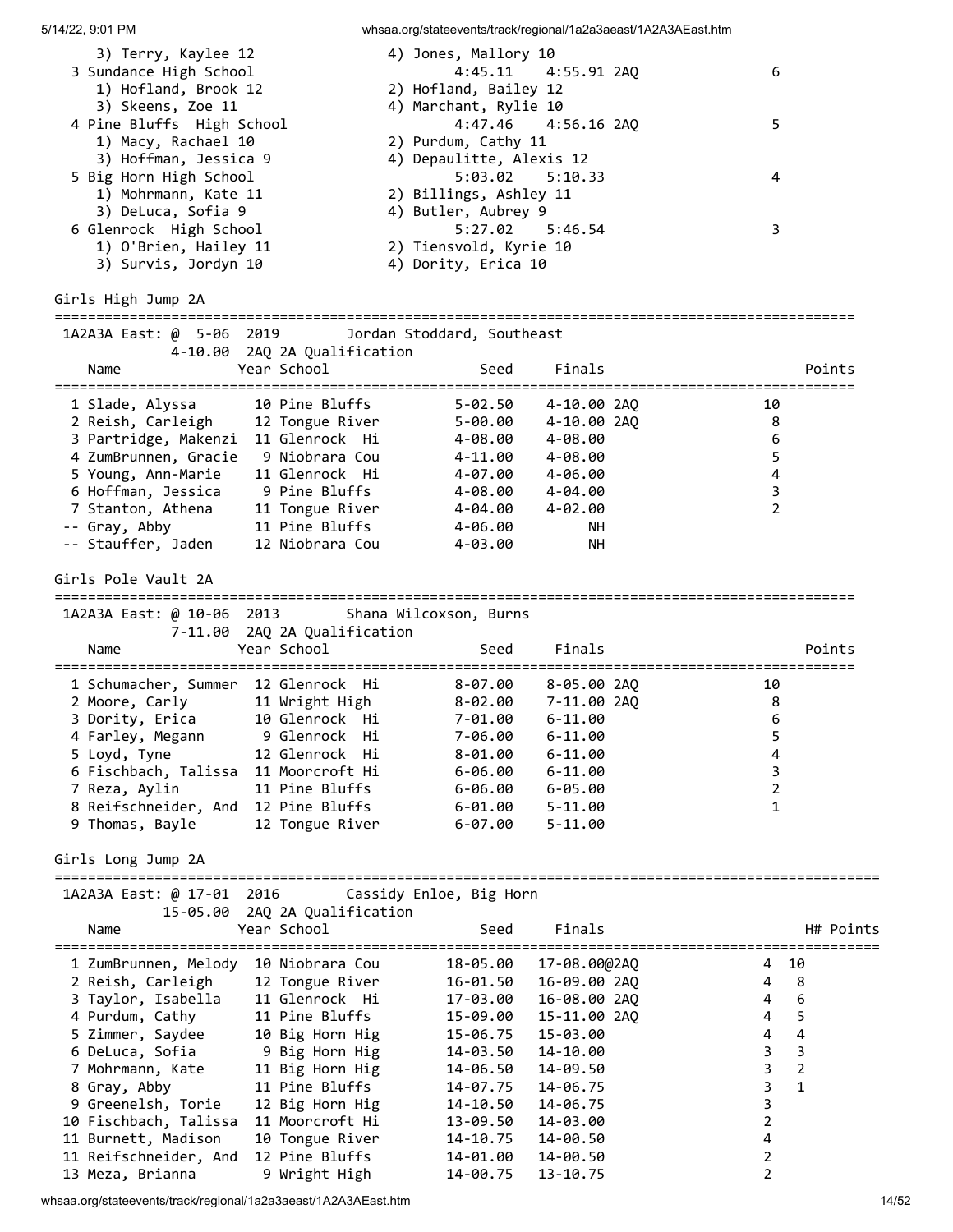| 14 Fernandez, Tania                   | 10 Tongue River | 14-08.75 | 13-10.00     |                |
|---------------------------------------|-----------------|----------|--------------|----------------|
| 15 Dority, Erica                      | 10 Glenrock Hi  | 14-03.75 | 13-03.00     |                |
| 16 Cranston, Char                     | 12 Moorcroft Hi | 13-10.50 | 13-00.50     | $\overline{2}$ |
| 17 Vasquez, Cassandra                 | 12 Wright High  | 13-06.75 | 12-07.75     | $\overline{2}$ |
| 18 Vargas, Talia                      | 9 Moorcroft Hi  | 13-06.25 | $12 - 04.25$ | $\overline{2}$ |
| 19 Survis, Jordyn                     | 10 Glenrock Hi  | 13-02.75 | 11-10.00     | 1              |
| 20 Bymer, Kelsie                      | 10 Pine Bluffs  | 13-01.75 | $11 - 04.75$ | 1              |
| 21 Pryor, Maddy                       | 11 Wright High  | 12-01.50 | $11 - 02.75$ | 1              |
| -- Von Olnhausen, Jos 10 Moorcroft Hi |                 | 12-09.75 | ND.          |                |

Girls Triple Jump 2A

| 1A2A3A East: @ 36-03.50<br>32-04.00   | 2013<br>2AQ 2A Qualification  | Shana Wilcoxson, Burns   |              |                                |
|---------------------------------------|-------------------------------|--------------------------|--------------|--------------------------------|
| Name                                  | Year School                   | Seed                     | Finals       | H# Points                      |
| 1 Purdum, Cathy                       | 11 Pine Bluffs                | 34-05.75                 | 34-02.50 2AQ | 10<br>$\overline{2}$           |
| 2 Mohrmann, Kate                      | 11 Big Horn Hig               | 33-04.50                 | 32-04.00 2AQ | $\overline{2}$<br>8            |
| 3 Zimmer, Saydee                      | 10 Big Horn Hig               | $31 - 05.50$             | 31-11.50     | $\overline{2}$<br>6            |
| 4 Kalasinsky, Katy                    | 12 Tongue River               | $32 - 09.50$             | 31-03.00     | 5<br>$\overline{2}$            |
| 5 Sixby, Gracie                       | 9 Glenrock Hi                 | 32-04.00                 | 31-01.00     | 4<br>$\overline{2}$            |
| 6 Billings, Ashley                    | 11 Big Horn Hig               | 30-03.50                 | 30-11.50     | 3<br>$\mathbf{1}$              |
| 7 Greenelsh, Torie                    | 12 Big Horn Hig               | 30-06.00                 | 30-10.50     | $\overline{2}$<br>1            |
| 8 Lythgoe, Hayden                     | 9 Glenrock Hi                 | $31 - 03.50$             | 30-09.00     | $\overline{2}$<br>$\mathbf{1}$ |
| 9 Meza, Brianna                       | 9 Wright High                 | 31-03.00                 | 30-08.50     | $\overline{2}$                 |
| 10 Williams, Adelaide                 | 12 Glenrock Hi                | 31-01.75                 | 29-07.50     | 1                              |
| 11 Reifschneider, And                 | 12 Pine Bluffs                | 30-04.50                 | 29-01.50     | 1                              |
| 12 Vasquez, Cassandra                 | 12 Wright High                | 29-03.00                 | 28-11.00     | 1                              |
| 13 Bymer, Kelsie                      | 10 Pine Bluffs                | $25 - 10.75$             | 26-06.00     | 1                              |
| 14 Macy, Rachael                      | 10 Pine Bluffs                | 28-04.25                 | $25 - 09.50$ | 1                              |
| Girls Shot Put 2A                     |                               |                          |              |                                |
| 1A2A3A East: @ 39-10.50 2019          |                               | Morgan Ekwll, Southeast  |              |                                |
|                                       | 33-07.00 2AQ 2A Qualification |                          |              |                                |
| Name                                  | Year School                   | Seed                     | Finals       | H# Points                      |
| -----------------<br>1 Serrano, Monse | -------<br>12 Pine Bluffs     | 37-05.50                 | 33-04.00     | 10<br>4                        |
| 2 Hofland, Bailey                     | 12 Sundance Hig               | $33 - 05.25$             | 32-08.75     | 8<br>4                         |
| 3 Hofland, Brook                      | 12 Sundance Hig               | 32-08.00                 | 32-08.50     | 6<br>4                         |
| 4 Whitehead, Faith                    | 11 Tongue River               | 30-08.00                 | $31 - 05.50$ | 5<br>3                         |
| 5 Lovingood, Jeniah                   | 9 Tongue River                | 31-10.00                 | 30-09.50     | 4<br>4                         |
| 6 Young, Ann-Marie                    | 11 Glenrock Hi                | 34-07.00                 | 30-09.00     | 3<br>4                         |
| 7 Haas, Emily                         | 10 Pine Bluffs                | 32-10.00                 | 28-08.00     | $\overline{2}$<br>4            |
| 8 Johnson, Zhane                      | 8 Glenrock Hi                 | 29-03.00                 | $28 - 06.25$ | $\mathbf{1}$<br>3              |
| 9 Bymer, Kaylea                       | 10 Pine Bluffs                | 30-05.00                 | 28-04.75     | 3                              |
| 10 Hoffman, Jessica                   | 9 Pine Bluffs                 | 31-01.00                 | $28 - 02.25$ | 3                              |
| 11 Allbright, Phoebe                  | 10 Niobrara Cou               | 28-11.50                 | $27 - 05.50$ | 3                              |
| 12 Weaver, Amber                      | 12 Tongue River               | 29-03.00                 | $27 - 03.25$ | 3                              |
| 13 Banker, Riley                      | 10 Sundance Hig               | 27-06.00                 | $27 - 01.25$ | $\overline{\mathbf{c}}$        |
| 14 Williams, Larkin                   | 11 Niobrara Cou               | 26-11.00                 | 26-09.00     | $\overline{2}$                 |
| 15 Downs, Natalee                     | 11 Wright High                | 27-03.00                 | 26-08.00     | 2                              |
| 16 Willey, Kyra                       | 9 Niobrara Cou                | 26-04.00                 | $26 - 07.50$ | 1                              |
| 17 Almonte, Esperanza                 | 11 Glenrock Hi                | 26-08.00                 | $25 - 06.75$ | 2                              |
| 18 Wieser, Emma                       | 12 Glenrock Hi                | 26-11.00                 | 25-01.50     | 2                              |
| 19 Robb, Mya                          | 9 Wright High                 | 26-05.00                 | 24-01.75     | 1                              |
| 20 Aksamit, Paxten                    | 9 Tongue River                | 27-06.00                 | 23-08.00     | 2                              |
| 21 Bray, Sara                         | 11 Moorcroft Hi               | 20-06.00                 | $21 - 01.25$ | 1                              |
| 22 Navarro, Carla                     | 10 Wright High                | 22-05.25                 | 19-05.25     | 1                              |
| 23 Davis, Gracie                      | 9 Sundance Hig                | 18-05.75                 | 18-02.50     | 1                              |
| Girls Discus Throw 2A                 |                               |                          |              |                                |
| 1A2A3A East: @ 151-06 2014            |                               | Kacie O'Connor, Sundance |              |                                |

whsaa.org/stateevents/track/regional/1a2a3aeast/1A2A3AEast.htm 15/52

101-05 2AQ 2A Qualification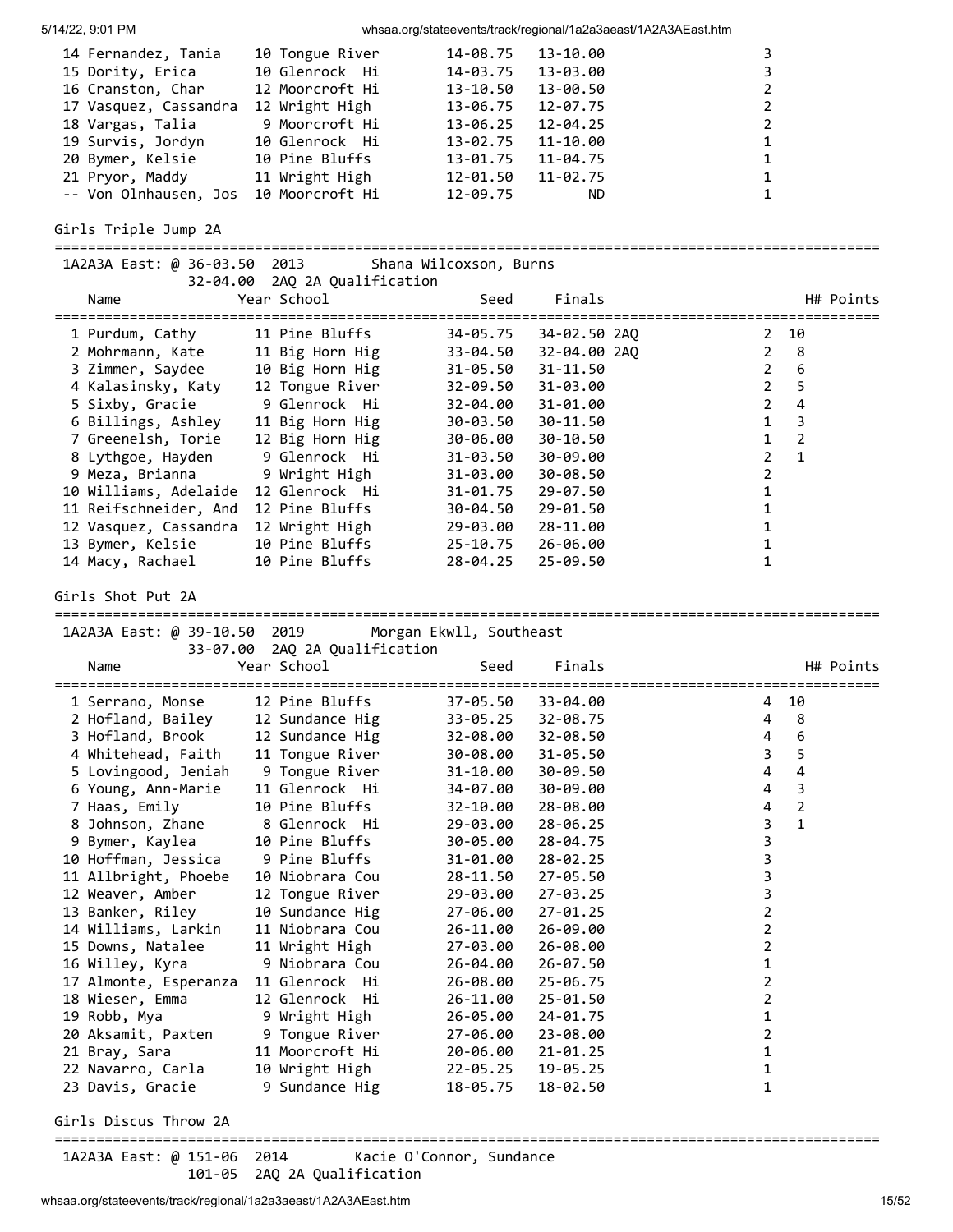|                         | Name                                    | Year School                        | Seed                     | Finals               |                  |                |                | H# Points |
|-------------------------|-----------------------------------------|------------------------------------|--------------------------|----------------------|------------------|----------------|----------------|-----------|
|                         | 1 Young, Ann-Marie                      | 11 Glenrock Hi                     |                          | 108-10 114-07.00 2AO |                  | 4              | 10             |           |
|                         | 2 Hoffman, Jessica                      | 9 Pine Bluffs                      |                          | 121-09 110-07.00 2AQ |                  | 4              | 8              |           |
|                         | 3 Hofland, Bailey                       | 12 Sundance Hig                    |                          | 122-03 109-10.00 2AQ |                  | 4              | 6              |           |
|                         | 4 Hofland, Brook                        | 12 Sundance Hig                    |                          | 107-07 107-05.00 2AQ |                  | 4              | 5              |           |
|                         | 5 Serrano, Monse                        | 12 Pine Bluffs                     | 113-10                   | 105-04.00 2AQ        |                  | 4              | 4              |           |
|                         | 6 Haas, Emily                           | 10 Pine Bluffs                     | 94-07                    | 91-08.00             |                  | 4              | 3              |           |
|                         | 7 Mullinax, Emme                        | 9 Big Horn Hig                     | 82-01                    | 86-11.00             |                  | 3              | $\overline{2}$ |           |
|                         | 8 Weaver, Amber                         | 12 Tongue River                    | 71-01                    | 83-05.00             |                  | 2              | $\mathbf{1}$   |           |
|                         | 9 Whitehead, Faith                      | 11 Tongue River                    | 90-04                    | 79-11.00             |                  | 4              |                |           |
|                         | 10 Banker, Riley                        | 10 Sundance Hig                    | 88-10                    | 78-10.00             |                  | 3              |                |           |
|                         | 11 Doke, Tassie                         | 10 Tongue River                    | 77-03                    | 78-04.00             |                  | 3              |                |           |
|                         | 12 Robb, Mya                            | 9 Wright High                      | 79-03                    | 75-10.00             |                  | 3              |                |           |
|                         | 13 McCullough, Macken                   | 9 Glenrock Hi                      | 64-00.50                 | 72-01.00             |                  | 1              |                |           |
|                         | 14 Williams, Larkin                     | 11 Niobrara Cou<br>11 Moorcroft Hi | $83 - 02$                | 71-00.00             |                  | 3              |                |           |
|                         | 15 Bray, Sara                           | 9 Niobrara Cou                     | 53-10                    | 70-06.00<br>68-08.00 |                  | 1              |                |           |
|                         | 16 Willey, Kyra<br>17 Lovingood, Jeniah | 9 Tongue River                     | 74-06<br>76-04           | $67 - 08.00$         |                  | 2<br>2         |                |           |
|                         | 17 Mullinax, Drew                       | 12 Big Horn Hig                    | 67-06                    | $67 - 08.00$         |                  | $\overline{2}$ |                |           |
|                         | 19 Sivage, Evie                         | 9 Glenrock Hi                      | 80-06                    | 66-03.00             |                  | 3              |                |           |
|                         | 20 Davis, Gracie                        | 9 Sundance Hig                     | 63-02                    | 65-11.00             |                  | 1              |                |           |
|                         | 21 Bymer, Kaylea                        | 10 Pine Bluffs                     | 76-00                    | 65-10.00             |                  | 2              |                |           |
|                         | 22 Almonte, Esperanza                   | 11 Glenrock Hi                     | 67-07                    | 65-05.00             |                  | 2              |                |           |
|                         | 23 Allbright, Phoebe                    | 10 Niobrara Cou                    | 81-06                    | 62-06.00             |                  | 3              |                |           |
|                         | 24 Downs, Natalee                       | 11 Wright High                     | 57-06                    | 60-11.00             |                  | 1              |                |           |
|                         | 25 Salas, Anaeli                        | 9 Wright High                      | 72-11                    | 56-02.00             |                  | 2              |                |           |
|                         | 1A2A3A East: @ 12.09 2011<br>13.51      | 3AQ 3A Qualification               | Kereston Thomas, Rawlins |                      |                  |                |                |           |
|                         | Name                                    | Year School                        |                          | Seed                 | Prelims          |                | H#             |           |
|                         | Preliminaries                           |                                    |                          |                      |                  |                |                |           |
|                         | 1 Iacovetto, Desirae                    | 9 Wheatland Hi                     |                          | 12.64                | 12.92Q3AQ        |                | 1              |           |
|                         | 2 Beaman, Kayla                         | 12 Wheatland Hi                    |                          | 13.11                | 13.32Q3AQ        |                | 3              |           |
|                         | 3 Palmer, Trista                        | 10 Rawlins High                    |                          | 13.24                | 13.41Q3AQ        |                | 4              |           |
|                         | 4 Hurley, Jaycee                        | 9 Torrington H                     |                          | 13.02                | 13.47Q3AQ        |                | 2              |           |
|                         | 5 DeGracia, Leticia                     | 11 Douglas Hig                     |                          | 13.48                | 13.42q3AQ        |                | 4              |           |
|                         | 6 Tidyman, Shelby<br>7 Welle, Sarah     | 11 Newcastle H<br>9 Douglas Hig    |                          | 13.60<br>13.49       | 13.53q           |                | 1<br>3         |           |
|                         | 8 Basse, Jayci                          | 11 Thermopolis                     |                          | 13.52                | 13.57q<br>13.59q |                | 2              |           |
|                         | 9 Rhamy, Caitlin                        | 11 Douglas Hig                     |                          | 13.85                | 14.02            |                | 3              |           |
|                         | 10 Rule, Tess                           | 10 Buffalo High                    |                          | 13.93                | 14.05            |                | $\overline{2}$ |           |
|                         | 11 Painter, Klarissa                    | 9 Buffalo High                     |                          | 13.85                | 14.09            |                | 4              |           |
|                         | 12 Bartlett, Madison                    | 12 Buffalo High                    |                          | 13.83                | 14.24            |                | 2              |           |
|                         | 13 Morris, Julie                        | 9 Newcastle H                      |                          | 14.35                | 14.38            |                | 2              |           |
|                         | 14 Lonn, Morgan                         | 11 Rawlins High                    |                          | 14.26                | 14.43            |                | $\mathbf{1}$   |           |
|                         | 14 Kaushagen, Emma                      | 9 Wheatland Hi                     |                          | 13.88                | 14.43            |                | 3              |           |
|                         | 16 Keil, Ella                           | 9 Wheatland Hi                     |                          | 13.85                | 14.46            |                | 4              |           |
|                         | 17 Brooks, Mariah                       | 12 Thermopolis                     |                          | 14.04                | 14.52            |                | 1              |           |
|                         | 18 O'Melia, Kasadie                     | 9 Rawlins High                     |                          | 14.51                | 14.57            |                | 4              |           |
|                         | 19 Perez, Peyton                        | 10 Burns High S                    |                          | 14.44                | 14.86            |                | 3              |           |
|                         | 20 Burkett, Serenity                    | 10 Burns High S                    |                          | 14.85                | 15.40            |                | 3              |           |
|                         | 20 Brooks, Aspen                        | 9 Thermopolis                      |                          | 14.62                | 15.40            |                | 4              |           |
|                         | 22 Scheel, Carlee                       | 12 Rawlins High                    |                          | 15.35                | 15.47            |                | 2              |           |
|                         | 23 Huey, Sara                           | 9 Newcastle H                      |                          | 15.47                | 15.62            |                | 1              |           |
|                         | 24 Bybee, Lane                          | 9 Burns High S                     |                          | 15.81                | 16.01            |                | $\mathbf{1}$   |           |
|                         | 25 Landon, Maggie                       | 10 Thermopolis                     |                          | 16.15                | 16.13            |                | 3              |           |
|                         | 26 Clark, Shelby                        | 10 Burns High S                    |                          | 15.91                | 16.16            |                | $\overline{2}$ |           |
| Girls 100 Meter Dash 3A |                                         |                                    |                          |                      |                  |                |                |           |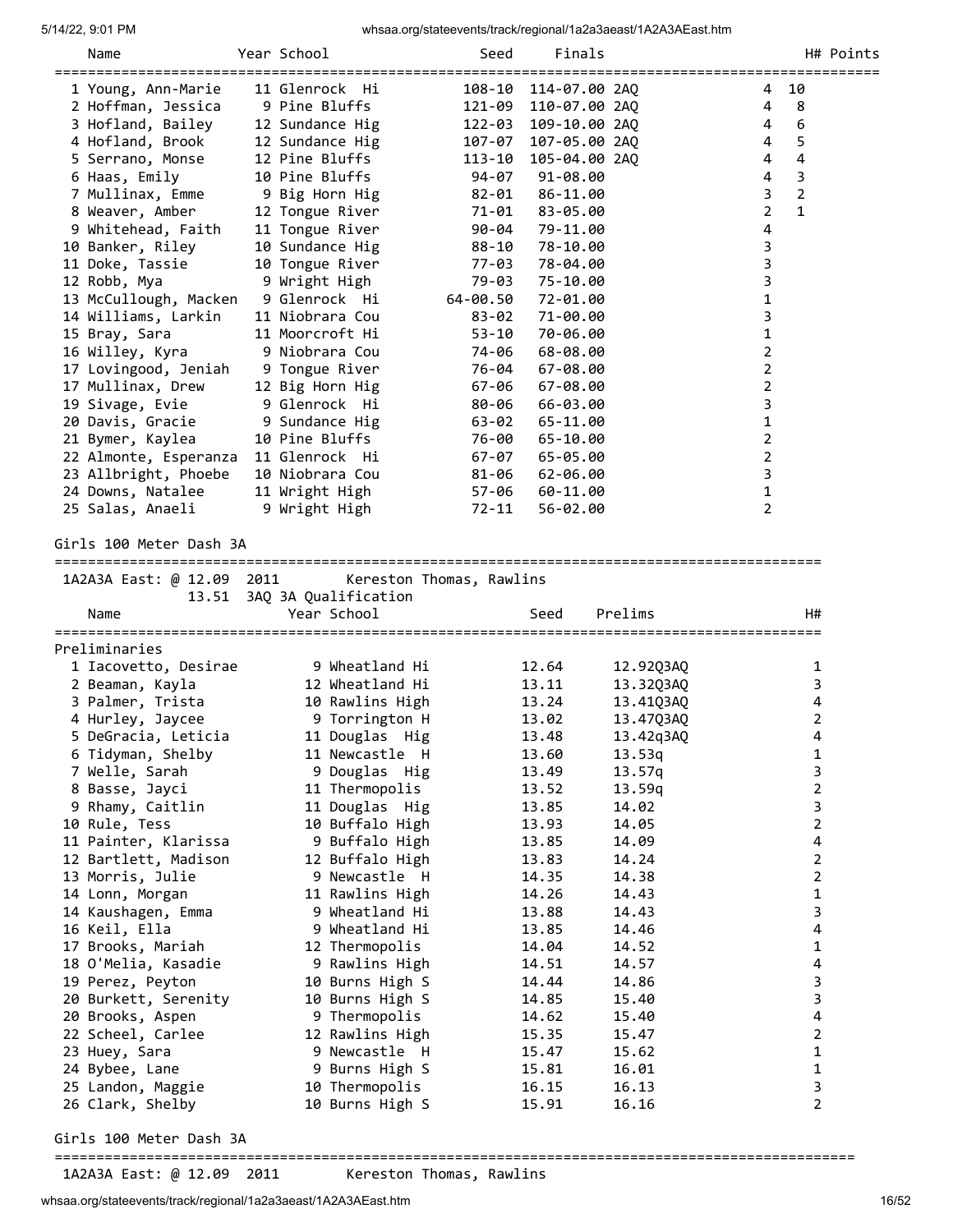| Name                                 | 13.51 3AQ 3A Qualification<br>Year School | Prelims                  | Finals    |                        |                | Points                  |
|--------------------------------------|-------------------------------------------|--------------------------|-----------|------------------------|----------------|-------------------------|
|                                      |                                           |                          |           |                        |                |                         |
| Finals                               |                                           |                          |           |                        |                |                         |
| 1 Iacovetto, Desirae                 | 9 Wheatland Hi                            | 12.92                    | 12.97 3AQ |                        | 10             |                         |
| 2 Palmer, Trista                     | 10 Rawlins High                           | 13.41                    | 13.18 3AQ |                        | 8              |                         |
| 3 Hurley, Jaycee                     | 9 Torrington H                            | 13.47                    | 13.19 3AQ |                        | 6              |                         |
| 4 Beaman, Kayla                      | 12 Wheatland Hi                           | 13.32                    | 13.20 3AQ |                        | 5              |                         |
| 5 DeGracia, Leticia                  | 11 Douglas Hig                            | 13.42                    | 13.27 3AQ |                        | 4<br>3         |                         |
| 6 Welle, Sarah                       | 9 Douglas Hig                             | 13.57                    | 13.35 3AQ |                        | $\overline{2}$ |                         |
| 7 Basse, Jayci                       | 11 Thermopolis<br>11 Newcastle H          | 13.59                    | 13.51 3AQ |                        | $\mathbf{1}$   |                         |
| 8 Tidyman, Shelby                    |                                           | 13.53                    | 13.81     |                        |                |                         |
| Girls 200 Meter Dash 3A              |                                           |                          |           |                        |                |                         |
| 1A2A3A East: @ 25.09 2011            |                                           | Kereston Thomas, Rawlins |           |                        |                |                         |
|                                      | 27.84 3AQ 3A Qualification                |                          |           |                        |                |                         |
| Name                                 | Year School                               |                          | Seed      | Prelims                |                | H#                      |
| Preliminaries                        |                                           |                          |           |                        |                |                         |
| 1 Nitschke, Eva                      | 11 Rawlins High                           |                          | 26.54     |                        |                | 1                       |
| 2 Iacovetto, Desirae                 | 9 Wheatland Hi                            |                          | 26.55     | 26.98Q3AQ<br>27.03Q3AQ |                | $\overline{2}$          |
| 3 Beaman, Kayla                      | 12 Wheatland Hi                           |                          | 27.07     | 27.33Q3AQ              |                | 3                       |
| 4 Palmer, Trista                     | 10 Rawlins High                           |                          | 27.13     | 28.150                 |                | 4                       |
| 5 DeGracia, Leticia                  | 11 Douglas Hig                            |                          | 27.87     | 27.65q3AQ              |                | 1                       |
| 6 Welle, Sarah                       | 9 Douglas Hig                             |                          | 28.27     | 27.97q                 |                | $\overline{2}$          |
| 7 Basse, Jayci                       | 11 Thermopolis                            |                          | 27.58     | 28.35q                 |                | $\overline{2}$          |
| 8 Wondercheck, Alyssa                | 10 Torrington H                           |                          | 27.35     | 28.38q                 |                | 3                       |
| 9 Tidyman, Shelby                    | 11 Newcastle H                            |                          | 28.13     | 28.77                  |                | $\mathbf 1$             |
| 10 Kaushagen, Emma                   | 9 Wheatland Hi                            |                          | 28.78     | 28.98                  |                | 3                       |
| 11 Osmera, Olive                     | 9 Torrington H                            |                          | 29.60     | 29.65                  |                | 1                       |
| 12 Painter, Klarissa                 | 9 Buffalo High                            |                          | 29.17     | 29.82                  |                | 4                       |
| 13 Harris, Autumn                    | 12 Torrington H                           |                          | 29.22     | 29.86                  |                | 3                       |
| 14 Rhamy, Caitlin                    | 11 Douglas Hig                            |                          | 28.96     | 30.03                  |                | $\overline{\mathbf{4}}$ |
| 15 Lynch, Makinzea                   | 9 Rawlins High                            |                          | 29.42     | 30.31                  |                | $\overline{2}$          |
| 16 Kirkbride, Savannah               | 10 Burns High S                           |                          | 29.81     | 30.39                  |                | $\mathbf{1}$            |
| 17 Bartlett, Madison                 | 12 Buffalo High                           |                          | 30.40     | 30.50                  |                | 4                       |
| 18 Keil, Ella                        | 9 Wheatland Hi                            |                          | 29.83     | 30.87                  |                | $\overline{2}$          |
| 19 Eklund, Saria                     | 10 Burns High S                           |                          | 30.73     | 31.05                  |                | 4                       |
| 20 Finkle, Grace                     | 9 Buffalo High                            |                          | 29.96     | 31.08                  |                | 3                       |
| 21 Perez, Peyton                     | 10 Burns High S                           |                          | 31.03     | 31.42                  |                | 2                       |
| 22 Morris, Julie                     | 9 Newcastle H                             |                          |           | 31.45                  |                | 2                       |
| 23 Scheel, Carlee                    | 12 Rawlins High                           |                          | 30.94     | 32.13                  |                | 3                       |
| 24 Clayson, Kamber                   | 12 Burns High S                           |                          | 32.62     | 32.72                  |                | $\mathbf{1}$            |
| 25 Landon, Maggie                    | 10 Thermopolis                            |                          | 33.43     | 34.62                  |                | 1                       |
| Girls 200 Meter Dash 3A              |                                           |                          |           |                        |                |                         |
|                                      |                                           |                          |           |                        |                |                         |
| 1A2A3A East: @ 25.09 2011            |                                           | Kereston Thomas, Rawlins |           |                        |                |                         |
|                                      | 27.84 3AQ 3A Qualification                |                          |           |                        |                |                         |
| Name                                 | Year School                               | Prelims                  | Finals    |                        |                | Points                  |
| Finals                               |                                           |                          |           |                        |                |                         |
| 1 Iacovetto, Desirae                 | 9 Wheatland Hi                            | 27.03                    | 26.87 3AQ |                        | 10             |                         |
| 2 Nitschke, Eva                      | 11 Rawlins High                           | 26.98                    | 26.91 3AQ |                        | 8              |                         |
| 3 Beaman, Kayla                      | 12 Wheatland Hi                           | 27.33                    | 27.31 3AQ |                        | 6              |                         |
| 4 DeGracia, Leticia                  | 11 Douglas Hig                            | 27.65                    | 27.55 3AQ |                        | 5              |                         |
| 5 Welle, Sarah                       | 9 Douglas Hig                             | 27.97                    | 27.60 3AQ |                        | 4              |                         |
| 6 Palmer, Trista                     | 10 Rawlins High                           | 28.15                    | 27.98     |                        | $\mathsf{3}$   |                         |
| 7 Wondercheck, Alyss 10 Torrington H |                                           | 28.38                    | 28.11     |                        | $\overline{2}$ |                         |
| 8 Basse, Jayci                       | 11 Thermopolis                            | 28.35                    | 28.61     |                        | $\mathbf{1}$   |                         |
| Girls 400 Meter Dash 3A              |                                           |                          |           |                        |                |                         |
|                                      |                                           |                          |           |                        |                |                         |

whsaa.org/stateevents/track/regional/1a2a3aeast/1A2A3AEast.htm 17/52

1A2A3A East: @ 57.65 2011 Kereston Thomas, Rawlins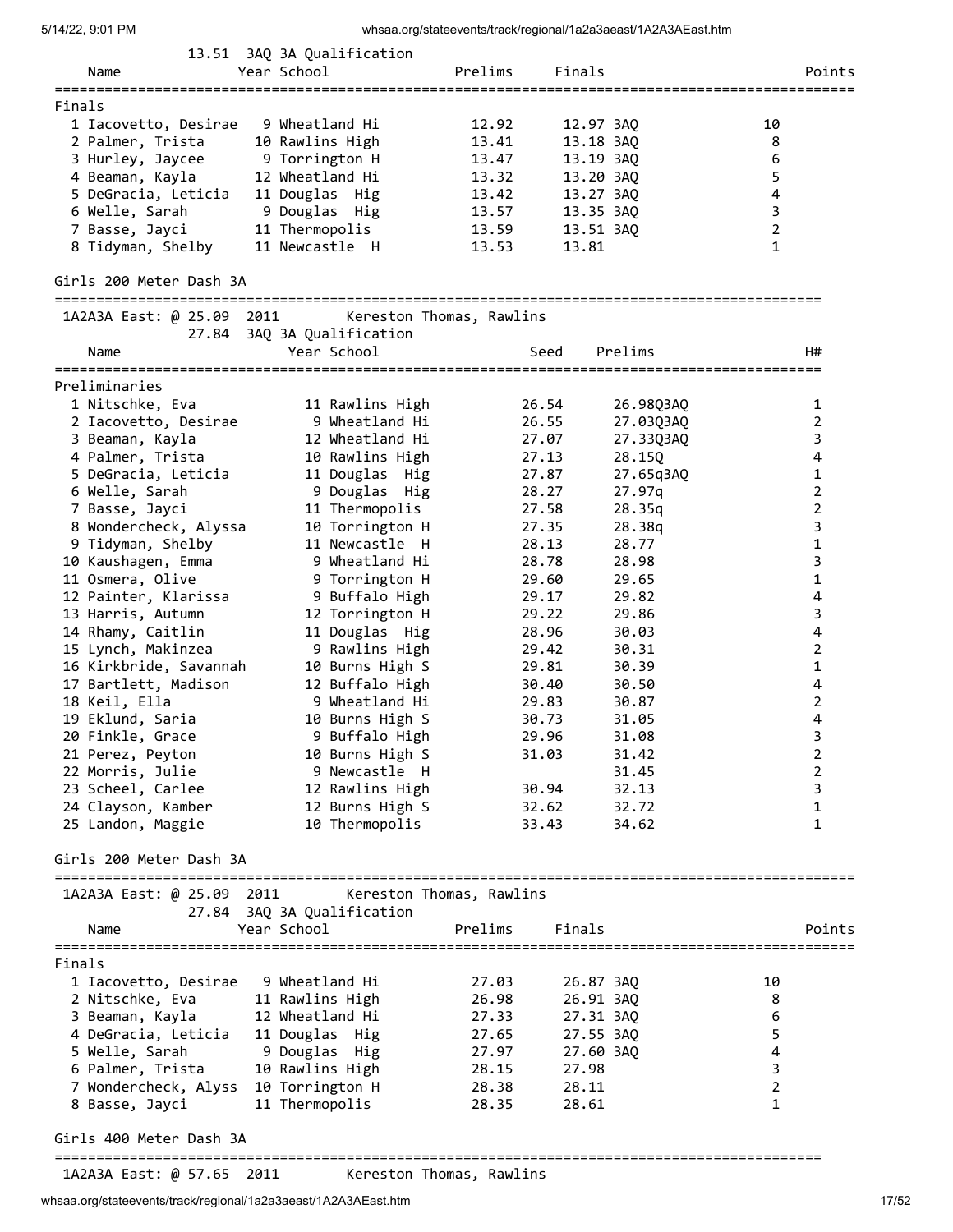|                                      | 1:02.41 3AQ 3A Qualification |                             |             |                                       |
|--------------------------------------|------------------------------|-----------------------------|-------------|---------------------------------------|
| Name                                 | Year School                  | Seed                        | Prelims     | H#                                    |
|                                      |                              |                             |             | ==========================            |
| Preliminaries                        |                              |                             |             |                                       |
| 1 Nichols, Lily                      | 10 Wheatland Hi              | 1:01.26                     | 1:01.62Q3AQ | 2                                     |
| 2 Moorehouse, Marissa                | 12 Torrington H              | 1:02.09                     | 1:03.370    | 3                                     |
| 3 Stokes, Tyne                       | 12 Torrington H              | 1:00.69                     | 1:04.57Q    | 1                                     |
| 4 Steenbergen, Grace                 | 12 Burns High S              | 1:04.83                     | 1:03.59q    | 3                                     |
| 5 Basse, Jayci                       | 11 Thermopolis               | 1:06.55                     | 1:04.60q    | 2                                     |
| 6 Lynch, Makinzea                    | 9 Rawlins High               | 1:07.57                     | 1:06.29q    | 1                                     |
| 7 O'Melia, Kenadie                   | 9 Rawlins High               | 1:08.82                     | 1:06.73q    | 2                                     |
| 8 O'Melia, Kasadie                   | 9 Rawlins High               | 1:07.77                     | 1:07.68q    | 1                                     |
| 9 Holt, Lucie                        | 12 Douglas Hig               | 1:07.97                     | 1:07.97     | 2                                     |
| 10 Parker, Shauntae                  | 10 Douglas Hig               | 1:08.81                     | 1:08.62     | 3                                     |
| 11 Eklund, Saria                     | 10 Burns High S              | 1:08.72                     | 1:09.00     | 3                                     |
| 12 Kirkbride, Savannah               | 10 Burns High S              | 1:10.12                     | 1:09.16     | $\mathbf 1$                           |
| 13 Maddox, Makayla                   | 9 Buffalo High               | 1:12.16                     | 1:09.27     | 3                                     |
|                                      | 10 Thermopolis               |                             |             | $\overline{2}$                        |
| 14 Mounts, Joely                     |                              | 1:10.84                     | 1:09.46     |                                       |
| 15 Norris, Emma                      | 11 Burns High S              | 1:09.80                     | 1:10.68     | 1                                     |
| 16 Bauersachs, Lanie                 | 11 Douglas Hig               | 1:11.00                     | 1:13.31     | 3                                     |
| 17 Milton, Isabella                  | 11 Wheatland Hi              | 1:13.87                     | 1:20.81     | 1                                     |
| 18 Lippincott, Hannah                | 10 Thermopolis               |                             | 1:21.53     | 1                                     |
|                                      |                              |                             |             |                                       |
| Girls 400 Meter Dash 3A              |                              |                             |             |                                       |
| 1A2A3A East: @ 57.65 2011            |                              |                             |             |                                       |
|                                      |                              | Kereston Thomas, Rawlins    |             |                                       |
|                                      | 1:02.41 3AQ 3A Qualification |                             |             |                                       |
| Name                                 | Year School                  | Prelims                     | Finals      | Points                                |
|                                      |                              |                             |             |                                       |
| Finals                               |                              |                             |             |                                       |
| 1 Nichols, Lily                      | 10 Wheatland Hi              | 1:01.62                     | 1:00.02 3AQ | 10                                    |
| 2 Moorehouse, Mariss 12 Torrington H |                              | 1:03.37                     | 1:01.18 3AQ | 8                                     |
| 3 Stokes, Tyne                       | 12 Torrington H              | 1:04.57                     | 1:01.67 3AQ | 6                                     |
| 4 Steenbergen, Grace                 | 12 Burns High S              | 1:03.59                     | 1:03.81     | 5                                     |
| 5 O'Melia, Kenadie                   | 9 Rawlins High               | 1:06.73                     | 1:06.69     | 4                                     |
| 6 Lynch, Makinzea                    | 9 Rawlins High               | 1:06.29                     | 1:06.87     | 3                                     |
| 7 O'Melia, Kasadie                   | 9 Rawlins High               | 1:07.68                     | 1:06.97     | $\overline{2}$                        |
| -- Basse, Jayci                      | 11 Thermopolis               | 1:04.60                     | ΝT          |                                       |
|                                      |                              |                             |             |                                       |
| Girls 800 Meter Run 3A               |                              |                             |             |                                       |
|                                      |                              |                             |             |                                       |
| 1A2A3A East: @ 2:17.36 2002          |                              | Brittanie Saunders, Douglas |             |                                       |
| 2:27.41                              | 3AQ 3A Qualification         |                             |             |                                       |
| Name                                 | Year School                  | Seed                        | Finals      | H# Points                             |
|                                      |                              | =============               |             | ------------------------------------- |
| 1 Smith, Ryann                       | 11 Rawlins High              | 2:20.87                     | 2:19.08 3AQ | 10<br>2                               |
| 2 Nichols, Lily                      | 10 Wheatland Hi              | 2:22.67                     | 2:19.62 3AQ | $\overline{2}$<br>8                   |
| 3 Gonzalez, Emma                     | 12 Burns High S              | 2:30.37                     | 2:24.71 3AQ | 6<br>$\overline{2}$                   |
| 4 Stokes, Tyne                       | 12 Torrington H              | 2:29.01                     | 2:30.33     | 5<br>$\overline{2}$                   |
| 5 Rule, Lexi                         | 12 Buffalo High              | 2:34.13                     | 2:33.95     | 4<br>$\overline{2}$                   |
| 6 Qualm, Hannah                      | 11 Buffalo High              | 2:39.61                     | 2:38.18     | 3<br>$\overline{2}$                   |
| 7 Farris, Briley                     | 10 Buffalo High              | 2:37.47                     | 2:38.76     | $\overline{2}$<br>$\overline{2}$      |
| 8 Tanner, Harris                     | 11 Rawlins High              | 2:43.36                     | 2:39.70     | 2<br>$\mathbf{1}$                     |
| 9 Hunt, Dazlynn                      | 10 Thermopolis               | 2:44.65                     | 2:39.97     | 2                                     |
| 10 Steinle, Anna                     | 9 Douglas Hig                | 2:46.68                     | 2:41.08     | 2                                     |
| 11 Westfall, Ava                     | 10 Rawlins High              | 2:51.86                     | 2:44.31     | 1                                     |
| 12 Eklund, Saria                     | 10 Burns High S              | 2:46.98                     | 2:45.40     | 2                                     |
| 13 Griffin, Jayda                    | 10 Thermopolis               | 2:55.65                     | 2:46.60     | 1                                     |
|                                      |                              |                             |             |                                       |
| 14 Martinez, Hallie                  | 12 Thermopolis               | 2:51.04                     | 2:46.91     | 1                                     |
| 15 Maddox, Makayla                   | 9 Buffalo High               | 2:44.49                     | 2:46.97     | 2                                     |
| 16 Hansel, Brianna                   | 11 Douglas Hig               | 2:52.33                     | 2:53.05     | 1                                     |
| 17 Dawson, Gavrielle                 | 9 Wheatland Hi               | 2:48.64                     | 2:54.22     | 1                                     |
| 18 Sines, Alexis                     | 9 Douglas Hig                | 3:00.21                     | 2:54.66     | 1                                     |
| 19 Garrison, Alexis                  | 9 Thermopolis                | 2:55.88                     | 3:01.34     | 1                                     |
| 20 Conklin, Taylor                   | 9 Newcastle H                | 3:14.21                     | 3:06.80     | 1                                     |

whsaa.org/stateevents/track/regional/1a2a3aeast/1A2A3AEast.htm 18/52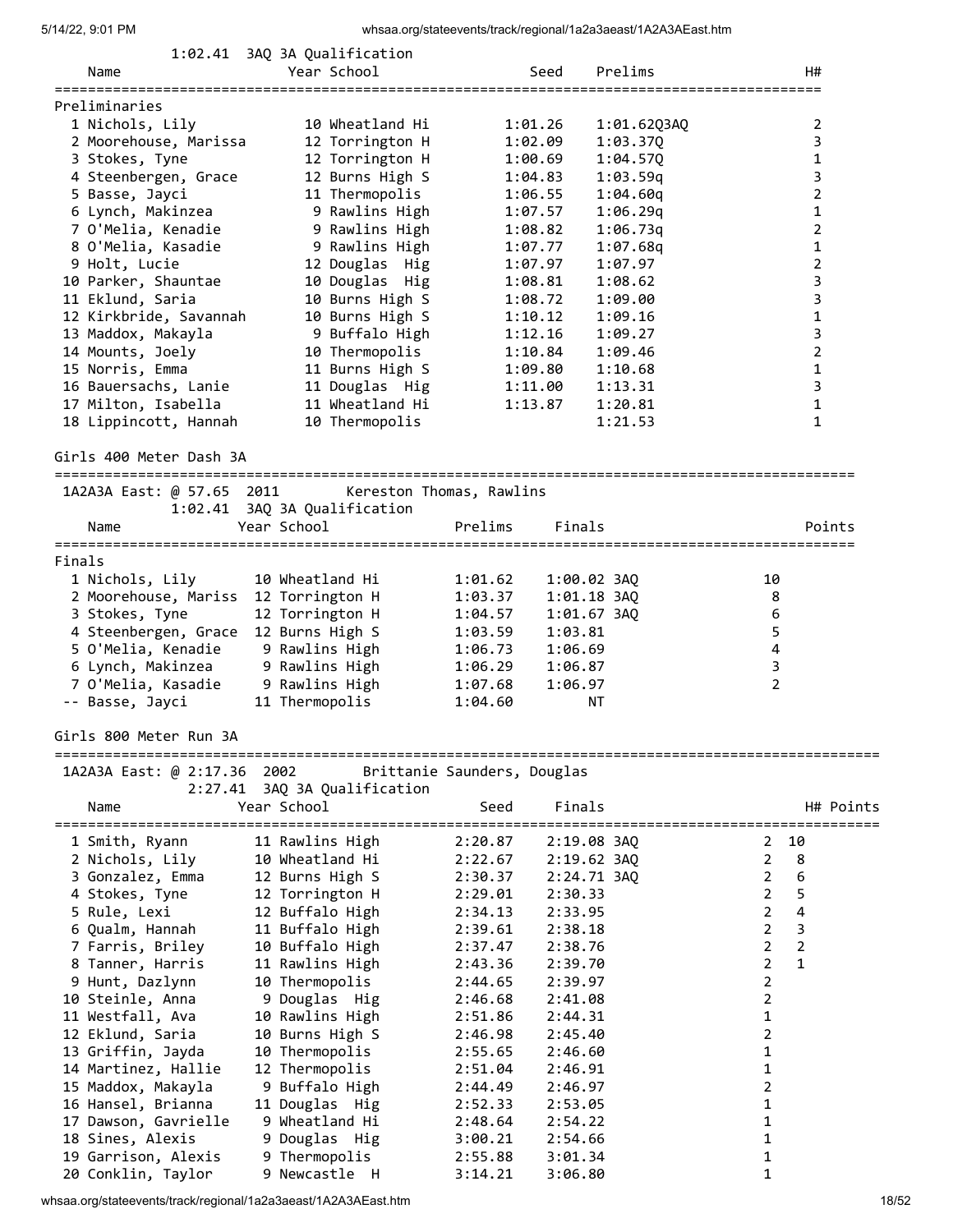| 21 Johansson, Allie | 10 Rawlins High | 2:57.07 | 3:11.40 | $\mathbf{1}$ |
|---------------------|-----------------|---------|---------|--------------|
| 22 Benson, Brooklyn | 9 Wheatland Hi  | 3:10.55 | 3:12.46 | $\mathbf{1}$ |
| 23 Rogge, Torrynce  | 10 Douglas Hig  | 3:05.94 | 3:13.60 | $\mathbf{1}$ |
| 24 Eklund, Shiriah  | 10 Burns High S |         | 3:33.59 | $\mathbf{1}$ |

Girls 1600 Meter Run 3A

=================================================================================================== 1A2A3A East: @ 5:13.85 2002 Brittanie Saunders, Douglas 5:37.21 3AQ 3A Qualification Name Year School Seed Finals H# Points =================================================================================================== 1 Smith, Ryann 11 Rawlins High 5:16.28 5:08.83@3AQ 2 10 2 Gonzalez, Emma 12 Burns High S 5:30.85 5:18.86 3AQ 2 8 3 Nichols, Lily 10 Wheatland Hi 5:24.09 5:21.43 3AQ 2 6 4 Rule, Lexi 12 Buffalo High 5:36.53 5:27.97 3AQ 2 5 5 Merrigan, Ada 10 Torrington H 5:51.31 5:39.89 2 4 6 Farris, Elizabeth 12 Buffalo High 5:45.31 5:44.40 2 3

| J MICHUIS, LIIV      | TA MILEATIQUA UT | <b>J.Z4.VJ</b> | J.ZI.4J JAV |   | v              |
|----------------------|------------------|----------------|-------------|---|----------------|
| 4 Rule, Lexi         | 12 Buffalo High  | 5:36.53        | 5:27.97 3AO |   | 5              |
| 5 Merrigan, Ada      | 10 Torrington H  | 5:51.31        | 5:39.89     |   | 4              |
| 6 Farris, Elizabeth  | 12 Buffalo High  | 5:45.31        | 5:44.40     | 2 | 3              |
| 7 Krueger, Tiffany   | 9 Torrington H   | 6:00.61        | 5:51.45     | 2 | $\overline{2}$ |
| 8 Tanner, Harris     | 11 Rawlins High  | 6:00.43        | 5:52.78     |   | $\mathbf{1}$   |
| 9 Steinle, Anna      | 9 Douglas Hig    | 6:14.10        | 5:55.55     |   |                |
| 10 Froerer, Amberly  | 11 Torrington H  | 6:06.87        | 5:56.27     |   |                |
| 11 Garrison, Alexis  | 9 Thermopolis    | 7:20.64        | 6:08.30     |   |                |
| 12 Jones, Kenley     | 10 Buffalo High  | 6:16.74        | 6:08.48     |   |                |
| 13 Westfall, Ava     | 10 Rawlins High  | 6:19.76        | 6:12.66     |   |                |
| 14 Grabin, Gabriella | 12 Buffalo High  | 6:17.33        | 6:12.75     |   |                |
| 15 Griffin, Jayda    | 10 Thermopolis   | 6:16.78        | 6:25.50     |   |                |
| 16 Sines, Alexis     | 9 Douglas Hig    | 6:30.75        | 6:39.64     |   |                |
| 17 Hansel, Brianna   | 11 Douglas Hig   | 6:38.00        | 6:40.42     |   |                |
| 18 Rogge, Torrynce   | 10 Douglas Hig   | 7:16.68        | 6:59.99     |   |                |
| 19 Wessel, Kaelyn    | 9 Wheatland Hi   |                | 7:15.21     |   |                |
| 20 Conklin, Taylor   | 9 Newcastle H    | 7:06.17        | 7:21.24     |   |                |
| 21 Landon, Madison   | 9 Thermopolis    | 8:25.88        | 8:01.81     |   |                |
|                      |                  |                |             |   |                |

Girls 3200 Meter Run 3A

================================================================================================ 1A2A3A East: @ 10:57.13 5/10/2019 Sydney Thorvaldson, Rawlins

| Name                | 12:32.38 3AQ 3A Qualification<br>Year School | Seed     | Finals       | Points |
|---------------------|----------------------------------------------|----------|--------------|--------|
|                     |                                              |          |              |        |
| 1 Smith, Ryann      | 11 Rawlins High                              | 11:18.73 | 11:18.56 3AO | 10     |
| 2 Gonzalez, Emma    | 12 Burns High S                              | 11:45.62 | 11:34.15 3AO | 8      |
| 3 Rule, Lexi        | 12 Buffalo High                              | 12:06.22 | 12:12.47 3AO | 6      |
| 4 Farris, Elizabeth | 12 Buffalo High                              | 12:34.97 | 12:33.89     | 5.     |
| 5 Tanner, Harris    | 11 Rawlins High                              | 12:48.38 | 12:48.32     | 4      |
| 6 Merrigan, Ada     | 10 Torrington H                              | 12:24.27 | 12:58.84     | 3      |
| 7 Jones, Kenley     | 10 Buffalo High                              | 13:35.62 | 13:09.39     | 2      |
| 8 Froerer, Amberly  | 11 Torrington H                              | 13:11.39 | 13:22.96     |        |
| 9 Grabin, Gabriella | 12 Buffalo High                              | 14:00.88 | 13:34.77     |        |
| 10 Westfall, Ava    | 10 Rawlins High                              | 14:01.28 | 14:06.12     |        |
| 11 Fenn, Alice      | 10 Douglas Hig                               | 15:46.62 | 16:29.06     |        |

Girls 100 Meter Hurdles 3A

| ិក<br>, ו | ורוגו |  |
|-----------|-------|--|

| IAZAJA Edst. W 14.7Z ZUIZ | JESSIE LAVES, MUNICHU<br>17.09 3AO 3A Oualification |       |           |    |
|---------------------------|-----------------------------------------------------|-------|-----------|----|
| Name                      | Year School                                         | Seed  | Prelims   | H# |
| Preliminaries             |                                                     |       |           |    |
| 1 Nitschke, Eva           | 11 Rawlins High                                     | 15.38 | 15,2303A0 |    |
| 2 Norman, Carly           | 10 Buffalo High                                     | 15.54 | 15,8403A0 |    |
| 3 Gross, Alaina           | 11 Buffalo High                                     | 16.46 | 16.6803A0 |    |
| 4 Ward, Rylee             | 12 Burns High S                                     | 16.98 | 16.78g3A0 |    |
| 5 Tietjen, Kendall        | 12 Buffalo High                                     | 16.67 | 16.82q3AQ |    |
| 6 Maertens, Olivia        | 10 Buffalo High                                     | 16.98 | 16.92g3A0 |    |
| 7 Halley, Reece           | 12 Torrington H                                     | 16.83 | 18.02g    |    |

whsaa.org/stateevents/track/regional/1a2a3aeast/1A2A3AEast.htm 19/52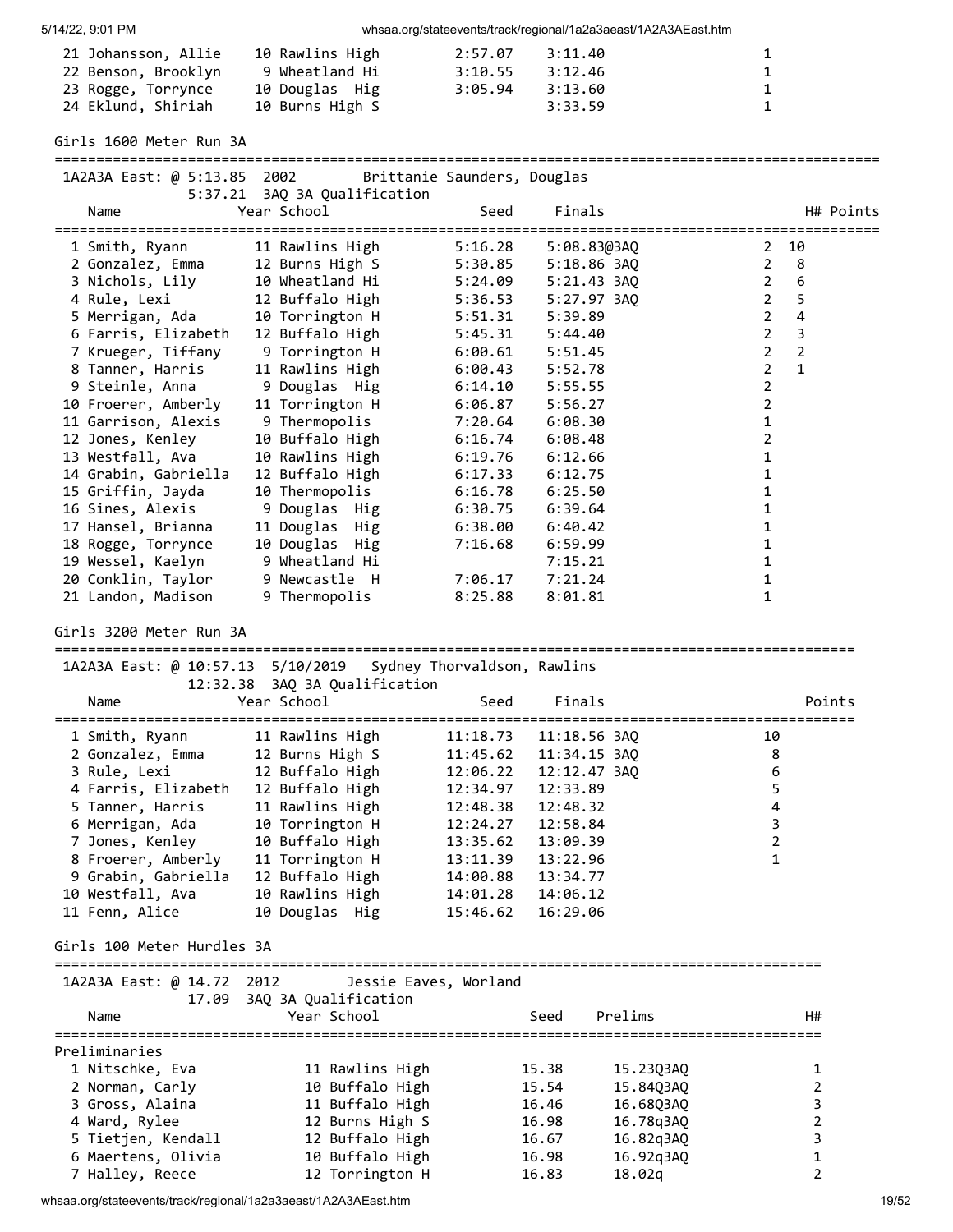| $14/ZZ$ , $9.01$ FW        |                            | wiisaa.org/stateeverits/track/regional/Tazabaeast/TAZAbAEast.ntm |                         |
|----------------------------|----------------------------|------------------------------------------------------------------|-------------------------|
| 8 Scheel, Shania           | 10 Rawlins High            | 18.23<br>18.12q                                                  | 3                       |
| 9 Norris, Emma             | 11 Burns High S            | 17.93<br>18.51                                                   | 3                       |
| 10 Swanson, Julianna       | 10 Douglas Hig             | 19.33<br>18.87                                                   | $\overline{2}$          |
| 11 Kaushagen, Emma         | 9 Wheatland Hi             | 18.70<br>18.98                                                   | $\mathbf 2$             |
| 12 Eco, Ella               | 12 Rawlins High            | 21.12                                                            | $\overline{3}$          |
|                            |                            | 20.21                                                            |                         |
| 13 Dahl, Calie             | 9 Douglas Hig              | 20.45<br>22.03                                                   | $\mathsf 3$             |
| 14 Johnston, Danielle      | 9 Rawlins High             | 21.97<br>22.14                                                   | $\overline{2}$          |
| 15 Milton, Isabella        | 11 Wheatland Hi            | 22.69                                                            | 1                       |
| -- Meyer, Jaden            | 9 Douglas Hig              | 16.90<br><b>DNF</b>                                              | $\mathbf{1}$            |
| -- Hubele, Brook           | 9 Thermopolis              | 19.04<br>DQ.                                                     | $\mathbf{1}$            |
| -- Holt, Lucie             | 12 Douglas Hig             | DQ<br>18.96                                                      | 1                       |
| Girls 100 Meter Hurdles 3A |                            |                                                                  |                         |
| 1A2A3A East: @ 14.72 2012  |                            | Jessie Eaves, Worland                                            |                         |
|                            | 17.09 3AQ 3A Qualification |                                                                  |                         |
| Name                       | Year School                | Prelims<br>Finals                                                | Points                  |
|                            |                            |                                                                  |                         |
| Finals                     |                            |                                                                  |                         |
| 1 Nitschke, Eva            | 11 Rawlins High            | 15.23<br>15.38 3AQ                                               | 10                      |
| 2 Norman, Carly            | 10 Buffalo High            | 15.84<br>15.60 3AQ                                               | 8                       |
| 3 Ward, Rylee              | 12 Burns High S            | 16.78<br>16.45 3AQ                                               | 6                       |
|                            |                            |                                                                  |                         |
| 4 Gross, Alaina            | 11 Buffalo High            | 16.68<br>16.47 3AQ                                               | 5                       |
| 5 Tietjen, Kendall         | 12 Buffalo High            | 16.79 3AQ<br>16.82                                               | 4                       |
| 6 Maertens, Olivia         | 10 Buffalo High            | 16.92<br>17.00 3AO                                               | 3                       |
| 7 Halley, Reece            | 12 Torrington H            | 17.71<br>18.02                                                   | $\overline{2}$          |
| 8 Scheel, Shania           | 10 Rawlins High            | 18.45<br>18.12                                                   | $\mathbf{1}$            |
| Girls 300 Meter Hurdles 3A |                            |                                                                  |                         |
| 1A2A3A East: @ 44.18 2007  |                            | Diana Long, Torrington                                           |                         |
| 49.63                      | 3AQ 3A Qualification       |                                                                  |                         |
| Name                       | Year School                | Seed<br>Prelims                                                  | H#                      |
|                            |                            |                                                                  |                         |
| Preliminaries              |                            |                                                                  |                         |
| 1 Nitschke, Eva            | 11 Rawlins High            | 45.67<br>47.19Q3AQ                                               | 1                       |
|                            |                            |                                                                  |                         |
| 2 Tietjen, Kendall         | 12 Buffalo High            | 46.84<br>47.48Q3AQ                                               | $\overline{2}$          |
| 3 Norman, Carly            | 10 Buffalo High            | 48.84<br>48.73q3AQ                                               | $\mathbf{1}$            |
| 4 Maertens, Olivia         | 10 Buffalo High            | 48.78<br>49.27q3AQ                                               | $\overline{2}$          |
| 5 Ward, Rylee              | 12 Burns High S            | 51.00<br>49.46q3AQ                                               | 2                       |
| 6 Scheel, Shania           | 10 Rawlins High            | 50.84<br>49.85q                                                  | 2                       |
| 7 Hurley, Jaycee           | 9 Torrington H             | 50.71<br>51.33q                                                  | 1                       |
| 8 Crago, Caroline          | 9 Buffalo High             | 51.38<br>51.94q                                                  | $\mathbf{1}$            |
| 9 Martinez, Hallie         | 12 Thermopolis             | 56.71<br>55.26                                                   | $\mathbf{1}$            |
| 10 Eco, Ella               | 12 Rawlins High            | 1:02.08<br>58.98                                                 | $\overline{2}$          |
| 11 Hubele, Brook           | 9 Thermopolis              |                                                                  | $\mathbf{1}$            |
|                            |                            | 1:02.50<br>1:02.42                                               |                         |
| 12 Eklund, Shiriah         | 10 Burns High S            | 1:05.91<br>1:06.60                                               | $\mathbf{1}$            |
| 13 Johnston, Danielle      | 9 Rawlins High             | 1:01.84<br>1:07.46                                               | $\overline{2}$          |
| Girls 300 Meter Hurdles 3A |                            |                                                                  |                         |
| 1A2A3A East: @ 44.18 2007  |                            | Diana Long, Torrington                                           |                         |
|                            | 49.63 3AQ 3A Qualification |                                                                  |                         |
|                            |                            |                                                                  |                         |
| Name                       | Year School                | Prelims<br>Finals                                                | Points                  |
|                            |                            |                                                                  |                         |
| Finals                     |                            |                                                                  |                         |
| 1 Nitschke, Eva            | 11 Rawlins High            | 47.19<br>45.71 3AQ                                               | 10                      |
| 2 Tietjen, Kendall         | 12 Buffalo High            | 47.48<br>46.27 3AQ                                               | 8                       |
| 3 Norman, Carly            | 10 Buffalo High            | 48.73<br>48.38 3AQ                                               | 6                       |
| 4 Hurley, Jaycee           | 9 Torrington H             | 51.33<br>49.05 3AQ                                               | 5                       |
| 5 Maertens, Olivia         | 10 Buffalo High            | 49.27<br>49.30 3AQ                                               | $\overline{\mathbf{4}}$ |
| 6 Scheel, Shania           | 10 Rawlins High            | 49.85<br>49.80                                                   | 3                       |
| 7 Ward, Rylee              | 12 Burns High S            | 49.46<br>50.09                                                   | $\overline{2}$          |
|                            |                            |                                                                  | 1                       |
| 8 Crago, Caroline          | 9 Buffalo High             | 51.94<br>51.83                                                   |                         |

whsaa.org/stateevents/track/regional/1a2a3aeast/1A2A3AEast.htm 20052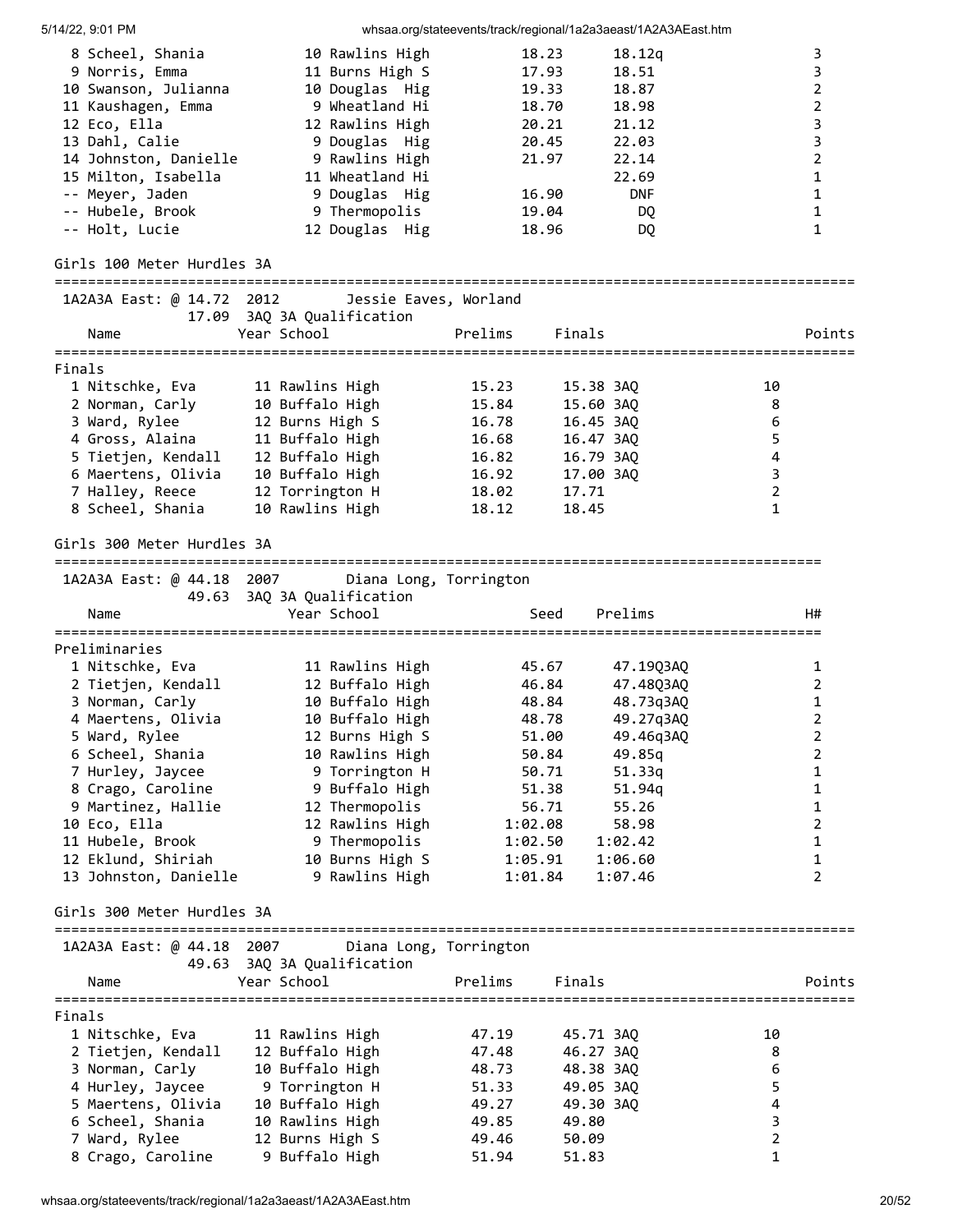Girls 4x100 Meter Relay 3A

================================================================================================ 1A2A3A East: @ 50.72 2006 Torrington, Torrington 53.80 3AQ 3A Qualification School School Seed Finals Points Points ================================================================================================ 1 Wheatland High School 52.07 51.41 3AQ 10 1) Otero, Kacey 10 2) Beaman, Kayla 12 3) Goertz, Laynie 10 4) Iacovetto, Desirae 9 2 Buffalo High School 51.83 51.90 3AQ 8 1) Norman, Carly 10 2) Tietjen, Kendall 12 3) Gross, Alaina 11 4) Rule, Tess 10 3 Douglas High School 53.09 53.93 6 1) Reece, Paige 11 2) Welle, Sarah 9 3) Parker, Molly 9 4) Meyer, Jaden 9 1) Recce, Paige 11<br>
3) Parker, Molly 9<br>
4) Meyer, Jaden 9<br>
53.88 54.64<br>
53.88 54.64<br>
52) Harris, Autumn 12<br>
11 1) Halley, Reece 12 2) Harris, Autumn 12 3) Osmera, Olive 9 4) David, Gabrielle 11 5 Rawlins High School 54.00 57.63 4 1) Eco, Ella 12 2) Lonn, Morgan 11 3) O'Melia, Kasadie 9 4) Scheel, Carlee 12 6 Burns High School 57.69 57.65 3 1) Perez, Peyton 10 2) Hansen, Brooke.M 10 3) Clayson, Kamber 12 4) Burkett, Serenity 10 Girls 4x400 Meter Relay 3A ================================================================================================ 1A2A3A East: @ 4:09.64 1994 Torrington, Torrington 4:21.49 3AQ 3A Qualification School School Seed Finals Points ================================================================================================ 1 Torrington High School 4:17.72 4:12.27 3AQ 10 1) Hurley, Jaycee 9 2) Moorehouse, Marissa 12 3) Stokes, Tyne 12 4) Wondercheck, Alyssa 10 2 Buffalo High School 4:16.97 4:14.30 3AQ 8 1) Gross, Alaina 11 2) Qualm, Hannah 11 3) Norman, Carly 10 4) Tietjen, Kendall 12 3 Burns High School 4:23.80 4:18.75 3AQ 6 1) Steenbergen, Grace 12 2) Ward, Rylee 12 3) Eklund, Saria 10 4) Siebert, Maianna 11 4 Rawlins High School 4:24.66 4:23.13 5 1) Lynch, Makinzea 9 2) O'Melia, Kenadie 9 3) Palmer, Trista 10 4) Scheel, Shania 10 5 Thermopolis High School 4:27.08 4:25.50 4 1) Basse, Jayci 11 2) Hunt, Dazlynn 10 3) Johnson, Ruth 11 4) Williams, Brooklynn 10 Girls 4x800 Meter Relay 3A ================================================================================================ 1A2A3A East: @ 9:45.35 2005 Douglas, Douglas 10:56.49 3AQ 3A Qualification School Seed Finals Points Points ================================================================================================ 1 Buffalo High School 10:47.15 10:24.92 3AQ 10 1) Farris, Briley 10 2) Farris, Elizabeth 12 3) Qualm, Hannah 11 4) Rule, Lexi 12 2 Torrington High School 10:30.16 10:35.70 3AQ 8 1) Froerer, Amberly 11 2) Krueger, Tiffany 9 3) Merrigan, Ada 10 4) Stokes, Tyne 12 3 Thermopolis High School 10:44.85 10:46.39 3AQ 6 1) Hunt, Dazlynn 10 2) Williams, Brooklynn 10 3) Johnson, Ruth 11 4) Griffin, Jayda 10 4 Douglas High School 11:24.28 11:08.04 5 1) Steinle, Anna 9 2) Hansel, Brianna 11 3) Sines, Alexis 9 4) Holt, Lucie 12

whsaa.org/stateevents/track/regional/1a2a3aeast/1A2A3AEast.htm 21/52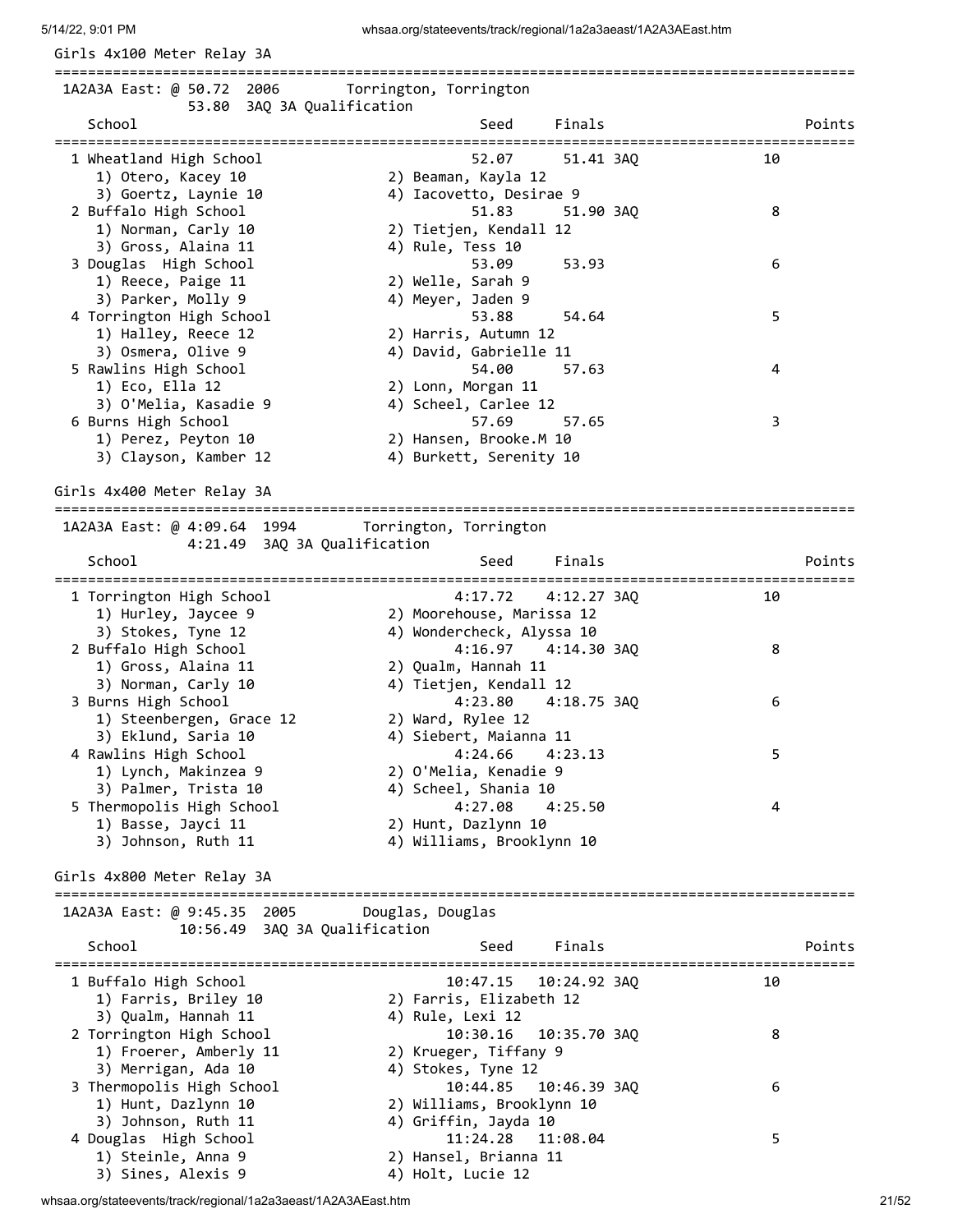| 5 Rawlins High School<br>1) Johansson, Allie 10<br>3) Tanner, Harris 11<br>-- Wheatland High School<br>1) Dawson, Gavrielle 9 |                                     | 10:55.96<br>2) O'Melia, Kenadie 9<br>4) Westfall, Ava 10<br>2) Benson, Brooklyn 9 | 11:13.09<br>NΤ              | 4                                 |        |
|-------------------------------------------------------------------------------------------------------------------------------|-------------------------------------|-----------------------------------------------------------------------------------|-----------------------------|-----------------------------------|--------|
| 3) Benson, Mylie 11<br>Girls 1600 Sprint Medley 3A                                                                            |                                     | 4) Keil, Ella 9                                                                   |                             |                                   |        |
|                                                                                                                               |                                     |                                                                                   |                             |                                   |        |
| 1A2A3A East: @ 4:22.78  5/10/2019  Rawlins, Rawlins                                                                           |                                     |                                                                                   |                             |                                   |        |
|                                                                                                                               | 4:38.39 3AQ 3A Qualification        | O Pacheco, Z Law, T Potratz, S Thorvaldson                                        |                             |                                   |        |
| School                                                                                                                        |                                     | Seed                                                                              | Finals                      |                                   | Points |
| 1 Rawlins High School                                                                                                         |                                     | 4:20.86                                                                           | 4:18.78@3AQ                 | 10                                |        |
| 1) Palmer, Trista 10                                                                                                          |                                     | 2) Scheel, Shania 10                                                              |                             |                                   |        |
| 3) Smith, Ryann 11                                                                                                            |                                     | 4) Nitschke, Eva 11                                                               |                             |                                   |        |
| 2 Burns High School                                                                                                           |                                     | 4:44.67                                                                           | 4:34.50 3AQ                 | 8                                 |        |
| 1) Siebert, Maianna 11                                                                                                        |                                     | 2) Kirkbride, Savannah 10                                                         |                             |                                   |        |
| 3) Steenbergen, Grace 12                                                                                                      |                                     | 4) Gonzalez, Emma 12                                                              |                             |                                   |        |
| 3 Torrington High School                                                                                                      |                                     | 4:35.09                                                                           | 4:41.64                     | 6                                 |        |
| 1) Hurley, Jaycee 9                                                                                                           |                                     | 2) Osmera, Olive 9                                                                |                             |                                   |        |
| 3) Wondercheck, Alyssa 10                                                                                                     |                                     | 4) Merrigan, Ada 10                                                               |                             |                                   |        |
| 4 Buffalo High School                                                                                                         |                                     | 4:58.81                                                                           | 4:43.17                     | 5                                 |        |
| 1) Crago, Caroline 9                                                                                                          |                                     | 2) Painter, Klarissa 9                                                            |                             |                                   |        |
| 3) Gross, Alaina 11<br>5 Thermopolis High School                                                                              |                                     | 4) Qualm, Hannah 11<br>5:08.34                                                    | 4:46.40                     | 4                                 |        |
| 1) Brooks, Mariah 12                                                                                                          |                                     | 2) Martinez, Hallie 12                                                            |                             |                                   |        |
| 3) Hunt, Dazlynn 10                                                                                                           |                                     | 4) Williams, Brooklynn 10                                                         |                             |                                   |        |
| 6 Douglas High School                                                                                                         |                                     | 4:43.49                                                                           | 4:49.32                     | 3                                 |        |
| 1) Dahl, Calie 9                                                                                                              |                                     | 2) Welle, Sarah 9                                                                 |                             |                                   |        |
| 3) Reece, Paige 11                                                                                                            |                                     | 4) Holt, Lucie 12                                                                 |                             |                                   |        |
| 7 Wheatland High School                                                                                                       |                                     | 4:59.07                                                                           | 5:14.96                     | 2                                 |        |
| 1) Benson, Mylie 11                                                                                                           |                                     | 2) Heimsoth, Brinley 10                                                           |                             |                                   |        |
| 3) Knez, Kaylese 10                                                                                                           |                                     | 4) Dawson, Gavrielle 9                                                            |                             |                                   |        |
| Girls High Jump 3A                                                                                                            |                                     |                                                                                   |                             |                                   |        |
|                                                                                                                               |                                     |                                                                                   |                             |                                   |        |
| 1A2A3A East: @ 5-05 5/14/2021                                                                                                 |                                     | Kamdynn Townsend, Douglas                                                         |                             |                                   |        |
| 4-11.00 3AQ 3A Qualification                                                                                                  |                                     |                                                                                   |                             |                                   |        |
| Name                                                                                                                          | Year School                         | Seed                                                                              | Finals                      | ================================= | Points |
| 1 Norris, Emma                                                                                                                | 11 Burns High S                     | $5 - 00.00$                                                                       | 5-00.00 3AQ                 | 10                                |        |
| 2 Brummell, Allison                                                                                                           | 12 Torrington H                     | $5 - 02.00$                                                                       | 4-09.00                     | 8                                 |        |
| 3 Mounts, Joely                                                                                                               | 10 Thermopolis                      | 4-09.00                                                                           | 4-09.00                     | $\boldsymbol{6}$                  |        |
| 4 Peters, Teila                                                                                                               | 11 Buffalo High                     | 4-07.00                                                                           | 4-09.00                     | 5                                 |        |
| 5 Finkle, Grace                                                                                                               | 9 Buffalo High                      | $4 - 10.00$                                                                       | 4-07.00                     |                                   | 3.50   |
| 5 Dahl, Calie                                                                                                                 | 9 Douglas Hig                       | $4 - 11.00$                                                                       | $4 - 07.00$                 |                                   | 3.50   |
| 7 DeGracia, Leticia                                                                                                           | 11 Douglas Hig                      | $4 - 11.00$                                                                       | 4-07.00                     | 2                                 |        |
| 8 Brooks, Mariah                                                                                                              | 12 Thermopolis                      | $4 - 06.00$                                                                       | $4 - 05.00$                 | $\mathbf{1}$                      |        |
| 9 Medina, Faythe                                                                                                              | 10 Douglas Hig                      | 4-05.00                                                                           | 4-03.00                     |                                   |        |
| 9 Hansen, Brooke.M                                                                                                            | 10 Burns High S                     | 4-05.00                                                                           | 4-03.00                     |                                   |        |
| 9 Brooks, Aspen<br>9 Martinez, Elizabet 11 Rawlins High                                                                       | 9 Thermopolis                       | 4-07.00<br>4-03.00                                                                | 4-03.00<br>4-03.00          |                                   |        |
| 9 Iacovetto, Desirae                                                                                                          | 9 Wheatland Hi                      | $4 - 09.00$                                                                       | $4 - 03.00$                 |                                   |        |
|                                                                                                                               |                                     |                                                                                   |                             |                                   |        |
| Girls Pole Vault 3A                                                                                                           |                                     |                                                                                   |                             |                                   |        |
| 1A2A3A East: @ 11-03 2014                                                                                                     |                                     | Taylor Ballek, Buffalo                                                            |                             |                                   |        |
| $9 - 01.00$<br>Name                                                                                                           | 3AQ 3A Qualification<br>Year School | Seed                                                                              | Finals                      |                                   | Points |
|                                                                                                                               |                                     |                                                                                   |                             | =============================     |        |
| 1 Jones, Mattilyn<br>2 Maertens, Olivia                                                                                       | 12 Torrington H<br>10 Buffalo High  | 10-01.00<br>10-01.00                                                              | 10-01.00 3AQ<br>9-07.00 3AQ | 10<br>8                           |        |
| 3 Ward, Rylee                                                                                                                 | 12 Burns High S                     | $9 - 02.00$                                                                       | 9-07.00 3AQ                 | 6                                 |        |
|                                                                                                                               |                                     |                                                                                   |                             |                                   |        |

whsaa.org/stateevents/track/regional/1a2a3aeast/1A2A3AEast.htm 2007 2008 2009 2009 2009 20152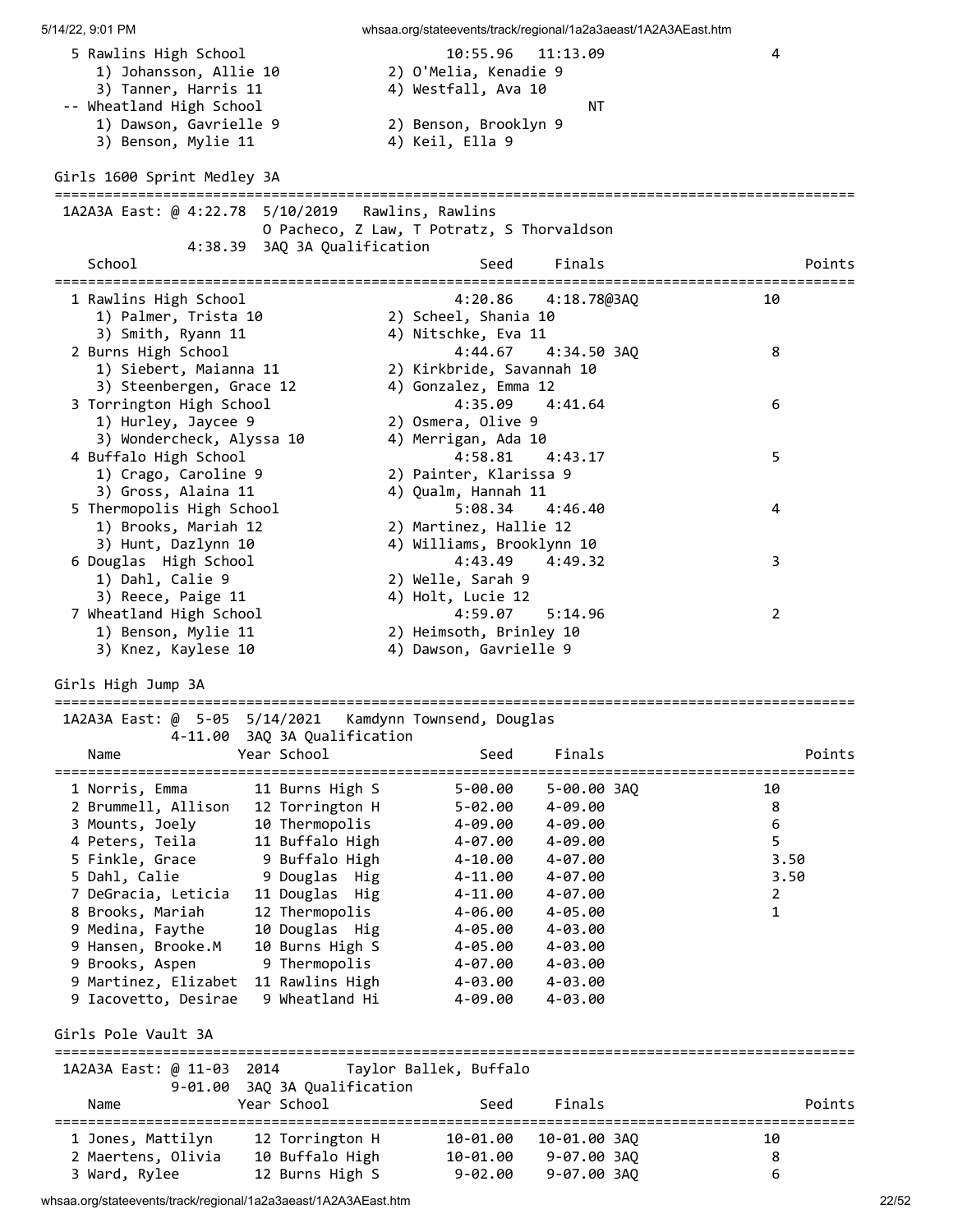| 4<br>3 |
|--------|
|        |
|        |
| 2      |
|        |
|        |
|        |
|        |
|        |
|        |
|        |
|        |
|        |
|        |

## Girls Long Jump 3A

# ===================================================================================================

| 1A2A3A East: @ 18-03 1984 |                               | Ronda Munger, Wheatland |              |                                       |                |           |
|---------------------------|-------------------------------|-------------------------|--------------|---------------------------------------|----------------|-----------|
|                           | 16-01.00 3AQ 3A Qualification |                         |              |                                       |                |           |
| Name                      | Year School                   | Seed                    | Finals       |                                       |                | H# Points |
|                           |                               |                         |              | ===================================== |                |           |
| 1 Nichols, Lily           | 10 Wheatland Hi               | 16-08.75                | 16-04.50 3AO | 4                                     | 10             |           |
| 2 Wondercheck, Alyss      | 10 Torrington H               | 16-06.75                | 16-04.50 3AQ | 4                                     | 8              |           |
| 3 Moorehouse, Mariss      | 12 Torrington H               | 16-10.75                | 16-03.75 3AO | 4                                     | 6              |           |
| 4 Hansen, Brooke.M        | 10 Burns High S               | 14-00.25                | 16-02.00 3AO | $\overline{2}$                        | 5              |           |
| 5 Brummell, Allison       | 12 Torrington H               | 16-03.50                | 16-00.00     | 4                                     | $\overline{4}$ |           |
| 6 Beaman, Kayla           | 12 Wheatland Hi               | 15-07.75                | 15-10.75     | $\overline{4}$                        | 3              |           |
| 7 Lonn, Morgan            | 11 Rawlins High               | 15-03.25                | 15-04.25     | 3                                     | $\overline{2}$ |           |
| 8 Tidyman, Shelby         | 11 Newcastle H                | 15-05.50                | 15-02.00     | 3                                     | $\mathbf{1}$   |           |
| 9 Siebert, Maianna        | 11 Burns High S               | 14-09.50                | 14-11.75     | 3                                     |                |           |
| 10 Peters, Teila          | 11 Buffalo High               | 15-00.00                | 14-09.00     | 3                                     |                |           |
| 11 Keil, Ella             | 9 Wheatland Hi                | 14-11.00                | 14-07.50     | 3                                     |                |           |
| 12 Morris, Julie          | 9 Newcastle H                 | 14-08.75                | 14-05.00     | 3                                     |                |           |
| 13 Rule, Tess             | 10 Buffalo High               | 15-10.25                | 14-02.75     | 4                                     |                |           |
| 14 Medina, Faythe         | 10 Douglas Hig                | 14-01.00                | 13-10.50     | $\overline{2}$                        |                |           |
| 15 Parker, Molly          | 9 Douglas Hig                 | 14-05.00                | 13-08.75     | $\overline{2}$                        |                |           |
| 16 Otero, Kacey           | 10 Wheatland Hi               | 15-05.75                | 13-05.00     | 4                                     |                |           |
| 17 Finkle, Grace          | 9 Buffalo High                | 14-04.50                | 13-03.00     | $\overline{2}$                        |                |           |
| 18 Rushton, Elizabeth     | 11 Newcastle H                | 12-11.00                | 13-00.00     | $\overline{2}$                        |                |           |
| 19 Peters, Jamie          | 10 Buffalo High               | 13-02.50                | 12-09.50     | 2                                     |                |           |
| 20 McMahon, Abbie         | 9 Douglas Hig                 | 13-01.25                | 12-08.50     | $\overline{2}$                        |                |           |
| 21 Conklin, Taylor        | 9 Newcastle H                 | 12-02.50                | 12-05.00     | 1                                     |                |           |
| 22 Garrison, Alexis       | 9 Thermopolis                 | 12-06.00                | $11 - 10.50$ | 1                                     |                |           |
| 23 Bybee, Lane            | 9 Burns High S                | 11-06.50                | 11-05.50     | 1                                     |                |           |
| 24 Clark, Shelby          | 10 Burns High S               | 12-01.00                | 11-02.50     | 1                                     |                |           |
| 25 Landon, Maggie         | 10 Thermopolis                | 11-04.00                | 10-05.75     | 1                                     |                |           |
| 26 Lippincott, Hannah     | 10 Thermopolis                | 10-02.25                | $8 - 06.00$  | 1                                     |                |           |
| -- DeGracia, Leticia      | 11 Douglas Hig                | 14-09.75                | ND.          | 3                                     |                |           |
| -- Griffin, Jayda         | 10 Thermopolis                | $12 - 01.25$            | <b>ND</b>    | 1                                     |                |           |

## Girls Triple Jump 3A

| 1A2A3A East: @ 38-03.50 1984 | Ronda Munger.<br>. Wheatland |
|------------------------------|------------------------------|

| Name                  | 33-01.00 3AQ 3A Qualification<br>Year School | Seed         | Finals       | H# Points           |
|-----------------------|----------------------------------------------|--------------|--------------|---------------------|
| 1 King, Ina           | 10 Thermopolis                               | 34-11.00     | 34-03.25 3AQ | 3 10                |
| 2 Brummell, Allison   | 12 Torrington H                              | 35-02.00     | 33-10.00 3AO | 3<br>- 8            |
| 3 Berglund, Sophie    | 10 Buffalo High                              | 33-04.00     | 33-01.50 3AO | 3<br>- 6            |
| 4 Moorehouse, Mariss  | 12 Torrington H                              | 34-07.75     | $32 - 10.50$ | 3.<br>5             |
| 5 Siebert, Maianna    | 11 Burns High S                              | 32-04.50     | $31 - 08.25$ | 3.<br>4             |
| 6 Lonn, Morgan        | 11 Rawlins High                              | $31 - 10.50$ | $31 - 04.75$ | $\overline{3}$<br>2 |
| 7 O'Melia, Kenadie    | 9 Rawlins High                               | $31 - 11.00$ | $31 - 02.75$ | 3<br>-2             |
| 8 Reece, Paige        | 11 Douglas Hig                               | 31-06.00     | $30 - 07.25$ | 2<br>$\mathbf{1}$   |
| 9 Swanson, Julianna   | 10 Douglas Hig                               | $31 - 05.50$ | $30 - 00.25$ |                     |
| 10 Kirkbride, Savanna | 10 Burns High S                              | $29 - 09.00$ | 29-05.00     |                     |

whsaa.org/stateevents/track/regional/1a2a3aeast/1A2A3AEast.htm 23/52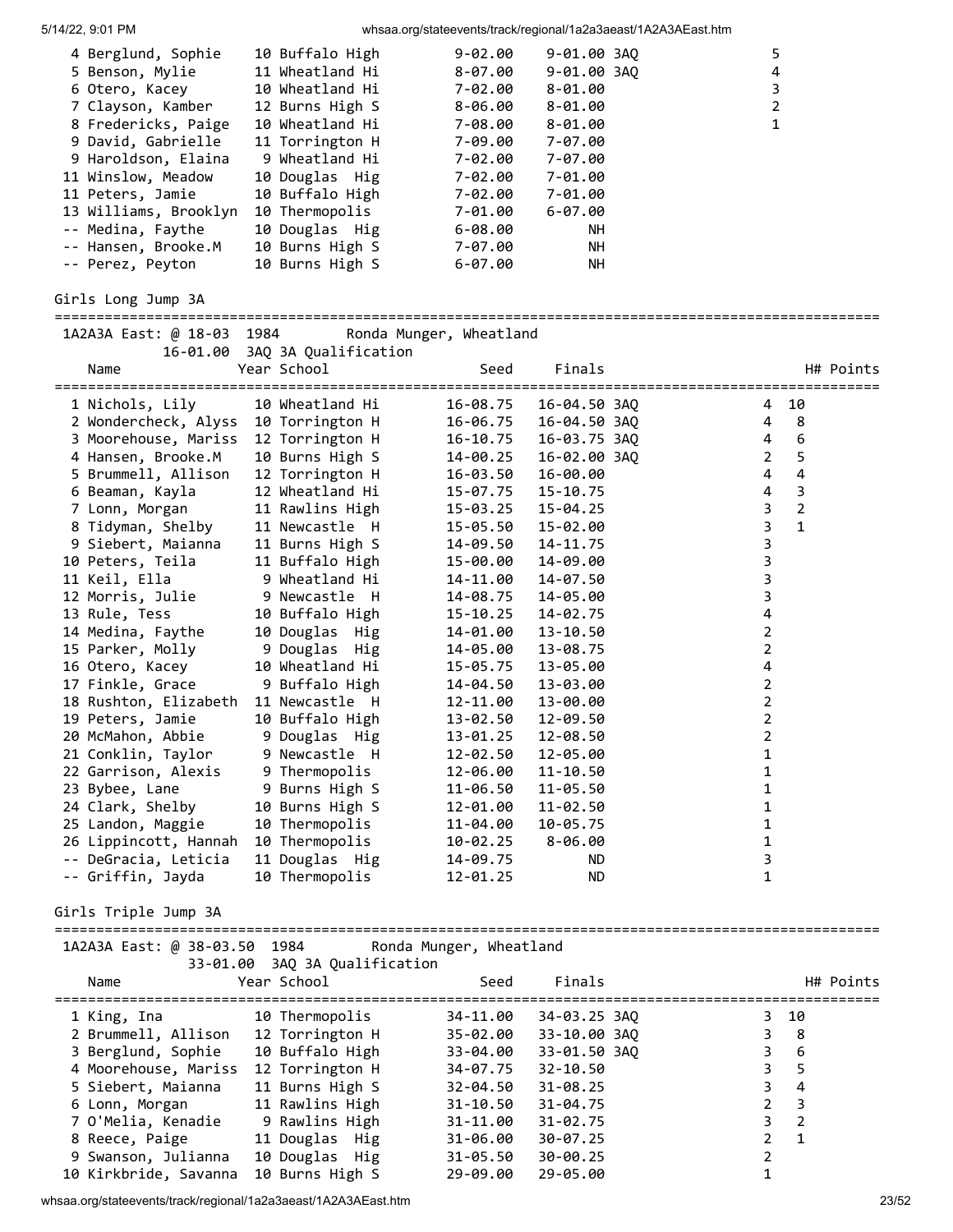| 5/14/22, 9:01 PM                       |                                    |                           | whsaa.org/stateevents/track/regional/1a2a3aeast/1A2A3AEast.htm |                                        |           |
|----------------------------------------|------------------------------------|---------------------------|----------------------------------------------------------------|----------------------------------------|-----------|
| 11 Martinez, Hallie                    | 12 Thermopolis                     | 30-02.00                  | 29-04.50                                                       | 1                                      |           |
| 12 Steenbergen, Grace 12 Burns High S  |                                    | 31-05.00                  | 29-04.25                                                       | $\overline{2}$                         |           |
| 13 Crago, Caroline                     | 9 Buffalo High                     | 32-05.25                  | 29-03.00                                                       | 3                                      |           |
| 14 Dahl, Calie                         | 9 Douglas Hig                      | 29-07.50                  | 28-11.00                                                       | 1                                      |           |
| 15 Johnson, Ruth                       | 11 Thermopolis                     | 30-09.25                  | 28-09.25                                                       | 2                                      |           |
| 16 Clark, Shelby                       | 10 Burns High S                    | 27-08.00                  | $26 - 05.50$                                                   | 1                                      |           |
| 17 Deschenes, Kenzie                   | 9 Douglas Hig                      | 27-03.00                  | 25-11.00                                                       | 1                                      |           |
| -- Otero, Kacey                        | 10 Wheatland Hi                    | 30-03.50                  | ND.                                                            | $\overline{2}$                         |           |
| -- Ruby, Lily                          | 9 Buffalo High                     | 30-07.75                  | <b>ND</b>                                                      | $\overline{2}$                         |           |
| Girls Shot Put 3A                      |                                    |                           |                                                                |                                        |           |
| 1A2A3A East: @ 43-04 5/15/2021         |                                    | Allyson Fertig, Douglas   |                                                                |                                        |           |
| 34-06.00                               | 3AQ 3A Qualification               |                           |                                                                |                                        |           |
| Name                                   | Year School                        | Seed<br>================= | Finals                                                         | ====================================== | H# Points |
| 1 Allen, Sierra                        | 12 Torrington H                    | 32-00.00                  | 34-03.00                                                       | 10<br>3                                |           |
| 2 Stanton, Tiernan                     | 11 Newcastle H                     | 33-11.00                  | 33-05.50                                                       | 3<br>8                                 |           |
| 3 Johnson, Emma                        | 12 Torrington H                    | 34-03.50                  | 33-01.00                                                       | 3<br>6                                 |           |
| 4 Mauck, Charley                       | 12 Buffalo High                    | 32-05.00                  | 32-04.00                                                       | 5<br>3                                 |           |
| 5 Maxwell, Taylor                      | 10 Douglas Hig                     | 33-04.00                  | 31-01.00                                                       | $\overline{\mathbf{4}}$<br>3           |           |
| 6 Stokes, Teryn                        | 9 Torrington H                     | 32-03.00                  | 30-08.00                                                       | $\mathbf{3}$<br>$\overline{3}$         |           |
| 7 Kaur, D.J.                           | 11 Burns High S                    | 30-04.00                  | 30-08.00                                                       | $\overline{2}$<br>$\mathbf{3}$         |           |
| 8 Waller, Wiley                        | 11 Buffalo High                    | 30-11.50                  | 30-07.00                                                       | $\mathbf{3}$<br>$\mathbf{1}$           |           |
| 9 Rich, Xoey                           | 10 Thermopolis                     | 27-11.50                  | 30-05.00                                                       | $\overline{2}$                         |           |
| 9 Mercer, Diomena                      | 12 Burns High S                    | 32-02.00                  | 30-05.00                                                       | 3                                      |           |
| 11 Freer, Alexus                       | 10 Douglas Hig                     | 28-03.00                  | 29-09.50                                                       | $\overline{2}$                         |           |
| 12 Overfield, Lexi                     | 11 Thermopolis                     | 29-09.50                  | 29-02.50                                                       | $\overline{2}$                         |           |
| 13 Hansen, Brooke.K                    | 10 Burns High S                    | 32-09.00                  | 29-00.00                                                       | 3                                      |           |
| 14 Reece, Paige                        | 11 Douglas Hig                     | 29-10.50                  | 28-07.50                                                       | $\overline{2}$                         |           |
| 15 Barral, Kaitlin                     | 10 Thermopolis                     | 28-02.75                  | 28-04.00                                                       | $\overline{2}$                         |           |
| 16 Brooks, Mariah                      | 12 Thermopolis                     | 26-04.50                  | 26-08.00                                                       | $\mathbf{1}$                           |           |
| 17 Morris, Julie                       | 9 Newcastle H                      | 27-03.75                  | 26-05.00                                                       | $\overline{2}$                         |           |
| 18 Boyd, Maggie<br>19 Skidgel, Allie   | 12 Rawlins High<br>10 Rawlins High | 28-04.00<br>26-00.00      | 26-04.50<br>25-07.00                                           | $\overline{2}$<br>1                    |           |
| 20 Gross, Anna                         | 11 Buffalo High                    | 25-02.00                  | $25 - 05.50$                                                   | 1                                      |           |
| 21 Goertz, Laynie                      | 10 Wheatland Hi                    | 29-05.50                  | 25-05.00                                                       | $\overline{2}$                         |           |
| 22 Hernandez, Ashley                   | 10 Rawlins High                    | 27-00.25                  | $25 - 00.50$                                                   | 1                                      |           |
| 23 Langseth, Hope                      | 11 Burns High S                    | 27-10.00                  | 24-09.00                                                       | 2                                      |           |
| 24 Downare, Cassie                     | 12 Buffalo High                    | 24-07.50                  | 24-07.00                                                       | 1                                      |           |
| 25 Bugher, Wittni                      | 9 Torrington H                     | $25 - 08.50$              | 24-01.50                                                       | 1                                      |           |
| 26 Vollman, Lauryn                     | 10 Douglas Hig                     | $28 - 07.50$              | 23-04.00                                                       | 2                                      |           |
| 27 Huey, Sara                          | 9 Newcastle H                      | 21-01.00                  | 22-02.00                                                       | 1                                      |           |
| 28 Fredericks, Brenna                  | 12 Wheatland Hi                    | 23-00.00                  | 20-09.50                                                       | 1                                      |           |
| -- Long, Shelby                        | 12 Burns High S                    | 25-11.50                  | ND.                                                            | 1                                      |           |
| -- Knez, Kaylese                       | 10 Wheatland Hi                    | 24-03.50                  | <b>ND</b>                                                      | 1                                      |           |
| Girls Discus Throw 3A                  |                                    |                           |                                                                |                                        |           |
| 1A2A3A East: @ 139-02 2016             |                                    | Autumn Knight, Buffalo    |                                                                |                                        |           |
|                                        | 106-11 3AQ 3A Qualification        |                           |                                                                |                                        |           |
| Name                                   | Year School                        | Seed                      | Finals                                                         |                                        | H# Points |
|                                        |                                    |                           |                                                                |                                        |           |
| 1 Allen, Sierra                        | 12 Torrington H                    |                           | 123-06 109-09.00 3AQ                                           | 10<br>4                                |           |
| 2 Halley, Reece                        | 12 Torrington H                    | 128-10                    | 109-07.00 3AQ                                                  | 8<br>4<br>$6\phantom{1}6$              |           |
| 3 Stanton, Tiernan<br>4 Mauck, Charley | 11 Newcastle H<br>12 Buffalo High  | 104-06                    | 85-03 108-05.00 3AQ                                            | 3<br>5<br>4                            |           |
| 5 Maxwell, Taylor                      | 10 Douglas Hig                     | 94-10                     | 101-05.00<br>95-11.00                                          | $\overline{\mathbf{4}}$<br>4           |           |
| 6 Hansen, Brooke.K                     | 10 Burns High S                    | 103-11                    | 94-03.00                                                       | $\overline{\mathbf{3}}$<br>4           |           |
| 7 Kaur, D.J.                           | 11 Burns High S                    | $97 - 07$                 | 93-10.00                                                       | $\overline{2}$<br>4                    |           |
| 8 Johnson, Emma                        | 12 Torrington H                    | 101-10                    | 93-08.00                                                       | $\mathbf{1}$<br>4                      |           |
| 9 Hernandez, Ashley                    | 10 Rawlins High                    | 93-10.50                  | 91-06.00                                                       | 3                                      |           |
| 10 Langseth, Hope                      | 11 Burns High S                    | 92-01                     | 90-09.00                                                       | 3                                      |           |
| 11 Overfield, Lexi                     | 11 Thermopolis                     | 89-06                     | 87-07.00                                                       | 3                                      |           |
| 12 Rich, Xoey                          | 10 Thermopolis                     | $93 - 05$                 | 86-03.00                                                       | 3                                      |           |

whsaa.org/stateevents/track/regional/1a2a3aeast/1A2A3AEast.htm 24/52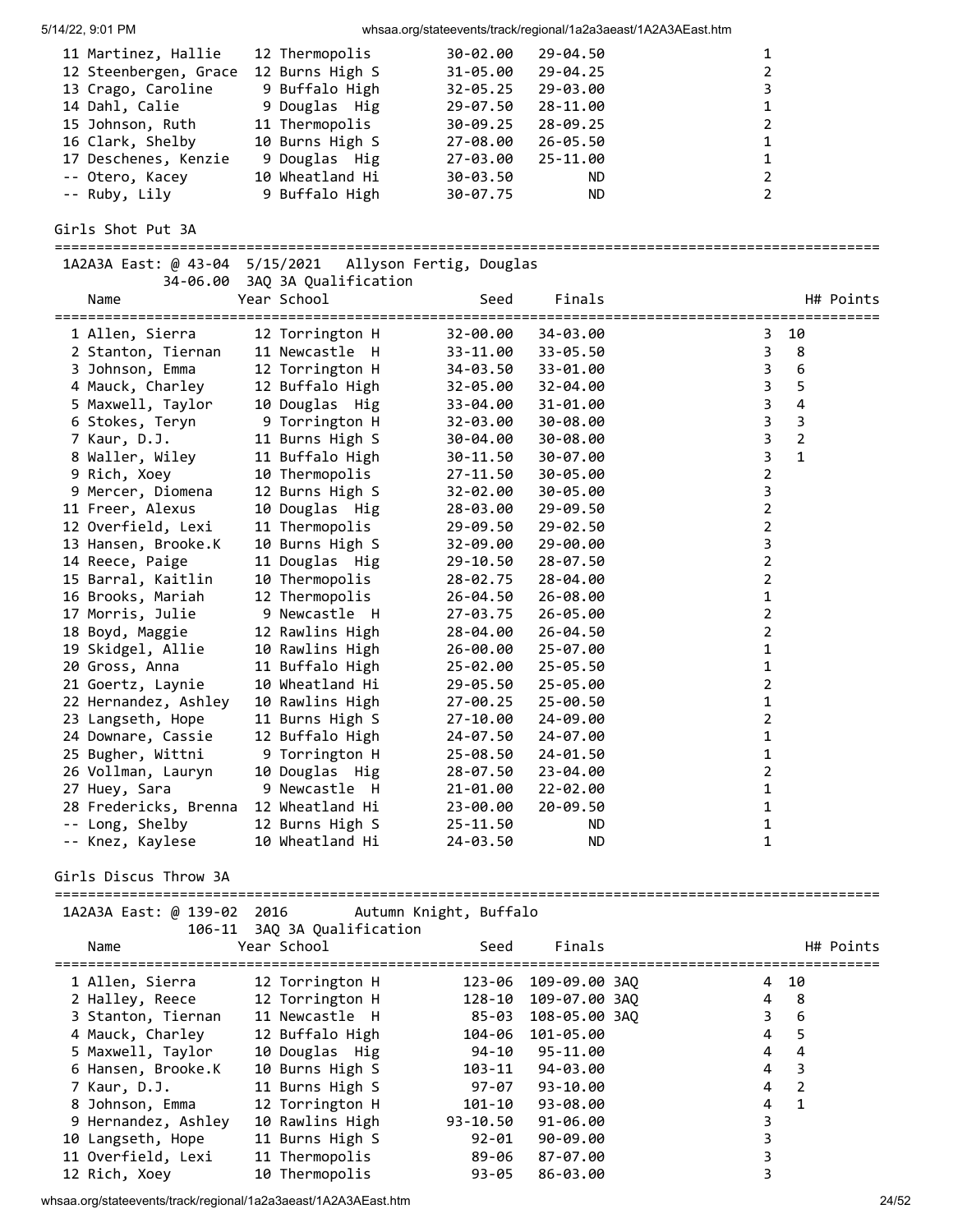| 13 Waller, Wiley<br>14 Gross, Anna<br>15 Freer, Alexus<br>16 Stokes, Teryn<br>17 Boyd, Maggie<br>17 Stowe, Holland<br>19 Vollman, Lauryn<br>20 Rushton, Elizabeth<br>21 Heimsoth, Brinley<br>22 Long, Shelby<br>23 Barral, Kaitlin<br>24 Fredericks, Brenna<br>25 Kraushaar, Tera<br>26 Skidgel, Allie<br>27 Huey, Sara | 11 Buffalo High<br>11 Buffalo High<br>10 Douglas Hig<br>9 Torrington H<br>12 Rawlins High<br>10 Buffalo High<br>10 Douglas Hig<br>11 Newcastle H<br>10 Wheatland Hi<br>12 Burns High S<br>10 Thermopolis<br>12 Wheatland Hi<br>9 Thermopolis<br>10 Rawlins High<br>9 Newcastle H | $88 - 03$<br>83-03<br>66-00<br>73-09<br>71-09<br>74-05.50<br>81-06<br>83-04<br>$83 - 11$<br>70-05.50<br>$62 - 11$<br>70-04<br>64-08<br>55-00 | 81-08.00<br>80-11.00<br>80-01.00<br>79-00.00<br>75-07.00<br>75-07.00<br>72-04.00<br>70-04.00<br>69-04.00<br>68-00.00<br>60-02.00<br>$60 - 00.00$<br>55-04.00<br>52-09.00<br>49-04.00 |                        | 3<br>2<br>1<br>2<br>2<br>2<br>2<br>2<br>3<br>1<br>2<br>$\mathbf 1$<br>$\mathbf 1$<br>$\mathbf{1}$<br>1 |                     |
|-------------------------------------------------------------------------------------------------------------------------------------------------------------------------------------------------------------------------------------------------------------------------------------------------------------------------|----------------------------------------------------------------------------------------------------------------------------------------------------------------------------------------------------------------------------------------------------------------------------------|----------------------------------------------------------------------------------------------------------------------------------------------|--------------------------------------------------------------------------------------------------------------------------------------------------------------------------------------|------------------------|--------------------------------------------------------------------------------------------------------|---------------------|
| Boys 100 Meter Dash 1A                                                                                                                                                                                                                                                                                                  |                                                                                                                                                                                                                                                                                  |                                                                                                                                              |                                                                                                                                                                                      |                        |                                                                                                        |                     |
| 1A2A3A East: @ 11.14 2016<br>Name                                                                                                                                                                                                                                                                                       | Hunter Woodward, Upton<br>12.10 1AQ 1A Qualification<br>Year School                                                                                                                                                                                                              |                                                                                                                                              | Seed                                                                                                                                                                                 | Prelims                |                                                                                                        | H#                  |
|                                                                                                                                                                                                                                                                                                                         |                                                                                                                                                                                                                                                                                  |                                                                                                                                              |                                                                                                                                                                                      |                        |                                                                                                        |                     |
| Preliminaries                                                                                                                                                                                                                                                                                                           |                                                                                                                                                                                                                                                                                  |                                                                                                                                              |                                                                                                                                                                                      |                        |                                                                                                        |                     |
| 1 Clapper, Ryan<br>2 Brooks, Luca                                                                                                                                                                                                                                                                                       | 12 Southeast Hi                                                                                                                                                                                                                                                                  |                                                                                                                                              | 10.83                                                                                                                                                                                | 11.25Q1AQ              |                                                                                                        | 1<br>$\overline{2}$ |
| 3 Campbell, Wyatt                                                                                                                                                                                                                                                                                                       | 12 Upton High S<br>11 Southeast Hi                                                                                                                                                                                                                                               |                                                                                                                                              | 11.23<br>11.47                                                                                                                                                                       | 11.44Q1AQ<br>11.59Q1AQ |                                                                                                        | 3                   |
| 4 Hopkins, Slade                                                                                                                                                                                                                                                                                                        | 11 Lingle Ft. L                                                                                                                                                                                                                                                                  |                                                                                                                                              | 11.69                                                                                                                                                                                | 11.78Q1AQ              |                                                                                                        | $\pmb{4}$           |
| 5 Barritt, Reece                                                                                                                                                                                                                                                                                                        | 12 Upton High S                                                                                                                                                                                                                                                                  |                                                                                                                                              | 11.57                                                                                                                                                                                | 11.84q1AQ              |                                                                                                        | 4                   |
| 6 Hutchings, Jacob                                                                                                                                                                                                                                                                                                      | 12 Midwest High                                                                                                                                                                                                                                                                  |                                                                                                                                              | 12.33                                                                                                                                                                                | 12.26q                 |                                                                                                        | $\overline{2}$      |
| 7 Lee, Quirt                                                                                                                                                                                                                                                                                                            | 12 Lingle Ft. L                                                                                                                                                                                                                                                                  |                                                                                                                                              | 12.35                                                                                                                                                                                | 12.40q                 |                                                                                                        | $\mathbf 1$         |
| 8 Chapman, Matthew                                                                                                                                                                                                                                                                                                      | 10 Southeast Hi                                                                                                                                                                                                                                                                  |                                                                                                                                              | 12.55                                                                                                                                                                                | 12.66q                 |                                                                                                        | $\mathbf 1$         |
| 9 Austin, Kayden                                                                                                                                                                                                                                                                                                        | 12 Hulett High                                                                                                                                                                                                                                                                   |                                                                                                                                              | 12.22                                                                                                                                                                                | 12.68                  |                                                                                                        | 3                   |
| 10 Gladson, Wyatt                                                                                                                                                                                                                                                                                                       | 10 Southeast Hi                                                                                                                                                                                                                                                                  |                                                                                                                                              | 12.73                                                                                                                                                                                | 12.72                  |                                                                                                        | $\mathsf 3$         |
| 11 Haase, Caleb                                                                                                                                                                                                                                                                                                         | 12 Guernsey-Sun                                                                                                                                                                                                                                                                  |                                                                                                                                              | 12.67                                                                                                                                                                                | 12.78                  |                                                                                                        | $\mathbf 2$         |
| 12 Lawrence, Michael                                                                                                                                                                                                                                                                                                    | 10 Lingle Ft. L                                                                                                                                                                                                                                                                  |                                                                                                                                              | 13.19                                                                                                                                                                                | 13.26                  |                                                                                                        | $\pmb{4}$           |
| 13 Fleming, Hadley                                                                                                                                                                                                                                                                                                      | 11 Lingle Ft. L                                                                                                                                                                                                                                                                  |                                                                                                                                              | 13.88                                                                                                                                                                                | 13.41                  |                                                                                                        | $\mathbf{1}$        |
| 14 Garcia, Mario                                                                                                                                                                                                                                                                                                        | 9 Guernsey-Sun                                                                                                                                                                                                                                                                   |                                                                                                                                              | 13.52                                                                                                                                                                                | 13.48                  |                                                                                                        | 3                   |
| 15 Ramsbottom, Wyatt                                                                                                                                                                                                                                                                                                    | 9 Kaycee High                                                                                                                                                                                                                                                                    |                                                                                                                                              | 14.30                                                                                                                                                                                | 13.96                  |                                                                                                        | 4                   |
| 16 Thibault, Brighton                                                                                                                                                                                                                                                                                                   | 11 Hulett High                                                                                                                                                                                                                                                                   |                                                                                                                                              | 13.82                                                                                                                                                                                | 13.99                  |                                                                                                        | 1                   |
|                                                                                                                                                                                                                                                                                                                         |                                                                                                                                                                                                                                                                                  |                                                                                                                                              | 13.43                                                                                                                                                                                |                        |                                                                                                        | 4                   |
| 17 Toth, Chord                                                                                                                                                                                                                                                                                                          | 9 Upton High S<br>9 Hulett High                                                                                                                                                                                                                                                  |                                                                                                                                              | 13.68                                                                                                                                                                                | 14.17                  |                                                                                                        | 2                   |
| 18 Jay, Ivan<br>19 Smith, Jonothon                                                                                                                                                                                                                                                                                      | 10 Chugwater Hi                                                                                                                                                                                                                                                                  |                                                                                                                                              | 14.31                                                                                                                                                                                | 14.28<br>14.30         |                                                                                                        | 4                   |
|                                                                                                                                                                                                                                                                                                                         | 9 Hulett High                                                                                                                                                                                                                                                                    |                                                                                                                                              | 14.12                                                                                                                                                                                | 14.40                  |                                                                                                        | 3                   |
| 20 Robb, Michael                                                                                                                                                                                                                                                                                                        | 12 Midwest High                                                                                                                                                                                                                                                                  |                                                                                                                                              |                                                                                                                                                                                      | 14.92                  |                                                                                                        | 3                   |
| 21 Jones, Jacob                                                                                                                                                                                                                                                                                                         | 9 Rock River H                                                                                                                                                                                                                                                                   |                                                                                                                                              | 15.13<br>15.33                                                                                                                                                                       | 14.96                  |                                                                                                        | $\overline{2}$      |
| 22 Curtis, Dahlton                                                                                                                                                                                                                                                                                                      |                                                                                                                                                                                                                                                                                  |                                                                                                                                              |                                                                                                                                                                                      |                        |                                                                                                        | $\mathbf{1}$        |
| 23 May, Toby<br>24 McNutt, Jacob                                                                                                                                                                                                                                                                                        | 9 Chugwater Hi<br>11 Upton High S                                                                                                                                                                                                                                                |                                                                                                                                              | 21.20                                                                                                                                                                                | 17.58<br>19.12         |                                                                                                        | 1                   |
| -- Thies, Nick                                                                                                                                                                                                                                                                                                          | 10 Midwest High                                                                                                                                                                                                                                                                  |                                                                                                                                              | 13.88                                                                                                                                                                                | DQ                     |                                                                                                        | 2                   |
| Boys 100 Meter Dash 1A                                                                                                                                                                                                                                                                                                  |                                                                                                                                                                                                                                                                                  |                                                                                                                                              |                                                                                                                                                                                      |                        |                                                                                                        |                     |
|                                                                                                                                                                                                                                                                                                                         | 1A2A3A East: @ 11.14 2016 Hunter Woodward, Upton                                                                                                                                                                                                                                 |                                                                                                                                              |                                                                                                                                                                                      |                        |                                                                                                        |                     |
| Name                                                                                                                                                                                                                                                                                                                    | 12.10 1AQ 1A Qualification<br>Year School                                                                                                                                                                                                                                        | Prelims                                                                                                                                      | Finals                                                                                                                                                                               |                        |                                                                                                        | Points              |
|                                                                                                                                                                                                                                                                                                                         |                                                                                                                                                                                                                                                                                  |                                                                                                                                              |                                                                                                                                                                                      |                        |                                                                                                        |                     |
| Finals                                                                                                                                                                                                                                                                                                                  |                                                                                                                                                                                                                                                                                  |                                                                                                                                              |                                                                                                                                                                                      |                        |                                                                                                        |                     |
| 1 Clapper, Ryan                                                                                                                                                                                                                                                                                                         | 12 Southeast Hi                                                                                                                                                                                                                                                                  | 11.25                                                                                                                                        | 10.98@1AQ                                                                                                                                                                            |                        | 10                                                                                                     |                     |
| 2 Brooks, Luca                                                                                                                                                                                                                                                                                                          | 12 Upton High S<br>11 Southeast Hi                                                                                                                                                                                                                                               | 11.44<br>11.59                                                                                                                               | 11.36 1AQ                                                                                                                                                                            |                        | 8<br>6                                                                                                 |                     |
| 3 Campbell, Wyatt                                                                                                                                                                                                                                                                                                       |                                                                                                                                                                                                                                                                                  | 11.78                                                                                                                                        | 11.52 1AQ                                                                                                                                                                            |                        | 5                                                                                                      |                     |
| 4 Hopkins, Slade                                                                                                                                                                                                                                                                                                        | 11 Lingle Ft. L                                                                                                                                                                                                                                                                  |                                                                                                                                              | 11.59 1AQ                                                                                                                                                                            |                        | 4                                                                                                      |                     |
| 5 Barritt, Reece<br>6 Lee, Quirt                                                                                                                                                                                                                                                                                        | 12 Upton High S                                                                                                                                                                                                                                                                  | 11.84<br>12.40                                                                                                                               | 11.63 1AQ<br>12.31                                                                                                                                                                   |                        |                                                                                                        |                     |
| 7 Chapman, Matthew                                                                                                                                                                                                                                                                                                      | 12 Lingle Ft. L<br>10 Southeast Hi                                                                                                                                                                                                                                               | 12.66                                                                                                                                        | 12.49                                                                                                                                                                                |                        | 3<br>$\overline{2}$                                                                                    |                     |
|                                                                                                                                                                                                                                                                                                                         |                                                                                                                                                                                                                                                                                  |                                                                                                                                              |                                                                                                                                                                                      |                        |                                                                                                        |                     |

Boys 200 Meter Dash 1A

whsaa.org/stateevents/track/regional/1a2a3aeast/1A2A3AEast.htm 25/52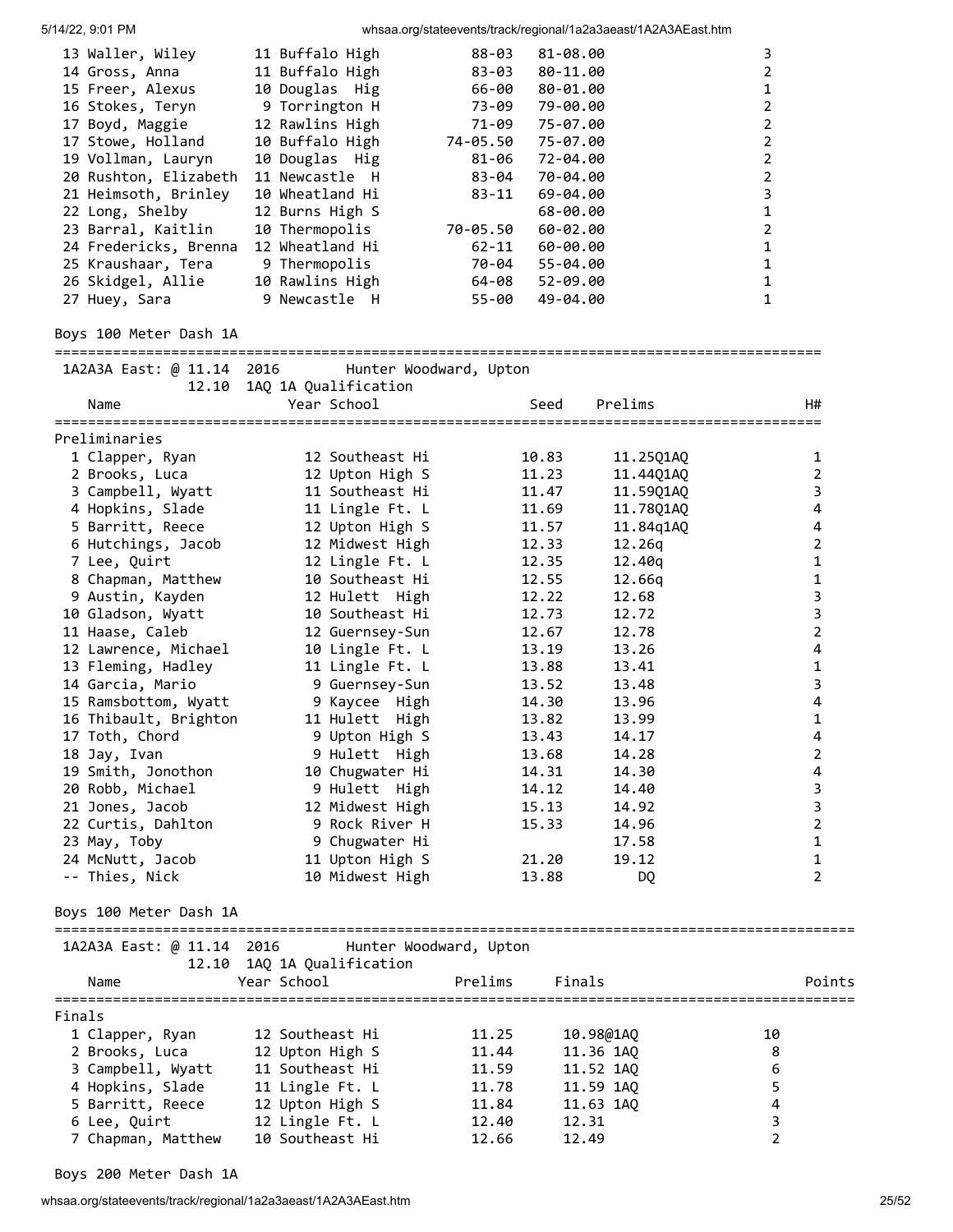| 5/14/22, 9:01 PM               |                                                        | whsaa.org/stateevents/track/regional/1a2a3aeast/1A2A3AEast.htm |                |
|--------------------------------|--------------------------------------------------------|----------------------------------------------------------------|----------------|
|                                | 1A2A3A East: @ 22.70 5/15/2021 Ryan Clapper, Southeast |                                                                |                |
|                                | 24.33 1AQ 1A Qualification                             |                                                                |                |
| Name                           | Year School                                            | Prelims<br>Seed                                                | H#             |
| Preliminaries                  |                                                        |                                                                |                |
| 1 Clapper, Ryan                | 12 Southeast Hi                                        | 22.20<br>22.86Q1AQ                                             | 1              |
| 2 Brooks, Luca                 | 12 Upton High S                                        | 22.70<br>23.65Q1AQ                                             | $\overline{2}$ |
| 3 Hopkins, Slade               | 11 Lingle Ft. L                                        | 23.43<br>23.97Q1AQ                                             | 3              |
| 4 Campbell, Wyatt              | 11 Southeast Hi                                        | 23.62<br>23.92q1AQ                                             | $\mathbf 1$    |
| 5 Fuller, Kyland               | 12 Lingle Ft. L                                        | 23.00<br>24.01q1AQ                                             | 3              |
| 6 Barritt, Reece               | 12 Upton High S                                        | 23.50<br>24.09q1AQ                                             | 2              |
| 6 Short, Austin                | 11 Southeast Hi                                        | 24.04<br>24.09q1AQ                                             | $\mathbf 1$    |
| 8 Ramirez, Charlie             | 10 Kaycee High                                         | 25.40<br>25.60g                                                | 3              |
| 9 Chapman, Matthew             | 10 Southeast Hi                                        | 25.63<br>25.93                                                 | $\mathbf 2$    |
| 10 Lee, Quirt                  | 12 Lingle Ft. L                                        | 25.60<br>25.99                                                 | 3              |
| 11 Davis, Cullen               | 9 Upton High S                                         | 24.68<br>26.11                                                 | $\overline{2}$ |
| 12 Nelson, Seth                | 12 Hulett High                                         | 26.80<br>27.50                                                 | $\mathbf{1}$   |
| 13 Thies, Nick                 | 10 Midwest High                                        | 28.58<br>28.81                                                 | 3              |
| 14 McAmis, Aiden               | 10 Hulett High                                         | 30.53<br>29.63                                                 | $\mathbf{1}$   |
| 15 Thibault, Brighton          | 11 Hulett High                                         | 29.35<br>29.99                                                 | $\overline{2}$ |
| 16 Jay, Ivan                   | 9 Hulett High                                          | 28.66<br>30.98                                                 | 3              |
| 17 Curtis, Dahlton             | 9 Rock River H                                         | 31.37<br>31.07                                                 | $\mathbf 2$    |
| 18 Smith, Jonothon             | 10 Chugwater Hi                                        | 30.78<br>31.62                                                 | $\mathbf{1}$   |
| 19 Malson, Cade                | 9 Kaycee High                                          | 28.48<br>32.46                                                 | $\overline{2}$ |
| 20 Toth, Chord                 | 9 Upton High S                                         | 27.62<br>33.08                                                 | 1              |
| Boys 200 Meter Dash 1A         |                                                        |                                                                |                |
| 1A2A3A East: @ 22.70 5/15/2021 | Ryan Clapper, Southeast                                |                                                                |                |
|                                | 24.33 1AQ 1A Qualification                             |                                                                |                |
| Name                           | Year School                                            | Prelims<br>Finals                                              | Points         |
| Finals                         |                                                        |                                                                |                |
| 1 Clapper, Ryan                | 12 Southeast Hi                                        | 22.86<br>22.64@1AQ                                             | 10             |
| 2 Brooks, Luca                 | 12 Upton High S                                        | 23.65<br>23.34 1AQ                                             | 8              |
| 3 Fuller, Kyland               | 12 Lingle Ft. L                                        | 24.01<br>23.47 1AQ                                             | 6              |
| 4 Hopkins, Slade               | 11 Lingle Ft. L                                        | 23.97<br>23.83 1AQ                                             | 5              |
| 5 Campbell, Wyatt              | 11 Southeast Hi                                        | 23.92<br>24.06 1AO                                             | 4              |
| 6 Barritt, Reece               | 12 Upton High S                                        | 24.09<br>24.32 1AQ                                             | 3              |
| 7 Short, Austin                | 11 Southeast Hi                                        | 24.09<br>24.33 1AQ                                             | $\overline{2}$ |
| 8 Ramirez, Charlie             | 10 Kaycee High                                         | 25.60<br>25.93                                                 | $\mathbf{1}$   |
| Boys 400 Meter Dash 1A         |                                                        |                                                                |                |
| 1A2A3A East: @ 50.57 2018      | Shane McGraw, H.E.M.                                   |                                                                |                |
| 54.31                          | 1AQ 1A Qualification                                   |                                                                |                |
| Name                           | Year School                                            | Seed<br>Prelims                                                | H#             |
| Preliminaries                  |                                                        |                                                                |                |
| 1 Hopkins, Slade               | 11 Lingle Ft. L                                        | 52.00<br>53.57Q1AQ                                             | 3              |
| 2 Clapper, Ryan                | 12 Southeast Hi                                        | 50.26<br>54.04Q1AQ                                             | 2              |
| 3 Fuller, Kyland               | 12 Lingle Ft. L                                        | 50.04<br>55.23Q                                                | 1              |
| 4 Barritt, Reece               | 12 Upton High S                                        | 53.18<br>53.60q1AQ                                             | 3              |
| 5 Spears, Nolan                | 10 Lingle Ft. L                                        | 55.09<br>54.64q                                                | $\overline{2}$ |
| 6 Ramirez, Charlie             | 10 Kaycee High                                         | 57.61<br>57.12q                                                | 3              |
| 7 Gladson, Wyatt               | 10 Southeast Hi                                        | 57.31<br>57.39q                                                | $\overline{2}$ |
| 8 Ramsbottom, Sam              | 12 Kaycee High                                         | 55.34<br>57.65q                                                | $\mathbf{1}$   |
| 9 Reilly, Hunter               | 11 Hulett High                                         | 57.30<br>58.21                                                 | $\mathbf{1}$   |
| 10 Cleveland, Taylor           | 9 Kaycee High                                          | 58.38<br>59.54                                                 | $\overline{2}$ |
| 11 Davis, Cullen               | 9 Upton High S                                         | 59.73<br>59.54                                                 | 1              |
| 12 Nelson, Seth                | 12 Hulett High                                         | 1:01.48                                                        | $\overline{2}$ |
| 13 Strothman, Xavier           | 11 Kaycee High                                         | 1:00.80<br>1:03.44                                             | 1              |
| 14 Huven, Cash                 | 10 Hulett High                                         | 1:07.34<br>1:09.70                                             | 2              |
| -- Tippetts, Kannon            | 9 Southeast Hi                                         | ΝT<br>57.80                                                    | 3              |
|                                |                                                        |                                                                |                |

whsaa.org/stateevents/track/regional/1a2a3aeast/1A2A3AEast.htm 26/52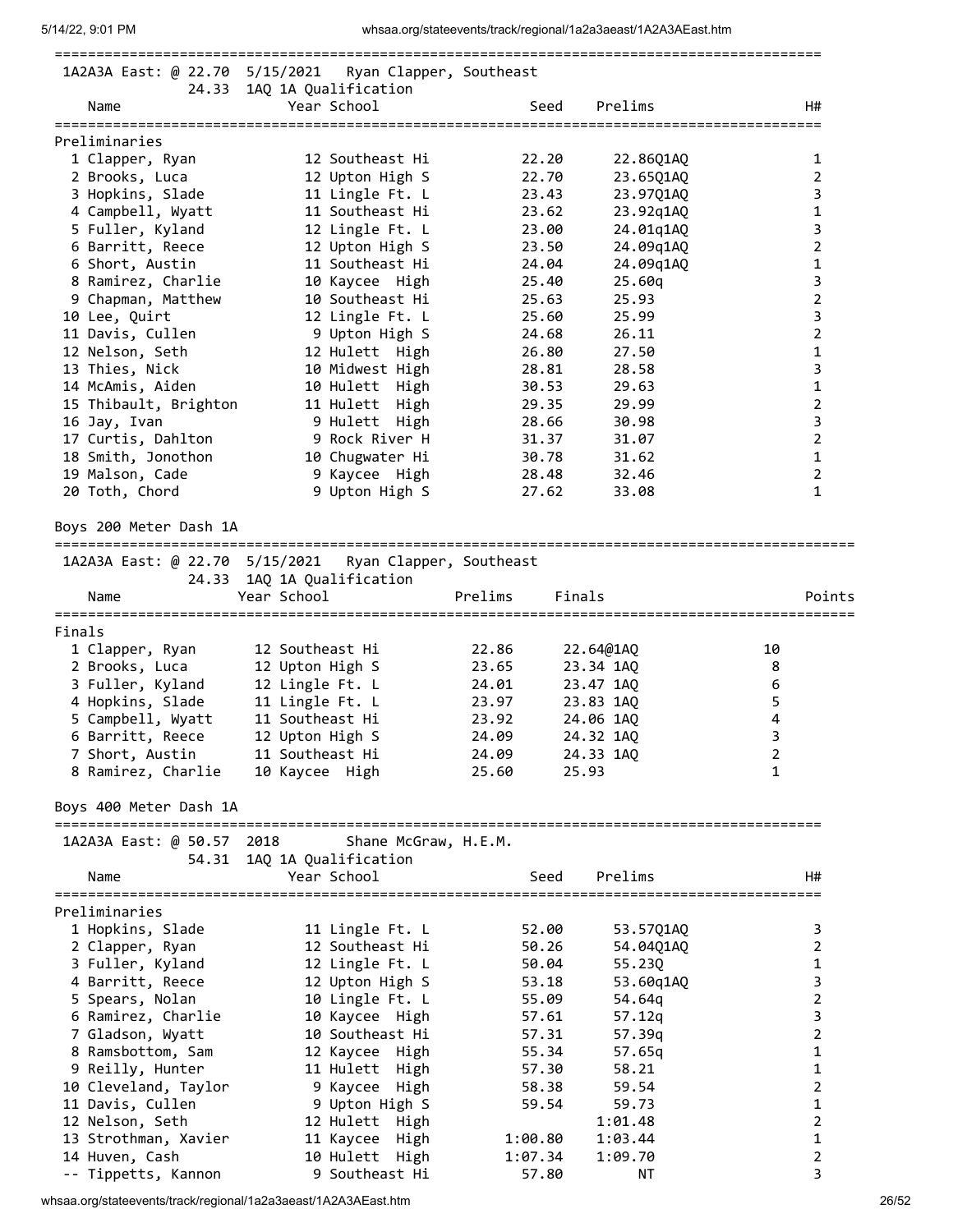| 5/14/22, 9:01 PM                         |                                          |                       | whsaa.org/stateevents/track/regional/1a2a3aeast/1A2A3AEast.htm |                                                                    |
|------------------------------------------|------------------------------------------|-----------------------|----------------------------------------------------------------|--------------------------------------------------------------------|
| -- Toth, Chord                           | 9 Upton High S                           |                       | ΝT<br>1:13.00                                                  | 3                                                                  |
| -- Jay, Ivan                             | 9 Hulett High                            |                       | 1:09.17<br>ΝT                                                  | 3                                                                  |
| Boys 400 Meter Dash 1A                   |                                          |                       |                                                                |                                                                    |
|                                          |                                          |                       |                                                                |                                                                    |
| 1A2A3A East: @ 50.57 2018                |                                          | Shane McGraw, H.E.M.  |                                                                |                                                                    |
|                                          | 54.31 1AQ 1A Qualification               |                       |                                                                |                                                                    |
| Name                                     | Year School                              | Prelims               | Finals                                                         | Points                                                             |
| Finals                                   |                                          |                       |                                                                |                                                                    |
| 1 Fuller, Kyland                         | 12 Lingle Ft. L                          | 55.23                 | 50.46@1AQ                                                      | 10                                                                 |
| 2 Clapper, Ryan                          | 12 Southeast Hi                          | 54.04                 | 51.31 1AQ                                                      | 8                                                                  |
| 3 Hopkins, Slade                         | 11 Lingle Ft. L                          | 53.57                 | 52.58 1AQ                                                      | 6                                                                  |
| 4 Barritt, Reece                         | 12 Upton High S                          | 53.60                 | 52.71 1AQ                                                      | 5                                                                  |
| 5 Spears, Nolan<br>6 Ramirez, Charlie    | 10 Lingle Ft. L<br>10 Kaycee High        | 54.64<br>57.12        | 53.66 1AQ<br>57.37                                             | 4<br>$\overline{3}$                                                |
| 7 Ramsbottom, Sam                        | 12 Kaycee High                           | 57.65                 | 58.68                                                          | $\overline{2}$                                                     |
| 8 Gladson, Wyatt                         | 10 Southeast Hi                          | 57.39                 | 58.78                                                          | $\mathbf{1}$                                                       |
|                                          |                                          |                       |                                                                |                                                                    |
| Boys 800 Meter Run 1A                    |                                          |                       |                                                                |                                                                    |
| 1A2A3A East: @ 1:56.17 2018              |                                          | Danny Ramirez, Kaycee |                                                                |                                                                    |
|                                          | 2:07.82 1AQ 1A Qualification             |                       |                                                                |                                                                    |
| Name                                     | Year School                              | Seed                  | Finals                                                         | H# Points                                                          |
| 1 Fuller, Kyland                         | 12 Lingle Ft. L                          | 2:04.46               | 2:05.59 1AQ                                                    | 2 10                                                               |
| 2 Spears, Nolan                          | 10 Lingle Ft. L                          | $2:12.81$ $2:10.57$   |                                                                | $2^{\circ}$<br>8                                                   |
| 3 Wilson, Myles                          | 10 Lingle Ft. L                          | 2:15.60               | 2:12.95                                                        | 6<br>$2^{\circ}$                                                   |
| 4 Ramsbottom, Sam                        | 12 Kaycee High                           | 2:24.48               | 2:14.61                                                        | $2^{\circ}$<br>5                                                   |
| 5 Tokarczyk, Eddie                       | 12 Hulett High                           | 2:22.37               | 2:16.89                                                        | $\overline{2}$<br>4                                                |
| 6 Reilly, Hunter<br>7 Romriell, Camron   | 11 Hulett High<br>12 Rock River H        | 2:32.03<br>2:22.02    | 2:18.92<br>2:19.17                                             | $2^{\circ}$<br>3<br>$\mathbf 2$<br>$\overline{2}$                  |
| 8 Bremer, Remington                      | 11 Lingle Ft. L                          | 2:24.93               | 2:20.51                                                        | $\overline{2}$<br>$\mathbf{1}$                                     |
| 9 Tippetts, Kannon                       | 9 Southeast Hi                           | 2:25.84               | 2:26.02                                                        | $\overline{2}$                                                     |
| 10 Knowlton, William                     | 9 Southeast Hi                           | 2:39.29               | 2:28.91                                                        | $\mathbf{1}$                                                       |
| 11 Roberts, TyReece                      | 12 Hulett High                           | 2:36.34               | 2:31.96                                                        | 1                                                                  |
| 12 Hamar, Morgan                         | 12 Glendo High                           |                       | 2:34.47                                                        | 1                                                                  |
| 13 Nelsen, Jared                         | 9 Hem High Sch                           | 2:31.51               | 2:36.13                                                        | $\overline{2}$                                                     |
| 14 Vrana, Haven                          | 9 Upton High S                           | 2:39.26               | 2:37.04                                                        | $\mathbf{1}$                                                       |
| 15 Sarber, Andrew<br>16 Robb, Michael    | 9 Southeast Hi<br>9 Hulett High          | 2:45.00               | 2:41.53<br>2:46.86                                             | 1<br>1                                                             |
| 17 Locke, James                          | 9 Upton High S                           | 2:55.03               | 2:52.31                                                        | 1                                                                  |
| 18 Malson, Cade                          | 9 Kaycee High                            | 3:05.54               | 3:01.23                                                        | 1                                                                  |
|                                          |                                          |                       |                                                                |                                                                    |
| Boys 1600 Meter Run 1A                   |                                          |                       |                                                                |                                                                    |
| 1A2A3A East: @ 4:40.79 2009              |                                          | Garret Wilson, Glendo |                                                                |                                                                    |
|                                          | 4:58.59 1AQ 1A Qualification             |                       |                                                                |                                                                    |
| Name                                     | Year School                              | Seed                  | Finals                                                         | H# Points                                                          |
| =====================<br>1 Wilson, Myles | =====================<br>10 Lingle Ft. L | 4:55.90               | 4:58.00 1AQ                                                    | ---------------------------------<br>10<br>$2 \overline{ }$        |
| 2 Ramsbottom, Sam                        | 12 Kaycee High                           | 5:20.20               | 5:11.18                                                        | 8<br>$\overline{2}$                                                |
| 3 Romriell, Camron                       | 12 Rock River H                          | 5:26.68               | 5:11.48                                                        | $\overline{2}$<br>6                                                |
| 4 Jay, Lane                              | 12 Hulett High                           | 5:27.67               | 5:12.00                                                        | $\overline{2}$<br>5                                                |
| 5 Bremer, Remington                      | 11 Lingle Ft. L                          | 5:27.56               | 5:19.37                                                        | 4<br>$\overline{2}$                                                |
| 6 Nelsen, Jared                          | 9 Hem High Sch                           | 5:36.06               | 5:26.72                                                        | 3<br>$\overline{2}$                                                |
| 7 Graves, Elliot                         | 10 Kaycee High                           | 5:28.54               | 5:27.48                                                        | $\overline{2}$<br>$\overline{2}$<br>$\mathbf{1}$<br>$\overline{2}$ |
| 8 Ramirez, Domonic<br>9 Vrana, Haven     | 10 Guernsey-Sun<br>9 Upton High S        | 5:55.76<br>6:04.25    | 5:29.37<br>5:47.51                                             | $\mathbf{1}$                                                       |
| 10 Sandlian, Trevor                      | 9 Lingle Ft. L                           | 6:03.91               | 5:51.43                                                        | 1                                                                  |
| 11 Roberts, TyReece                      | 12 Hulett High                           | 5:59.51               | 5:57.90                                                        | 1                                                                  |
| 12 Van Why, Ethan                        | 9 Chugwater Hi                           | 6:52.91               | 5:59.27                                                        | 1                                                                  |
| 13 Hamar, Morgan                         | 12 Glendo High                           | 6:10.81               | 6:01.34                                                        | 1                                                                  |
| 14 Ford, Franklin                        | 9 Kaycee High                            | 6:22.28               | 6:24.30                                                        | 1                                                                  |
| 15 Locke, James                          | 9 Upton High S                           | 6:36.00               | 6:39.15                                                        | 1                                                                  |

whsaa.org/stateevents/track/regional/1a2a3aeast/1A2A3AEast.htm 27/52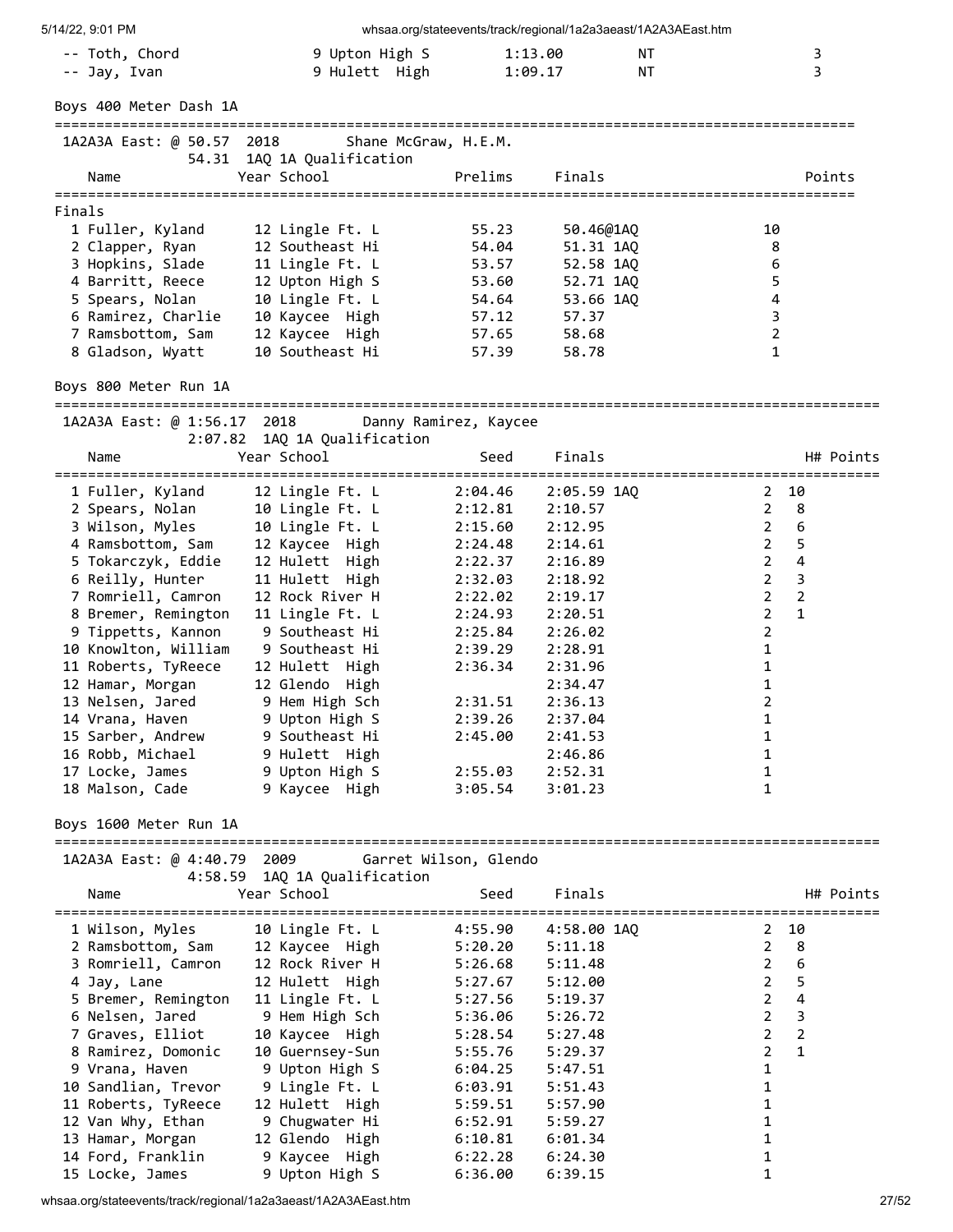| 16 Winters, Hunter  | 11 Rock River H | 7:03.23<br>6:40.64 | $\mathbf{1}$ |
|---------------------|-----------------|--------------------|--------------|
| 17 Norfleet, Judson | 9 Chugwater Hi  | 7:15.94<br>6:41.86 | $\mathbf{1}$ |
| -- Sarber, Andrew   | 9 Southeast Hi  | 5:58.21<br>NT.     | 2            |
| -- Ulmer, MJ        | 11 Hulett High  | 5:39.73<br>NT      | 2            |

Boys 3200 Meter Run 1A

| 1 Q<br>QЛ<br>m<br>. | ∙aas |  |
|---------------------|------|--|

| INZAJA LAST. W 10.21.04 ZOOO ATTANUSH HOHHHOIT, JAFATOKA |                                              |                |          |                           |                |        |
|----------------------------------------------------------|----------------------------------------------|----------------|----------|---------------------------|----------------|--------|
| Name                                                     | 11:09.60 1AO 1A Oualification<br>Year School |                | Seed     | Finals                    |                | Points |
|                                                          |                                              | ============== |          |                           |                |        |
| 1 Wilson, Myles                                          | 10 Lingle Ft. L                              |                |          | 10:41.98   11:01.60   1AO | 10             |        |
| 2 Jay, Lane                                              | 12 Hulett High                               |                | 11:47.34 | 11:33.67                  | 8              |        |
| 3 Nelsen, Jared                                          | 9 Hem High Sch                               |                | 12:28.54 | 11:34.42                  | 6              |        |
| 4 Romriell, Camron                                       | 12 Rock River H                              |                | 11:19.23 | 11:37.46                  | 5              |        |
| 5 Bremer, Remington                                      | 11 Lingle Ft. L                              |                | 11:46.32 | 11:49.03                  | 4              |        |
| 6 Graves, Elliot                                         | 10 Kaycee High                               |                | 12:15.15 | 11:52.63                  | 3              |        |
| 7 Ramirez, Domonic                                       | 10 Guernsey-Sun                              |                | 11:35.55 | 11:53.13                  | $\overline{2}$ |        |
| 8 Ulmer, MJ                                              | 11 Hulett High                               |                | 12:04.56 | 12:25.88                  |                |        |
| 9 Vrana, Haven                                           | 9 Upton High S                               |                | 13:30.25 | 13:08.54                  |                |        |
| 10 Roberts, TyReece                                      | 12 Hulett High                               |                | 14:17.54 | 13:43.08                  |                |        |
| 11 Locke, James                                          | 9 Upton High S                               |                | 13:58.20 | 13:46.78                  |                |        |
| 12 Ford, Franklin                                        | 9 Kaycee High                                |                |          | 14:14.33                  |                |        |
|                                                          |                                              |                |          |                           |                |        |

Boys 110 Meter Hurdles 1A

============================================================================================ 1A2A3A East: @ 15.14 2008 Ryan Larscheid, Saratoga

| IRZAJA LAST. W IJ.IT ZOOO | Kyan Larscheld, Saratoga   |       |           |    |
|---------------------------|----------------------------|-------|-----------|----|
|                           | 17.98 1AO 1A Oualification |       |           |    |
| Name                      | Year School                | Seed  | Prelims   | H# |
| Preliminaries             |                            |       |           |    |
| 1 Bremer, Louden          | 9 Lingle Ft. L             | 16.98 | 17.3301AO |    |
| 2 Pierson, Vaughn         | 10 Kaycee High             | 18.12 | 19,230    |    |
| 3 Smith, Cooper           | 9 Lingle Ft. L             | 17.53 | 19.24a    |    |
| 4 Riley, Devlin           | 12 Hulett High             | 19.84 | 20.46g    |    |
| 5 Watt, Rhett             | 9 Upton High S             | 20.88 | 20.84g    |    |
| 6 Liska, Jeremy           | 9 Midwest High             | 21.03 | 20.86g    |    |
| 7 Sauer, Cole             | 10 Southeast Hi            |       | 20.92g    |    |
| 8 Hatch, Noah             | 12 Lingle Ft. L            | 20.30 | 21.00g    |    |
| 9 Barritt, Carson         | 9 Upton High S             | 22.79 | 23.63     |    |
|                           |                            |       |           |    |

Boys 110 Meter Hurdles 1A

================================================================================================ 1A2A3A East: @ 15.14 2008 Ryan Larscheid, Saratoga 17.98 1AQ 1A Qualification Name Year School Prelims Finals Points ================================================================================================

| Finals                    |                                                    |       |           |    |
|---------------------------|----------------------------------------------------|-------|-----------|----|
| 1 Bremer, Louden          | 9 Lingle Ft. L                                     | 17.33 | 17.42 1AQ | 10 |
| 2 Pierson, Vaughn         | 10 Kaycee High                                     | 19.23 | 18.45     | 8  |
| 3 Smith, Cooper           | 9 Lingle Ft. L                                     | 19.24 | 18.51     | 6  |
| 4 Riley, Devlin           | 12 Hulett High                                     | 20.46 | 19.88     | 5  |
| 5 Liska, Jeremy           | 9 Midwest High                                     | 20.86 | 20.07     | 4  |
| 6 Watt, Rhett             | 9 Upton High S                                     | 20.84 | 20.09     | 3  |
| 7 Hatch, Noah             | 12 Lingle Ft. L                                    | 21.00 | 20.50     | 2  |
| 8 Sauer, Cole             | 10 Southeast Hi                                    | 20.92 | 20.89     | 1  |
| Boys 300 Meter Hurdles 1A |                                                    |       |           |    |
|                           | 1A2A3A East: @ 39.36 2008 Ryan Larscheid, Saratoga |       |           |    |
|                           | 44.60 1AQ 1A Qualification                         |       |           |    |
| Name                      | Year School                                        | Seed  | Prelims   | H# |
| Preliminaries             |                                                    |       |           |    |
| 1 Bremer, Louden          | 9 Lingle Ft. L                                     | 42.21 | 43.7101A0 |    |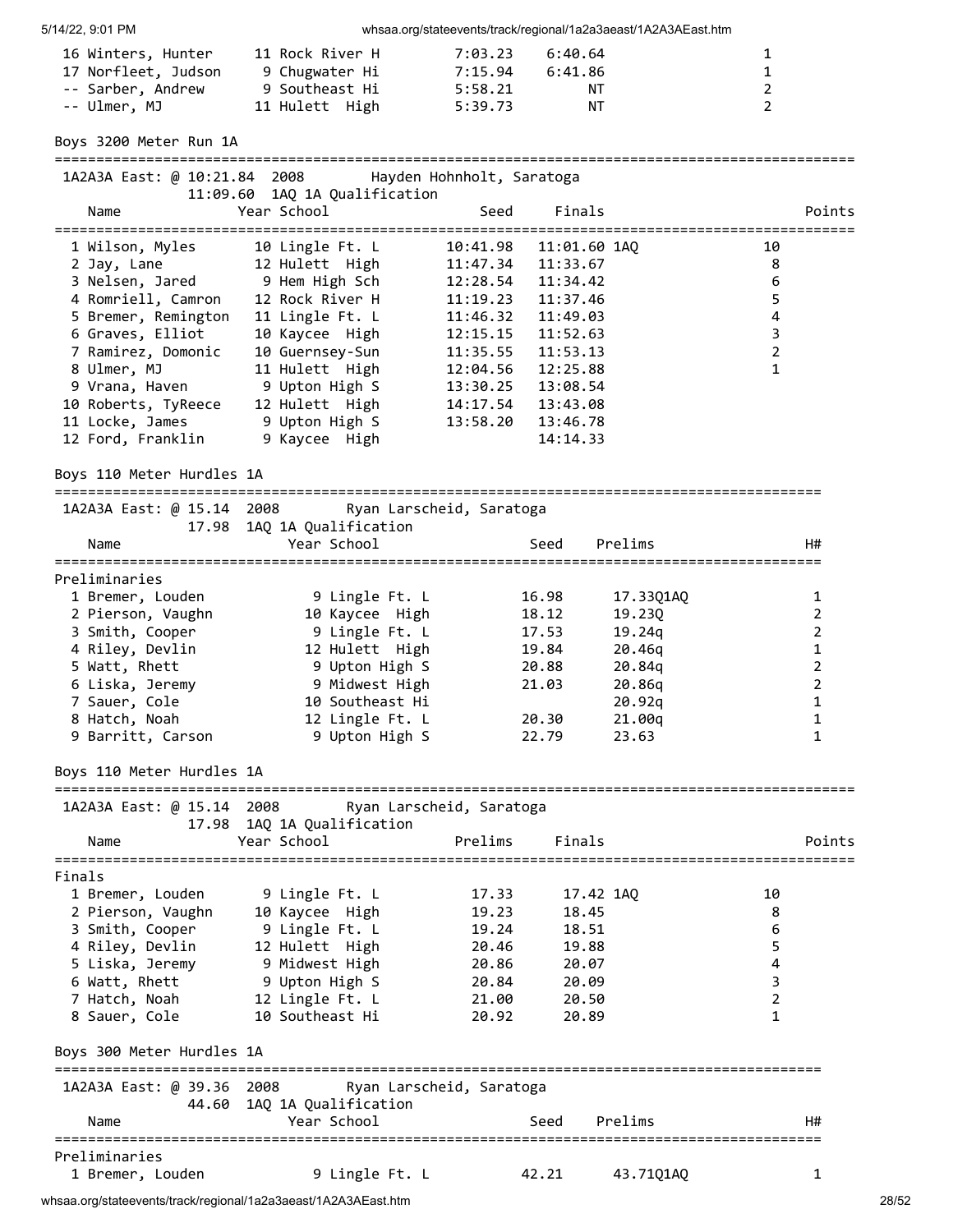5/14/22, 9:01 PM whsaa.org/stateevents/track/regional/1a2a3aeast/1A2A3AEast.htm 2 Pierson, Vaughn 10 Kaycee High 46.32 46.88Q 2 3 Ackerman, Bryce 12 Hulett High 47.63q 1 4 Smith, Cooper 9 Lingle Ft. L 46.37 48.66q 2 5 Watt, Rhett 9 Upton High S 49.33 49.60q 1 6 Ramirez, Charlie 10 Kaycee High 52.58 49.76q 1 7 Riley, Devlin 12 Hulett High 49.47 50.27q 1 8 Hatch, Noah 12 Lingle Ft. L 50.93 50.46q 2 9 Noggle, Aiden 10 Guernsey-Sun 53.07 51.66 2 10 VanNatter, Nathan 9 Guernsey-Sun 52.36 51.90 1 11 Liska, Jeremy 9 Midwest High 51.06 54.06 2 12 Van Why, Ethan 9 Chugwater Hi 58.31 56.28 2 13 Barritt, Carson 19 Upton High S 59.03 1:00.41 1 1 Boys 300 Meter Hurdles 1A ================================================================================================ 1A2A3A East: @ 39.36 2008 Ryan Larscheid, Saratoga 44.60 1AQ 1A Qualification Name Year School Prelims Finals Points ================================================================================================ Finals 1 Bremer, Louden 9 Lingle Ft. L 43.71 42.96 1AQ 10 2 Ackerman, Bryce 12 Hulett High 47.63 44.50 1AQ 8 3 Pierson, Vaughn 10 Kaycee High 46.88 46.00 6 4 Watt, Rhett 9 Upton High S 49.60 47.55 5 5 Riley, Devlin 12 Hulett High 50.27 48.51 4 6 Hatch, Noah 12 Lingle Ft. L 50.46 49.22 3 7 Ramirez, Charlie 10 Kaycee High 49.76 49.58 2 8 Smith, Cooper 9 Lingle Ft. L 48.66 54.03 1 1 Boys 4x100 Meter Relay 1A ================================================================================================ 1A2A3A East: @ 44.88 2016 Upton, Upton H. Woodard, D. Butts, C. Beyl, D. Adams 48.99 1AQ 1A Qualification School School Seed Finals Points ================================================================================================ 1 Southeast High School 43.61 44.67@1AQ 10 1) Campbell, Wyatt 11 2) Clapper, Ryan 12 3) Short, Austin 11  $\hskip1cm$  4) Logsdon, Grant 12 2 Lingle Ft. Laramie High Schoo 49.02 48.79 1AQ 8 1) Lee, Quirt 12 2) Sylvester, Wyatt 10 3) Lawrence, Michael 10 4) Smith, Cooper 9 3 Upton High School 49.09 49.23 6 1) Duarte, Kailer 10 2) Watt, Rhett 9 3) East, Jackson 9 4) Baker, Nathan 12 4 Midwest High School 51.41 51.03 5 1) Jones, Jacob 12 2) Thies, Nick 10 3) Paris, Quincy 9 4) Hutchings, Jacob 12 -- Hulett High School DQ 1) Nelson, Seth 12 2) Huven, Cash 10 3) McAmis, Aiden 10 4) Thibault, Brighton 11 Boys 4x400 Meter Relay 1A ================================================================================================ 1A2A3A East: @ 3:35.10 2006 Lingle-Ft. Laramie, Lingle-Ft. Laramie J. Unverzagt, N. Strong, M. Wilson, S. Hansen 3:55.43 1AQ 1A Qualification School School Seed Finals Points ================================================================================================ 1 Lingle Ft. Laramie High Schoo 3:27.24 3:30.52@1AQ 10 1) Spears, Nolan 10 2) Hopkins, Slade 11 3) Bremer, Louden 9 4) Fuller, Kyland 12 2 Southeast High School 3:41.17 3:40.13 1AQ 8 1) Campbell, Wyatt 11 2) Gladson, Wyatt 10 3) Logsdon, Grant 12 4) Short, Austin 11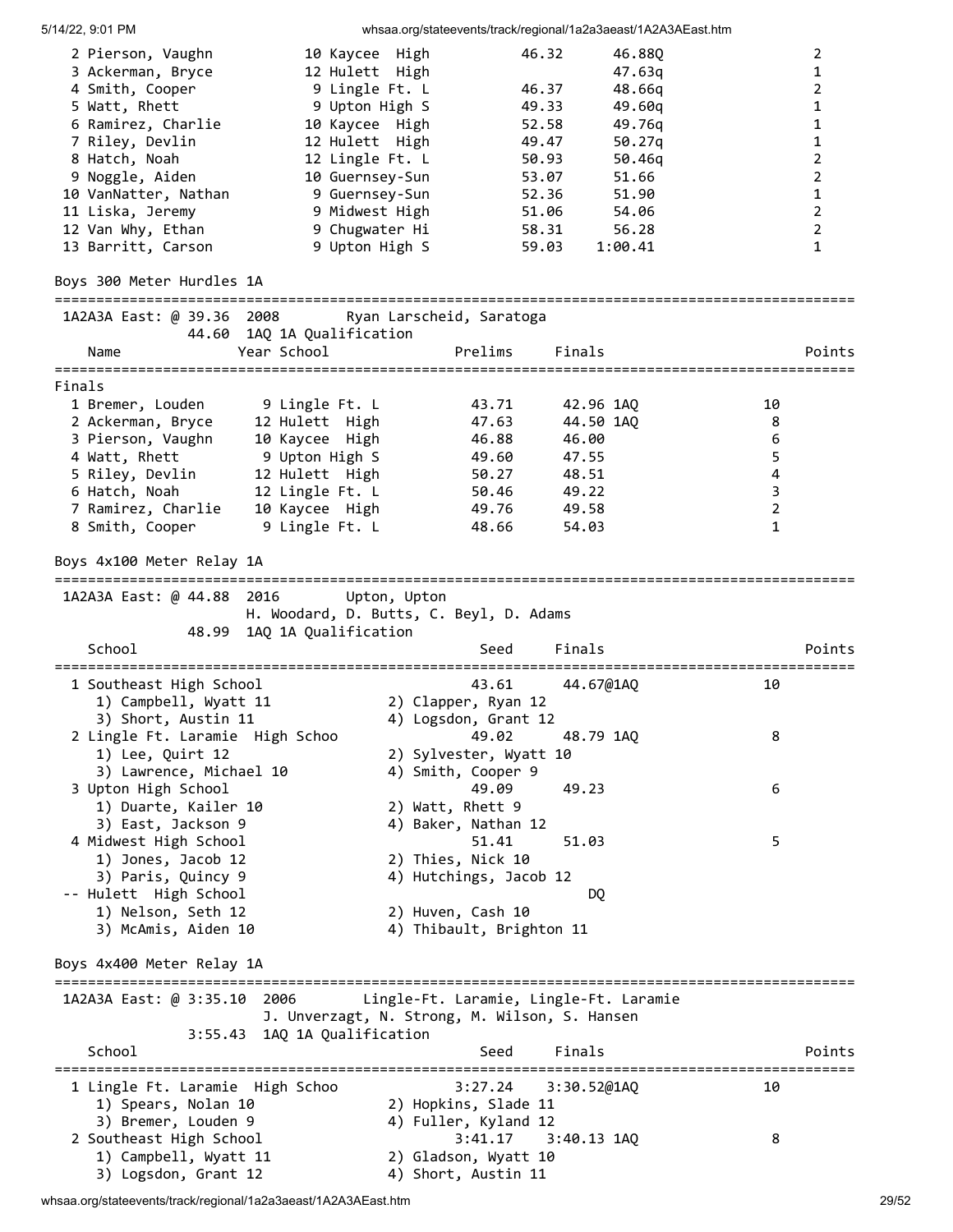3 Upton High School 3:54.01 3:58.26 6 2) Schiller, Ethan 10<br>4) Mills, Chase 10 3) East, Jackson 9 4) Mills, Chase 10 4 Hulett High School 4:01.19 4:04.29 5 1) Riley, Devlin 12 2) Jay, Lane 12 3) Kromarek, Tyler 12 4) Tokarczyk, Eddie 12 Boys 4x800 Meter Relay 1A ================================================================================================ 1A2A3A East: @ 8:35.39 2013 Lingle-Ft. Laramie, Lingle-Ft. Laramie P. Hunt, M. Walford, B. Lay, H. Jackson 9:48.23 1AQ 1A Qualification School Seed Finals Points Points ================================================================================================ 1 Lingle Ft. Laramie High Schoo 9:36.68 9:13.85 1AQ 10 1) Bremer, Remington 11 2) Fisher, Wyler 9 3) Sylvester, Wyatt 10 4) Wilson, Myles 10 2 Hulett High School 9:27.26 9:24.76 1AQ 8 1) Jay, Lane 12 2) Reilly, Hunter 11 3) Ulmer, MJ 11 4) Tokarczyk, Eddie 12 3 Kaycee High School 10:16.43 9:32.62 1AQ 6 1) Strothman, Xavier 11 2) Graves, Elliot 10 3) Cleveland, Taylor 9 4) Ramsbottom, Sam 12 4 Upton High School 9:59.87 9:33.24 1AQ 5 1) Davis, Cullen 9 2) Duarte, Kailer 10 3) Baker, Ryan 9 4) Mills, Chase 10 5 Guernsey-Sunrise High School 10:23.00 9:57.32 4 1) Ramirez, Domonic 10 2) Rodriguez, Julian 9 3) Noggle, Aiden 10 4) Weinkauf, Kolten 11 Boys 1600 Sprint Medley 1A ================================================================================================ 1A2A3A East: @ 3:57.54 2018 Lingle-Ft. Laramie, Lingle-Ft. Laramie G. Niles, H. Hill, C. Shepardson, K. Peterson 4:03.80 1AQ 1A Qualification School School Seed Finals Points ================================================================================================ 1 Lingle Ft. Laramie High Schoo 3:58.19 4:05.27 10 1) Lee, Quirt 12 2) Sylvester, Wyatt 10 3) Bremer, Louden 9 4) Spears, Nolan 10 2 Upton High School 4:24.80 4:12.17 8 1) Watt, Rhett 9 2) East, Jackson 9 3) Schiller, Ethan 10 4) Mills, Chase 10 3 Southeast High School 4:16.26 4:12.42 6 1) Chapman, Matthew 10 2) Gladson, Wyatt 10 3) Sauer, Cole 10 4) Tippetts, Kannon 9 4 Kaycee High School 4:14.27 4:13.13 5 1) Pierson, Vaughn 10 2) Strothman, Xavier 11 3) Ramirez, Charlie 10 4) Cleveland, Taylor 9 5 Hulett High School 4:04.17 4:14.74 4 1) Austin, Kayden 12 2) Kromarek, Tyler 12 3) Ackerman, Bryce 12 4) Reilly, Hunter 11 6 Guernsey-Sunrise High School 4:19.67 4:38.44 3 1) Haase, Caleb 12 2) Garcia, Mario 9 3) Weinkauf, Kolten 11  $\hskip1cm$  4) Noggle, Aiden 10 Boys High Jump 1A ================================================================================================ 1A2A3A East: @ 6-01 2006 Chris Berry, Glendo 5-07.00 1AQ 1A Qualification Name Year School Seed Finals Points ================================================================================================ 1 Paris, Quincy 9 Midwest High 5-10.00 5-07.00 1AQ 10 2 Schiller, Ethan 10 Upton High S 5-09.00 5-07.00 1AQ 8 3 Pierson, Vaughn 10 Kaycee High 6-00.00 5-05.00 6

5/14/22, 9:01 PM whsaa.org/stateevents/track/regional/1a2a3aeast/1A2A3AEast.htm

whsaa.org/stateevents/track/regional/1a2a3aeast/1A2A3AEast.htm 30/52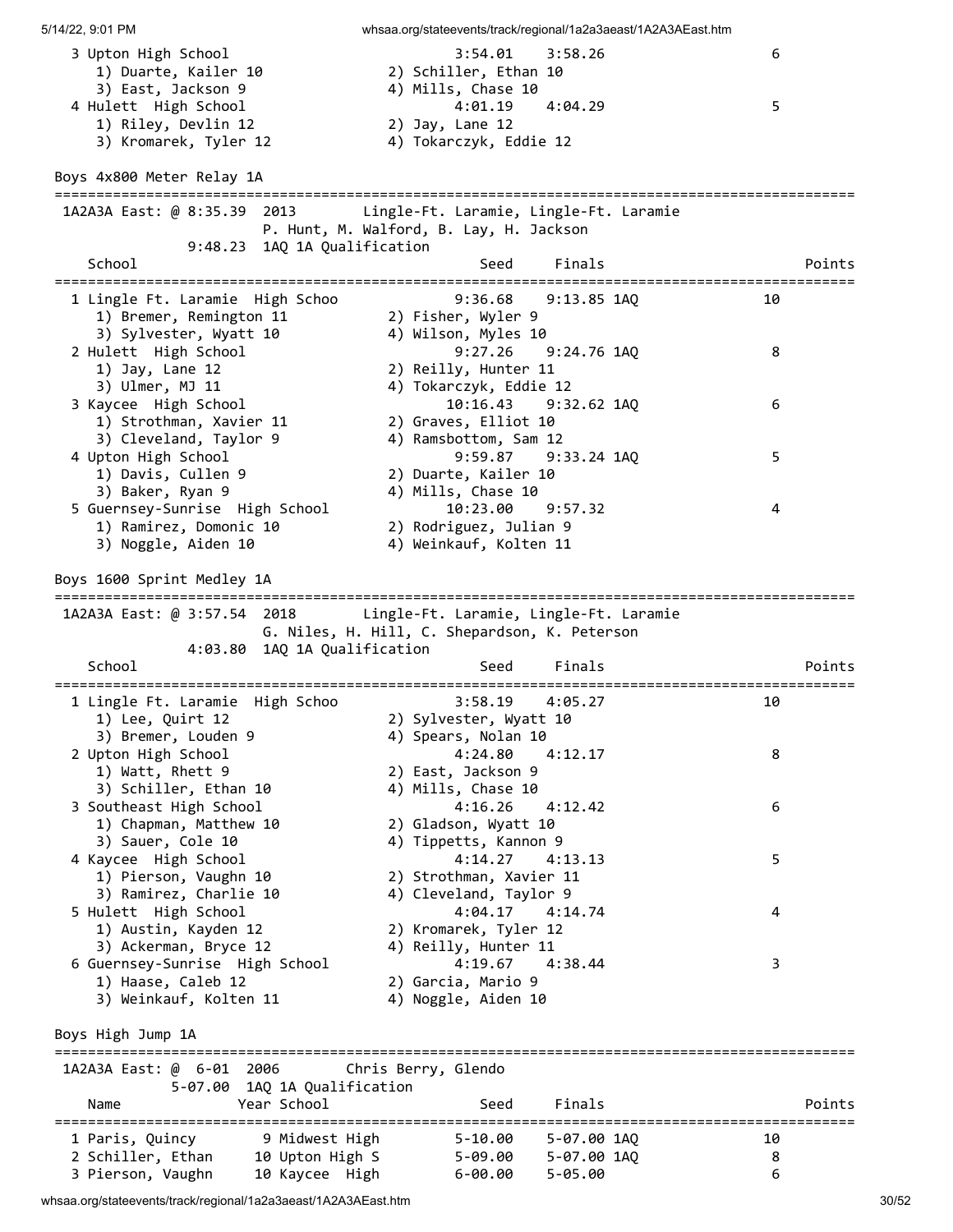| 4 Austin, Kayden<br>5 Mullock, Dawson<br>6 Riley, Devlin<br>-- Locke, James<br>-- Sauer, Cole<br>-- Tippetts, Kannon<br>-- Ducheneaux, Corey<br>-- Robb, Michael | 12 Hulett High<br>11 Southeast Hi<br>12 Hulett High<br>9 Upton High S<br>10 Southeast Hi<br>9 Southeast Hi<br>11 Lingle Ft. L<br>9 Hulett High | $5 - 06.00$<br>$5 - 06.00$<br>$5 - 06.00$<br>$5 - 00.00$<br>$5 - 04.00$<br>$5 - 00.00$<br>$5 - 02.00$ | $5 - 05.00$<br>$5 - 05.00$<br>$5 - 03.00$<br>NН<br><b>NH</b><br>NΗ<br>NΗ<br><b>NH</b> | 5<br>$\overline{4}$<br>3                      |
|------------------------------------------------------------------------------------------------------------------------------------------------------------------|------------------------------------------------------------------------------------------------------------------------------------------------|-------------------------------------------------------------------------------------------------------|---------------------------------------------------------------------------------------|-----------------------------------------------|
| Boys Pole Vault 1A                                                                                                                                               |                                                                                                                                                |                                                                                                       |                                                                                       |                                               |
| 1A2A3A East: @ 13-01 5/14/2021                                                                                                                                   |                                                                                                                                                | Brayden Bruce, Upton                                                                                  |                                                                                       | ==============================                |
| Name                                                                                                                                                             | 10-04.00 1AQ 1A Qualification<br>Year School                                                                                                   | Seed                                                                                                  | Finals                                                                                | Points                                        |
| 1 Logsdon, Grant                                                                                                                                                 | 12 Southeast Hi                                                                                                                                | ==========<br>11-06.00                                                                                | 11-04.00 1AQ                                                                          | ============<br>10                            |
| 2 Duarte, Kailer                                                                                                                                                 | 10 Upton High S                                                                                                                                | 10-10.00                                                                                              | 10-10.00 1AQ                                                                          | 8                                             |
| 3 Sylvester, Wyatt                                                                                                                                               | 10 Lingle Ft. L                                                                                                                                | $9 - 06.00$                                                                                           | 10-04.00 1AQ                                                                          | 6                                             |
| 4 Mills, Chase                                                                                                                                                   | 10 Upton High S                                                                                                                                | $9 - 10.00$                                                                                           | $9 - 10.00$                                                                           | 5                                             |
| 5 East, Jackson                                                                                                                                                  | 9 Upton High S                                                                                                                                 | 10-10.00                                                                                              | $9 - 04.00$                                                                           | 4                                             |
| 6 Cleveland, Taylor                                                                                                                                              | 9 Kaycee High                                                                                                                                  | $9 - 10.00$                                                                                           | $8 - 10.00$                                                                           | 2.50                                          |
| 6 Kay, Kirk                                                                                                                                                      | 12 Southeast Hi                                                                                                                                | $9 - 06.00$                                                                                           | $8 - 10.00$                                                                           | 2.50                                          |
| 8 Ford, Franklin                                                                                                                                                 | 9 Kaycee High                                                                                                                                  | $8 - 10.00$                                                                                           | $8 - 04.00$                                                                           | $\mathbf{1}$                                  |
| -- Davis, Cullen                                                                                                                                                 | 9 Upton High S                                                                                                                                 | 11-04.00                                                                                              | NH.                                                                                   |                                               |
| Boys Long Jump 1A                                                                                                                                                |                                                                                                                                                |                                                                                                       |                                                                                       |                                               |
| 1A2A3A East: @ 21-04 2014                                                                                                                                        |                                                                                                                                                |                                                                                                       | Joe Jackson/2008 David Capozzoli, Lingle-Ft.                                          |                                               |
| Name                                                                                                                                                             | 19-07.00 1AQ 1A Qualification<br>Year School                                                                                                   | Seed                                                                                                  | Finals                                                                                | H# Points                                     |
| 1 Brooks, Luca                                                                                                                                                   | 12 Upton High S                                                                                                                                | 21-11.00                                                                                              | 21-06.50@1AQ                                                                          | =====================<br>10<br>3.             |
| 2 Mullock, Dawson                                                                                                                                                | 11 Southeast Hi                                                                                                                                | 19-08.00                                                                                              | 19-07.00 1AQ                                                                          | 3<br>8                                        |
| 3 Barritt, Reece                                                                                                                                                 | 12 Upton High S                                                                                                                                | 20-04.75                                                                                              | 19-04.50                                                                              | $\boldsymbol{6}$<br>3                         |
| 4 Hutchings, Jacob                                                                                                                                               | 12 Midwest High                                                                                                                                | 18-09.25                                                                                              | 18-06.00                                                                              | 5<br>3                                        |
| 5 Paris, Quincy                                                                                                                                                  | 9 Midwest High                                                                                                                                 | 17-06.75                                                                                              | 17-11.00                                                                              | $\overline{\mathbf{4}}$<br>3                  |
| 6 Kromarek, Tyler                                                                                                                                                | 12 Hulett High                                                                                                                                 | 17-01.00                                                                                              | 17-09.00                                                                              | $\mathbf{3}$<br>$\overline{3}$                |
| 7 Sauer, Cole                                                                                                                                                    | 10 Southeast Hi                                                                                                                                | 16-05.00                                                                                              | 17-01.50                                                                              | 3<br>$\overline{2}$                           |
| 8 Ducheneaux, Corey                                                                                                                                              | 11 Lingle Ft. L                                                                                                                                | 15-10.50                                                                                              | 16-09.50                                                                              | $\overline{2}$<br>$\mathbf{1}$                |
| 9 McAmis, Aiden                                                                                                                                                  | 10 Hulett High                                                                                                                                 | 15-10.50                                                                                              | 16-08.50                                                                              | $\overline{2}$                                |
| 10 Huven, Cash                                                                                                                                                   | 10 Hulett High                                                                                                                                 | 15-06.50                                                                                              | 16-00.00                                                                              | 2                                             |
| 11 Fleming, Hadley                                                                                                                                               | 11 Lingle Ft. L                                                                                                                                | 14-11.50                                                                                              | 15-11.50                                                                              | 1                                             |
| 12 Fisher, Wyler                                                                                                                                                 | 9 Lingle Ft. L                                                                                                                                 | 15-11.00                                                                                              | 15-10.50                                                                              | $\overline{2}$                                |
| 13 Romero, Dylan                                                                                                                                                 | 12 Hem High Sch                                                                                                                                | 14-10.50                                                                                              | 15-07.50                                                                              | 1                                             |
| 14 Smith, Jackson                                                                                                                                                | 9 Guernsey-Sun                                                                                                                                 | 16-04.25                                                                                              | 15-05.00                                                                              | $\overline{2}$                                |
| 15 Barritt, Carson                                                                                                                                               | 9 Upton High S                                                                                                                                 | 16-01.00                                                                                              | 15-02.00                                                                              | $\overline{2}$                                |
| 15 VanNatter, Nathan                                                                                                                                             | 9 Guernsey-Sun                                                                                                                                 | 16-03.75                                                                                              | 15-02.00                                                                              | 2                                             |
| 17 Garcia, Mario<br>18 Van Why, Ethan                                                                                                                            | 9 Guernsey-Sun                                                                                                                                 | 15-00.00                                                                                              | 13-07.00                                                                              | 1<br>1                                        |
| 18 Liska, Jeremy                                                                                                                                                 | 9 Chugwater Hi<br>9 Midwest High                                                                                                               | 13-09.50                                                                                              | 13-05.50                                                                              | 1                                             |
| 20 Smith, Jonothon                                                                                                                                               | 10 Chugwater Hi                                                                                                                                | 14-11.00<br>13-05.00                                                                                  | 13-05.50<br>13-05.00                                                                  | 1                                             |
| 21 Winters, Hunter                                                                                                                                               | 11 Rock River H                                                                                                                                | 13-09.00                                                                                              | 12-06.50                                                                              | 1                                             |
| 22 Norfleet, Judson                                                                                                                                              | 9 Chugwater Hi                                                                                                                                 |                                                                                                       | 12-00.50                                                                              | $\overline{2}$                                |
| Boys Triple Jump 1A                                                                                                                                              |                                                                                                                                                |                                                                                                       |                                                                                       |                                               |
| 1A2A3A East: @ 44-02 2017                                                                                                                                        |                                                                                                                                                | Justice Madayag, Lingle-Ft. Laramie                                                                   |                                                                                       |                                               |
|                                                                                                                                                                  | 39-07.00 1AQ 1A Qualification                                                                                                                  |                                                                                                       |                                                                                       |                                               |
| Name                                                                                                                                                             | Year School                                                                                                                                    | Seed                                                                                                  | Finals                                                                                | H# Points                                     |
| 1 Brooks, Luca                                                                                                                                                   | 12 Upton High S                                                                                                                                | 42-11.50                                                                                              | 43-06.50 1AQ                                                                          | =====================================<br>2 10 |
| 2 Ackerman, Bryce                                                                                                                                                | 12 Hulett High                                                                                                                                 | 38-01.00                                                                                              | 39-10.25 1AQ                                                                          | $2^{\circ}$<br>$_{\rm 8}$                     |
| 3 Schiller, Ethan                                                                                                                                                | 10 Upton High S                                                                                                                                | 38-00.00                                                                                              | 39-07.25 1AQ                                                                          | $\overline{2}$<br>6                           |
| 4 Austin, Kayden                                                                                                                                                 | 12 Hulett High                                                                                                                                 | 36-10.00                                                                                              | $37 - 10.25$                                                                          | $\overline{2}$<br>5                           |
| 5 Paris, Quincy                                                                                                                                                  | 9 Midwest High                                                                                                                                 | 39-10.00                                                                                              | 37-06.00                                                                              | $\overline{2}$<br>4                           |

whsaa.org/stateevents/track/regional/1a2a3aeast/1A2A3AEast.htm 31/52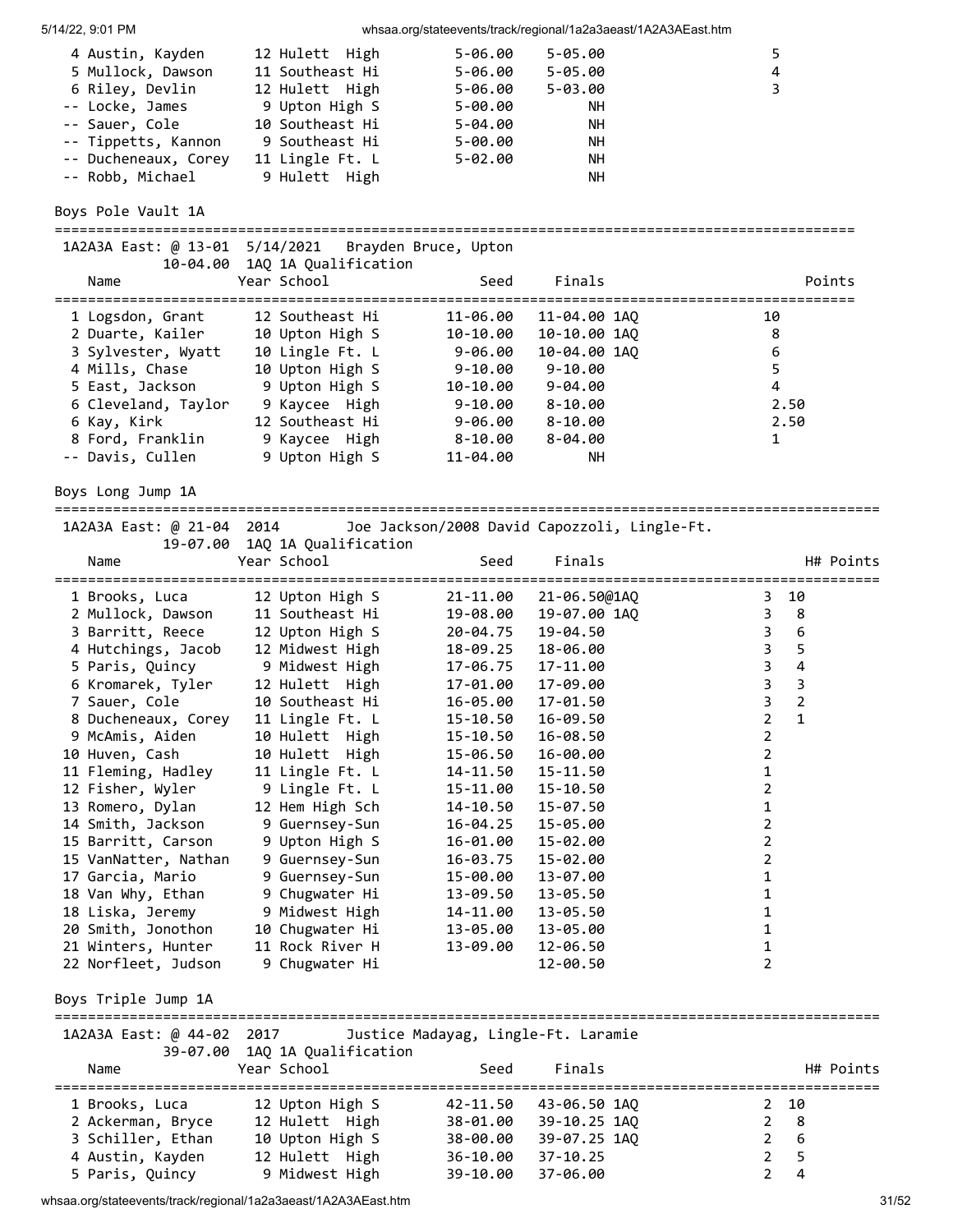| 6 Short, Austin      | 11 Southeast Hi | 37-06.00     | 37-00.00     | 2              | - 3            |
|----------------------|-----------------|--------------|--------------|----------------|----------------|
| 7 Logsdon, Grant     | 12 Southeast Hi | 39-10.00     | 36-06.50     |                | $2 \quad 2$    |
| 8 VanNatter, Nathan  | 9 Guernsey-Sun  | $35 - 02.50$ | 35-07.50     | $\overline{2}$ | $\overline{1}$ |
| 9 Kromarek, Tyler    | 12 Hulett High  | 34-11.50     | 34-10.00     | $\overline{2}$ |                |
| 10 Ulmer, MJ         | 11 Hulett High  | $32 - 10.00$ | $33 - 11.50$ | 1              |                |
| 11 Barritt, Carson   | 9 Upton High S  | $31 - 06.50$ | $32 - 03.25$ | 1              |                |
| 12 Strothman, Xavier | 11 Kaycee High  | 31-04.00     | 31-11.00     | 1              |                |
| 12 Fisher, Wyler     | 9 Lingle Ft. L  | $32 - 02.00$ | 31-11.00     | 1              |                |
| 14 Ducheneaux, Corey | 11 Lingle Ft. L | 33-09.00     | $31 - 09.75$ | 1              |                |
| 15 Fleming, Hadley   | 11 Lingle Ft. L | 30-02.00     | 29-03.50     | 1              |                |
| 16 Van Why, Ethan    | 9 Chugwater Hi  | 29-08.00     | $28 - 10.50$ | 1              |                |
| 17 Winters, Hunter   | 11 Rock River H | 29-11.00     | 28-04.50     | 1              |                |
| 18 Liska, Jeremy     | 9 Midwest High  | $29 - 02.25$ | 28-02.50     | 1              |                |

Boys Shot Put 1A

=================================================================================================== 1A2A3A East: @ 54-08.75 2007

|                                      |                                                   | --------------        |                       |                                  |                         |           |
|--------------------------------------|---------------------------------------------------|-----------------------|-----------------------|----------------------------------|-------------------------|-----------|
| Name                                 | 41-06.00 1AQ 1A Qualification<br>Year School      | Seed                  | Finals                |                                  |                         | H# Points |
| 1 Oliver, Boyd                       | 11 Lingle Ft. L                                   | :==================== | 42-08.50 43-00.50 1AQ | ===========================<br>4 | 10                      |           |
| 2 Christensen, Caleb 11 Guernsey-Sun |                                                   |                       |                       | 4                                | 8 <sup>8</sup>          |           |
| 3 Baker, Nathan                      | 12 Upton High S                                   | 42-09.50              | 42-01.00 1AQ          | 4                                | 6                       |           |
| 4 Borah, Joseph                      | 12 Hem High Sch                                   | 43-01.75              | 40-08.25              | 4                                | 5                       |           |
| 5 Reilly, Christian                  | 10 Hulett High                                    | 41-03.00              | 40-05.25              | 4                                | 4                       |           |
| 6 Coberly, Aidan                     | 12 Upton High S                                   | 39-10.00              | 40-03.50              | 4                                | $\overline{\mathbf{3}}$ |           |
| 7 Smith, Cooper                      | 9 Lingle Ft. L                                    | 33-04.50              | 38-09.00              | $\overline{\mathbf{3}}$          | $\overline{2}$          |           |
| 8 Tokarczyk, Eddie                   | 12 Hulett High                                    | 33-03.00              | 38-06.75              | $\overline{3}$                   | $\mathbf{1}$            |           |
| 9 Roper, Jacob                       | 11 Guernsey-Sun                                   | 36-01.50              | 37-07.00              | $\mathsf{3}$                     |                         |           |
| 10 Hutchings, Jacob                  | 12 Midwest High                                   | 38-03.00              | 35-08.00              | 4                                |                         |           |
| 11 Macintyre, Alex                   | 11 Southeast Hi                                   | 33-05.00              | 34-07.00              | 3                                |                         |           |
| 12 Schilreff, Owen                   | 11 Lingle Ft. L                                   | 33-08.00              | 33-08.25              | 3                                |                         |           |
| 13 Baker, Ryan                       | 9 Upton High S                                    | 33-05.00              | 33-06.00              | 3                                |                         |           |
| 14 Ramsbottom, Wyatt                 | 9 Kaycee High                                     | 32-02.00              | $31 - 08.50$          | $\overline{2}$                   |                         |           |
| 15 Jones, Jacob                      | 12 Midwest High                                   | 32-07.00              | 31-01.00              | $\overline{2}$                   |                         |           |
| 16 Burnell, Coy                      | 11 Kaycee High                                    | 29-01.00              | 30-11.25              | $\overline{2}$                   |                         |           |
| 17 Swaner, Braydin                   | 9 Glendo High                                     | 31-00.00              | 30-08.25              | $\overline{2}$                   |                         |           |
| 18 Simianer, Walker                  | 10 Upton High S                                   | 30-00.25              | 30-04.25              | $\overline{2}$                   |                         |           |
| 19 Van Gundy, Jaden                  | 10 Lingle Ft. L                                   | 33-01.00              | 29-07.00              | 3                                |                         |           |
| 20 Shimkus, Xander                   | 10 Guernsey-Sun                                   | 29-06.00              | 28-11.50              | $\overline{2}$                   |                         |           |
| 21 Romero, Dylan                     | 12 Hem High Sch                                   | 29-00.75              | 28-05.75              | $\mathbf 1$                      |                         |           |
| 22 Liska, Ben                        | 10 Midwest High                                   | 24-03.00              | 27-03.00              | 1                                |                         |           |
| 23 Coxbill, Emmett                   | 9 Southeast Hi                                    | 29-05.00              | 26-11.25              | $\overline{2}$                   |                         |           |
| 24 Malson, Cade                      | 9 Kaycee High                                     | 27-06.25              | 26-07.00              | $\mathbf 1$                      |                         |           |
| 24 DeMarce, Alec                     | 9 Southeast Hi                                    | 28-02.00              | 26-07.00              | $\mathbf{1}$                     |                         |           |
| 26 Priest, Cody                      | 9 Hem High Sch                                    | 25-10.50              | 26-03.50              | 1                                |                         |           |
| 27 May, Toby                         | 9 Chugwater Hi                                    | 23-05.00              | 23-01.50              | 1                                |                         |           |
| Boys Discus Throw 1A                 |                                                   |                       |                       |                                  |                         |           |
|                                      |                                                   |                       |                       |                                  |                         |           |
| 1A2A3A East: @ 204-04 2012           | 122-01 1AQ 1A Qualification                       | Kevin Allen, Upton    |                       |                                  |                         |           |
| Name                                 | Year School                                       | Seed                  | Finals                |                                  |                         | H# Points |
|                                      |                                                   |                       |                       |                                  |                         |           |
| 1 Oliver, Boyd                       | 11 Lingle Ft. L                                   |                       | 134-04 134-04.00 1AQ  |                                  | 4 10                    |           |
| 2 Ackerman, Bryce                    | 12 Hulett High                                    |                       | 141-00 129-06.00 1AQ  |                                  | 4 8                     |           |
|                                      | 3 Coberly, Aidan 12 Upton High S 111-04 113-10.00 |                       |                       |                                  | 46                      |           |
| 4 Baker, Nathan                      | 12 Upton High S                                   | 131-07                | 113-06.00             | 4                                | 5                       |           |
| 5 Reilly, Christian                  | 10 Hulett High                                    | 109-10                | 106-10.00             | 4                                | 4                       |           |
| 6 Roper, Jacob                       | 11 Guernsey-Sun                                   | 109-05                | 106-04.00             | 4                                | 3                       |           |
| 7 Christensen, Caleb                 | 11 Guernsey-Sun                                   | 111-07                | 106-00.00             | 4                                | $\overline{2}$          |           |
| 8 Baker, Ryan                        | 9 Upton High S                                    | 94-00                 | 96-10.00              | 3                                | $\mathbf{1}$            |           |
| 9 Simianer, Walker                   | 10 Upton High S                                   | 90-04                 | 92-06.00              | 3                                |                         |           |
| 10 Swaner, Braydin                   | 9 Glendo High                                     | 78-02                 | 91-10.00              | 2                                |                         |           |
| 11 Borah, Joseph                     | 12 Hem High Sch                                   | 94-11.75              | 89-09.00              | 3                                |                         |           |

whsaa.org/stateevents/track/regional/1a2a3aeast/1A2A3AEast.htm 32/52

11 Borah, Joseph 12 Hem High Sch 94-11.75 89-09.00 3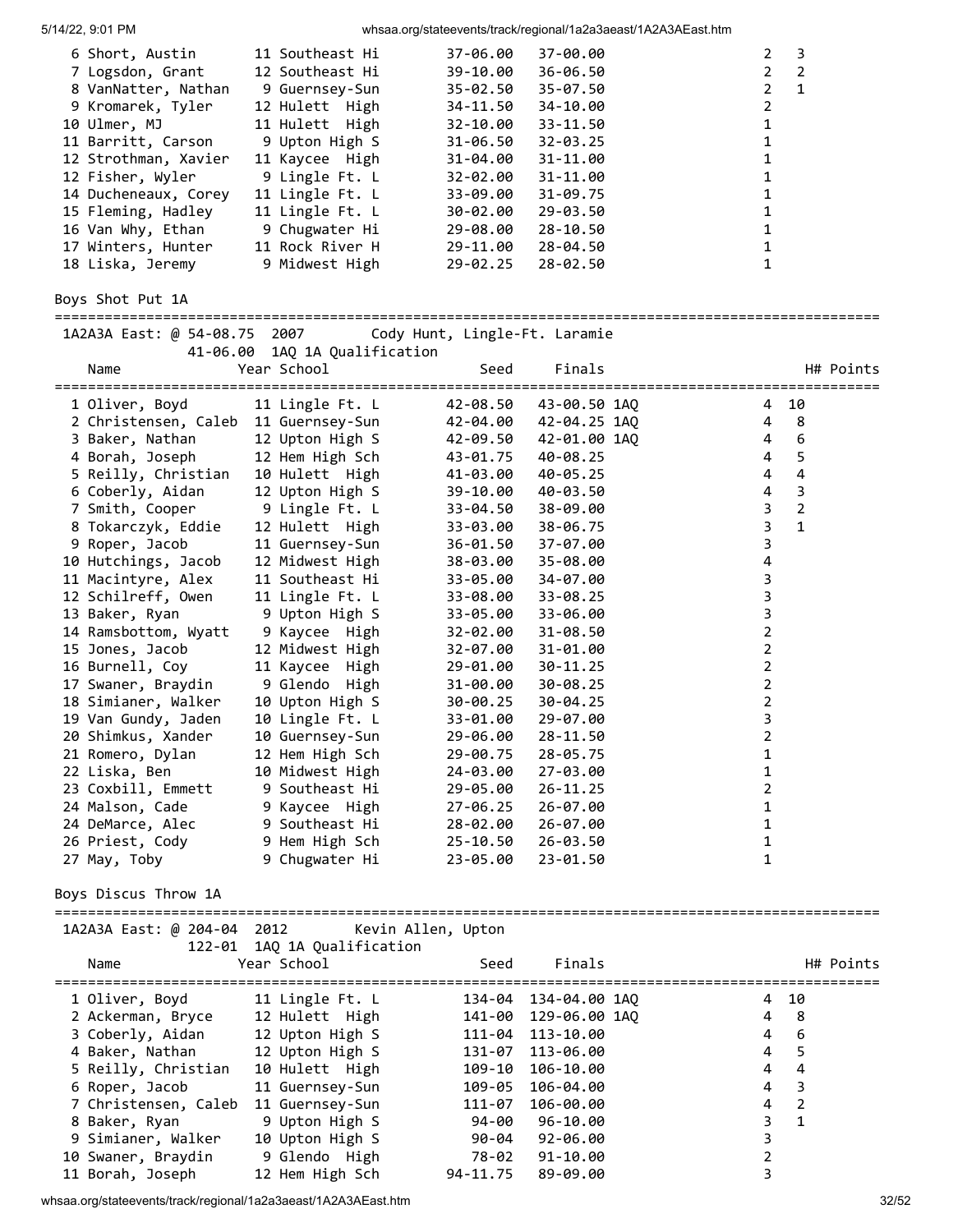| 12 Ramsbottom, Wyatt | 9 Kaycee High   | 87-06     | 87-08.00       | 3 |
|----------------------|-----------------|-----------|----------------|---|
| 13 Romero, Dylan     | 12 Hem High Sch | 80-09     | 85-06.00       |   |
| 14 Coxbill, Emmett   | 9 Southeast Hi  | 84-00     | 79-08.00       | 3 |
| 15 Jones, Jacob      | 12 Midwest High | 80-04     | 78-08.00       | 2 |
| 16 Burnell, Coy      | 11 Kaycee High  | 83-03     | 76-03.00       | 2 |
| 17 Shimkus, Xander   | 10 Guernsey-Sun |           | 73-06 73-03.00 |   |
| 18 Malson, Cade      | 9 Kaycee High   |           | 81-05 72-04.00 |   |
| 19 Llewellyn, Jakob  | 12 Southeast Hi | 76-03     | 71-06.00       | 2 |
| 20 Liska, Ben        | 10 Midwest High | 77-07     | 66-08.00       | 2 |
| 21 Priest, Cody      | 9 Hem High Sch  | 61-10.25  | 63-06.00       | 1 |
| 22 Macintyre, Alex   | 11 Southeast Hi | 63-03     | $61 - 07.00$   |   |
| 23 DeMarce, Alec     | 9 Southeast Hi  | 67-06     | 59-11.00       |   |
| 24 Thies, Nick       | 10 Midwest High | 69-05     | 56-09.00       |   |
| 25 May, Toby         | 9 Chugwater Hi  | 67-06     | 53-09.00       |   |
| -- Van Gundy, Jaden  | 10 Lingle Ft. L | 70-03     | ND.            |   |
| -- Schilreff, Owen   | 11 Lingle Ft. L | $97 - 04$ | ND.            | 3 |
| -- Hamar, Morgan     | 12 Glendo High  | 85-06     | ND.            | 3 |
|                      |                 |           |                |   |

### Boys 100 Meter Dash 2A

============================================================================================

| 1A2A3A East: @ 11.12 2005 |                                     | Darrell Neiman, Sundance |           |                |                         |
|---------------------------|-------------------------------------|--------------------------|-----------|----------------|-------------------------|
| 11.93<br>Name             | 2AQ 2A Qualification<br>Year School | Seed                     | Prelims   | H#             |                         |
| Preliminaries             |                                     |                          |           |                |                         |
| 1 Ostler, Garrett         | 12 Tongue River                     | 11.78                    | 11.46Q2AQ |                | 1                       |
| 2 Zimmer, Jax             | 12 Big Horn Hig                     | 11.51                    | 11.51Q2AQ |                | $\mathsf{3}$            |
| 3 Vasquez, Jacob          | 10 Wright High                      | 11.50                    | 11.69Q2AQ |                | 2                       |
| 4 Greenough-Groom, Dylan  | 11 Big Horn Hig                     | 11.36                    | 11.52q2AQ |                | $\mathbf{1}$            |
| 5 Navarro, Luis           | 12 Wright High                      | 11.57                    | 11.68q2AQ |                | 3                       |
| 6 Hernandez, Angel        | 10 Wright High                      | 12.16                    | 11.83q2AQ |                | $\overline{\mathbf{3}}$ |
| 6 Arizona, Scott          | 11 Tongue River                     | 11.57                    | 11.83q2AQ |                | $\overline{2}$          |
| 8 Gibson, Caleb           | 10 Big Horn Hig                     | 11.77                    | 11.93q2AQ |                | 1                       |
| 9 Haynes, Garrison        | 10 Wright High                      | 11.82                    | 12.09     |                | $\mathbf 2$             |
| 10 Cummins, Connor        | 10 Tongue River                     | 12.10                    | 12.15     |                | $\mathsf 3$             |
| 11 Nelson, Trace          | 9 Big Horn Hig                      | 12.29                    | 12.36     |                | $\mathbf 2$             |
| 12 Christofferson, Tyler  | 12 Pine Bluffs                      | 12.43                    | 12.37     |                | $\overline{\mathbf{3}}$ |
| 13 Barker, Alex           | 10 Tongue River                     | 12.36                    | 12.61     |                | $\overline{2}$          |
| 14 Head, Alex             | 10 Pine Bluffs                      | 12.33                    | 12.65     |                | $\mathbf 1$             |
| 15 Serrano, Abe           | 10 Pine Bluffs                      | 12.65                    | 12.77     |                | $\overline{3}$          |
| 16 Coziahr, Jake          | 10 Glenrock Hi                      | 12.87                    | 12.84     |                | $\mathbf 2$             |
| 17 Gray, Trenton          | 9 Moorcroft Hi                      | 12.98                    | 13.14     |                | $\mathbf{1}$            |
| 18 Hail, Michael          | 11 Glenrock Hi                      | 14.54                    | 13.90     |                | $\mathsf 3$             |
| 19 Gorsuch, Oliver        | 9 Moorcroft Hi                      | 14.00                    | 14.34     |                | $\mathbf{1}$            |
| 20 Schumacher, Bryce      | 12 Glenrock Hi                      | 12.35                    | 15.09     |                | $\mathbf 1$             |
| 21 Steemke, Jacob         | 9 Niobrara Cou                      | 14.17                    | 15.17     |                | $\overline{2}$          |
| 22 Woodington, Taj        | 12 Niobrara Cou                     | 15.13                    | 15.50     |                | $\overline{\mathbf{3}}$ |
| Boys 100 Meter Dash 2A    |                                     |                          |           |                |                         |
| 1A2A3A East: @ 11.12 2005 |                                     | Darrell Neiman, Sundance |           |                |                         |
|                           | 11.93 2AQ 2A Qualification          |                          |           |                |                         |
| Name                      | Year School                         | Finals<br>Prelims        |           |                | Points                  |
| Finals                    |                                     |                          |           |                |                         |
| 1 Zimmer, Jax             | 12 Big Horn Hig                     | 11.51                    | 11.46 2AQ | 10             |                         |
| 2 Ostler, Garrett         | 12 Tongue River                     | 11.46                    | 11.50 2AQ | 8              |                         |
| 3 Arizona, Scott          | 11 Tongue River                     | 11.83                    | 11.59 2AQ | 6              |                         |
| 4 Navarro, Luis           | 12 Wright High                      | 11.68                    | 11.68 2AQ | 5              |                         |
| 5 Hernandez, Angel        | 10 Wright High                      | 11.83                    | 11.70 2AQ | $\pmb{4}$      |                         |
| 6 Vasquez, Jacob          | 10 Wright High                      | 11.69                    | 11.74 2AQ | 3              |                         |
| 7 Gibson, Caleb           | 10 Big Horn Hig                     | 12.01<br>11.93           |           | $\overline{2}$ |                         |
| -- Greenough-Groom, D     | 11 Big Horn Hig                     | 11.52                    | ΝT        |                |                         |

Boys 200 Meter Dash 2A

whsaa.org/stateevents/track/regional/1a2a3aeast/1A2A3AEast.htm 33/52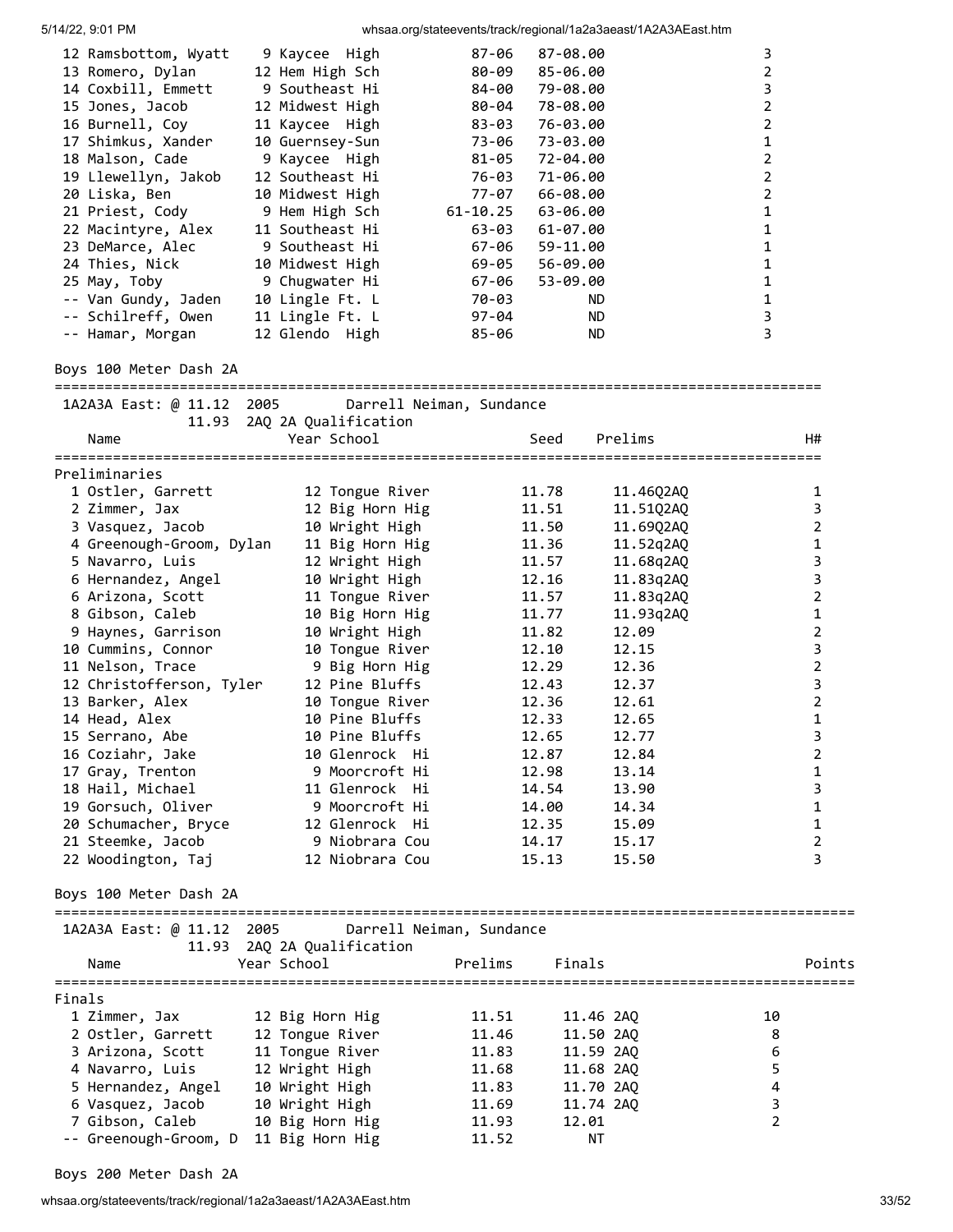|                           | 1A2A3A East: @ 22.54 2019 Tucker Bopp, Glenrock |         |              |           |                |                         |
|---------------------------|-------------------------------------------------|---------|--------------|-----------|----------------|-------------------------|
|                           | 24.16 2AQ 2A Qualification                      |         |              |           |                |                         |
| Name                      | Year School                                     |         | Seed Prelims |           |                | H#                      |
| Preliminaries             |                                                 |         |              |           |                |                         |
| 1 Richards, Dawson        | 11 Big Horn Hig                                 |         | 23.31        | 23.66Q2AQ |                | 3                       |
| 2 Zimmer, Jax             | 12 Big Horn Hig                                 |         | 23.27        | 23.68Q2AQ |                | $\overline{2}$          |
| 3 Vasquez, Jacob          | 10 Wright High                                  |         | 23.58        | 23.88Q2AQ |                | 4                       |
| 4 Ostler, Garrett         | 12 Tongue River                                 |         | 23.16        | 24.820    |                | $\mathbf{1}$            |
| 5 Arizona, Scott          | 11 Tongue River                                 |         | 23.84        | 23.77q2AQ |                | $\overline{2}$          |
| 6 Green, Riley            | 10 Big Horn Hig                                 |         | 23.47        | 23.95q2AQ |                | 4                       |
| 7 Navarro, Luis           | 12 Wright High                                  |         | 23.84        | 23.99q2AQ |                | 3                       |
| 8 Morris, Bryce           | 12 Big Horn Hig                                 |         | 24.74        | 25.25q    |                | 1                       |
| 9 Applegarth, Aiden       | 12 Niobrara Cou                                 | 25.11   |              | 25.28     |                | 3                       |
| 10 Cummins, Connor        | 10 Tongue River                                 |         | 25.10        | 25.30     |                | $\overline{2}$          |
| 11 Jones, Logan           | 11 Glenrock Hi                                  |         | 24.47        | 25.99     |                | 1                       |
| 12 Harmon, Jesse          | 11 Sundance Hig                                 |         | 25.56        | 26.20     |                | $\overline{\mathbf{4}}$ |
| 13 Barker, Alex           | 10 Tongue River                                 |         | 25.69        | 26.23     |                | 3                       |
| 14 Terry, Braydnn         | 9 Moorcroft Hi                                  |         | 25.99        | 26.96     |                | $\overline{2}$          |
| 15 Gill, Eli              | 9 Sundance Hig                                  |         | 26.68        | 27.14     |                | 1                       |
| 16 Schommer, Jake         | 9 Sundance Hig                                  |         | 27.24        | 27.49     |                | 4                       |
| 17 Gill, Deklan           | 10 Sundance Hig                                 |         | 27.15        | 27.70     |                | 3                       |
| 18 Heimdale, Mikey        | 12 Wright High                                  |         | 26.94        | 27.73     |                | $\mathbf{1}$            |
| 19 Gray, Trenton          | 9 Moorcroft Hi                                  |         | 27.09        | 28.12     |                | $\overline{2}$          |
| 20 Slade, Jacob           | 9 Pine Bluffs                                   |         | 27.87        | 28.25     |                | 3                       |
| 21 Hail, Michael          | 11 Glenrock Hi                                  |         | 30.73        | 29.80     |                | 1                       |
| 22 Petz, Ayden            | 9 Moorcroft Hi                                  |         | 31.99        | 29.83     |                | 2                       |
| 23 Haskell, Weston        | 9 Moorcroft Hi                                  |         | 30.45        | 31.05     |                | $\mathbf 1$             |
| 24 Steemke, Jacob         | 9 Niobrara Cou                                  |         | 29.63        | 31.18     |                | $\overline{2}$          |
| 25 Woodington, Taj        | 12 Niobrara Cou                                 |         | 32.81        | 31.82     |                | 3                       |
| Boys 200 Meter Dash 2A    | 1A2A3A East: @ 22.54 2019 Tucker Bopp, Glenrock |         |              |           |                |                         |
| Name                      | 24.16 2AQ 2A Qualification<br>Year School       | Prelims | Finals       |           |                | Points                  |
|                           |                                                 |         |              |           |                |                         |
| Finals                    |                                                 |         |              |           |                |                         |
| 1 Ostler, Garrett         | 12 Tongue River                                 | 24.82   | 23.53 2AQ    |           | 10             |                         |
| 2 Vasquez, Jacob          | 10 Wright High                                  | 23.88   | 23.67 2AQ    |           | 8              |                         |
| 3 Richards, Dawson        | 11 Big Horn Hig                                 | 23.66   | 23.84 2AQ    |           | 6              |                         |
| 4 Green, Riley            | 10 Big Horn Hig                                 | 23.95   | 24.29        |           | 5              |                         |
| 5 Arizona, Scott          | 11 Tongue River                                 | 23.77   | 24.31        |           | 4              |                         |
| 6 Navarro, Luis           | 12 Wright High                                  | 23.99   | 24.40        |           | 3              |                         |
| 7 Morris, Bryce           | 12 Big Horn Hig                                 | 25.25   | 25.08        |           | $\overline{2}$ |                         |
| -- Zimmer, Jax            | 12 Big Horn Hig                                 | 23.68   | ΝT           |           |                |                         |
| Boys 400 Meter Dash 2A    |                                                 |         |              |           |                |                         |
| 1A2A3A East: @ 50.07 2018 | Tucker Bopp, Glenrock                           |         |              |           |                |                         |
|                           | 53.01 2AQ 2A Qualification                      |         |              |           |                |                         |
| Name                      | Year School                                     |         | Seed         | Prelims   |                | H#                      |
|                           |                                                 |         |              |           |                |                         |
| Preliminaries             |                                                 |         |              |           |                |                         |
| 1 Ostler, Garrett         | 12 Tongue River                                 |         | 50.48        | 55.57Q    |                | 1                       |
| 2 Richards, Dawson        | 11 Big Horn Hig                                 |         | 54.02        | 55.24Q    |                | 3                       |
| 3 Cummins, Eli            | 12 Tongue River                                 |         | 54.06        | 55.58Q    |                | $\overline{2}$          |
| 4 Downey, Ryder           | 10 Sundance Hig                                 |         | 55.48        | 55.59q    |                | $\mathbf{1}$            |
| 5 Green, Riley            | 10 Big Horn Hig                                 |         | 53.49        | 55.60q    |                | $\overline{2}$          |
| 6 Mccafferty, Ryan        | 12 Tongue River                                 |         | 54.02        | 55.56q    |                | 3                       |
| 7 Petty, Owen             | 9 Big Horn Hig                                  |         | 56.28        | 55.62q    |                | 2                       |
| 8 Arizona, Scott          | 11 Tongue River                                 |         | 55.11        | 55.63q    |                | 1                       |
| 9 Partridge, Brigham      | 9 Glenrock Hi                                   |         | 56.87        | 57.21     |                | 3                       |
| 10 Schowengerdt, Charlie  | 10 Glenrock Hi                                  |         | 57.12        | 59.38     |                | 3                       |

whsaa.org/stateevents/track/regional/1a2a3aeast/1A2A3AEast.htm 34/52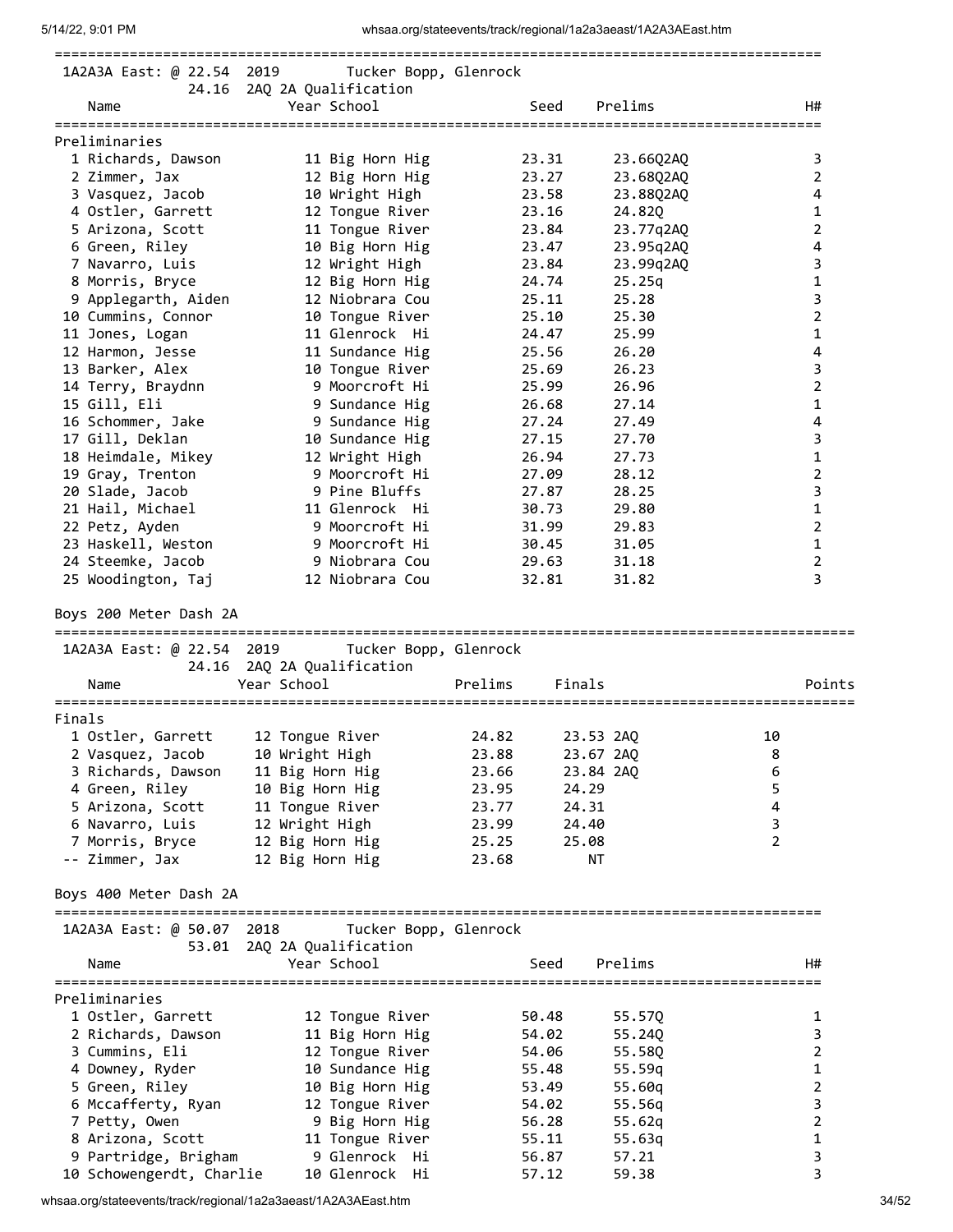5/14/22, 9:01 PM whsaa.org/stateevents/track/regional/1a2a3aeast/1A2A3AEast.htm 11 Reyes, Jorge 11 Wright High 1:02.00 1:01.16 3 12 Strohschein, Layne 9 Wright High 1:02.07 1:04.23 3 13 Gray, Trenton 9 Moorcroft Hi 1:11.81 1:07.75 3 14 Haskell, Weston 9 Moorcroft Hi 1:09.46 1:14.01 3 -- Slade, Jacob 9 Pine Bluffs 1:04.76 NT 2 -- Terry, Braydnn 9 Moorcroft Hi 59.16 NT 1 -- Petz, Ayden 9 Moorcroft Hi 1:06.88 NT 1 -- Holman, J.D. 10 Glenrock Hi NT 2 -- Jones, Logan 11 Glenrock Hi NT 1 -- Fish, Nathan 9 Niobrara Cou 59.18 NT 2 -- Heimdale, Mikey 12 Wright High 1:06.14 NT 1 -- Martinez, Jorge 11 Wright High 1:07.34 NT 2 -- Moline, AJ 11 Big Horn Hig 58.81 NT 1 -- Jr Shmidl, Shawn 9 Pine Bluffs 57.49 NT 2 Boys 400 Meter Dash 2A ================================================================================================ 1A2A3A East: @ 50.07 2018 Tucker Bopp, Glenrock outer burner burner burner burner<br>53.01 2AQ 2A Qualification Name Year School Prelims Finals Points ================================================================================================ Finals 1 Ostler, Garrett 12 Tongue River 55.57 50.16 2AQ 10 2 Richards, Dawson 11 Big Horn Hig 55.24 52.78 2AQ 8 3 Green, Riley 10 Big Horn Hig 55.60 52.90 2AQ 6 4 Cummins, Eli 12 Tongue River 55.58 53.55 5 5 Downey, Ryder 10 Sundance Hig 55.59 54.00 4 6 Petty, Owen 9 Big Horn Hig 55.62 54.61 3 7 Mccafferty, Ryan 12 Tongue River 55.56 55.91 2 8 Arizona, Scott 11 Tongue River 55.63 1:07.27 1 Boys 800 Meter Run 2A =================================================================================================== 1A2A3A East: @ 1:56.89 2018 Chase Lovercheck, Southeast 2:06.40 2AQ 2A Qualification<br>Pear School Name Year School Seed Finals H# Points =================================================================================================== 1 Spotted, Al 11 Tongue River 2:04.69 2:02.57 2AQ 2 10 2 Ostler, Wyatt 12 Tongue River 2:06.51 2:03.09 2AQ 2 8 3 Alliot, Ethan 11 Big Horn Hig 2:11.38 2:05.31 2AQ 2 6 4 Mills, Keaton 10 Sundance Hig 2:11.10 2:07.97 2 5 5 Glasser, Dolan 10 Wright High 2:12.03 2:08.66 2 4 6 Cotes, Isaiah 10 Tongue River 2:15.08 2:11.90 2 3 7 Petty, Owen 9 Big Horn Hig 2:17.21 2:13.35 2 2 8 Halvorsen, John 12 Glenrock Hi 2:20.16 2:14.30 2 1 9 Moog, Sander 11 Big Horn Hig 2:17.15 2:15.12 2 10 West, David 10 Niobrara Cou 2:19.25 2:17.31 2 10 Vollmer, Caleb 9 Tongue River 2:23.00 2:17.31 1 12 Villegas, Angel 9 Sundance Hig 2:22.11 2:18.14 1 13 O'Brien, Mason 10 Glenrock Hi 2:25.49 2:19.90 1 14 Taylor, Cody 12 Niobrara Cou 2:20.50 2:21.41 1 14 Caldwell, Owen 10 Glenrock Hi 2:35.31 2:21.41 1 16 Moline, AJ 11 Big Horn Hig 2:17.61 2:21.92 2 17 Taylor, Collin 11 Niobrara Cou 2:25.17 2:22.06 1 18 Davis, Andrew 12 Sundance Hig 2:20.02 2:25.75 2 19 Holman, J.D. 10 Glenrock Hi 2:37.30 2:29.96 1 20 Skeens, Parker 9 Sundance Hig 2:29.81 2:31.45 1 21 Rabou, Spencer 10 Pine Bluffs 2:31.91 2:32.72 1 22 Macy, Jake 9 Pine Bluffs 2:31.89 2:37.09 1 Boys 1600 Meter Run 2A =================================================================================================== 1A2A3A East: @ 4:36.05 2004 Ryan Horn, Tongue River 4:56.24 2AQ 2A Qualification Name The Year School Seed Finals H# Points

whsaa.org/stateevents/track/regional/1a2a3aeast/1A2A3AEast.htm 35/52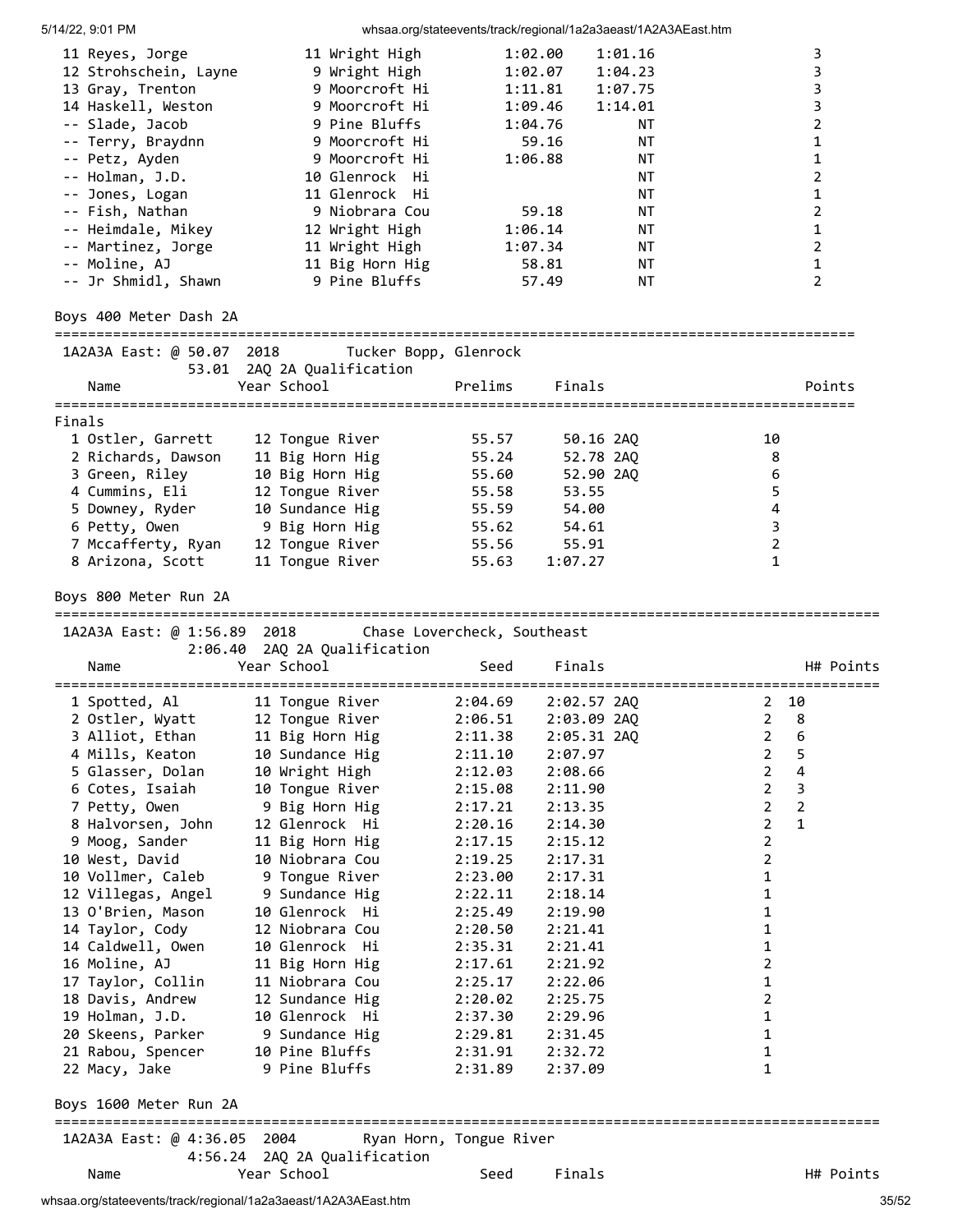| 1 Ostler, Wyatt    | 12 Tongue River       | 4:35.19 | 4:31.30@2AQ | 10<br>$\mathbf{2}$               |
|--------------------|-----------------------|---------|-------------|----------------------------------|
| 2 Spotted, Al      | 11 Tongue River       | 4:37.89 | 4:45.71 2AQ | $\overline{2}$<br>8              |
| 3 Glasser, Dolan   | 10 Wright High        | 5:13.67 | 4:59.34     | $\overline{2}$<br>6              |
| 4 Halvorsen, James | 12 Glenrock Hi        | 5:16.39 | 5:02.04     | $\overline{2}$<br>5              |
| 5 Halvorsen, John  | 12 Glenrock Hi        | 5:06.02 | 5:03.01     | $\overline{2}$<br>4              |
| 6 Alliot, Ethan    | 11 Big Horn Hig       | 5:10.90 | 5:04.76     | $\overline{2}$<br>3              |
| 7 James, Marcus    | 10 Moorcroft Hi       | 5:14.55 | 5:05.51     | $\overline{2}$<br>$\overline{2}$ |
| 8 Sumare, Brayden  | 10 Pine Bluffs        | 5:17.42 | 5:08.59     | $\overline{2}$<br>$\mathbf{1}$   |
| 9 Taylor, Cody     | 12 Niobrara Cou       | 5:25.83 | 5:10.73     | $\overline{2}$                   |
| 10 Vollmer, Caleb  | 9 Tongue River        | 5:24.58 | 5:19.13     | 2                                |
| 11 Villegas, Angel | 9 Sundance Hig        | 5:29.35 | 5:21.83     | $\overline{2}$                   |
| 12 Hall, Billy     | 12 Wright High        | 5:30.94 | 5:22.32     | $\overline{2}$                   |
| 13 Davis, Andrew   | 12 Sundance Hig       | 5:24.64 | 5:27.70     | 2                                |
| 14 Baker, Chase    | 10 Big Horn Hig       | 5:22.32 | 5:28.11     | $\overline{\mathbf{c}}$          |
| 15 Caldwell, Owen  | 10 Glenrock Hi        | 5:40.74 | 5:29.13     | $\mathbf{1}$                     |
| 16 Barron, Michael | 10 Tongue River       | 5:31.95 | 5:30.44     | $\overline{2}$                   |
| 17 Taylor, Collin  | 11 Niobrara Cou       | 5:35.00 | 5:30.47     | 1                                |
| 18 Skeens, Parker  | 9 Sundance Hig        | 5:32.93 | 5:31.15     | 2                                |
| 19 Moog, Soren     | 9 Big Horn Hig        | 5:50.45 | 5:32.25     | 1                                |
| 20 Rabou, Spencer  | 10 Pine Bluffs        | 5:49.52 | 5:39.75     | 1                                |
| 21 Mohren, Ryan    | 9 Pine Bluffs Parties | 6:00.23 | 5:41.95     | 1                                |
| 22 Neely, Jaxson   | 9 Wright High         | 5:43.89 | 5:44.08     | 1                                |
| 23 Flahaven, Wyatt | 9 Sundance Hig        | 5:47.37 | 5:45.09     | 1                                |
| 24 Bryan, Joel     | 12 Glenrock Hi        | 5:42.27 | 5:48.02     | 1                                |
| 25 Walker, Sean    | 12 Big Horn Hig       |         | 5:52.75     | 1                                |
|                    |                       |         |             |                                  |

## Boys 3200 Meter Run 2A

================================================================================================

|                           | 1A2A3A East: @ 10:16.05 2012 Alejandro Garcia, Pine Bluffs |                                    |                   |                              |                |
|---------------------------|------------------------------------------------------------|------------------------------------|-------------------|------------------------------|----------------|
|                           | 11:11.20 2AQ 2A Qualification                              |                                    |                   |                              |                |
| Name                      | Year School                                                | Seed                               | Finals            |                              | Points         |
| 1 Spotted, Al             | 11 Tongue River                                            | ----------------------<br>10:20.97 | 10:16.98 2AO      | ============================ | 10             |
| 2 Halvorsen, John         | 12 Glenrock Hi                                             | 10:54.39                           | 11:04.22 2AQ      |                              | 8              |
| 3 Halvorsen, James        | 12 Glenrock Hi                                             | 11:16.15                           | 11:07.99 2AQ      |                              | 6              |
| 4 Sumare, Brayden         | 10 Pine Bluffs                                             | 11:24.47                           | 11:12.43          |                              | 5              |
| 5 James, Marcus           | 10 Moorcroft Hi                                            | 11:26.46                           | 11:12.59          |                              | 4              |
| 6 Glasser, Dolan          | 10 Wright High                                             | 11:51.88                           | 11:23.78          |                              | 3              |
| 7 Alliot, Ethan           | 11 Big Horn Hig                                            |                                    | 11:14.66 11:34.69 |                              | $\overline{2}$ |
| 8 Hall, Billy             | 12 Wright High                                             | 12:04.00                           | 11:38.06          |                              | $\mathbf{1}$   |
| 9 Barron, Michael         | 10 Tongue River                                            | 12:07.65                           | 11:48.90          |                              |                |
| 10 Vollmer, Caleb         | 9 Tongue River                                             |                                    | 11:49.05          |                              |                |
| 11 Caldwell, Owen         | 10 Glenrock Hi                                             | 11:19.55                           | 11:51.83          |                              |                |
| 12 Baker, Chase           | 10 Big Horn Hig                                            | 12:11.63                           | 12:09.37          |                              |                |
| 13 Villegas, Angel        | 9 Sundance Hig                                             | 12:34.96                           | 12:34.38          |                              |                |
| 14 Bryan, Joel            | 12 Glenrock Hi                                             | 12:50.67                           | 12:35.71          |                              |                |
| 15 Flahaven, Wyatt        | 9 Sundance Hig                                             |                                    | 12:49.61          |                              |                |
| -- Ostler, Wyatt          | 12 Tongue River                                            | 10:10.23                           | NT                |                              |                |
| Boys 110 Meter Hurdles 2A |                                                            |                                    |                   |                              |                |
| 1A2A3A East: @ 14.91 2004 | Jesse Piper, Upton                                         |                                    |                   |                              |                |
|                           | 17.17 2AQ 2A Qualification                                 |                                    |                   |                              |                |
| Name                      | Year School                                                |                                    | Seed              | Prelims                      | H#             |
| Preliminaries             |                                                            |                                    |                   |                              |                |
| 1 Gibson, Caleb           | 10 Big Horn Hig                                            |                                    | 15.94             | 16.5002AQ                    | 1              |
| 2 Kukuchka, Cole          | 10 Tongue River                                            |                                    | 16.51             | 16.72Q2AQ                    | $\overline{2}$ |
| 3 Kilbride, Caleb         | 10 Tongue River                                            |                                    | 16.75             | 16.99q2AQ                    | 1              |
| 4 Rabou, Carson           | 12 Pine Bluffs                                             |                                    | 16.49             | 17.09q2AQ                    | $\overline{2}$ |
| 5 Halvorsen, James        | 12 Glenrock Hi                                             |                                    | 17.51             | 17.27q                       | $\mathbf 1$    |
| 6 Wyatt, Aiden            | 10 Tongue River                                            |                                    | 17.64             | 17.71q                       | $\overline{2}$ |
| 7 Hill, Kaden             | 9 Tongue River                                             |                                    | 17.85             | 18.21q                       | 1              |
| 8 Adsit, Isaac            | 10 Big Horn Hig                                            |                                    | 17.72             | 18.51q                       | $\overline{2}$ |

whsaa.org/stateevents/track/regional/1a2a3aeast/1A2A3AEast.htm 36/52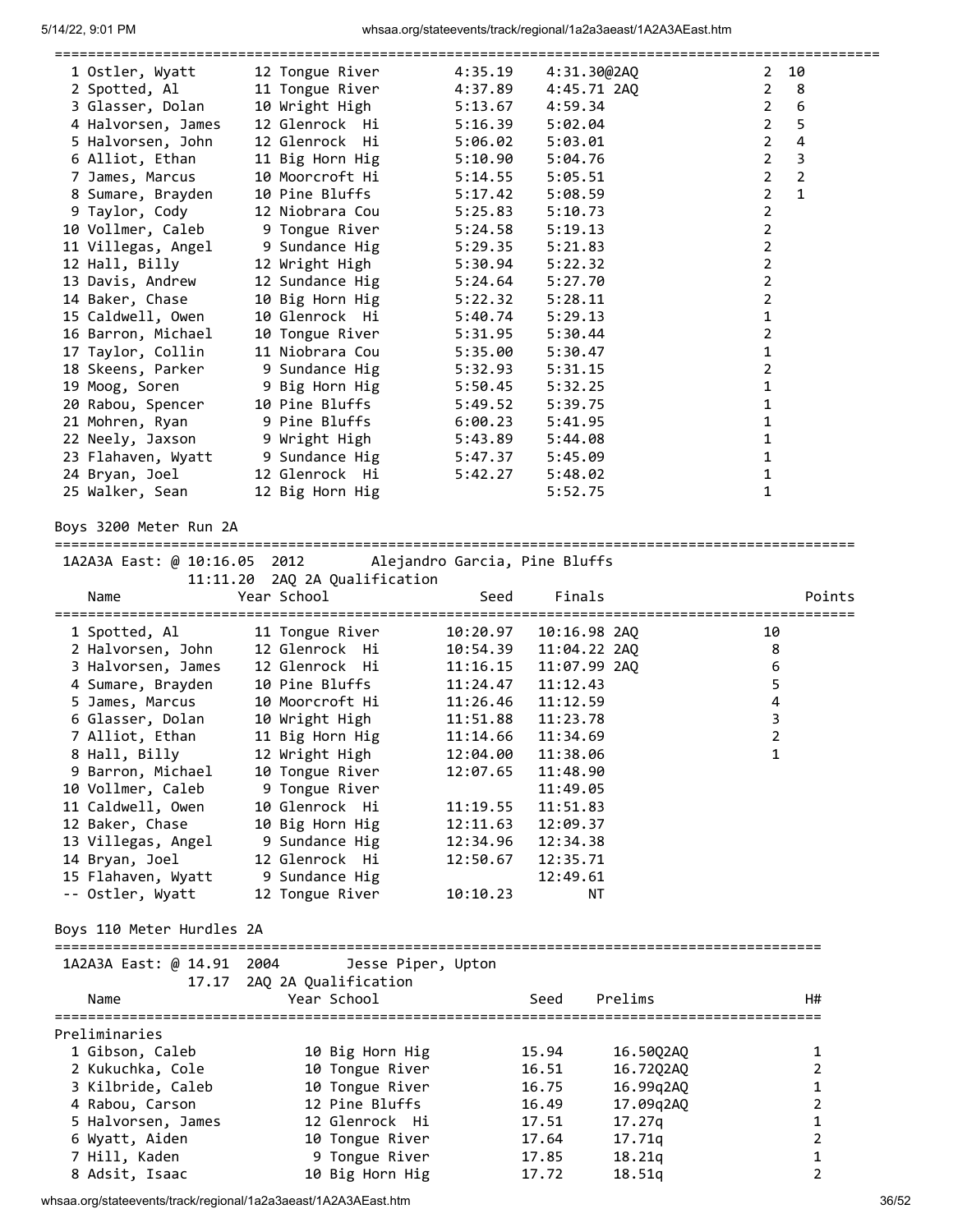| 5/14/22, 9:01 PM                                                 |                            |         |                | whsaa.org/stateevents/track/regional/1a2a3aeast/1A2A3AEast.htm |                                |
|------------------------------------------------------------------|----------------------------|---------|----------------|----------------------------------------------------------------|--------------------------------|
| 9 Albin, Stephen                                                 | 12 Wright High             |         | 18.55          | 19.12                                                          | 1                              |
| 10 McLaughlin, Gunner                                            | 12 Sundance Hig            |         | 19.05          | 19.14                                                          | $\overline{2}$                 |
| 11 Swinyer, Tobey                                                | 9 Wright High              |         | 20.00          | 19.32                                                          | $\mathbf{1}$                   |
| 12 Schommer, Jake                                                | 9 Sundance Hig             |         | 18.95          | 19.85                                                          | $\overline{2}$                 |
| 13 Walker, Daniel                                                | 9 Big Horn Hig             |         | 22.23          | 20.16                                                          | $\overline{2}$                 |
| 14 Smith, Jackson                                                | 9 Niobrara Cou             |         | 21.10          | 21.06                                                          | $\overline{2}$                 |
| 15 Lerwick, Travis                                               | 9 Pine Bluffs              |         | 20.59          | 21.17                                                          | $\mathbf{1}$                   |
| Boys 110 Meter Hurdles 2A                                        |                            |         |                |                                                                |                                |
|                                                                  |                            |         |                |                                                                |                                |
| 1A2A3A East: @ 14.91 2004                                        | Jesse Piper, Upton         |         |                |                                                                |                                |
|                                                                  | 17.17 2AQ 2A Qualification |         |                |                                                                |                                |
| Name                                                             | Year School                | Prelims | Finals         |                                                                | Points                         |
|                                                                  |                            |         |                |                                                                |                                |
| Finals                                                           |                            |         |                |                                                                |                                |
| 1 Gibson, Caleb                                                  | 10 Big Horn Hig            | 16.50   | 16.02 2AQ      |                                                                | 10                             |
| 2 Kukuchka, Cole                                                 | 10 Tongue River            | 16.72   | 16.46 2AQ      |                                                                | 8                              |
| 3 Kilbride, Caleb                                                | 10 Tongue River            | 16.99   | 16.54 2AQ      |                                                                | 6                              |
| 4 Rabou, Carson                                                  | 12 Pine Bluffs             | 17.09   | 16.55 2AQ      |                                                                | 5                              |
| 5 Adsit, Isaac                                                   | 10 Big Horn Hig            | 18.51   | 17.31          |                                                                | 4                              |
| 6 Hill, Kaden                                                    | 9 Tongue River             | 18.21   | 17.35          |                                                                | $\overline{3}$                 |
| 7 Halvorsen, James                                               | 12 Glenrock Hi             | 17.27   | 17.52          |                                                                | $\mathbf 2$                    |
| 8 Wyatt, Aiden                                                   | 10 Tongue River            | 17.71   | 17.67          |                                                                | 1                              |
| Boys 300 Meter Hurdles 2A                                        |                            |         |                |                                                                |                                |
|                                                                  |                            |         |                |                                                                |                                |
| 1A2A3A East: @ 40.32 2015                                        | Paden Wilson, Burns        |         |                |                                                                |                                |
|                                                                  | 43.59 2AQ 2A Qualification |         |                |                                                                |                                |
| Name                                                             | Year School                |         | Seed           | Prelims                                                        | H#                             |
|                                                                  |                            |         |                |                                                                |                                |
| Preliminaries                                                    |                            |         |                |                                                                |                                |
| 1 Walker, Javin                                                  | 11 Tongue River            |         | 42.75          | 43.51Q2AQ                                                      | $\overline{2}$                 |
| 2 Gibson, Caleb                                                  | 10 Big Horn Hig            |         | 42.80<br>42.36 | 43.940                                                         | 3                              |
| 3 Rabou, Carson                                                  | 12 Pine Bluffs             |         | 44.24          | 45.200                                                         | 1                              |
| 4 Kilbride, Caleb                                                | 10 Tongue River            |         |                | 44.84g                                                         | $\overline{2}$                 |
| 5 Adsit, Isaac                                                   | 10 Big Horn Hig            |         | 45.08          | 45.51q                                                         | $\mathbf{1}$                   |
| 6 Kukuchka, Cole                                                 | 10 Tongue River            |         | 44.69          | 45.61q                                                         | $\mathbf{1}$<br>$\overline{2}$ |
| 7 Kilbride, Camden                                               | 12 Tongue River            |         | 48.00          | 46.28q                                                         |                                |
| 8 Ayer, Holden                                                   | 9 Sundance Hig             |         | 44.04          | 46.43q                                                         | 3                              |
| 9 Swinyer, Tobey                                                 | 9 Wright High              |         | 46.59          | 46.52                                                          | 3                              |
| 10 Albin, Stephen                                                | 12 Wright High             |         | 46.06          | 46.99                                                          | 2                              |
| 11 Gill, Deklan                                                  | 10 Sundance Hig            |         | 46.20          | 47.67                                                          | 3                              |
| 12 Schons, Toby                                                  | 11 Big Horn Hig            |         | 48.82          | 48.04                                                          | 1                              |
| 13 Smith, Jackson                                                | 9 Niobrara Cou             |         | 49.45          | 49.24                                                          | 3                              |
| 14 Schommer, Jake                                                | 9 Sundance Hig             |         | 48.03          | 49.39                                                          | $\mathbf{1}$                   |
| 15 Walker, Daniel                                                | 9 Big Horn Hig             |         | 49.33          | 49.68                                                          | $\overline{2}$                 |
| 16 Lerwick, Travis                                               | 9 Pine Bluffs              |         | 50.70          | 50.20                                                          | 3                              |
| 17 Steemke, Jacob                                                | 9 Niobrara Cou             |         | 53.87          | 53.60                                                          | $\overline{2}$                 |
| Boys 300 Meter Hurdles 2A                                        |                            |         |                |                                                                |                                |
| ===================================<br>1A2A3A East: @ 40.32 2015 | Paden Wilson, Burns        |         |                |                                                                |                                |
|                                                                  | 43.59 2AQ 2A Qualification |         |                |                                                                |                                |
| Name                                                             | Year School                | Prelims | Finals         |                                                                | Points                         |
| Finals                                                           |                            |         |                |                                                                |                                |
| 1 Walker, Javin                                                  | 11 Tongue River            | 43.51   | 41.71 2AQ      |                                                                | 10                             |
| 2 Gibson, Caleb                                                  | 10 Big Horn Hig            | 43.94   | 42.38 2AQ      |                                                                | 8                              |
| 3 Rabou, Carson                                                  | 12 Pine Bluffs             | 45.20   | 42.99 2AQ      |                                                                | 6                              |
| 4 Ayer, Holden                                                   | 9 Sundance Hig             | 46.43   | 44.09          |                                                                | 5                              |
| 5 Kilbride, Caleb                                                | 10 Tongue River            | 44.84   | 44.28          |                                                                | 4                              |
| 6 Kukuchka, Cole                                                 | 10 Tongue River            | 45.61   | 44.37          |                                                                | $\mathsf{3}$                   |
| 7 Kilbride, Camden                                               | 12 Tongue River            | 46.28   | 48.04          |                                                                | $\overline{2}$                 |
| 8 Adsit, Isaac                                                   | 10 Big Horn Hig            | 45.51   | 52.10          |                                                                | 1                              |
|                                                                  |                            |         |                |                                                                |                                |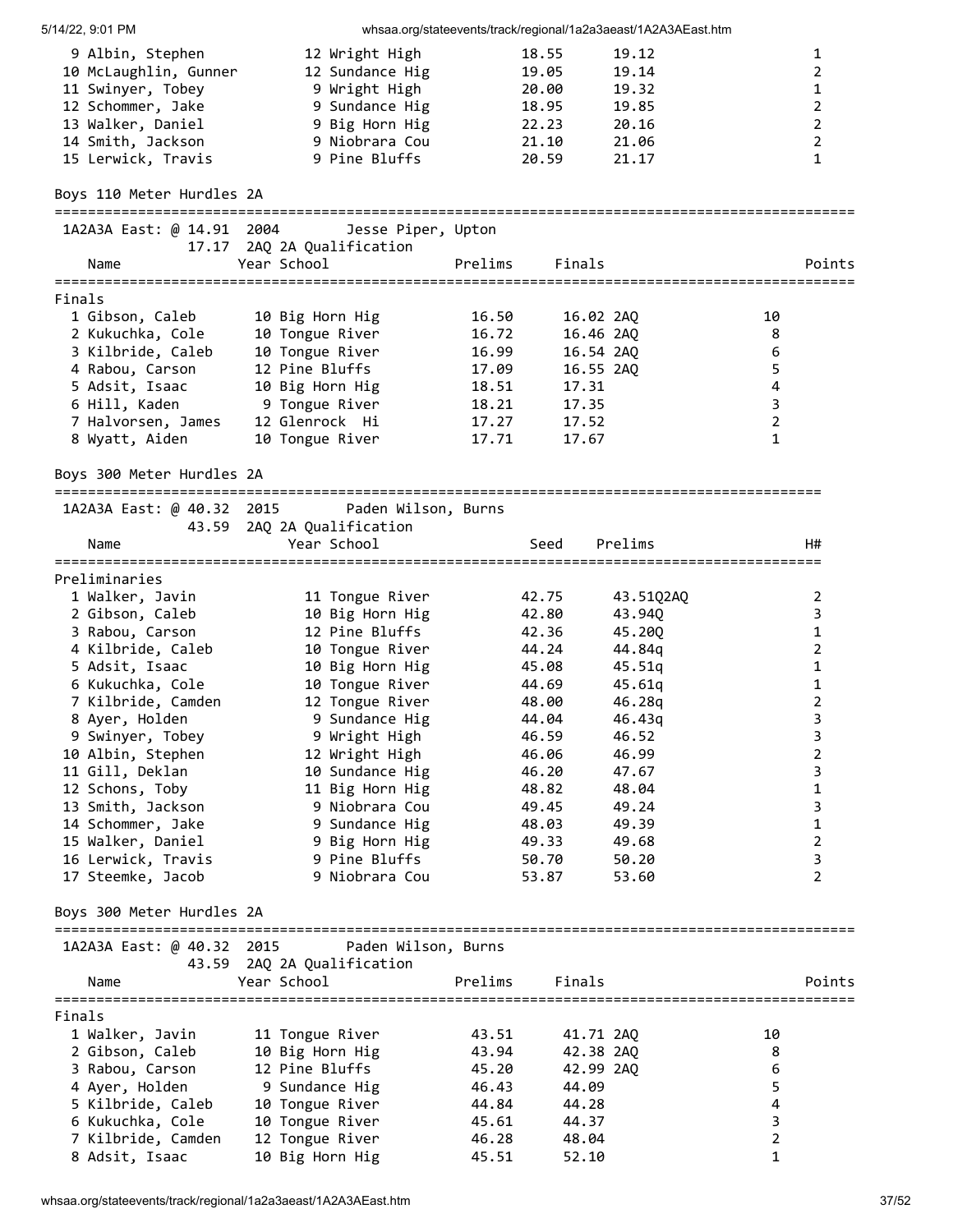| 1A2A3A East: @ 44.34 2019                                      | Glenrock, Glenrock<br>I. Arnold, T. Bopp, J. Fritz, P. Steinmetz |    |        |
|----------------------------------------------------------------|------------------------------------------------------------------|----|--------|
| 48.23 2AQ 2A Qualification<br>School                           | Finals<br>Seed                                                   |    | Points |
| ================================<br>1 Big Horn High School     | ===================================<br>44.29<br>44.30@2AQ        | 10 |        |
| 1) Greenough-Groom, Dylan 11                                   | 2) Richards, Dawson 11                                           |    |        |
| 3) Green, Riley 10                                             | 4) Zimmer, Jax 12                                                |    |        |
| 2 Wright High School                                           | 45.36<br>45.51 2AQ                                               | 8  |        |
| 1) Hernandez, Angel 10<br>3) Vasquez, Jacob 10                 | 2) Haynes, Garrison 10<br>4) Navarro, Luis 12                    |    |        |
| 3 Pine Bluffs High School                                      | 47.18<br>48.12 2AQ                                               | 6  |        |
| 1) Christofferson, Tyler 12                                    | 2) Thompson, Reed 12                                             |    |        |
| 3) Serrano, Abe 10                                             | 4) Schaefer, Dalton 11                                           |    |        |
| 4 Niobrara County                                              | 48.75<br>49.07                                                   | 5  |        |
| 1) Fish, Nathan 9                                              | 2) Smith, Jackson 9                                              |    |        |
| 3) Miller, Caleb 10                                            | 4) Applegarth, Aiden 12                                          |    |        |
| 5 Tongue River High School<br>1) Hanft, Colter 10              | 46.04<br>54.11<br>2) Wyatt, Aiden 10                             | 4  |        |
| 3) Hill, Kaden 9                                               | 4) Barker, Alex 10                                               |    |        |
| -- Glenrock High School                                        | 47.13<br>NΤ                                                      |    |        |
| 1) Cox, Dusty 11                                               | 2) Zedek, Filip 12                                               |    |        |
| 3) Schumacher, Bryce 12                                        | 4) Jones, Logan 11                                               |    |        |
| Boys 4x400 Meter Relay 2A                                      |                                                                  |    |        |
| 1A2A3A East: @ 3:31.69 2017                                    | Southeast, Southeast                                             |    |        |
|                                                                | B. Fullmer, J. Schmitt, C. Hu, phrey, C. Lovercheck              |    |        |
| 3:45.85 2AQ 2A Qualification                                   |                                                                  |    |        |
| School                                                         | Finals<br>Seed<br>,,,,,,,,,,,,,,,,,,,,,,,,,,                     |    | Points |
| 1 Big Horn High School                                         | 3:36.55<br>3:32.57 2AQ                                           | 10 |        |
| 1) Green, Riley 10                                             | 2) Gibson, Caleb 10                                              |    |        |
| 3) Richards, Dawson 11                                         | 4) Zimmer, Jax 12                                                |    |        |
| 2 Tongue River High School                                     | 3:34.16 2AQ<br>3:36.90                                           | 8  |        |
| 1) Arizona, Scott 11                                           | 2) Cummins, Eli 12                                               |    |        |
| 3) Walker, Javin 11<br>3 Wright High School                    | 4) Mccafferty, Ryan 12<br>3:41.21<br>3:38.32 2AQ                 | 6  |        |
| 1) Vasquez, Jacob 10                                           | 2) Navarro, Luis 12                                              |    |        |
| 3) Worman, Parker 11                                           | 4) Haynes, Garrison 10                                           |    |        |
| 4 Pine Bluffs High School                                      | 3:51.34<br>3:42.52 2AQ                                           | 5  |        |
| 1) Christofferson, Tyler 12                                    | 2) Jr Shmidl, Shawn 9                                            |    |        |
| 3) Head, Alex 10                                               | 4) Rabou, Carson 12                                              |    |        |
| 5 Sundance High School                                         | 3:45.61<br>$3:44.49$ 2AQ                                         | 4  |        |
| 1) McLaughlin, Gunner 12                                       | 2) Downey, Ryder 10                                              |    |        |
| 3) Harmon, Jesse 11<br>6 Glenrock High School                  | 4) Ayer, Holden 9<br>3:45.56 2AQ                                 | 3  |        |
|                                                                | 2) Partridge, Brigham 9                                          |    |        |
|                                                                |                                                                  |    |        |
| 1) Cox, Dusty 11<br>3) Schowengerdt, Charlie 10                | 4) Jones, Logan 11                                               |    |        |
| Boys 4x800 Meter Relay 2A                                      |                                                                  |    |        |
| 1A2A3A East: @ 8:35.08 2004                                    | Upton, Upton                                                     |    |        |
|                                                                | R. McPeters, B. Harvey, D. Mettler, M. Hiatt                     |    |        |
| 9:21.93 2AQ 2A Qualification                                   |                                                                  |    |        |
| School                                                         | Finals<br>Seed                                                   |    |        |
| ================================<br>1 Tongue River High School | 8:24.35<br>8:51.59 2AQ                                           | 10 | Points |
| 1) Spotted, Al 11                                              | 2) Cotes, Isaiah 10                                              |    |        |
| 3) Kilbride, Camden 12                                         | 4) Ostler, Wyatt 12                                              |    |        |
| 2 Sundance High School<br>1) Downey, Ryder 10                  | 8:59.67<br>$9:02.67$ 2AQ<br>2) Villegas, Angel 9                 | 8  |        |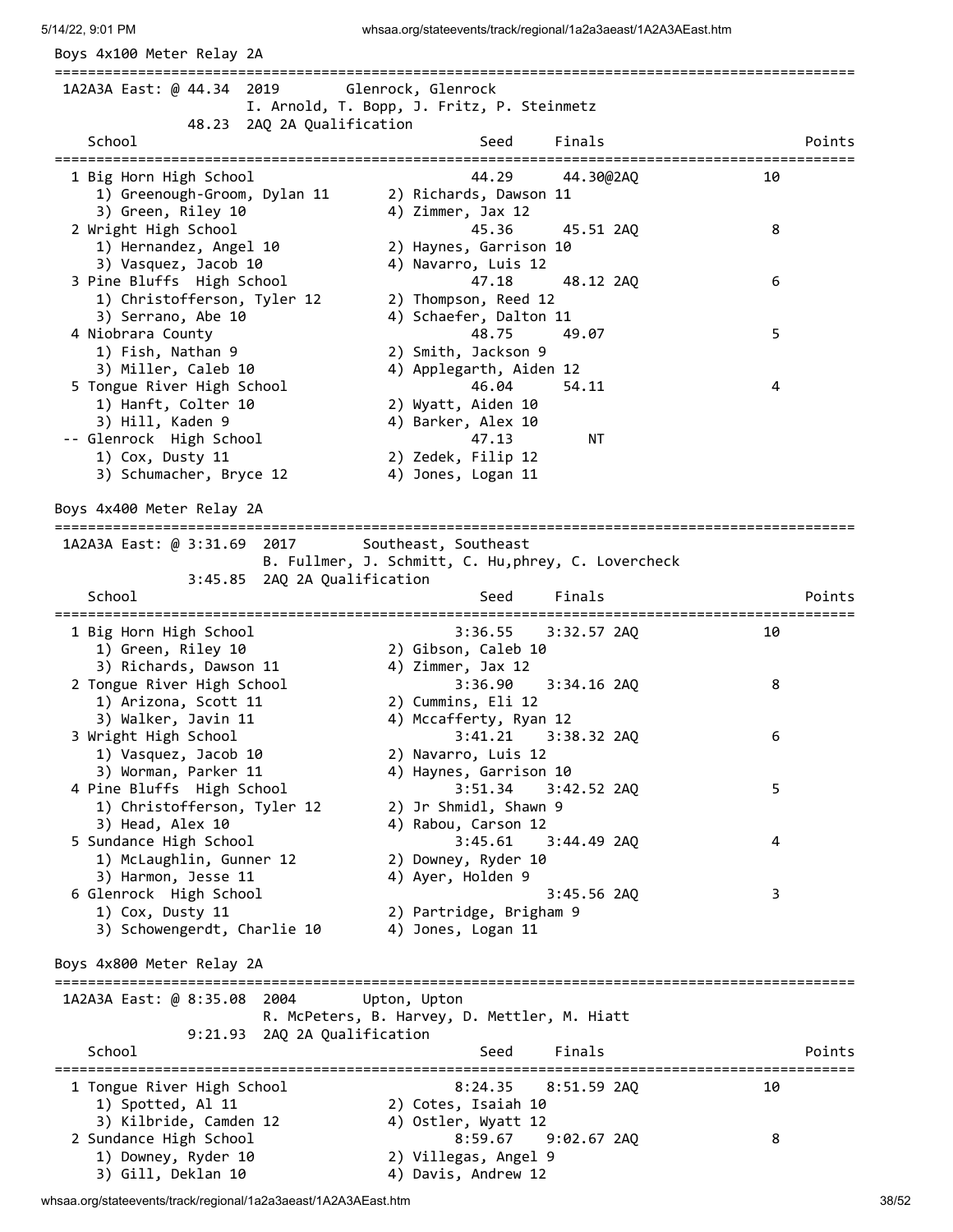| 3 Big Horn High School                                                   |                              | 9:13.28                                     | 9:12.81 2AQ   |                                   | 6              |        |
|--------------------------------------------------------------------------|------------------------------|---------------------------------------------|---------------|-----------------------------------|----------------|--------|
| 1) Butler, Cade 12                                                       |                              | 2) Petty, Owen 9                            |               |                                   |                |        |
| 3) Moog, Sander 11                                                       |                              | 4) Moline, AJ 11                            |               |                                   |                |        |
| 4 Glenrock High School                                                   |                              | 9:20.71                                     | 9:17.84 2AQ   |                                   | 5              |        |
| 1) Halvorsen, James 12                                                   |                              | 2) Caldwell, Owen 10                        |               |                                   |                |        |
| 3) O'Brien, Mason 10                                                     |                              | 4) Halvorsen, John 12                       |               |                                   |                |        |
| 5 Niobrara County                                                        |                              | 9:21.16                                     | 9:29.09       |                                   | 4              |        |
| 1) Taylor, Cody 12                                                       |                              | 2) Taylor, Collin 11                        |               |                                   |                |        |
|                                                                          |                              |                                             |               |                                   |                |        |
| 3) Fish, Nathan 9                                                        |                              | 4) West, David 10                           |               |                                   |                |        |
| 6 Pine Bluffs High School                                                |                              | 10:04.10                                    | 9:42.08       |                                   | 3              |        |
| 1) Sumare, Brayden 10                                                    |                              | 2) Macy, Jake 9                             |               |                                   |                |        |
| 3) Rabou, Spencer 10                                                     |                              | 4) Lerwick, Travis 9                        |               |                                   |                |        |
| 7 Wright High School                                                     |                              | 9:44.89                                     | 9:43.37       |                                   | 2              |        |
| 1) Hall, Billy 12                                                        |                              | 2) Strohschein, Layne 9                     |               |                                   |                |        |
| 3) Reyes, Jorge 11                                                       |                              | 4) Albin, Stephen 12                        |               |                                   |                |        |
|                                                                          |                              |                                             |               |                                   |                |        |
| Boys 1600 Sprint Medley 2A                                               |                              |                                             |               |                                   |                |        |
| 1A2A3A East: @ 3:47.93 5/14/2021  Tongue River High School, Tongue River |                              |                                             |               |                                   |                |        |
|                                                                          |                              | S Arizona, G Bolds, G Ostler, A Spotted     |               |                                   |                |        |
|                                                                          |                              |                                             |               |                                   |                |        |
|                                                                          | 3:58.24 2AQ 2A Qualification |                                             |               |                                   |                |        |
| School                                                                   |                              | Seed                                        | Finals        |                                   |                | Points |
|                                                                          |                              |                                             |               | ================================= |                |        |
| 1 Sundance High School                                                   |                              | 3:53.06                                     | 3:55.92 2AQ   |                                   | 10             |        |
| 1) Ayer, Holden 9                                                        |                              | 2) Harmon, Jesse 11                         |               |                                   |                |        |
| 3) Downey, Ryder 10                                                      |                              | 4) Mills, Keaton 10                         |               |                                   |                |        |
| 2 Tongue River High School                                               |                              | 4:04.96                                     | 3:56.38 2AQ   |                                   | 8              |        |
| 1) Hanft, Colter 10                                                      |                              | 2) Wyatt, Aiden 10                          |               |                                   |                |        |
| 3) Walker, Javin 11                                                      |                              | 4) Cummins, Eli 12                          |               |                                   |                |        |
| 3 Wright High School                                                     |                              | 4:19.25                                     | 3:57.23 2AQ   |                                   | 6              |        |
| 1) Worman, Parker 11                                                     |                              | 2) Swinyer, Tobey 9                         |               |                                   |                |        |
| 3) Hernandez, Angel 10                                                   |                              | 4) Glasser, Dolan 10                        |               |                                   |                |        |
| 4 Big Horn High School                                                   |                              | 3:54.40                                     | 4:05.67       |                                   | 5              |        |
| 1) Morris, Bryce 12                                                      |                              | 2) Adsit, Isaac 10                          |               |                                   |                |        |
| 3) Moline, AJ 11                                                         |                              | 4) Alliot, Ethan 11                         |               |                                   |                |        |
| 5 Glenrock High School                                                   |                              | 4:14.12                                     | 4:08.20       |                                   | 4              |        |
|                                                                          |                              |                                             |               |                                   |                |        |
| 1) Cox, Dusty 11                                                         |                              | 2) Zedek, Filip 12                          |               |                                   |                |        |
| 3) Schowengerdt, Charlie 10                                              |                              | 4) O'Brien, Mason 10                        |               |                                   |                |        |
| 6 Pine Bluffs High School                                                |                              | 4:16.69                                     | 4:08.80       |                                   | 3              |        |
| 1) Head, Alex 10                                                         |                              | 2) Schaefer, Dalton 11                      |               |                                   |                |        |
| 3) Christofferson, Tyler 12                                              |                              | 4) Sumare, Brayden 10                       |               |                                   |                |        |
| -- Niobrara County                                                       |                              | 4:07.16                                     | DQ            |                                   |                |        |
| 1) Applegarth, Aiden 12                                                  |                              | 2) Taylor, Cody 12                          |               |                                   |                |        |
| 3) Taylor, Collin 11                                                     |                              | 4) West, David 10                           |               |                                   |                |        |
|                                                                          |                              |                                             |               |                                   |                |        |
| Boys High Jump 2A<br>=============================                       |                              |                                             |               |                                   |                |        |
| 1A2A3A East: @ 6-04                                                      | 2006                         | Taylor Johnson/2004 Casey Godfrey, Niobrara |               |                                   |                |        |
|                                                                          | 5-10.00 2AQ 2A Qualification |                                             |               |                                   |                |        |
| Name                                                                     | Year School                  | Seed                                        | Finals        |                                   |                | Points |
|                                                                          |                              |                                             |               |                                   |                |        |
| 1 Mills, Keaton                                                          | 10 Sundance Hig              | $6 - 00.00$                                 | $6 - 02.0020$ |                                   | 10             |        |
| 2 Kilbride, Camden                                                       | 12 Tongue River              | $5 - 10.00$                                 | 5-10.00 2AQ   |                                   | 8              |        |
| 3 Mccafferty, Ryan                                                       | 12 Tongue River              | $6 - 00.00$                                 | $5 - 08.00$   |                                   | 5.50           |        |
| 3 Kilbride, Caleb                                                        | 10 Tongue River              | $5 - 10.00$                                 | $5 - 08.00$   |                                   | 5.50           |        |
| 5 Schons, Toby                                                           | 11 Big Horn Hig              | $5 - 10.00$                                 | $5 - 08.00$   |                                   | 4              |        |
|                                                                          |                              |                                             |               |                                   |                |        |
| 6 Moog, Sander                                                           | 11 Big Horn Hig              | $5 - 08.00$                                 | $5 - 08.00$   |                                   | 3              |        |
| 7 Miller, Caleb                                                          | 10 Niobrara Cou              | $5 - 06.00$                                 | $5 - 06.00$   |                                   | $\overline{2}$ |        |
| 8 Cummins, Eli                                                           | 12 Tongue River              | $5 - 08.00$                                 | $5 - 06.00$   |                                   | 1              |        |
| 9 Worman, Parker                                                         | 11 Wright High               | $5 - 06.00$                                 | $5 - 06.00$   |                                   |                |        |
| 9 Thompson, Reed                                                         | 12 Pine Bluffs               | $5 - 06.00$                                 | $5 - 06.00$   |                                   |                |        |
| 11 Reyes, Jaime                                                          | 11 Wright High               | $5 - 04.00$                                 | $5 - 04.00$   |                                   |                |        |
| 11 Zedek, Filip                                                          | 12 Glenrock Hi               | $5 - 08.00$                                 | $5 - 04.00$   |                                   |                |        |
| 11 Neely, Jaxson                                                         | 9 Wright High                | $5 - 04.00$                                 | $5 - 04.00$   |                                   |                |        |
| 11 Lerwick, Travis                                                       | 9 Pine Bluffs                | $5 - 04.00$                                 | $5 - 04.00$   |                                   |                |        |

whsaa.org/stateevents/track/regional/1a2a3aeast/1A2A3AEast.htm 39/52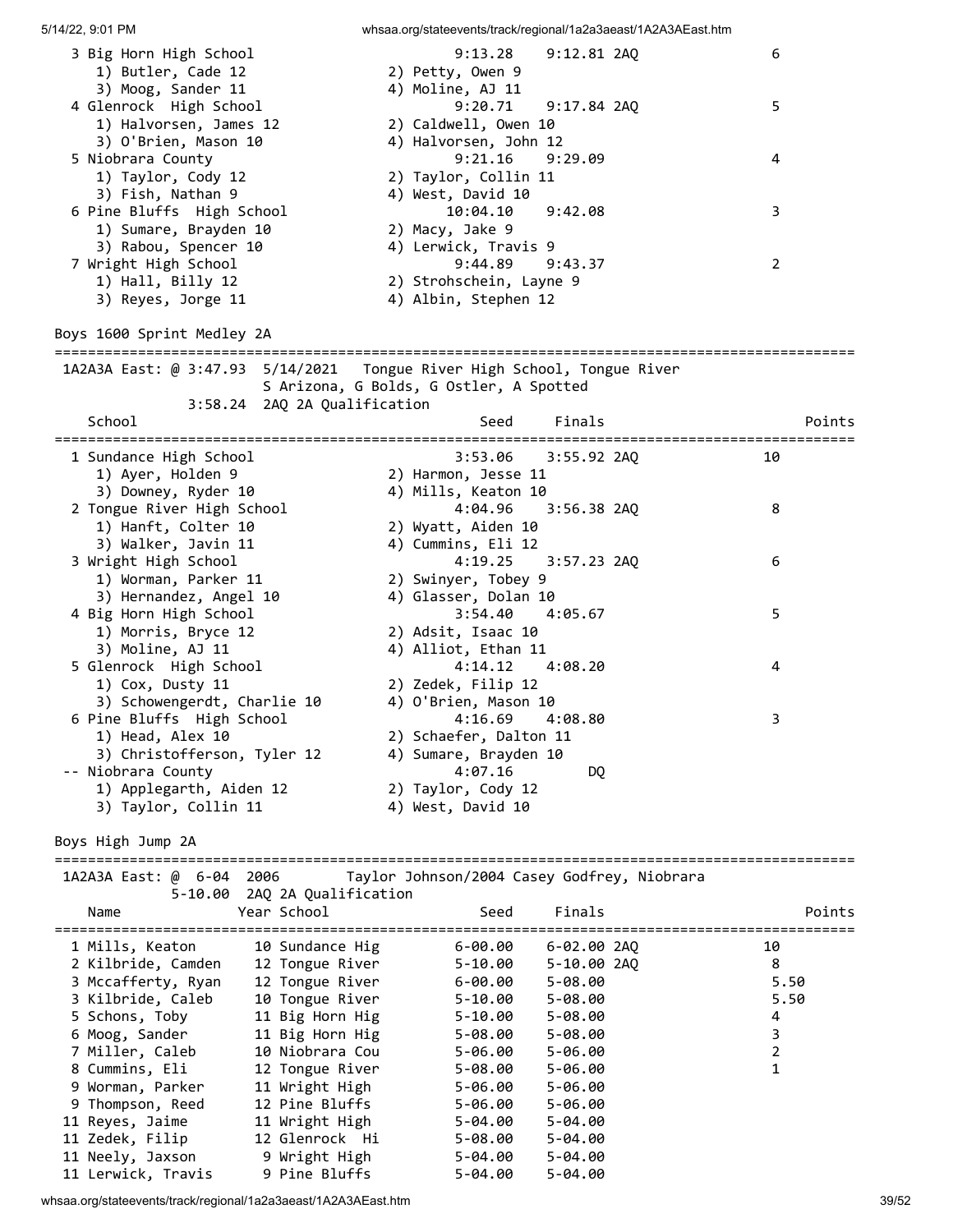| 15 Schommer, Jake     | 9 Sundance Hig | $5 - 06.00$ | $5 - 02.00$ |
|-----------------------|----------------|-------------|-------------|
| -- Van Dyken, Dawson  | 9 Big Horn Hig | $5 - 00.00$ | NН          |
| -- Swinyer, Tobey     | 9 Wright High  | $5 - 02.00$ | <b>NH</b>   |
| -- Butler, Kolby      | 9 Big Horn Hig | $5 - 04.00$ | <b>NH</b>   |
| -- Lerwick, Justin    | 9 Pine Bluffs  | $5 - 02.00$ | <b>NH</b>   |
| -- Skeens, Parker     | 9 Sundance Hig | $5 - 02.00$ | <b>NH</b>   |
| -- Schowengerdt, Char | 10 Glenrock Hi | $5 - 00.00$ | <b>NH</b>   |
| -- Smith, Jackson     | 9 Niobrara Cou | $5 - 00.00$ | <b>NH</b>   |
| -- Slade, Jacob       | 9 Pine Bluffs  | $5 - 02.00$ | NН          |

Boys Pole Vault 2A

================================================================================================ 1A2A3A East: @ 14-00 2019 Dax Yeradi, Wright 10-10.00 2AQ 2A Qualification Name Year School Seed Finals Points ================================================================================================ 1 Rabou, Carson 12 Pine Bluffs 11-06.00 11-04.00 2AQ 10 2 Schaefer, Dalton 11 Pine Bluffs 11-03.00 10-10.00 2AQ 8 3 West, David 10 Niobrara Cou 10-10.00 10-10.00 2AQ 6 4 Adsit, Isaac 10 Big Horn Hig 10-00.00 9-10.00 5 5 Lerwick, Justin 9 Pine Bluffs 9-00.00 9-04.00 4 6 Fish, Nathan 9 Niobrara Cou 10-00.00 8-10.00 3 7 Zedek, Filip 12 Glenrock Hi 9-06.00 8-10.00 2 8 Mohren, Ryan 9 Pine Bluffs 9-06.00 8-04.00 1 9 Worman, Briddger 9 Wright High 9-06.00 8-04.00 -- Coziahr, Jake 10 Glenrock Hi NH

Boys Long Jump 2A

=================================================================================================== 1A2A3A East: @ 22-03.75 2016 Logan Lamar, Niobrara County

| IAZA3A EdSt: @ ZZ-03.75   Z016           LOgan Lamar', N10Drara COunty<br>19-11.00 | 2AQ 2A Qualification             |                      |              |                                                    |
|------------------------------------------------------------------------------------|----------------------------------|----------------------|--------------|----------------------------------------------------|
| Name                                                                               | Year School                      | Seed                 | Finals       | H# Points                                          |
| 1 Ostler, Garrett                                                                  | =============<br>12 Tongue River | 21-06.00             | 22-03.00 2AQ | 10<br>3                                            |
| 2 Applegarth, Aiden                                                                | 12 Niobrara Cou                  | 20-04.00             | 21-01.50 2AO | 3<br>8                                             |
| 3 Nelson, Trace                                                                    | 9 Big Horn Hig                   | 18-08.50             | 20-05.50 2AO | 3<br>6                                             |
| 4 Thompson, Reed                                                                   | 12 Pine Bluffs                   | 20-03.00             | 20-03.75 2AQ | 3<br>5                                             |
| 5 Morris, Bryce                                                                    | 12 Big Horn Hig                  | 20-06.50             | 20-03.00 2AQ | $\mathsf{3}$<br>$\overline{4}$                     |
| 6 Schaefer, Dalton                                                                 | 11 Pine Bluffs                   | 20-05.00             | 20-02.75 2AQ | $\overline{\mathbf{3}}$<br>$\overline{\mathbf{3}}$ |
| 7 Lerwick, Stuart                                                                  | 11 Pine Bluffs                   | 19-02.00             | 20-00.50 2AQ | $\overline{3}$<br>$\overline{2}$                   |
| 8 Haynes, Garrison                                                                 | 10 Wright High                   | 19-01.00             | 19-09.00     | 3<br>$\mathbf{1}$                                  |
| 9 Miller, Caleb                                                                    | 10 Niobrara Cou                  | 18-07.50             | 18-08.00     | $\overline{2}$                                     |
| 10 Butler, Kolby                                                                   | 9 Big Horn Hig                   | 18-08.00             | 18-04.75     | $\overline{2}$                                     |
| 11 Barker, Alex                                                                    | 10 Tongue River                  | 17-08.50             | 18-00.50     | $\overline{2}$                                     |
| 12 Partridge, Brigham                                                              | 9 Glenrock Hi                    | 17-09.50             | 17-11.75     | $\overline{2}$                                     |
| 13 McLaughlin, Gunner                                                              | 12 Sundance Hig                  | 17-09.50             | 17-11.50     | $\overline{2}$                                     |
| 14 Hernandez, Angel                                                                | 10 Wright High                   | 18-02.50             | $17 - 11.25$ | $\overline{2}$                                     |
| 15 Reyes, Jaime                                                                    | 11 Wright High                   | 17-08.50             | 17-10.50     | $\mathbf{1}$                                       |
| 16 Walker, Daniel                                                                  | 9 Big Horn Hig                   | 17-11.00             | 17-09.00     | $\overline{2}$                                     |
| 17 Skeens, Parker                                                                  | 9 Sundance Hig                   | 17-10.00             | 17-06.50     | $\overline{2}$                                     |
| 18 Hill, Kaden                                                                     | 9 Tongue River                   | 17-07.50             | 17-02.50     | $\mathbf{1}$                                       |
| 19 Cummins, Connor                                                                 | 10 Tongue River                  | 17-11.00             | 16-06.50     | $\overline{2}$                                     |
| 20 Schumacher, Bryce                                                               | 12 Glenrock Hi                   | 19-01.50             | 16-02.50     | 3                                                  |
| 21 Neely, Jaxson                                                                   | 9 Wright High                    | 16-06.50             | $15 - 10.75$ | 1                                                  |
| 22 Cox, Dusty                                                                      | 11 Glenrock Hi                   | 16-05.00             | 15-08.50     | $\mathbf 1$                                        |
| 23 Gray, Trenton                                                                   | 9 Moorcroft Hi                   | 14-03.00             | 14-08.25     | $\mathbf 1$                                        |
| 24 Haskell, Weston                                                                 | 9 Moorcroft Hi                   | 13-05.00             | 13-06.50     | $\mathbf 1$                                        |
| 25 Woodington, Taj                                                                 | 12 Niobrara Cou                  | 12-03.50             | $11 - 10.50$ | 1                                                  |
| 26 Hail, Michael                                                                   | 11 Glenrock Hi                   | 12-04.00             | 11-09.50     | $\mathbf 1$                                        |
| Boys Triple Jump 2A<br>==============                                              |                                  |                      |              |                                                    |
| 1A2A3A East: @ 43-08 2011                                                          |                                  | Tim Benedict, Wright |              |                                                    |
| 40-07.00                                                                           | 2AQ 2A Qualification             |                      |              |                                                    |
| Name                                                                               | Year School                      | Seed                 | Finals       | H# Points                                          |

whsaa.org/stateevents/track/regional/1a2a3aeast/1A2A3AEast.htm 40/52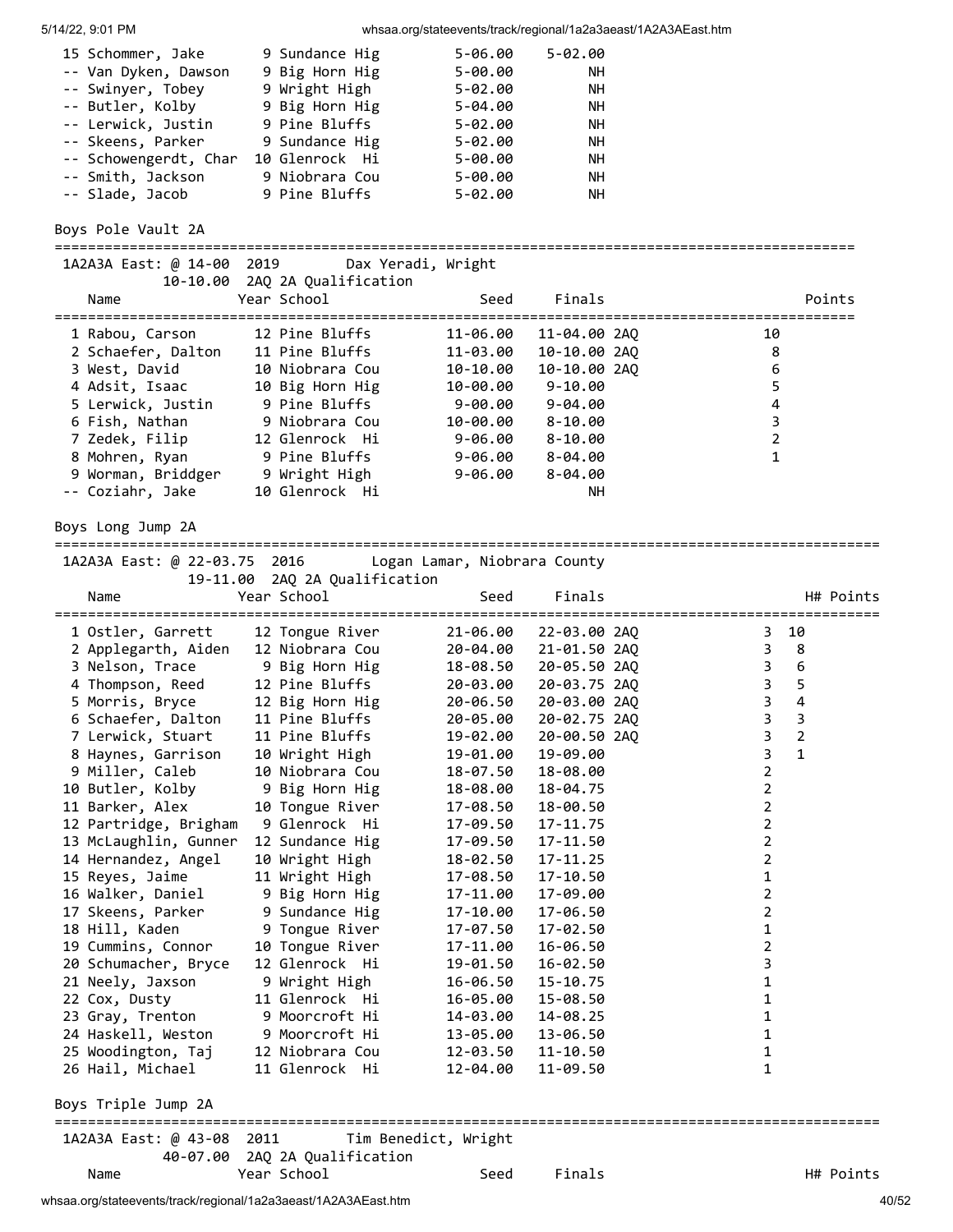| 1 Lerwick, Stuart     | 11 Pine Bluffs  | 40-05.00 | 41-00.00 2AO | $\mathbf{2}$<br>10  |
|-----------------------|-----------------|----------|--------------|---------------------|
| 2 Thompson, Reed      | 12 Pine Bluffs  | 41-06.50 | 40-02.25     | $\overline{2}$<br>8 |
| 3 Walker, Javin       | 11 Tongue River | 40-04.00 | 39-09.75     | $\overline{2}$<br>6 |
| 4 Kilbride, Caleb     | 10 Tongue River | 38-06.50 | 39-09.00     | 2<br>5              |
| 5 Kilbride, Camden    | 12 Tongue River | 38-08.50 | 38-11.50     | 2<br>4              |
| 6 Morris, Bryce       | 12 Big Horn Hig | 39-06.50 | 38-06.00     | $\overline{2}$<br>3 |
| 7 McLaughlin, Gunner  | 12 Sundance Hig | 39-06.00 | 38-04.75     | $\overline{2}$<br>2 |
| 8 Reyes, Jaime        | 11 Wright High  | 36-01.25 | 37-11.00     | $\mathbf{1}$        |
| 9 Serrano, Abe        | 10 Pine Bluffs  | 38-08.00 | 37-01.00     | 2                   |
| 10 Miller, Caleb      | 10 Niobrara Cou | 38-07.50 | $36 - 11.50$ |                     |
| 11 Butler, Cade       | 12 Big Horn Hig | 36-03.75 | 36-08.50     |                     |
| 12 Partridge, Brigham | 9 Glenrock Hi   | 38-00.00 | 36-06.75     |                     |
| 13 Walker, Daniel     | 9 Big Horn Hig  | 35-04.50 | 34-11.00     |                     |
| 14 Kukuchka, Cole     | 10 Tongue River | 37-02.00 | 34-09.00     |                     |
| 15 Slade, Jacob       | 9 Pine Bluffs   | 37-07.00 | 34-08.00     |                     |
| 16 Morris, Connor     | 11 Big Horn Hig | 34-06.25 | 34-02.50     |                     |
| 17 Martinez, Jorge    | 11 Wright High  | 33-00.50 | 32-04.00     |                     |
| 18 Holman, J.D.       | 10 Glenrock Hi  | 33-06.00 | 30-10.00     |                     |
| -- Reyes, Jorge       | 11 Wright High  | 34-03.50 | <b>ND</b>    |                     |

Boys Shot Put 2A

=================================================================================================== 1A2A3A East: @ 55-10.50 2014 Martin Fitzwater, Niobrara County

| 2014 - בוטג של היה באבאת LAZA | Martin Fitzwater, Niobrara County |  |
|-------------------------------|-----------------------------------|--|
|                               | 43-07.00 2AQ 2A Qualification     |  |

| Name                           | Year School     | Seed     | Finals       | H# Points                        |
|--------------------------------|-----------------|----------|--------------|----------------------------------|
| 1 Knobloch, Jacob              | 12 Tongue River | 45-11.00 | 52-02.00 2AQ | 3 10                             |
| 2 Thompson, Josh               | 12 Big Horn Hig | 49-08.00 | 49-01.00 2AO | 3<br>8                           |
| 3 Orozco, Aidan                | 12 Glenrock Hi  | 48-02.50 | 48-01.50 2AQ | 3<br>6                           |
| 4 Molzahn, Dylan               | 12 Niobrara Cou | 50-09.25 | 46-08.50 2AO | 3<br>5                           |
| 5 Orozco, Rylan                | 11 Glenrock Hi  | 44-04.00 | 43-08.50 2AQ | 3<br>4                           |
| 6 Garber, Cooper               | 11 Big Horn Hig | 40-02.00 | 42-04.00     | 3<br>3                           |
| 7 Wood, Bonner                 | 11 Tongue River | 37-03.50 | 40-02.00     | $\overline{2}$<br>$\overline{2}$ |
| 8 Hanft, Colter                | 10 Tongue River | 40-11.50 | 40-01.50     | $\mathbf{1}$<br>3                |
| 9 Lerwick, Stuart              | 11 Pine Bluffs  | 36-11.50 | 38-07.00     | 2                                |
| 10 Birkhofer, Mitchel          | 10 Pine Bluffs  | 37-07.00 | 36-06.00     | 2                                |
| 11 Priewe, Dawson              | 12 Wright High  | 36-01.50 | 36-03.00     | 2                                |
| 12 Preston, Boe                | 11 Wright High  | 38-02.00 | $35 - 09.50$ | 3                                |
| 13 Taylor, Will 9 Big Horn Hig |                 | 34-10.00 | 35-04.00     | 2                                |
| 14 Pinkerton, Will             | 12 Glenrock Hi  | 36-02.00 | $33 - 10.50$ | 2                                |
| 15 Avalos, Richard             | 10 Wright High  | 34-03.00 | $33 - 07.25$ | 2                                |
| 16 Mollenbrink, Gavin          | 11 Sundance Hig | 32-07.00 | $32 - 05.50$ | 1                                |
| 17 Gill, Eli                   | 9 Sundance Hig  | 31-06.50 | $31 - 11.50$ | 1                                |
| 18 Gorsuch, Oliver             | 9 Moorcroft Hi  | 29-11.00 | $31 - 11.25$ | 1                                |
| 19 Fleming, Tristen            | 11 Glenrock Hi  | 33-00.50 | 31-01.00     | 1                                |
| 20 Fleenor, Jameson            | 12 Sundance Hig | 34-03.00 | 30-03.25     | 2                                |
| 21 Spangler, Caleb             | 9 Wright High   | 28-02.50 | 29-02.00     | 1                                |
| 22 Jr Shmidl, Shawn            | 9 Pine Bluffs   | 33-02.50 | 28-07.00     | 1                                |
| 23 Walter, Monty               | 10 Tongue River | 28-04.50 | 26-08.00     | 1                                |
| 24 Bannan, Kort                | 10 Niobrara Cou | 25-04.50 | $25 - 11.50$ | 1                                |

#### Boys Discus Throw 2A

=================================================================================================== 1A2A3A East: @ 167-08 2004 Lance Roetman, Niobrara County

| 126-11 2AQ 2A Qualification |                 |      |                      |                     |
|-----------------------------|-----------------|------|----------------------|---------------------|
| Name                        | Year School     | Seed | Finals               | H# Points           |
| 1 Thompson, Josh            | 12 Big Horn Hig |      | 130-04 137-06.00 2AO | 4 10                |
| 2 Knobloch, Jacob           | 12 Tongue River |      | 142-08 133-06.00 2AO | 4 8                 |
| 3 Orozco, Rylan             | 11 Glenrock Hi  |      | 115-09 128-00.00 2AQ | 3 6                 |
| 4 Mills, Keaton             | 10 Sundance Hig |      | 119-10 125-00.00     | 4 5                 |
| 5 Garber, Cooper            | 11 Big Horn Hig |      | 126-08 122-08.00     | -4<br>4             |
| 6 Orozco, Aidan             | 12 Glenrock Hi  |      | 118-00 122-03.00     | $3 \overline{3}$    |
| 7 Lerwick, Stuart           | 11 Pine Bluffs  |      | 130-07 117-00.00     | $\overline{2}$<br>4 |

whsaa.org/stateevents/track/regional/1a2a3aeast/1A2A3AEast.htm 41/52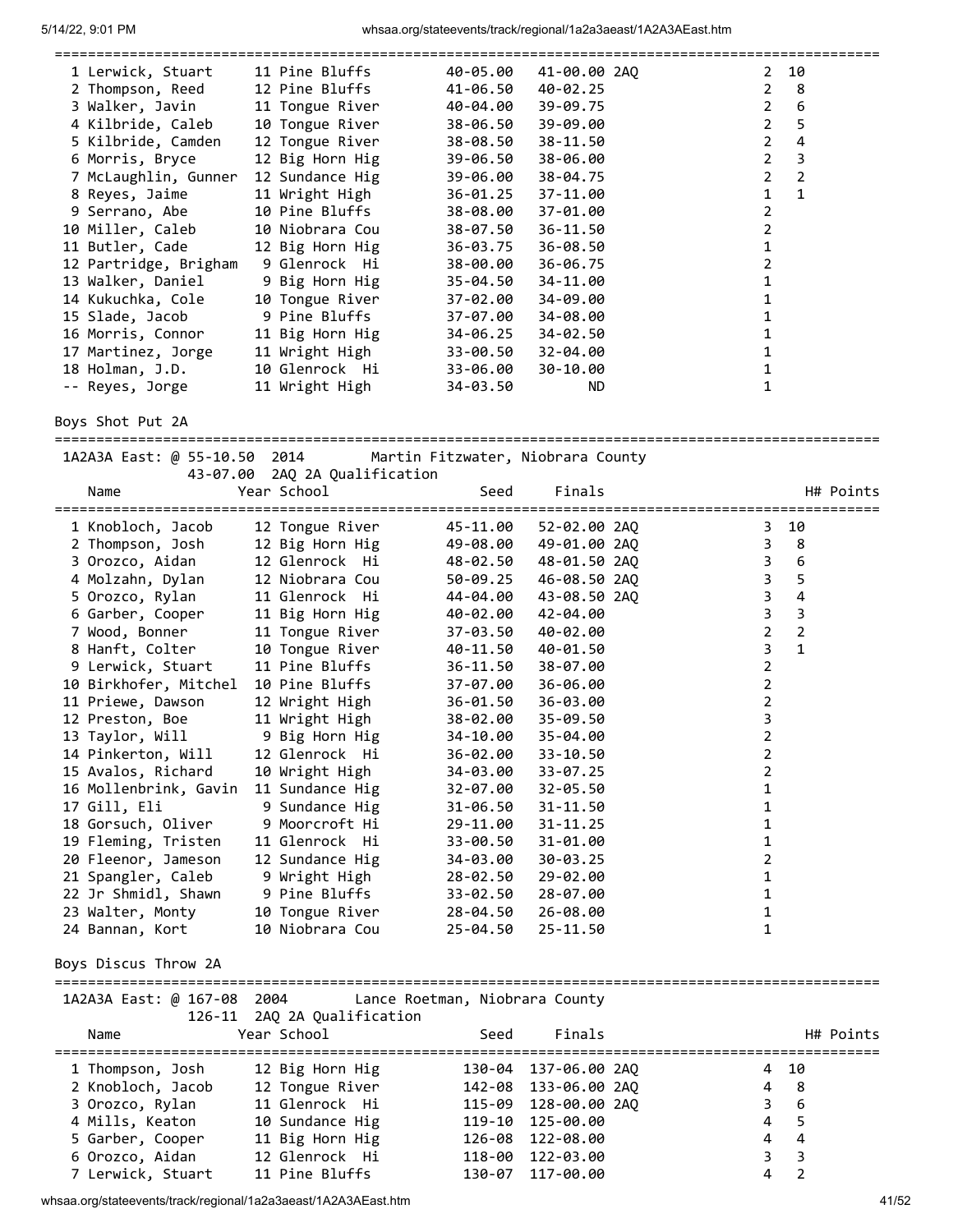| 8 Hanft, Colter<br>9 Fleenor, Jameson<br>10 Birkhofer, Mitchel<br>11 Preston, Boe<br>12 Molzahn, Dylan<br>13 Avalos, Richard<br>14 Barrett, Case<br>15 Mollenbrink, Gavin<br>16 Wood, Bonner<br>17 Taylor, Will<br>18 Pinkerton, Will<br>19 Jr Shmidl, Shawn<br>20 Spotted, Kole<br>21 Gorsuch, Oliver<br>22 Bannan, Kort<br>23 Gill, Eli<br>24 Petz, Ayden<br>25 Spangler, Caleb<br>-- Priewe, Dawson | 10 Tongue River<br>12 Sundance Hig<br>10 Pine Bluffs<br>11 Wright High<br>12 Niobrara Cou<br>10 Wright High<br>9 Glenrock Hi<br>11 Sundance Hig<br>11 Tongue River<br>9 Big Horn Hig<br>12 Glenrock Hi<br>9 Pine Bluffs<br>9 Tongue River<br>9 Moorcroft Hi<br>10 Niobrara Cou<br>9 Sundance Hig<br>9 Moorcroft Hi<br>9 Wright High<br>12 Wright High | 118-01<br>116-06.00<br>$118 - 10$<br>116-02.00<br>16-05.50<br>115-06.00<br>120-01<br>113-07.00<br>120-07<br>112-09.00<br>11-05.50<br>107-09.00<br>$107 - 10$<br>104-06.00<br>$96 - 03$<br>98-06.00<br>$101 - 10$<br>96-07.00<br>99-00.50<br>94-07.00<br>89-09<br>83-03.00<br>$99 - 00$<br>83-02.00<br>83-01.00<br>72-04<br>69-09<br>78-03.00<br>79-08<br>77-09.00<br>83-09<br>72-08.00<br>73-09<br>71-10.00<br>$82 - 07$<br>$67 - 05.00$<br>$92 - 07$<br>ND | 3<br>1<br>3<br>3<br>4<br>4<br>3<br>3<br>2<br>2<br>2<br>2<br>$\overline{2}$<br>1<br>1<br>1<br>2<br>1<br>1<br>2 |
|--------------------------------------------------------------------------------------------------------------------------------------------------------------------------------------------------------------------------------------------------------------------------------------------------------------------------------------------------------------------------------------------------------|-------------------------------------------------------------------------------------------------------------------------------------------------------------------------------------------------------------------------------------------------------------------------------------------------------------------------------------------------------|-------------------------------------------------------------------------------------------------------------------------------------------------------------------------------------------------------------------------------------------------------------------------------------------------------------------------------------------------------------------------------------------------------------------------------------------------------------|---------------------------------------------------------------------------------------------------------------|
| Boys 100 Meter Dash 3A                                                                                                                                                                                                                                                                                                                                                                                 |                                                                                                                                                                                                                                                                                                                                                       |                                                                                                                                                                                                                                                                                                                                                                                                                                                             |                                                                                                               |
| 1A2A3A East: @ 10.85 5/10/2019                                                                                                                                                                                                                                                                                                                                                                         |                                                                                                                                                                                                                                                                                                                                                       | Cody Milmine, Buffalo                                                                                                                                                                                                                                                                                                                                                                                                                                       |                                                                                                               |
| 11.73<br>Name                                                                                                                                                                                                                                                                                                                                                                                          | 3AQ 3A Qualification<br>Year School                                                                                                                                                                                                                                                                                                                   | Seed                                                                                                                                                                                                                                                                                                                                                                                                                                                        | Prelims<br>H#                                                                                                 |
|                                                                                                                                                                                                                                                                                                                                                                                                        |                                                                                                                                                                                                                                                                                                                                                       |                                                                                                                                                                                                                                                                                                                                                                                                                                                             |                                                                                                               |
| Preliminaries                                                                                                                                                                                                                                                                                                                                                                                          |                                                                                                                                                                                                                                                                                                                                                       |                                                                                                                                                                                                                                                                                                                                                                                                                                                             |                                                                                                               |
| 1 Murray, Kieran                                                                                                                                                                                                                                                                                                                                                                                       | 10 Buffalo High                                                                                                                                                                                                                                                                                                                                       | 11.39                                                                                                                                                                                                                                                                                                                                                                                                                                                       | 11.26Q3AQ<br>3                                                                                                |
| 2 Flock, Brendan                                                                                                                                                                                                                                                                                                                                                                                       | 11 Torrington H                                                                                                                                                                                                                                                                                                                                       | 10.99                                                                                                                                                                                                                                                                                                                                                                                                                                                       | $\overline{2}$<br>11.27Q3AQ                                                                                   |
| 3 Brow, Rodee                                                                                                                                                                                                                                                                                                                                                                                          | 12 Wheatland Hi                                                                                                                                                                                                                                                                                                                                       | 10.92                                                                                                                                                                                                                                                                                                                                                                                                                                                       | $\mathbf{1}$<br>11.31Q3AQ                                                                                     |
| 4 Wehr, Rylan                                                                                                                                                                                                                                                                                                                                                                                          | 12 Douglas Hig                                                                                                                                                                                                                                                                                                                                        | 11.42                                                                                                                                                                                                                                                                                                                                                                                                                                                       | 4<br>11.67Q3AQ                                                                                                |
| 5 Mascarenas, Jarron                                                                                                                                                                                                                                                                                                                                                                                   | 12 Rawlins High                                                                                                                                                                                                                                                                                                                                       | 11.49                                                                                                                                                                                                                                                                                                                                                                                                                                                       | 3<br>11.48q3AQ                                                                                                |
| 6 Morales, Joel                                                                                                                                                                                                                                                                                                                                                                                        | 12 Burns High S                                                                                                                                                                                                                                                                                                                                       | 11.50                                                                                                                                                                                                                                                                                                                                                                                                                                                       | $\overline{2}$<br>11.73q3AQ                                                                                   |
| 7 Ewing, Keltan                                                                                                                                                                                                                                                                                                                                                                                        | 12 Douglas Hig                                                                                                                                                                                                                                                                                                                                        | 11.48                                                                                                                                                                                                                                                                                                                                                                                                                                                       | 4<br>11.74q                                                                                                   |
| 8 Archuleta, Damien                                                                                                                                                                                                                                                                                                                                                                                    | 12 Rawlins High                                                                                                                                                                                                                                                                                                                                       | 11.88                                                                                                                                                                                                                                                                                                                                                                                                                                                       | 3<br>11.77q                                                                                                   |
| 9 Packard, Dylan                                                                                                                                                                                                                                                                                                                                                                                       | 12 Torrington H                                                                                                                                                                                                                                                                                                                                       | 11.75                                                                                                                                                                                                                                                                                                                                                                                                                                                       | $\mathbf 1$<br>11.79                                                                                          |
| 10 Smith, Jase                                                                                                                                                                                                                                                                                                                                                                                         | 12 Rawlins High                                                                                                                                                                                                                                                                                                                                       | 11.82                                                                                                                                                                                                                                                                                                                                                                                                                                                       | $\overline{2}$<br>11.83                                                                                       |
| 11 Fausto, Hyannie                                                                                                                                                                                                                                                                                                                                                                                     | 12 Wheatland Hi                                                                                                                                                                                                                                                                                                                                       | 11.74                                                                                                                                                                                                                                                                                                                                                                                                                                                       | $\mathbf{1}$<br>12.01                                                                                         |
| 12 VanderpoolMobley, Colton                                                                                                                                                                                                                                                                                                                                                                            | 10 Newcastle H                                                                                                                                                                                                                                                                                                                                        | 11.90                                                                                                                                                                                                                                                                                                                                                                                                                                                       | 4<br>12.05                                                                                                    |
| 13 Maes, Logan                                                                                                                                                                                                                                                                                                                                                                                         | 12 Rawlins High                                                                                                                                                                                                                                                                                                                                       | 11.95                                                                                                                                                                                                                                                                                                                                                                                                                                                       | 3<br>12.06                                                                                                    |
| 14 Goertz, Cole                                                                                                                                                                                                                                                                                                                                                                                        | 10 Wheatland Hi                                                                                                                                                                                                                                                                                                                                       | 11.88                                                                                                                                                                                                                                                                                                                                                                                                                                                       | 12.20<br>4                                                                                                    |
| 15 Needham, Seth                                                                                                                                                                                                                                                                                                                                                                                       | 10 Thermopolis                                                                                                                                                                                                                                                                                                                                        | 12.08                                                                                                                                                                                                                                                                                                                                                                                                                                                       | 12.21<br>1<br>$\overline{2}$                                                                                  |
| 16 Pyle, Brock<br>17 Hammond, Will                                                                                                                                                                                                                                                                                                                                                                     | 11 Douglas Hig<br>10 Buffalo High                                                                                                                                                                                                                                                                                                                     | 12.07                                                                                                                                                                                                                                                                                                                                                                                                                                                       | 12.25<br>$\overline{2}$<br>12.34                                                                              |
| 18 Tompkins, Ty                                                                                                                                                                                                                                                                                                                                                                                        | 9 Douglas Hig                                                                                                                                                                                                                                                                                                                                         | 12.25<br>12.26                                                                                                                                                                                                                                                                                                                                                                                                                                              | 3<br>12.38                                                                                                    |
| 19 Manlove, Conor                                                                                                                                                                                                                                                                                                                                                                                      | 12 Burns High S                                                                                                                                                                                                                                                                                                                                       | 12.42                                                                                                                                                                                                                                                                                                                                                                                                                                                       | 12.40<br>4                                                                                                    |
| 20 Banzhaf, Hayden                                                                                                                                                                                                                                                                                                                                                                                     | 10 Torrington H                                                                                                                                                                                                                                                                                                                                       | 12.55                                                                                                                                                                                                                                                                                                                                                                                                                                                       | 12.53<br>3                                                                                                    |
| 21 Money, Keegan                                                                                                                                                                                                                                                                                                                                                                                       | 12 Buffalo High                                                                                                                                                                                                                                                                                                                                       | 12.26                                                                                                                                                                                                                                                                                                                                                                                                                                                       | 12.55<br>4                                                                                                    |
| 22 Camino, Bryce                                                                                                                                                                                                                                                                                                                                                                                       | 10 Buffalo High                                                                                                                                                                                                                                                                                                                                       | 12.70                                                                                                                                                                                                                                                                                                                                                                                                                                                       | 12.74<br>1                                                                                                    |
| 23 Yarrington, Ethan                                                                                                                                                                                                                                                                                                                                                                                   | 8 Thermopolis                                                                                                                                                                                                                                                                                                                                         | 12.12                                                                                                                                                                                                                                                                                                                                                                                                                                                       | 12.75<br>1                                                                                                    |
| 24 Basse, Jessen                                                                                                                                                                                                                                                                                                                                                                                       | 10 Thermopolis                                                                                                                                                                                                                                                                                                                                        | 12.59                                                                                                                                                                                                                                                                                                                                                                                                                                                       | $\overline{2}$<br>12.90                                                                                       |
| 25 Butler, Aiden                                                                                                                                                                                                                                                                                                                                                                                       | 9 Newcastle H                                                                                                                                                                                                                                                                                                                                         | 13.28                                                                                                                                                                                                                                                                                                                                                                                                                                                       | $\overline{2}$<br>13.01                                                                                       |
| 26 Sorensen, Brody                                                                                                                                                                                                                                                                                                                                                                                     | 9 Thermopolis                                                                                                                                                                                                                                                                                                                                         | 12.78                                                                                                                                                                                                                                                                                                                                                                                                                                                       | $\mathbf{1}$<br>13.10                                                                                         |
| 27 Hardy, Cage                                                                                                                                                                                                                                                                                                                                                                                         | 9 Newcastle H                                                                                                                                                                                                                                                                                                                                         | 13.29                                                                                                                                                                                                                                                                                                                                                                                                                                                       | 3<br>13.13                                                                                                    |
| 28 Cox, Duncan                                                                                                                                                                                                                                                                                                                                                                                         | 12 Newcastle H                                                                                                                                                                                                                                                                                                                                        | 13.67                                                                                                                                                                                                                                                                                                                                                                                                                                                       | 4<br>13.88                                                                                                    |
| Boys 100 Meter Dash 3A                                                                                                                                                                                                                                                                                                                                                                                 |                                                                                                                                                                                                                                                                                                                                                       |                                                                                                                                                                                                                                                                                                                                                                                                                                                             |                                                                                                               |
|                                                                                                                                                                                                                                                                                                                                                                                                        |                                                                                                                                                                                                                                                                                                                                                       |                                                                                                                                                                                                                                                                                                                                                                                                                                                             |                                                                                                               |
| Name                                                                                                                                                                                                                                                                                                                                                                                                   | 11.73 3AQ 3A Qualification<br>Year School                                                                                                                                                                                                                                                                                                             | Prelims<br>Finals                                                                                                                                                                                                                                                                                                                                                                                                                                           | Points                                                                                                        |
| Finals                                                                                                                                                                                                                                                                                                                                                                                                 |                                                                                                                                                                                                                                                                                                                                                       |                                                                                                                                                                                                                                                                                                                                                                                                                                                             |                                                                                                               |
| 1 Brow, Rodee                                                                                                                                                                                                                                                                                                                                                                                          | 12 Wheatland Hi                                                                                                                                                                                                                                                                                                                                       | 11.31<br>11.13 3AQ                                                                                                                                                                                                                                                                                                                                                                                                                                          | 10                                                                                                            |
| 2 Flock, Brendan                                                                                                                                                                                                                                                                                                                                                                                       | 11 Torrington H                                                                                                                                                                                                                                                                                                                                       | 11.27<br>11.23 3AQ                                                                                                                                                                                                                                                                                                                                                                                                                                          | 8                                                                                                             |

whsaa.org/stateevents/track/regional/1a2a3aeast/1A2A3AEast.htm 42/52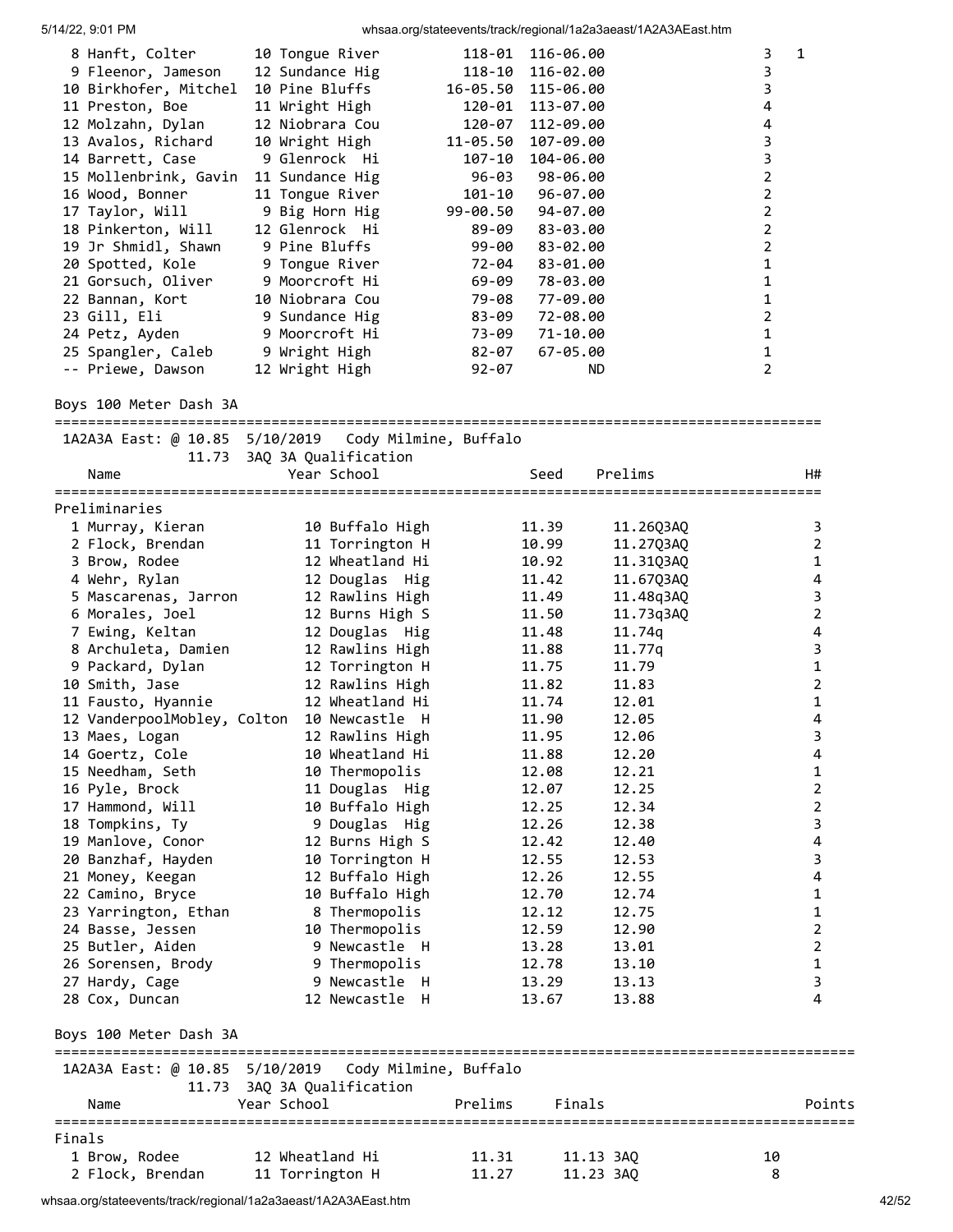| 5/14/22, 9:01 PM                                                                                                       |                                                                                                              |                                                    |                                                                | whsaa.org/stateevents/track/regional/1a2a3aeast/1A2A3AEast.htm |                                                           |                         |
|------------------------------------------------------------------------------------------------------------------------|--------------------------------------------------------------------------------------------------------------|----------------------------------------------------|----------------------------------------------------------------|----------------------------------------------------------------|-----------------------------------------------------------|-------------------------|
| 3 Murray, Kieran<br>4 Mascarenas, Jarron<br>5 Wehr, Rylan<br>6 Morales, Joel<br>7 Ewing, Keltan<br>8 Archuleta, Damien | 10 Buffalo High<br>12 Rawlins High<br>12 Douglas Hig<br>12 Burns High S<br>12 Douglas Hig<br>12 Rawlins High | 11.26<br>11.48<br>11.67<br>11.73<br>11.74<br>11.77 | 11.52 3AQ<br>11.64 3AQ<br>11.65 3AQ<br>11.79<br>12.13<br>12.22 |                                                                | 6<br>5<br>4<br>$\mathsf 3$<br>$\mathbf 2$<br>$\mathbf{1}$ |                         |
| Boys 200 Meter Dash 3A                                                                                                 |                                                                                                              |                                                    |                                                                |                                                                |                                                           |                         |
| 1A2A3A East: @ 21.79 5/10/2019                                                                                         | Cody Milmine, Buffalo                                                                                        |                                                    |                                                                |                                                                |                                                           |                         |
| Name                                                                                                                   | 23.73 3AQ 3A Qualification<br>Year School                                                                    |                                                    | Seed                                                           | Prelims                                                        |                                                           | H#                      |
| Preliminaries                                                                                                          |                                                                                                              |                                                    |                                                                |                                                                |                                                           |                         |
| 1 Murray, Kieran                                                                                                       | 10 Buffalo High                                                                                              |                                                    | 23.31                                                          | 23.18Q3AQ                                                      |                                                           | 4                       |
| 2 Mascarenas, Jarron                                                                                                   | 12 Rawlins High                                                                                              |                                                    | 22.74                                                          | 23.22Q3AQ                                                      |                                                           | 2                       |
| 3 Flock, Brendan                                                                                                       | 11 Torrington H                                                                                              |                                                    | 22.28                                                          | 23.40Q3AQ                                                      |                                                           | 1                       |
| 4 Wehr, Rylan                                                                                                          | 12 Douglas Hig                                                                                               |                                                    | 23.27                                                          | 23.72Q3AQ                                                      |                                                           | 3                       |
| 5 Packard, Dylan                                                                                                       | 12 Torrington H                                                                                              |                                                    | 24.17                                                          | 24.07q                                                         |                                                           | $\mathbf 1$             |
| 6 Preuit, Kade                                                                                                         | 12 Wheatland Hi                                                                                              |                                                    | 23.59                                                          | 24.10q                                                         |                                                           | 4                       |
| 7 Morales, Joel                                                                                                        | 12 Burns High S                                                                                              |                                                    | 24.32                                                          | 24.18q                                                         |                                                           | 4                       |
| 8 Hicks, Jake                                                                                                          | 12 Wheatland Hi                                                                                              |                                                    | 24.31                                                          | 24.23q                                                         |                                                           | $\overline{2}$          |
| 9 Smith, Jase                                                                                                          | 12 Rawlins High                                                                                              |                                                    | 24.01                                                          | 24.32                                                          |                                                           | $\overline{2}$          |
| 10 Archuleta, Damien                                                                                                   | 12 Rawlins High                                                                                              |                                                    | 24.15                                                          | 24.42                                                          |                                                           | 1                       |
| 11 Fonseca, Charlie                                                                                                    | 10 Rawlins High                                                                                              |                                                    | 23.74                                                          | 24.60                                                          |                                                           | 3                       |
|                                                                                                                        | 12 VanderpoolMobley, Colton 10 Newcastle H                                                                   |                                                    | 24.64                                                          | 24.80                                                          |                                                           | 4                       |
| 13 Wagner, Brody                                                                                                       | 11 Douglas Hig                                                                                               |                                                    | 24.31                                                          | 24.92                                                          |                                                           | 3<br>3                  |
| 14 Pyle, Brock<br>15 Luna, Abad                                                                                        | 11 Douglas Hig<br>9 Wheatland Hi                                                                             |                                                    | 24.87<br>25.17                                                 | 25.14<br>25.36                                                 |                                                           | 1                       |
| 16 Hammond, Will                                                                                                       | 10 Buffalo High                                                                                              |                                                    | 24.88                                                          | 25.41                                                          |                                                           | $\overline{2}$          |
| 17 Tompkins, Ty                                                                                                        | 9 Douglas Hig                                                                                                |                                                    | 25.22                                                          | 25.80                                                          |                                                           | $\overline{2}$          |
| 18 Christensen, Jaye                                                                                                   | 8 Thermopolis                                                                                                |                                                    | 26.58                                                          | 25.91                                                          |                                                           | $\overline{2}$          |
| 19 Banzhaf, Hayden                                                                                                     | 10 Torrington H                                                                                              |                                                    | 25.83                                                          | 26.06                                                          |                                                           | 4                       |
| 20 Asmus, Jorey                                                                                                        | 10 Torrington H                                                                                              |                                                    | 25.48                                                          | 26.21                                                          |                                                           | 3                       |
| 21 Damey, Noah                                                                                                         | 10 Burns High S                                                                                              |                                                    |                                                                | 26.31                                                          |                                                           | $\overline{\mathbf{3}}$ |
| 22 Gossard, Cohen                                                                                                      | 10 Buffalo High                                                                                              |                                                    | 25.81                                                          | 26.41                                                          |                                                           | $\overline{\mathbf{4}}$ |
| 23 Arends, Chris                                                                                                       | 9 Thermopolis                                                                                                |                                                    | 26.31                                                          | 26.82                                                          |                                                           | 1                       |
| 24 Basse, Jessen                                                                                                       | 10 Thermopolis                                                                                               |                                                    | 26.00                                                          | 27.11                                                          |                                                           | 3                       |
| 25 Stensaas, Luke                                                                                                      | 9 Buffalo High                                                                                               |                                                    | 26.09                                                          | 27.18                                                          |                                                           | 2                       |
| 26 Arends, Ryan                                                                                                        | 9 Thermopolis                                                                                                |                                                    | 26.24                                                          | 27.30                                                          |                                                           | 1                       |
| 27 Butler, Aiden                                                                                                       | 9 Newcastle H                                                                                                |                                                    | 27.62                                                          | 28.38                                                          |                                                           | 4                       |
| 28 Cox, Duncan                                                                                                         | 12 Newcastle H                                                                                               |                                                    | 28.60                                                          | 28.86                                                          |                                                           | 4                       |
| 29 Humes, Robert                                                                                                       | 12 Newcastle H                                                                                               |                                                    | 27.22                                                          | 28.87                                                          |                                                           | 3                       |
| Boys 200 Meter Dash 3A                                                                                                 |                                                                                                              |                                                    |                                                                |                                                                |                                                           |                         |
| 1A2A3A East: @ 21.79 5/10/2019                                                                                         | Cody Milmine, Buffalo                                                                                        |                                                    |                                                                |                                                                |                                                           |                         |
|                                                                                                                        | 23.73 3AQ 3A Qualification                                                                                   |                                                    |                                                                |                                                                |                                                           |                         |
| Name                                                                                                                   | Year School                                                                                                  | Prelims                                            | Finals                                                         |                                                                |                                                           | Points                  |
| Finals                                                                                                                 |                                                                                                              |                                                    |                                                                |                                                                |                                                           |                         |
| 1 Flock, Brendan                                                                                                       | 11 Torrington H                                                                                              | 23.40                                              | 22.79 3AQ                                                      |                                                                | 10                                                        |                         |
| 2 Murray, Kieran                                                                                                       | 10 Buffalo High                                                                                              | 23.18                                              | 23.14 3AQ                                                      |                                                                | 8                                                         |                         |
| 3 Mascarenas, Jarron                                                                                                   | 12 Rawlins High                                                                                              | 23.22                                              | 23.36 3AQ                                                      |                                                                | 6                                                         |                         |
| 4 Wehr, Rylan                                                                                                          | 12 Douglas Hig                                                                                               | 23.72                                              | 23.57 3AQ                                                      |                                                                | 5                                                         |                         |
| 5 Preuit, Kade                                                                                                         | 12 Wheatland Hi                                                                                              | 24.10                                              | 23.93                                                          |                                                                | 4                                                         |                         |
| 6 Morales, Joel                                                                                                        | 12 Burns High S                                                                                              | 24.18                                              | 24.27                                                          |                                                                | 3                                                         |                         |
| 7 Hicks, Jake                                                                                                          | 12 Wheatland Hi                                                                                              | 24.23                                              | 24.40                                                          |                                                                | $\overline{2}$                                            |                         |
| 8 Packard, Dylan                                                                                                       | 12 Torrington H                                                                                              | 24.07                                              | 24.41                                                          |                                                                | $\mathbf{1}$                                              |                         |
| Boys 400 Meter Dash 3A                                                                                                 |                                                                                                              |                                                    |                                                                |                                                                |                                                           |                         |
| 1A2A3A East: @ 49.65 1994                                                                                              | Chris Caskey, Douglas                                                                                        |                                                    |                                                                |                                                                |                                                           |                         |
|                                                                                                                        | 52.31 3AQ 3A Qualification                                                                                   |                                                    |                                                                |                                                                |                                                           |                         |
| Name                                                                                                                   | Year School                                                                                                  |                                                    | Seed                                                           | Prelims                                                        |                                                           | H#                      |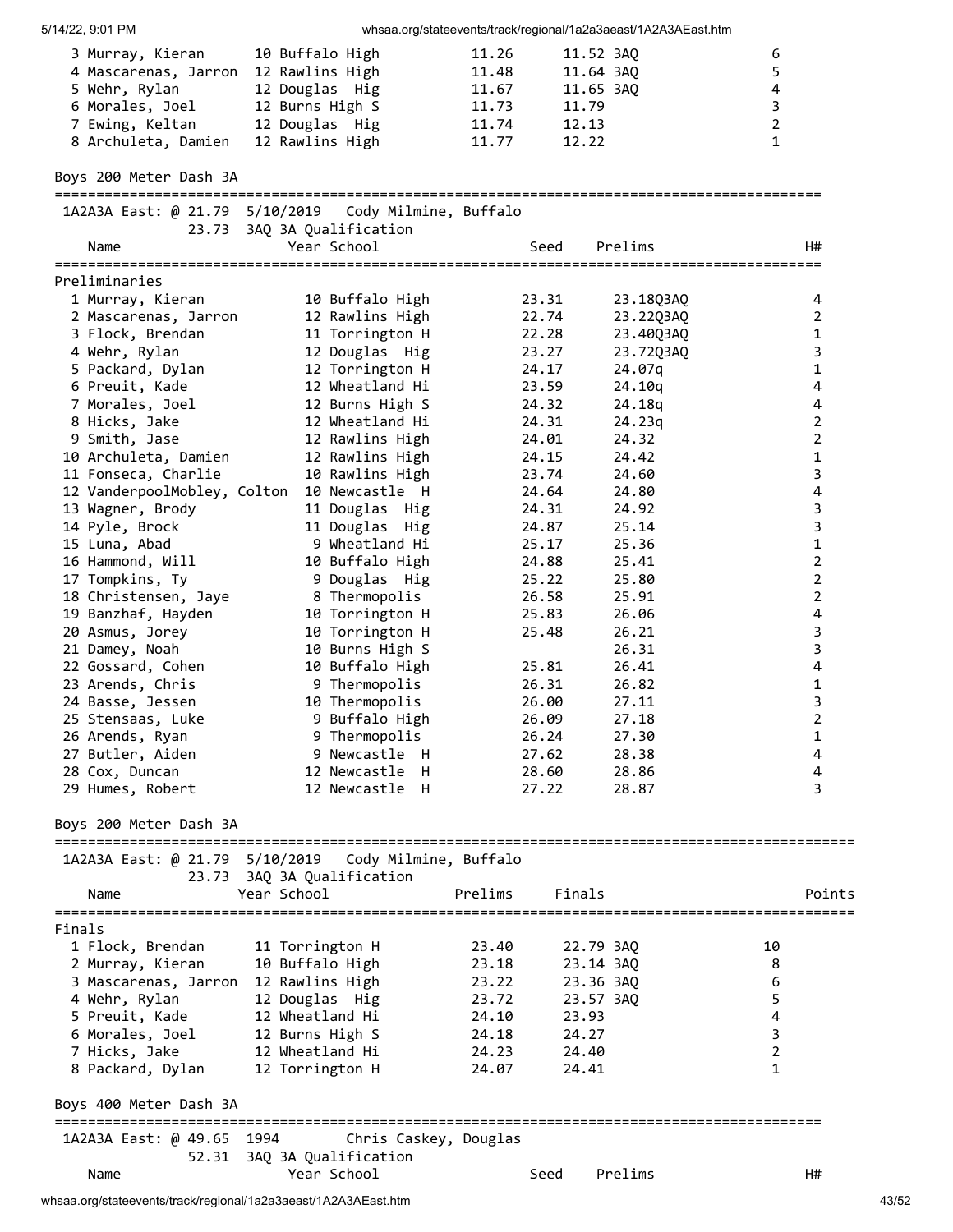| Preliminaries                                            |                                                 |                        |                                  |
|----------------------------------------------------------|-------------------------------------------------|------------------------|----------------------------------|
| 1 Brow, Rodee                                            | 12 Wheatland Hi                                 | 49.85<br>52.18Q3AQ     | $\mathbf{1}$                     |
| 2 Flock, Brendan                                         | 11 Torrington H                                 | 50.37<br>52.39Q        | 2                                |
| 3 Hape, Cody                                             | 11 Burns High S                                 | 53.25<br>52.92Q        | 4                                |
| 4 Boyd, Duncan                                           | 10 Rawlins High                                 | 53.43<br>55.01Q        | 3                                |
| 5 Wehr, Rylan                                            | 12 Douglas Hig                                  | 52.58<br>53.86q        | 4                                |
|                                                          |                                                 |                        | $\overline{2}$                   |
| 6 Ledwell, Teric                                         | 12 Rawlins High                                 | 53.93<br>53.96q        |                                  |
| 7 Lakin, Cooper                                          | 11 Burns High S                                 | 54.00<br>54.80q        | $\mathbf 1$                      |
| 8 Kramer, Riley                                          | 10 Rawlins High                                 | 56.05<br>55.14q        | $\overline{\mathbf{4}}$          |
|                                                          | 9 VanderpoolMobley, Colton 10 Newcastle H       | 57.25<br>56.64         | $\mathbf 2$                      |
| 10 Maes, Logan                                           | 12 Rawlins High                                 | 55.51<br>56.72         | 3                                |
| 11 Goertz, Cole                                          | 10 Wheatland Hi                                 | 55.07<br>57.41         | $\overline{2}$                   |
| 12 Basse, Jessen                                         | 10 Thermopolis                                  | 1:01.11<br>59.18       | $\mathbf 2$                      |
| 13 Crow, Ethan                                           | 10 Thermopolis                                  | 57.30<br>59.30         | $\mathbf 1$                      |
| 14 Duran, Kadden                                         | 11 Douglas Hig                                  | 56.61<br>59.55         | 3                                |
| 15 Prell, Jacob                                          | 11 Newcastle H                                  | 59.03<br>1:00.03       | $\overline{\mathbf{4}}$          |
| 16 Mickelsen, Tagg                                       | 10 Wheatland Hi                                 | 1:01.04<br>57.40       | $\mathbf{1}$                     |
| 17 Asmus, Jorey                                          | 10 Torrington H                                 | 57.62<br>1:01.61       | $\overline{2}$                   |
|                                                          |                                                 |                        |                                  |
| 18 Suko, Aric                                            | 11 Wheatland Hi                                 | 59.48<br>1:06.26       | 3                                |
| 19 Jensen, Tanner                                        | 11 Thermopolis                                  | 1:11.40<br>1:08.59     | 1                                |
|                                                          |                                                 |                        |                                  |
| Boys 400 Meter Dash 3A<br>============================== |                                                 |                        |                                  |
|                                                          | 1A2A3A East: @ 49.65 1994 Chris Caskey, Douglas |                        |                                  |
|                                                          | 52.31 3AQ 3A Qualification                      |                        |                                  |
|                                                          | Year School                                     | Finals<br>Prelims      | Points                           |
| Name                                                     |                                                 |                        |                                  |
| Finals                                                   |                                                 |                        |                                  |
|                                                          |                                                 |                        |                                  |
| 1 Brow, Rodee                                            | 12 Wheatland Hi                                 | 52.18<br>49.29@3AQ     | 10                               |
| 2 Flock, Brendan                                         | 11 Torrington H                                 | 52.39<br>50.35 3AQ     | 8                                |
| 3 Hape, Cody                                             | 11 Burns High S                                 | 52.92<br>50.94 3AQ     | 6                                |
| 4 Boyd, Duncan                                           | 10 Rawlins High                                 | 55.01<br>52.17 3AQ     | 5                                |
| 5 Ledwell, Teric                                         | 12 Rawlins High                                 | 53.96<br>52.39         | $\overline{\mathbf{4}}$          |
| 6 Wehr, Rylan                                            | 12 Douglas Hig                                  | 52.98<br>53.86         | 3                                |
| 7 Lakin, Cooper                                          | 11 Burns High S                                 | 54.27<br>54.80         | $\overline{2}$                   |
| 8 Kramer, Riley                                          | 10 Rawlins High                                 | 55.14<br>55.33         | 1                                |
|                                                          |                                                 |                        |                                  |
| Boys 800 Meter Run 3A                                    |                                                 |                        |                                  |
|                                                          |                                                 |                        |                                  |
| 1A2A3A East: @ 1:55.82 2001                              |                                                 | Cam Felton, Douglas    |                                  |
| 2:03.35                                                  | 3AQ 3A Qualification                            |                        |                                  |
| Name                                                     | Year School                                     | Seed<br>Finals         | H# Points                        |
|                                                          |                                                 |                        | ====                             |
| 1 Loya, Aydan                                            | 11 Torrington H                                 | 1:59.84<br>2:02.22 3AQ | 10<br>2                          |
| 2 Lambert, Brodyn                                        | 10 Buffalo High                                 | 2:07.09<br>2:03.22 3AQ | $\overline{2}$<br>8              |
| 3 Ledwell, Teric                                         | 12 Rawlins High                                 | 2:08.11<br>2:06.21     | 6<br>$\overline{2}$              |
| 4 Smith, Spencer                                         | 12 Burns High S                                 | 2:05.82<br>2:06.31     | 5<br>$\overline{2}$              |
|                                                          |                                                 |                        | 4<br>$\overline{2}$              |
| 5 Morrison, Ryer                                         | 11 Buffalo High                                 | 2:10.65<br>2:07.31     |                                  |
| 6 Dammeyer, John-Pau                                     | 10 Douglas Hig                                  | 2:07.94<br>2:10.06     | $\overline{2}$<br>3              |
| 7 Rasmuson, Cole                                         | 9 Buffalo High                                  | 2:12.97<br>2:08.87     | $\overline{2}$<br>$\overline{2}$ |
| 8 Rasmuson, Ryan                                         | 9 Buffalo High                                  | 2:08.85<br>2:09.12     | $\overline{2}$<br>1              |
| 9 Medley, Mason                                          | 9 Burns High S                                  | 2:09.67                | 1                                |
| 10 Yarrington, Ethan                                     | 8 Thermopolis                                   | 2:13.12<br>2:10.42     | 2                                |
| 11 Zwetzig, Brodie                                       | 10 Douglas Hig                                  | 2:15.39<br>2:11.76     | 2                                |
| 12 Crow, Ethan                                           | 10 Thermopolis                                  | 2:28.92<br>2:14.49     | 1                                |
| 13 Nusbaum, Jaspur                                       | 11 Burns High S                                 | 2:14.73                | 1                                |
| 14 Needham, Seth                                         | 10 Thermopolis                                  | 2:16.41<br>2:15.34     | $\overline{2}$                   |
| 15 Petty, Austin                                         | 12 Rawlins High                                 | 2:21.72<br>2:15.52     | 1                                |
|                                                          |                                                 |                        |                                  |
| 16 Allard, Jaxson                                        | 10 Rawlins High                                 | 2:16.37                | 1                                |
| 17 Hinman, Cody                                          | 11 Rawlins High                                 | 2:29.38<br>2:16.68     | 1                                |
| 18 Prell, Jacob                                          | 11 Newcastle H                                  | 2:26.32<br>2:17.60     | 1                                |
| 19 Johnson, Tanner                                       | 10 Douglas Hig                                  | 2:13.16<br>2:18.11     | 2                                |
| 20 Streets, Matthew                                      | 12 Wheatland Hi                                 | 2:22.07<br>2:18.48     | 1                                |
| 21 Olson, Logan                                          | 9 Newcastle H                                   | 2:26.79<br>2:22.49     | 1                                |

whsaa.org/stateevents/track/regional/1a2a3aeast/1A2A3AEast.htm 44/52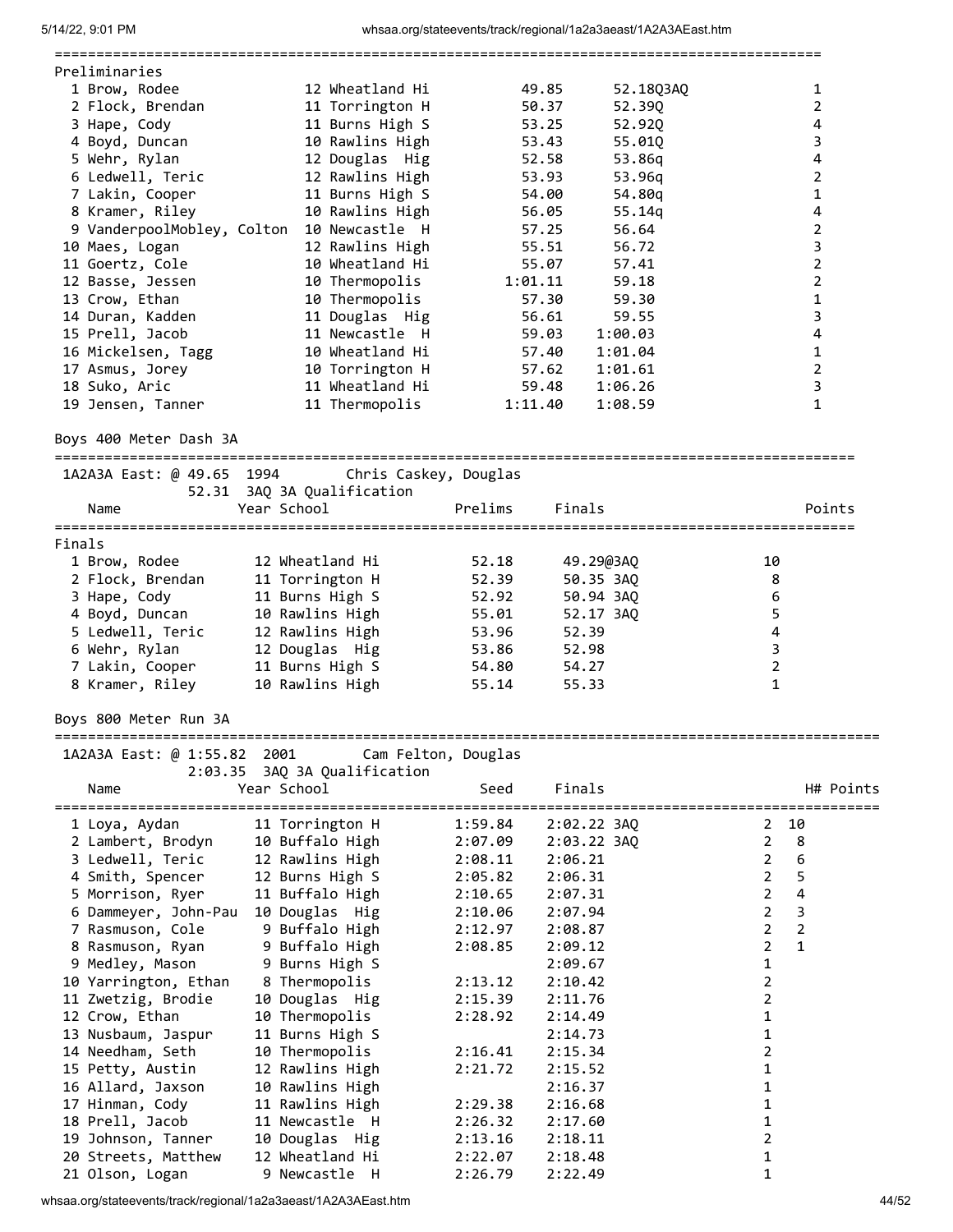| 5/14/22, 9:01 PM                           |                                   |                        | whsaa.org/stateevents/track/regional/1a2a3aeast/1A2A3AEast.htm |                                                                    |
|--------------------------------------------|-----------------------------------|------------------------|----------------------------------------------------------------|--------------------------------------------------------------------|
| 22 Ashworth, Dylan                         | 11 Burns High S                   |                        | 2:25.36                                                        | $\mathbf{1}$                                                       |
| 23 Jeffs, Jarek                            | 10 Thermopolis                    | 2:30.40                | 2:27.34                                                        | 1                                                                  |
| 24 Bookout, David                          | 10 Wheatland Hi                   | 2:26.14                | 2:27.49                                                        | 1                                                                  |
| 25 May, Gavin                              | 9 Wheatland Hi                    | 2:28.78                | 2:28.16                                                        | 1                                                                  |
| 26 Prell, Thomas                           | 10 Newcastle H                    | 2:26.96                | 2:30.96                                                        | 1                                                                  |
| -- Spence, Cameryn                         | 12 Douglas Hig                    | 1:59.48                | DQ                                                             | $\overline{2}$                                                     |
| Boys 1600 Meter Run 3A                     |                                   |                        |                                                                |                                                                    |
| 1A2A3A East: @ 4:28.50 1986                |                                   | Jim Williams, Glenrock |                                                                |                                                                    |
| 4:43.29                                    | 3AQ 3A Qualification              |                        |                                                                |                                                                    |
| Name                                       | Year School                       | Seed                   | Finals                                                         | H# Points                                                          |
|                                            |                                   |                        |                                                                |                                                                    |
| 1 Loya, Aydan                              | 11 Torrington H                   | 4:43.74                | 4:45.06                                                        | 10<br>2                                                            |
| 2 Lambert, Brodyn                          | 10 Buffalo High                   | 4:48.46                | 4:47.24                                                        | $\overline{2}$<br>8                                                |
| 3 Morrison, Ryer                           | 11 Buffalo High                   | 4:54.29                | 4:52.21                                                        | 6<br>$2^{\circ}$                                                   |
| 4 Cronk, Weston                            | 12 Torrington H                   | 4:44.72                | 4:53.26                                                        | 5<br>$2^{\circ}$                                                   |
| 5 Zwetzig, Brodie                          | 10 Douglas Hig                    | 4:57.68                | 4:54.11                                                        | $2^{\circ}$<br>$\overline{\mathbf{4}}$                             |
| 6 Hinman, Cody                             | 11 Rawlins High                   | 5:06.81                | 4:54.48                                                        | $2^{\circ}$<br>$\mathsf 3$                                         |
| 7 Rasmuson, Cole                           | 9 Buffalo High                    | 4:50.73                | 4:54.62                                                        | $\overline{2}$<br>$\overline{2}$<br>$\overline{2}$<br>$\mathbf{1}$ |
| 8 Freise, Zach                             | 9 Buffalo High<br>9 Newcastle H   | 4:49.76                | 4:54.72                                                        | $\overline{2}$                                                     |
| 9 Troftgruben, Thatc<br>10 Johnson, Tanner | 10 Douglas Hig                    | 5:02.80<br>5:10.17     | 4:57.20<br>5:02.17                                             | $\overline{2}$                                                     |
| 11 Smith, Nolan                            | 9 Douglas Hig                     | 5:12.56                | 5:03.31                                                        | $\overline{2}$                                                     |
| 12 Allard, Jaxson                          | 10 Rawlins High                   | 5:15.11                | 5:10.38                                                        | $\overline{2}$                                                     |
| 13 Munoz, Zabdiel                          | 10 Torrington H                   | 5:28.64                | 5:16.72                                                        | $\mathbf 1$                                                        |
| 14 Chapman, Kagen                          | 11 Rawlins High                   | 5:30.86                | 5:20.05                                                        | 1                                                                  |
| 15 James, Clay                             | 11 Burns High S                   | 5:34.18                | 5:20.33                                                        | 1                                                                  |
| 16 Scribner, Samuel                        | 9 Newcastle H                     | 5:22.25                | 5:20.90                                                        | $\overline{2}$                                                     |
| 17 Westfall, Noa                           | 10 Rawlins High                   | 5:34.70                | 5:23.10                                                        | 1                                                                  |
| 18 Olson, Logan                            | 9 Newcastle H                     | 5:33.99                | 5:23.94                                                        | 1                                                                  |
| 19 Ashworth, Dylan                         | 11 Burns High S                   | 5:40.81                | 5:27.63                                                        | $\mathbf 1$                                                        |
| 20 Streets, Matthew                        | 12 Wheatland Hi                   | 5:23.11                | 5:30.37                                                        | $\overline{2}$                                                     |
| 21 Stockton, Logan                         | 11 Burns High S                   | 5:46.39                | 5:34.35                                                        | $\mathbf 1$                                                        |
| 22 Martinez, Tomas                         | 9 Wheatland Hi                    |                        | 5:35.34                                                        | 1                                                                  |
| 23 May, Gavin                              | 9 Wheatland Hi                    | 5:44.25                | 5:37.91                                                        | $\mathbf{1}$                                                       |
| 24 Bookout, David                          | 10 Wheatland Hi                   | 5:34.48                | 5:45.19                                                        | 1                                                                  |
| 25 Allen, Cooper                           | 9 Burns High S                    | 6:10.68                | 5:59.34                                                        | 1                                                                  |
| -- Spence, Cameryn                         | 12 Douglas Hig                    | 4:38.50                | DQ                                                             | 2                                                                  |
| Boys 3200 Meter Run 3A                     |                                   |                        |                                                                |                                                                    |
| 1A2A3A East: @ 9:49.26 1986                |                                   | Jim Williams, Glenrock |                                                                |                                                                    |
|                                            | 10:29.64 3AQ 3A Qualification     |                        |                                                                |                                                                    |
| Name                                       | Year School                       | Seed                   | Finals                                                         | Points                                                             |
|                                            |                                   |                        |                                                                |                                                                    |
| 1 Hinman, Cody                             | 11 Rawlins High                   | 10:55.64               | 10:32.03                                                       | 10                                                                 |
| 2 Morrison, Ryer                           | 11 Buffalo High                   | 11:04.68               | 10:46.71                                                       | 8                                                                  |
| 3 Cronk, Weston                            | 12 Torrington H                   | 10:47.30               | 10:48.52                                                       | 6                                                                  |
| 4 Freise, Zach                             | 9 Buffalo High                    |                        | 10:53.31                                                       | 5                                                                  |
| 5 Rasmuson, Ryan                           | 9 Buffalo High                    | 11:03.94               | 10:57.04                                                       | 4                                                                  |
| 6 Troftgruben, Thatc                       | 9 Newcastle H                     | 11:31.35               | 10:57.72                                                       | 3                                                                  |
| 7 Smith, Nolan                             | 9 Douglas Hig                     | 11:11.98               | 10:59.91                                                       | $\overline{2}$                                                     |
| 8 Allard, Jaxson                           | 10 Rawlins High                   | 11:45.09               | 11:03.37                                                       | $\mathbf{1}$                                                       |
| 9 Johnson, Tanner                          | 10 Douglas Hig                    | 11:31.29               | 11:11.45                                                       |                                                                    |
| 10 Kukuchka, Kason                         | 9 Buffalo High                    | 11:13.18               | 11:15.30                                                       |                                                                    |
| 11 Scribner, Samuel                        | 9 Newcastle H                     | 11:39.02               | 11:27.49                                                       |                                                                    |
| 12 Westfall, Noa                           | 10 Rawlins High                   | 11:48.23               | 11:39.01                                                       |                                                                    |
| 13 Chapman, Kagen                          | 11 Rawlins High                   | 11:35.07               | 11:43.70                                                       |                                                                    |
| 14 Jeffs, Jarek                            | 10 Thermopolis                    | 12:10.33               | 11:46.62                                                       |                                                                    |
| 15 Munoz, Zabdiel<br>16 Gifford, Andrew    | 10 Torrington H<br>11 Douglas Hig | 12:10.48               | 11:54.99<br>12:07.12                                           |                                                                    |
| 17 James, Clay                             | 11 Burns High S                   |                        | 12:14.83                                                       |                                                                    |
| 18 Allen, Cooper                           | 9 Burns High S                    | 12:09.89               | 13:07.71                                                       |                                                                    |
| -- Haskins, Hesston                        | 9 Douglas Hig                     | 12:17.85               | <b>DNF</b>                                                     |                                                                    |
|                                            |                                   |                        |                                                                |                                                                    |

whsaa.org/stateevents/track/regional/1a2a3aeast/1A2A3AEast.htm 45/52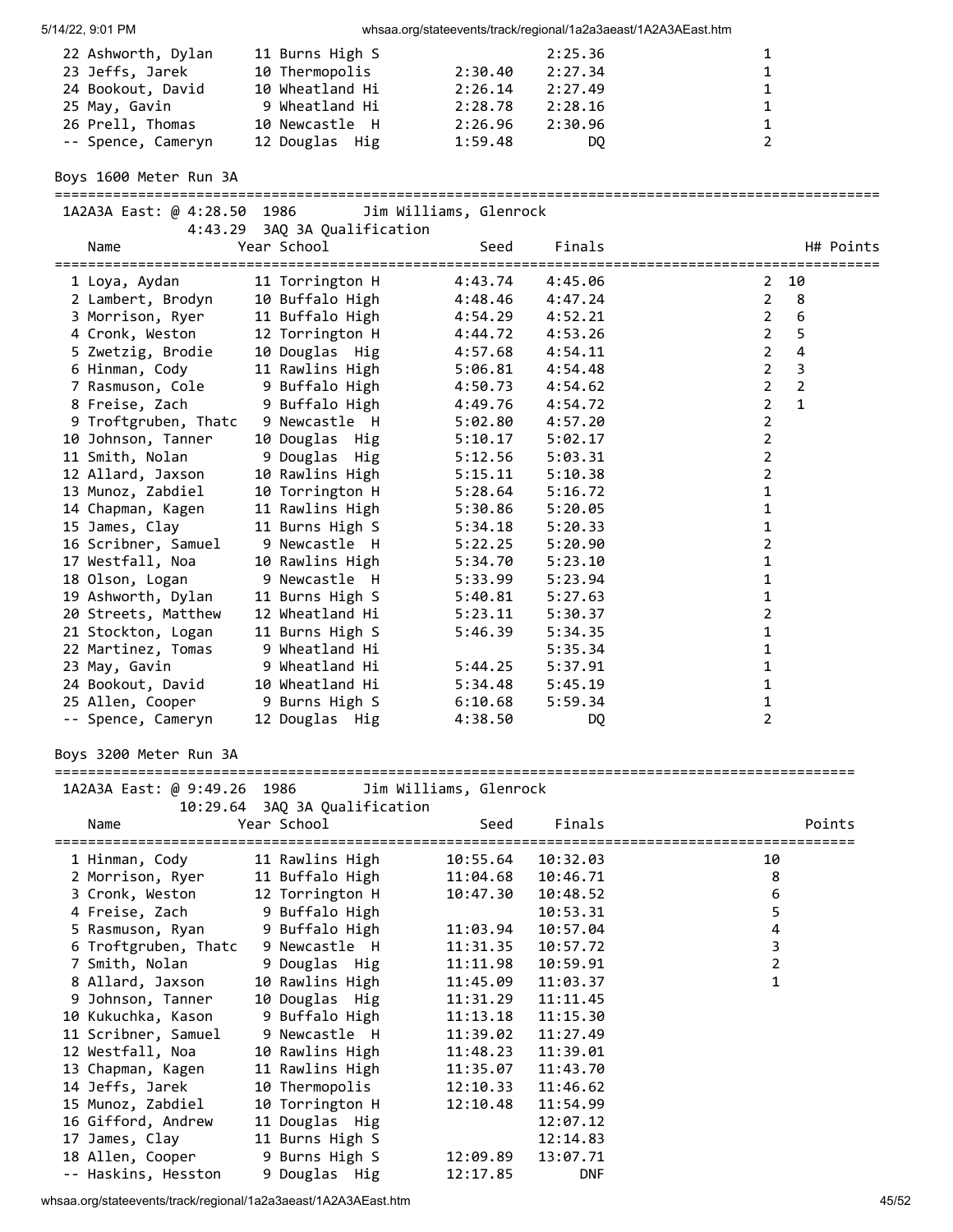| Boys 110 Meter Hurdles 3A           |                                           |                          |           |                     |
|-------------------------------------|-------------------------------------------|--------------------------|-----------|---------------------|
| 1A2A3A East: @ 14.72 1999           | 16.65 3AQ 3A Qualification                | Josiah Smith, Torrington |           |                     |
| Name                                | Year School                               | Seed                     | Prelims   | H#                  |
| Preliminaries                       |                                           |                          |           |                     |
| 1 Bauersachs, Kaden                 | 12 Douglas Hig                            | 15.91                    | 16.28Q3AQ | 1                   |
| 2 Smith, Jase                       | 12 Rawlins High                           | 16.67                    | 16.670    | 2                   |
| 3 Boyd, Duncan                      | 10 Rawlins High                           | 17.13                    | 16.78q    | 2                   |
| 4 Norris, Ethan                     | 10 Burns High S                           | 17.30                    | 17.83q    | 1                   |
| 5 McCorkle, Adam                    | 9 Buffalo High                            | 19.49                    | 19.53q    | $\mathbf{1}$        |
| 6 Westfall, Noa                     | 10 Rawlins High                           | 21.71                    | 20.13q    | $\mathbf{1}$        |
| 7 Eichenberger, Barrett             | 9 Torrington H                            | 20.01                    | 20.22q    | $\overline{2}$      |
| 8 David, Carter                     | 11 Burns High S                           |                          | 20.33q    | $\overline{2}$      |
| 9 Morrill, Elijah                   | 9 Newcastle H                             | 20.56                    | 20.55     | $\overline{2}$      |
| 10 Frakes, Ethan                    | 11 Rawlins High                           | 21.56                    | 21.47     | 1                   |
| 11 Hardy, Cage                      | 9 Newcastle H                             | 21.82                    | 22.75     | $\overline{2}$      |
| Boys 110 Meter Hurdles 3A           |                                           |                          |           |                     |
| 1A2A3A East: @ 14.72 1999           |                                           | Josiah Smith, Torrington |           |                     |
|                                     | 16.65 3AQ 3A Qualification                |                          |           |                     |
| Name                                | Year School                               | Prelims                  | Finals    | Points              |
| Finals                              |                                           |                          |           |                     |
| 1 Bauersachs, Kaden                 | 12 Douglas Hig                            | 16.28                    | 15.93 3AQ | 10                  |
| 2 Smith, Jase                       | 12 Rawlins High                           | 16.67                    | 16.78     | 8                   |
| 3 Norris, Ethan                     | 10 Burns High S                           | 17.83                    | 17.46     | 6                   |
| 4 Boyd, Duncan                      | 10 Rawlins High                           | 16.78                    | 17.55     | 5                   |
| 5 McCorkle, Adam                    | 9 Buffalo High                            | 19.53                    | 18.86     | 4                   |
| 6 David, Carter                     | 11 Burns High S                           | 20.33                    | 19.71     | 3                   |
| 7 Eichenberger, Barr 9 Torrington H |                                           | 20.22                    | 20.42     | $\overline{2}$      |
| 8 Westfall, Noa                     | 10 Rawlins High                           | 20.13                    | 20.47     | $\mathbf{1}$        |
| Boys 300 Meter Hurdles 3A           |                                           |                          |           |                     |
| 1A2A3A East: @ 38.92 2016           | Tristan Hepp, Buffalo                     |                          |           |                     |
| Name                                | 42.87 3AQ 3A Qualification<br>Year School | Seed                     | Prelims   | H#                  |
|                                     |                                           |                          |           |                     |
| Preliminaries                       |                                           |                          |           |                     |
| 1 Fuller, Benjamin                  | 12 Torrington H                           | 44.26                    | 43.47Q    | 3<br>$\overline{2}$ |
| 2 Smith, Jase                       | 12 Rawlins High                           | 43.63                    | 43.66Q    |                     |
| 3 Ewing, Keltan                     | 12 Douglas Hig                            | 39.98                    | 44.49Q    | $\mathbf{1}$        |
| 4 Ihnat, Michael                    | 11 Buffalo High                           | 44.04                    | 44.60q    | $\overline{3}$      |
| 5 Boyd, Duncan                      | 10 Rawlins High                           | 44.51                    | 45.54q    | $\overline{2}$      |
| 6 Bauersachs, Kaden                 | 12 Douglas Hig                            | 44.85                    | 45.79q    | $\mathbf{1}$        |
| 7 Goertz, Cole                      | 10 Wheatland Hi                           | 48.50                    | 46.29q    | $\mathbf{1}$        |
| 8 Petty, Austin                     | 12 Rawlins High                           | 46.22                    | 46.81q    | $\overline{2}$      |
| 9 Norris, Ethan                     | 10 Burns High S                           | 45.95                    | 47.21     | $\mathbf{1}$        |
| 10 Christensen, Jaye                | 8 Thermopolis                             | 46.79                    | 47.32     | $\overline{3}$      |
| 11 Terry, Mason                     | 9 Burns High S                            | 48.21                    | 48.31     | $\overline{2}$      |
| 12 David, Carter                    | 11 Burns High S                           | 50.08                    | 48.46     | $\overline{2}$      |
| 13 McCorkle, Adam                   | 9 Buffalo High                            | 48.11                    | 49.01     | 3                   |
| 14 Karr, Dustin                     | 12 Wheatland Hi                           | 48.79                    | 49.24     | $\mathbf{1}$        |
| 15 Frakes, Ethan                    | 11 Rawlins High                           | 51.39                    | 50.37     | 3                   |
| 16 Stockton, Logan                  | 11 Burns High S                           | 54.27                    | 52.34     | $\mathbf{1}$        |
| 17 Eichenberger, Barrett            | 9 Torrington H                            | 50.32                    | 53.18     | 3                   |
| 18 Durland, Brayden                 | 9 Wheatland Hi                            | 52.88                    | 53.53     | $\overline{2}$      |
| Boys 300 Meter Hurdles 3A           |                                           |                          |           |                     |

1A2A3A East: @ 38.92 2016 Tristan Hepp, Buffalo

================================================================================================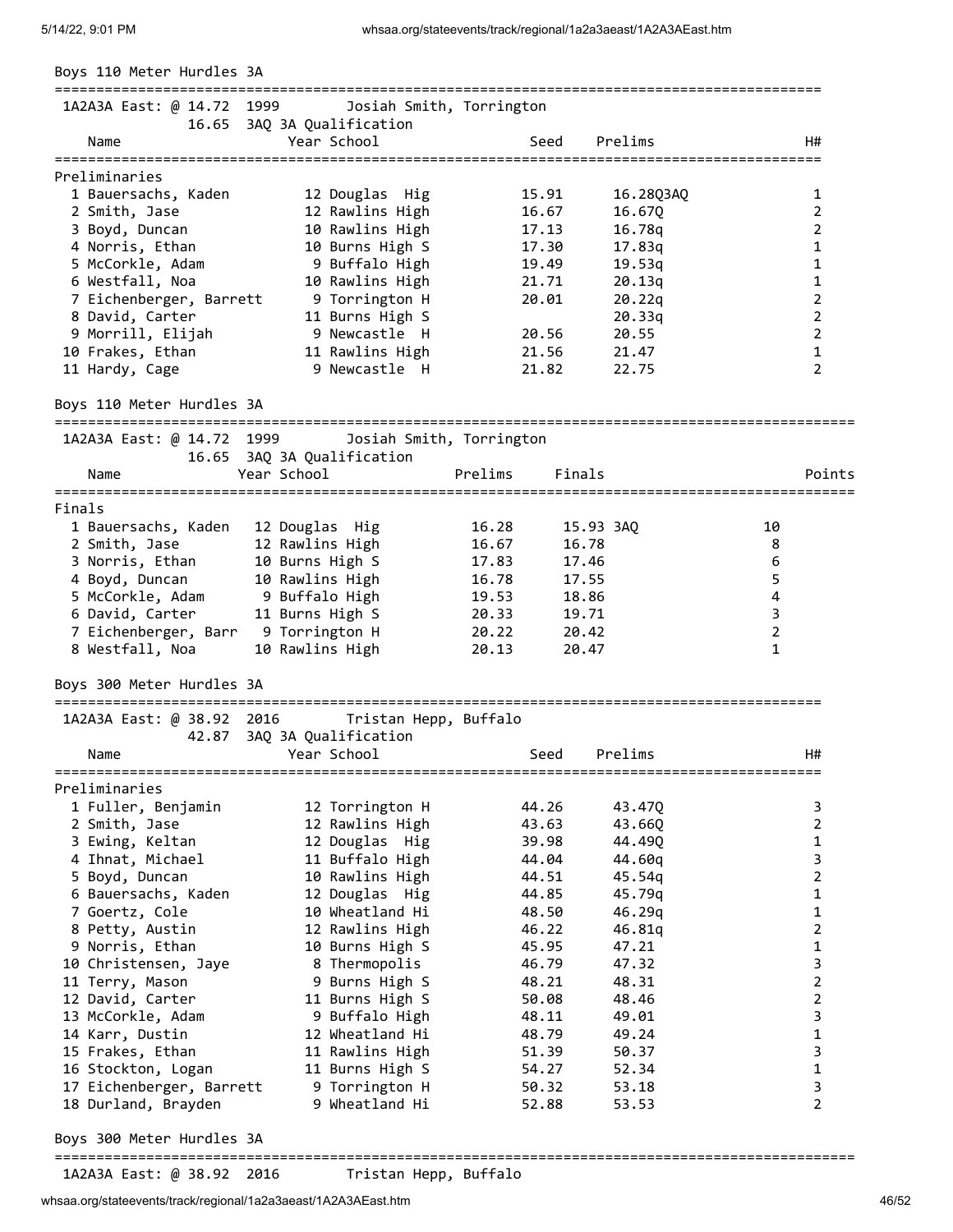| Name                                         | 42.87 3AQ 3A Qualification<br>Year School | Prelims                   | Finals      |                     | Points |
|----------------------------------------------|-------------------------------------------|---------------------------|-------------|---------------------|--------|
|                                              |                                           |                           |             |                     |        |
| Finals                                       |                                           |                           |             |                     |        |
| 1 Smith, Jase                                | 12 Rawlins High                           | 43.66                     | 42.86 3AQ   | 10                  |        |
| 2 Fuller, Benjamin                           | 12 Torrington H                           | 43.47                     | 42.88       | 8                   |        |
| 3 Ihnat, Michael                             | 11 Buffalo High                           | 44.60                     | 44.06       | 6                   |        |
| 4 Goertz, Cole                               | 10 Wheatland Hi                           | 46.29                     | 44.46       | 5                   |        |
| 5 Bauersachs, Kaden                          | 12 Douglas Hig                            | 45.79                     | 44.63       | 4                   |        |
| 6 Boyd, Duncan                               | 10 Rawlins High                           | 45.54                     | 45.52       | 3<br>$\overline{2}$ |        |
| 7 Petty, Austin                              | 12 Rawlins High                           | 46.81                     | 49.05       |                     |        |
| Boys 4x100 Meter Relay 3A                    |                                           |                           |             |                     |        |
| 1A2A3A East: @ 43.80 2014                    | 46.00 3AQ 3A Qualification                | Douglas, Douglas          |             |                     |        |
| School                                       |                                           | Seed                      | Finals      |                     | Points |
| 1 Wheatland High School                      |                                           | 44.16                     | 44.15 3AQ   | 10                  |        |
| 1) Fausto, Hyannie 12                        |                                           | 2) Preuit, Kade 12        |             |                     |        |
| 3) Hicks, Jake 12                            |                                           | 4) Brow, Rodee 12         |             |                     |        |
| 2 Burns High School                          |                                           | 45.17                     | 45.47 3AO   | 8                   |        |
| 1) Morales, Joel 12                          |                                           | 2) Hape, Cody 11          |             |                     |        |
| 3) Manlove, Conor 12                         |                                           | 4) Kirkbride, Jackson 12  |             |                     |        |
| 3 Rawlins High School                        |                                           | 45.30                     | 46.42       | 6                   |        |
| 1) Mascarenas, Jarron 12                     |                                           | 2) Archuleta, Damien 12   |             |                     |        |
| 3) Fonseca, Charlie 10                       |                                           | 4) Maes, Logan 12         |             |                     |        |
| 4 Buffalo High School                        |                                           | 46.22                     | 46.51       | 5                   |        |
| 1) Hammond, Will 10                          |                                           | 2) Ihnat, Michael 11      |             |                     |        |
| 3) Money, Keegan 12                          |                                           | 4) Murray, Kieran 10      |             |                     |        |
| 5 Douglas High School                        |                                           | 47.09                     | 46.88       | 4                   |        |
| 1) Dammeyer, John-Paul 10                    |                                           | 2) Pearson, Trennan 10    |             |                     |        |
| 3) Pyle, Brock 11                            |                                           | 4) Wagner, Brody 11       |             |                     |        |
| 6 Torrington High School                     |                                           |                           | 49.26       | 3                   |        |
| 1) Asmus, Jorey 10                           |                                           | 2) Demott, Bryant 11      |             |                     |        |
| 3) Hellus, Evan 9                            |                                           | 4) Banzhaf, Hayden 10     |             |                     |        |
| Boys 4x400 Meter Relay 3A                    |                                           |                           |             |                     |        |
| 1A2A3A East: @ 3:26.65 2015 Douglas, Douglas | 3:39.19 3AQ 3A Qualification              |                           |             |                     |        |
| School                                       |                                           | Seed                      | Finals      |                     | Points |
| 1 Burns High School                          |                                           | 3:32.02                   | 3:30.66 3AO | 10                  |        |
| 1) Kirkbride, Jackson 12                     |                                           | 2) Hape, Cody 11          |             |                     |        |
| 3) Smith, Spencer 12                         |                                           | 4) Piasecki, Cody 11      |             |                     |        |
| 2 Torrington High School                     |                                           | 3:33.16                   | 3:30.74 3AQ | 8                   |        |
| 1) Flock, Brendan 11                         |                                           | 2) Fuller, Benjamin 12    |             |                     |        |
| 3) Loya, Aydan 11                            |                                           | 4) Packard, Dylan 12      |             |                     |        |
| 3 Rawlins High School                        |                                           | 3:36.75                   | 3:31.89 3AQ | 6                   |        |
| 1) Boyd, Duncan 10                           |                                           | 2) Mascarenas, Jarron 12  |             |                     |        |
| 3) Ledwell, Teric 12                         |                                           | 4) Kramer, Riley 10       |             |                     |        |
| 4 Buffalo High School                        |                                           | 3:43.26                   | 3:37.60 3AQ | 5                   |        |
| 1) Hammond, Will 10                          |                                           | 2) Ihnat, Michael 11      |             |                     |        |
| 3) Lambert, Brodyn 10                        |                                           | 4) Murray, Kieran 10      |             |                     |        |
| 5 Douglas High School                        |                                           | 3:47.44                   | 3:44.21     | 4                   |        |
| 1) Zwetzig, Brodie 10                        |                                           | 2) Duran, Kadden 11       |             |                     |        |
| 3) Bauersachs, Kaden 12                      |                                           | 4) Dammeyer, John-Paul 10 |             |                     |        |
| 6 Wheatland High School                      |                                           | 3:51.39                   | 3:52.45     | 3                   |        |
| 1) Goertz, Cole 10                           |                                           | 2) May, Simon 10          |             |                     |        |
| 3) Mickelsen, Tagg 10                        |                                           | 4) Suko, Aric 11          |             |                     |        |
| -- Thermopolis High School                   |                                           | 3:51.53                   | DQ          |                     |        |
| 1) Yarrington, Ethan 8                       |                                           | 2) Needham, Seth 10       |             |                     |        |
| 3) Crow, Ethan 10                            |                                           | 4) Sorensen, Brody 9      |             |                     |        |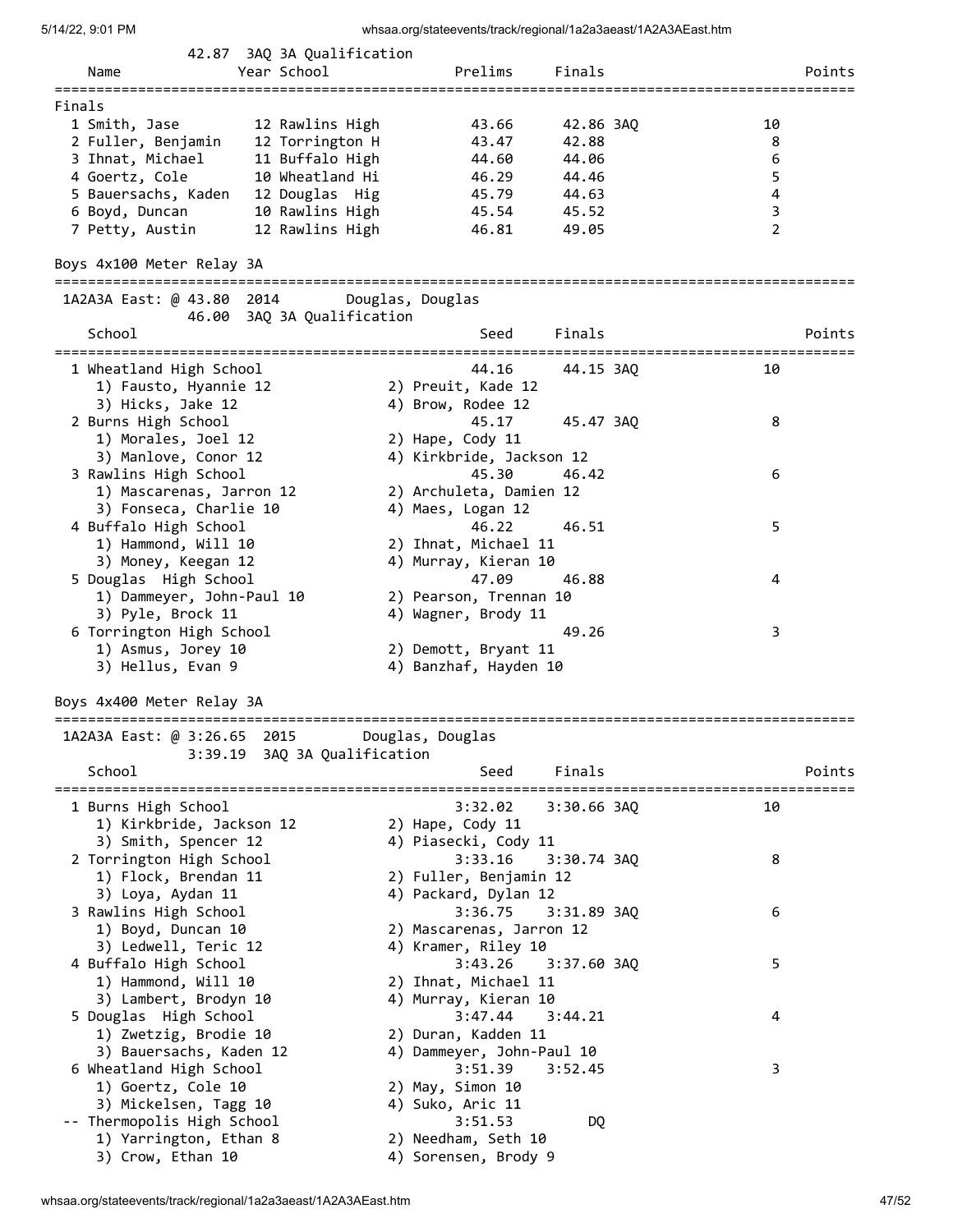Boys 4x800 Meter Relay 3A

================================================================================================ 1A2A3A East: @ 8:18.52 1985 Glenrock, Glenrock 8:48.33 3AQ 3A Qualification School School Seed Finals Points ================================================================================================ 1 Buffalo High School 8:38.30 8:44.97 3AQ 10 1) Lambert, Brodyn 10 2) Morrison, Ryer 11 3) Rasmuson, Cole 9 4) Rasmuson, Ryan 9 2 Burns High School 9:28.59 8:51.57 8 19:28 | Jurns High School<br>1) Smith, Spencer 12 2) Terry, Mason 9<br>2) Modley, Mason 0 3) Medley, Mason 9 4) Nusbaum, Jaspur 11 3 Thermopolis High School 9:21.86 8:53.42 6 1) Arends, Chris 9 2) Arends, Ryan 9 3) Yarrington, Ethan 8 4) Needham, Seth 10 4 Douglas High School 9:01.05 8:58.20 5 1) Smith, Nolan 9 2) Haskins, Hesston 9 3) Johnson, Tanner 10 4) Zwetzig, Brodie 10 5 Rawlins High School 9:26.45 9:16.08 4 1) Allard, Jaxson 10 2) Hinman, Cody 11 3) Petty, Austin 12 4) Chapman, Kagen 11 6 Torrington High School 9:43.45 3 1) Asmus, Jorey 10 2) Eichenberger, Barrett 9 3) Munoz, Zabdiel 10 4) Nicolay, Tyler 9 7 Wheatland High School 10:02.71 2 1) Warren, Austin 11 2) Bookout, David 10 3) Streets, Matthew 12 4) May, Gavin 9 Boys 1600 Sprint Medley 3A ================================================================================================ 1A2A3A East: @ 3:42.98 5/10/2019 Douglas, Douglas J Archuleta, H Hayes, K Townsend, B Brooks 3:49.48 3AQ 3A Qualification School School Seed Finals Points ================================================================================================ 1 Torrington High School 3:51.33 3:46.05 3AQ 10 1) Demott, Bryant 11 2) Fuller, Benjamin 12 3) Loya, Aydan 11 4) Packard, Dylan 12 2 Burns High School 3:52.37 3:50.16 8 1) Kirkbride, Jackson 12 2) Lakin, Cooper 11 3) Piasecki, Cody 11 4) Smith, Spencer 12 3 Douglas High School 3:37.12 3:54.71 6 1) Wagner, Brody 11 2) Ewing, Keltan 12 3) Plasecki, Couy ii<br>
3) Douglas High School<br>
3) Wagner, Brody 11<br>
3) Wehr, Rylan 12<br>
3) Wehr, Rylan 12<br>
4) Dammeyer, John-Paul 10 4 Rawlins High School 3:49.56 3:56.64 5 1) Fonseca, Charlie 10 2) Archuleta, Damien 12 3) Kramer, Riley 10 4) Ledwell, Teric 12 5 Wheatland High School 4:10.54 4:20.25 4 1) Luna, Abad 9 2) Warren, Austin 11 3) May, Simon 10 4) Sarad, John 10 -- Buffalo High School DQ 1) Gossard, Cohen 10 2) Money, Keegan 12 3) Huber, Zayne 9 4) Kukuchka, Kason 9 Boys High Jump 3A ================================================================================================ 1A2A3A East: @ 6-07.75 1987 Matt Michael, Torrington 6-00.00 3AQ 3A Qualification Name Year School Seed Finals Points ================================================================================================ 1 Pearson, Trennan 10 Douglas Hig 6-02.00 6-02.00 3AQ 10 2 Bauersachs, Kaden 12 Douglas Hig 6-02.00 6-02.00 3AQ 8 3 Preuit, Kade 12 Wheatland Hi 6-00.00 6-00.00 3AQ 6 4 Demott, Bryant 11 Torrington H 6-00.00 5-10.00 5 5 Camino, Benjamin 12 Buffalo High 6-00.00 5-08.00 4

whsaa.org/stateevents/track/regional/1a2a3aeast/1A2A3AEast.htm 48/52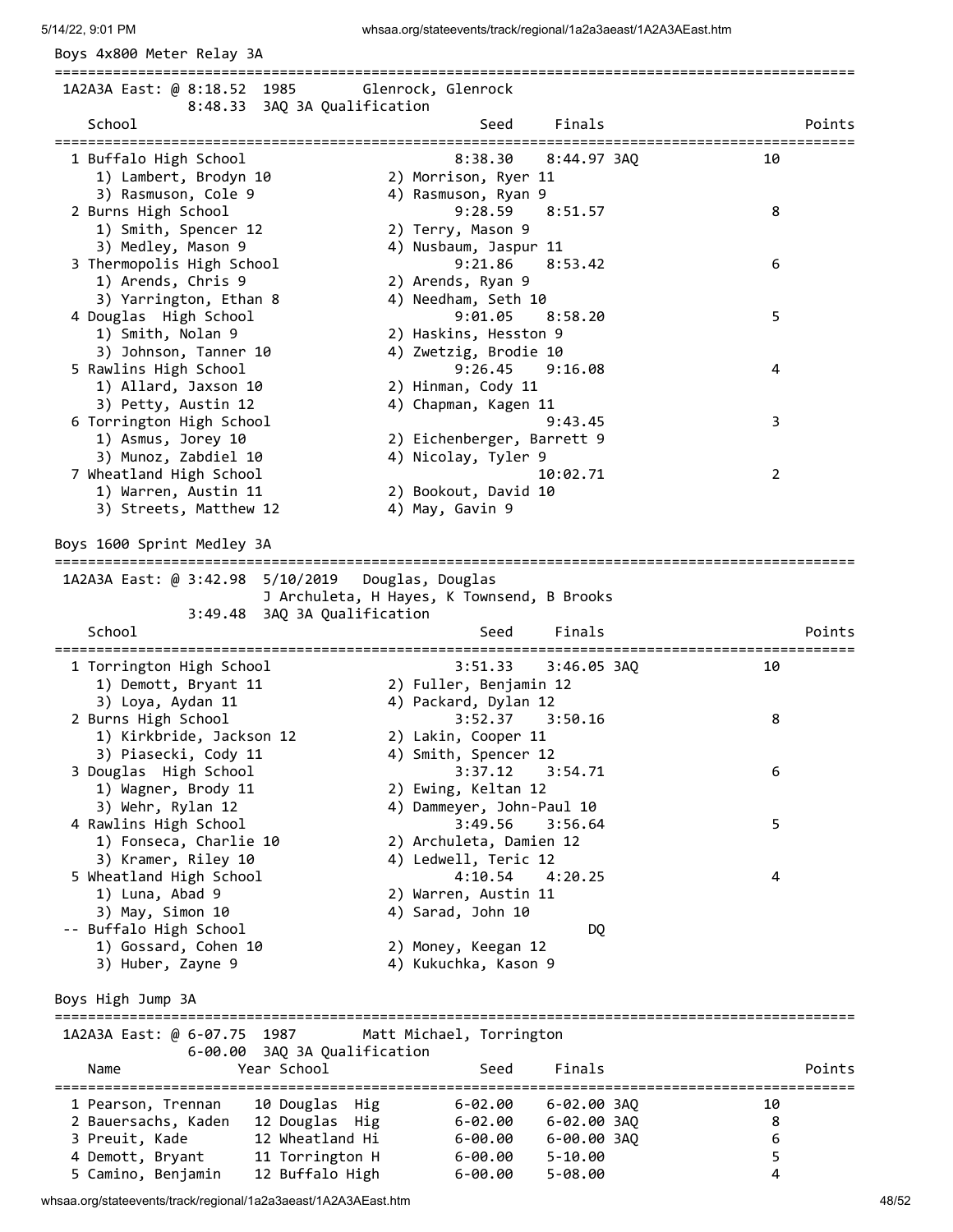| 9 Newcastle H   | $5 - 06.00$ | $5 - 08.00$ |      |
|-----------------|-------------|-------------|------|
| 11 Burns High S |             | 5-06.00     | 2    |
| 10 Buffalo High | $5 - 04.00$ | $5 - 04.00$ | 0.50 |
| 10 Wheatland Hi |             | $5 - 04.00$ | 0.50 |
| 12 Rawlins High | $5 - 04.00$ | $5 - 04.00$ |      |
| 9 Burns High S  | 5-06.00     | $5 - 04.00$ |      |
| 11 Douglas Hig  | 5-06.00     | $5 - 04.00$ |      |
| 9 Douglas Hig   | $5 - 02.00$ | <b>NH</b>   |      |
| 9 Wheatland Hi  | 4-10.00     | NH.         |      |
| 11 Burns High S | $5 - 08.00$ | <b>NH</b>   |      |
| 9 Newcastle H   | 4-06.00     | <b>NH</b>   |      |
|                 |             |             |      |

Boys Pole Vault 3A

================================================================================================ 1A2A3A East: @ 14-08 2008 Brandon Childs, Torrington 12-06.00 3AQ 3A Qualification Name Year School Seed Finals Points ================================================================================================ 1 Brow, Rodee 12 Wheatland Hi 15-00.00 14-00.00 3AQ 10 2 Hicks, Jake 12 Wheatland Hi 14-00.00 13-06.00 3AQ 8 3 Ewing, Keltan 12 Douglas Hig 13-06.00 13-00.00 3AQ 6 4 Archuleta, Jayden 12 Douglas Hig 10-09.00 11-00.00 5 5 Demott, Bryant 11 Torrington H 11-06.00 11-00.00 4 6 Norris, Ethan 10 Burns High S 11-00.00 10-06.00 3 7 Jackson, Ethan 10 Wheatland Hi 10-09.00 10-00.00 2 8 Scribner, Samuel 9 Newcastle H 10-04.00 10-00.00 1 9 Manlove, Conor 12 Burns High S 9-10.00 9-06.00 9 Eichenberger, Barr 9 Torrington H 9-03.00 9-06.00 9 Sutton, Jeron 9 Buffalo High 9-00.00 9-06.00 12 Reese, Mason 10 Thermopolis 9-00.00 9-00.00 -- Stensaas, Luke 9 Buffalo High 8-09.00 NH -- Prell, Thomas 10 Newcastle H 9-04.00 NH -- Sorensen, Brody 9 Thermopolis 8-09.00 NH -- Karr, Dustin 12 Wheatland Hi NH -- Lonn, Sage 10 Rawlins High 9-00.00 NH -- Arends, Chris 9 Thermopolis 9-00.00 NH -- Mathill, Weston 11 Rawlins High 8-06.00 NH -- Petty, Austin 12 Rawlins High 8-00.00 NH -- Maes, Logan 12 Rawlins High 7-00.00 NH

Boys Long Jump 3A

=================================================================================================== 1A2A3A East: @ 23-00 1990 Clint Fernandez, Wheatland

|                                  | THE EUSE. WE SUIT TOO TO SEE THE FOLLOW WHEN EXTREME<br>20-06.00 3AQ 3A Qualification |          |              |                     |
|----------------------------------|---------------------------------------------------------------------------------------|----------|--------------|---------------------|
| Name                             | Year School                                                                           | Seed     | Finals       | H# Points           |
| 1 Fuller, Benjamin               | 12 Torrington H                                                                       | 21-07.25 | 21-05.00 3AQ | 10<br>3             |
|                                  | 2 Preuit, Kade 12 Wheatland Hi                                                        | 20-06.00 | 20-10.50 3AO | $3^{\circ}$<br>8    |
| 3 Lakin, Cooper                  | 11 Burns High S                                                                       | 19-07.75 | 19-04.50     | 3<br>6              |
| 4 Fonseca, Charlie               | 10 Rawlins High                                                                       | 17-08.75 | 19-01.00     | $\overline{2}$<br>5 |
| 5 Stenson, Bryce                 | 10 Wheatland Hi                                                                       | 19-08.50 | 18-10.25     | 3<br>4              |
| 6 Camino, Benjamin               | 12 Buffalo High                                                                       | 19-04.50 | 18-10.25     | 3<br>3              |
| 7 Archuleta, Jayden              | 12 Douglas Hig                                                                        | 18-07.00 | 18-09.75     | 3<br>$\overline{2}$ |
| 8 Huber, Zayne                   | 9 Buffalo High                                                                        | 18-02.00 | 18-01.75     | $\mathbf{1}$<br>2   |
| 9 Suko, Aric                     | 11 Wheatland Hi                                                                       | 19-03.50 | 18-01.25     | 3                   |
| 10 Turk, Mykah                   | 11 Douglas Hig                                                                        | 18-01.50 | 18-00.00     |                     |
| 11 Fausto, Hyannie               | 12 Wheatland Hi                                                                       | 19-01.00 | 17-10.00     |                     |
|                                  | 12 Smith, Louis 9 Douglas Hig                                                         | 18-01.50 | 17-08.50     |                     |
|                                  | 13 Hellus, Evan 9 Torrington H                                                        | 18-05.00 | 17-08.00     |                     |
| 14 David, Caden                  | 12 Burns High S                                                                       | 16-05.00 | 17-07.00     |                     |
| 15 Mathill, Weston               | 11 Rawlins High                                                                       | 16-05.75 | 16-11.50     |                     |
| 16 Lonn, Sage                    | 10 Rawlins High                                                                       | 17-07.50 | 16-06.00     |                     |
|                                  | 17 Scribner, Samuel 9 Newcastle H                                                     | 16-11.00 | 16-04.00     |                     |
| 18 Morrill, Elijah 9 Newcastle H |                                                                                       | 14-02.50 | 15-11.00     |                     |
| 18 Basse, Jessen                 | 10 Thermopolis                                                                        | 15-05.25 | 15-11.00     |                     |

whsaa.org/stateevents/track/regional/1a2a3aeast/1A2A3AEast.htm 49/52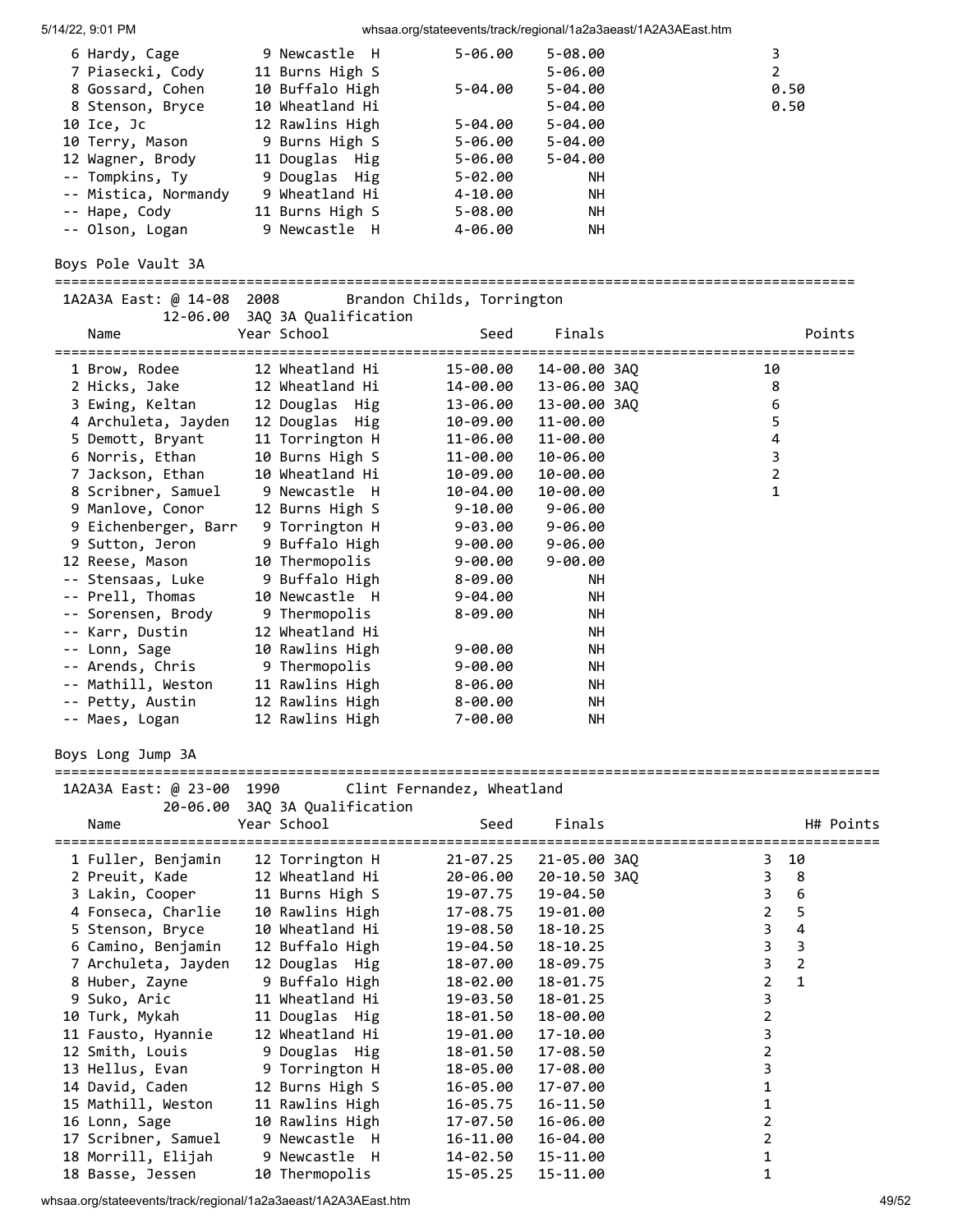| 5/14/22, 9:01 PM |  |
|------------------|--|

whsaa.org/stateevents/track/regional/1a2a3aeast/1A2A3AEast.htm

| 20 Christensen, Jaye | 8 Thermopolis   | 15-10.75<br>16-05.00 | 1 |
|----------------------|-----------------|----------------------|---|
| 21 Arends, Ryan      | 9 Thermopolis   | 15-10.00<br>17-04.00 | 2 |
| 22 Cook, Ethan       | 9 Rawlins High  | 15-09.00<br>16-02.00 |   |
| 23 Corley, Jayden    | 9 Newcastle H   | 15-07.75<br>14-03.75 | 1 |
| 24 Hardy, Cage       | 9 Newcastle H   | 16-04.75<br>15-07.00 | 1 |
| 25 Sutton, Jeron     | 9 Buffalo High  | 15-01.00<br>16-11.00 | 2 |
| -- Money, Keegan     | 12 Buffalo High | 17-06.50<br>ND.      |   |

Boys Triple Jump 3A

===================================================================================================

| 1A2A3A East: @ 46-03 2013 Ty Etchemendy, Douglas |                               |          |                |                |                |           |
|--------------------------------------------------|-------------------------------|----------|----------------|----------------|----------------|-----------|
|                                                  | 41-04.00 3AQ 3A Qualification |          |                |                |                |           |
| Name                                             | Year School                   |          | Finals<br>Seed |                |                | H# Points |
| 1 Kirkbride, Jackson                             | 12 Burns High S               | 42-06.00 | 41-06.75 3AO   | 2              | 10             |           |
| 2 Piasecki, Cody                                 | 11 Burns High S               | 41-01.50 | 39-04.00       | $\overline{2}$ | -8             |           |
| 3 Hellus, Evan 9 Torrington H                    |                               | 40-04.75 | 39-01.25       | 2              | 6              |           |
| 4 Stenson, Bryce                                 | 10 Wheatland Hi               | 40-02.00 | 38-09.00       | $\overline{2}$ | 5              |           |
| 5 Camino, Bryce                                  | 10 Buffalo High               | 39-09.00 | 38-07.50       | $\mathcal{L}$  | 4              |           |
| 6 Medley, Mason 9 Burns High S                   |                               | 37-07.00 | 37-07.00       | $\mathbf{1}$   | 3              |           |
| 7 Ihnat, Michael                                 | 11 Buffalo High               | 39-10.00 | 37-04.75       | $\mathfrak{p}$ | $\overline{2}$ |           |
| 8 Hicks, Jake                                    | 12 Wheatland Hi               | 37-09.00 | $36 - 10.75$   | $\overline{2}$ | $\mathbf{1}$   |           |
| 9 Luna, Abad                                     | 9 Wheatland Hi                | 33-08.00 | $35 - 10.50$   |                |                |           |
| 10 Pyle, Brock                                   | 11 Douglas Hig                | 37-09.00 | $35 - 09.25$   |                |                |           |
| 11 Nusbaum, Jaspur                               | 11 Burns High S               | 34-05.25 | $33 - 11.25$   |                |                |           |
| 12 Lonn, Sage                                    | 10 Rawlins High               | 34-04.50 | 33-06.50       |                |                |           |
| 13 Morrill, Elijah                               | 9 Newcastle H                 | 35-00.00 | $32 - 11.75$   |                |                |           |
| 14 Cook, Ethan                                   | 9 Rawlins High                | 33-09.25 | 32-08.50       |                |                |           |
| 15 Mathill, Weston                               | 11 Rawlins High               | 33-04.00 | $32 - 02.50$   |                |                |           |
| 16 Dafoe, Logan                                  | 9 Thermopolis                 | 33-02.50 | $31 - 03.50$   |                |                |           |

Boys Shot Put 3A

| 1A2A3A East: @ 62-00.50 2017 | 47-04.00 3AQ 3A Qualification | Logan Harris, Torrington |              |                         |                |
|------------------------------|-------------------------------|--------------------------|--------------|-------------------------|----------------|
| Name                         | Year School                   | Seed                     | Finals       |                         | H# Points      |
| 1 Bennick, Tyler             | 10 Torrington H               | 48-10.00                 | 46-07.75     | 4                       | 10             |
| 2 Logar, Kyle                | 12 Douglas Hig                | 46-11.00                 | 45-01.00     | 4                       | 8              |
| 3 Seeds, Tegen               | 10 Douglas Hig                | 44-06.00                 | 44-10.00     | 4                       | 6              |
| 4 Archuleta, Carter          | 9 Douglas Hig                 | 43-08.50                 | 44-09.50     | 4                       | 5              |
| 5 Parriott, Trey             | 10 Torrington H               | 42-00.00                 | 44-03.00     | 4                       | 4              |
| 6 Rasmuson, Trevor           | 12 Buffalo High               | 39-03.00                 | 42-05.00     | 3                       | 3              |
| 7 Glassock, Marko            | 11 Buffalo High               | 38-01.00                 | 42-05.00     | $\mathbf{3}$            | $\overline{2}$ |
| 8 Underwood, Vann            | 12 Douglas Hig                | 40-11.50                 | 41-11.50     | $\overline{4}$          | $\mathbf{1}$   |
| 9 Jenkins, Braden            | 12 Newcastle H                | 40-02.50                 | $41 - 08.25$ | 4                       |                |
| 10 Frazier, Brayden          | 10 Torrington H               | 42-08.00                 | 39-10.00     | 4                       |                |
| 11 Flores, Jose              | 11 Burns High S               | 38-04.00                 | 38-11.00     | 3                       |                |
| 12 Prell, Jacob              | 11 Newcastle H                | 38-10.00                 | 38-07.00     | 3                       |                |
| 13 Scribner, Travis          | 12 Newcastle H                | 37-05.50                 | 38-00.50     | 3                       |                |
| 14 Pearson, Jordyn           | 12 Wheatland Hi               | 38-10.00                 | 37-09.00     | 3                       |                |
| 15 Grant, Vaughn             | 9 Rawlins High                | 35-05.50                 | 37-08.50     | $\overline{\mathbf{c}}$ |                |
| 15 Hime, Brayden             | 9 Torrington H                | 38-06.50                 | 37-08.50     | 3                       |                |
| 17 Ice, Jc                   | 12 Rawlins High               | 36-06.00                 | 37-03.00     | $\overline{2}$          |                |
| 18 Winslow, Cody             | 12 Burns High S               | 37-03.50                 | 36-04.75     | 3                       |                |
| 19 Stone, Bode               | 9 Wheatland Hi                | 33-10.50                 | 36-00.75     | 1                       |                |
| 20 Borton, Ora               | 12 Wheatland Hi               | 36-06.00                 | $36 - 00.25$ | $\overline{2}$          |                |
| 21 Flores, Ozzy              | 12 Burns High S               | 36-03.00                 | $36 - 00.25$ | 2                       |                |
| 22 Gosnel, Damiyan           | 12 Thermopolis                | 36-02.00                 | $35 - 07.25$ | $\overline{2}$          |                |
| 23 Rabel, Lance              | 10 Buffalo High               | 34-11.00                 | 35-05.50     | $\overline{2}$          |                |
| 24 McCulloch, Jake           | 12 Rawlins High               | 35-10.00                 | 34-06.75     | 2                       |                |
| 25 Moon, Jackson             | 12 Buffalo High               | 33-09.50                 | 33-06.00     | 1                       |                |
| 26 Kafka, Wyatt              | 10 Wheatland Hi               | 34-04.50                 | 31-09.00     | $\overline{2}$          |                |
| 27 Archer, Jack              | 11 Burns High S               | 29-07.00                 | 30-08.50     | 1                       |                |
| 28 Sorensen, Brody           | 9 Thermopolis                 | 32-10.00                 | 30-00.50     | 1                       |                |

whsaa.org/stateevents/track/regional/1a2a3aeast/1A2A3AEast.htm 50/52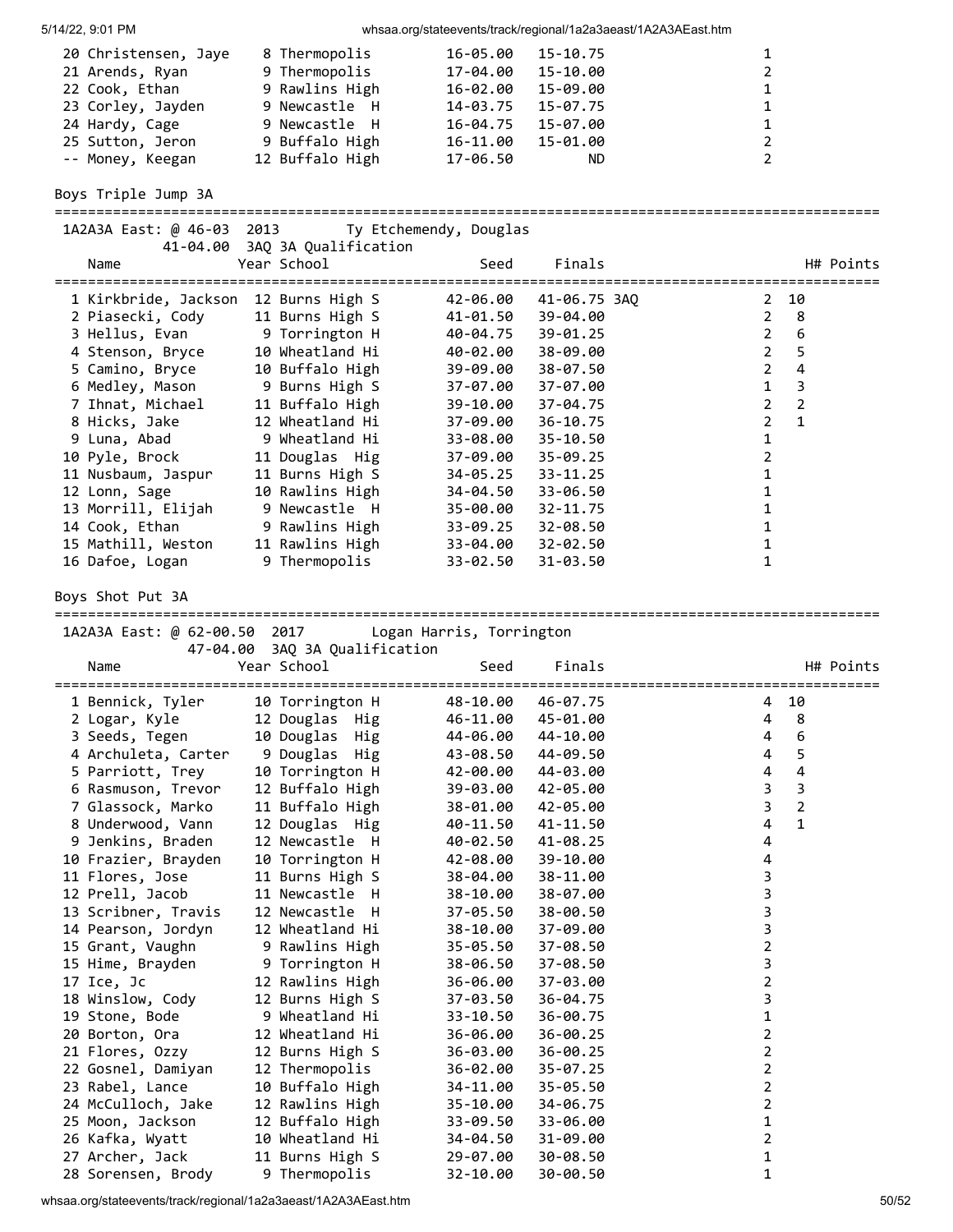| 29 Drayton, Michael | 11 Rawlins High | 29-00.50          | 30-00.00 | $\mathbf{1}$ |
|---------------------|-----------------|-------------------|----------|--------------|
| 30 Reese, Mason     | 10 Thermopolis  | 26-08.00          | 29-07.00 | $\mathbf{1}$ |
| 31 Whitney, Neil    | 12 Newcastle H  | 30-01.25 29-06.75 |          | $\mathbf{1}$ |
| 32 Smith, Zane      | 10 Thermopolis  | 28-02.75 27-05.50 |          | $\mathbf{1}$ |

Boys Discus Throw 3A

===================================================================================================

| 1A2A3A East: @ 165-03 2012                                |                                                                                    | Zack Lurz, Torrington |                                                    |          |                |                  |
|-----------------------------------------------------------|------------------------------------------------------------------------------------|-----------------------|----------------------------------------------------|----------|----------------|------------------|
| 136-07                                                    | 3AQ 3A Qualification                                                               |                       |                                                    |          |                |                  |
| Name                                                      | Year School                                                                        | Seed                  | Finals                                             |          |                | H# Points        |
| 1 Baker, Ryan                                             | 11 Torrington H                                                                    | =====                 | 155-00 150-04.00 3AQ                               |          | 4              | 10               |
| 2 Archuleta, Carter                                       | 9 Douglas Hig                                                                      |                       | 137-00 140-04.00 3AQ                               |          | 4              | 8                |
| 3 Bennick, Tyler                                          | 10 Torrington H                                                                    |                       | 149-09 135-04.00                                   |          | 4              | $\boldsymbol{6}$ |
| 4 Logar, Kyle                                             | 12 Douglas Hig                                                                     |                       | 130-08 131-09.00                                   |          | 4              | 5                |
| 5 Seeds, Tegen                                            | 10 Douglas Hig                                                                     |                       | 134-07 129-06.00                                   |          | 4              | 4                |
| 6 Camino, Benjamin                                        | 12 Buffalo High                                                                    |                       | 116-06 127-02.00                                   |          | 4              | 3                |
| 7 Jenkins, Braden                                         | 12 Newcastle H                                                                     | 114-02                | 122-01.00                                          |          | 4              | $\overline{2}$   |
| 8 Underwood, Vann                                         | 12 Douglas Hig                                                                     | 125-04                | 115-05.00                                          |          | 4              | $\mathbf{1}$     |
| 9 Rabel, Lance                                            | 10 Buffalo High                                                                    |                       | 10-05.50 113-02.00                                 |          | 3              |                  |
| 10 Frazier, Brayden                                       | 10 Torrington H                                                                    |                       | 112-04 112-11.00                                   |          | 3              |                  |
| 11 Scribner, Travis                                       | 12 Newcastle H                                                                     |                       | 107-01 104-00.00                                   |          | 2              |                  |
| 12 Parriott, Trey                                         | 10 Torrington H                                                                    | 110-06                | 102-08.00                                          |          | 3              |                  |
| 13 Ice, Jc                                                | 12 Rawlins High                                                                    | 112-04                | 102-07.00                                          |          | 3              |                  |
| 14 Flores, Jose                                           | 11 Burns High S                                                                    | 107-10                | 101-11.00                                          |          | 3              |                  |
| 15 Rasmuson, Trevor                                       | 12 Buffalo High                                                                    | 112-05                | 99-11.00                                           |          | 3              |                  |
| 16 Reese, Mason                                           | 10 Thermopolis                                                                     | 87-05.50              | 99-05.00                                           |          | 1              |                  |
| 17 Lakin, Cooper                                          | 11 Burns High S                                                                    | 110-02                | 95-01.00                                           |          | 3              |                  |
| 18 Glassock, Marko                                        | 11 Buffalo High                                                                    | 111-10                | 93-08.00                                           |          | 3              |                  |
| 18 Damey, Noah                                            | 10 Burns High S                                                                    | 93-03                 | 93-08.00                                           |          | $\overline{2}$ |                  |
| 20 Stone, Bode                                            | 9 Wheatland Hi                                                                     | 87-00                 | 88-03.00                                           |          | 1              |                  |
| 21 Borton, Ora                                            | 12 Wheatland Hi                                                                    | 96-05                 | 86-00.00                                           |          | 2              |                  |
| 21 Prell, Jacob                                           | 11 Newcastle H                                                                     | 90-06                 | 86-00.00                                           |          | 1              |                  |
| 23 Jeffs, Jarek                                           | 10 Thermopolis                                                                     | 84-09                 | 85-08.00                                           |          | 1              |                  |
| 24 Drayton, Michael                                       | 11 Rawlins High                                                                    | 84-03                 | 82-04.00                                           |          | 1              |                  |
| 25 Haroldson, Gabriel                                     | 10 Wheatland Hi                                                                    | 89-06                 | 80-11.00                                           |          | 1              |                  |
| 26 Jensen, Tanner                                         | 11 Thermopolis                                                                     | 92-03                 | 79-02.00                                           |          | 2              |                  |
| 27 Strickland, Nathan                                     | 10 Newcastle H                                                                     | 99-00                 | 76-02.00                                           |          | 2              |                  |
| 28 Dafoe, Logan                                           | 9 Thermopolis                                                                      | 78-01                 | 75-10.00                                           |          | 1              |                  |
| 29 Grant, Vaughn                                          | 9 Rawlins High                                                                     | 93-10                 | 75-09.00                                           |          | 2              |                  |
| 30 McCulloch, Jake                                        | 12 Rawlins High                                                                    | 95-06                 | 73-10.00                                           |          | 2              |                  |
| -- Kafka, Wyatt                                           | 10 Wheatland Hi                                                                    | 104-08                | ND.                                                |          | 2              |                  |
| -- Flores, Ozzy                                           | 12 Burns High S                                                                    | 83-01                 | ND.                                                |          | 1              |                  |
|                                                           | Women - 1A - Team Rankings - 18 Events Scored                                      |                       |                                                    |          |                |                  |
|                                                           |                                                                                    |                       |                                                    |          |                |                  |
| 1) Lingle Ft. Laramie High S 169                          |                                                                                    |                       | 2) Southeast High School                           | 154      |                |                  |
| 3) Upton High School                                      | 105.50                                                                             |                       | 4) Kaycee High School                              | 82.50    |                |                  |
| 5) Hulett High School                                     | 82                                                                                 | 6) HEM High School    |                                                    | 34.50    |                |                  |
| 7) Guernsey-Sunrise High Sch                              | 11.50                                                                              |                       | 8) Rock River High School                          | 11       |                |                  |
| 9) Midwest High School                                    | 10                                                                                 |                       | 10) Arvada-Clearmont High Sch                      | 5        |                |                  |
|                                                           | Women - 2A - Team Rankings - 18 Events Scored                                      |                       |                                                    |          |                |                  |
|                                                           |                                                                                    |                       |                                                    |          |                |                  |
| 1) Tongue River High School<br>3) Pine Bluffs High School | 149                                                                                |                       | 2) Glenrock High School                            | 136      |                |                  |
| 5) Moorcroft High School                                  | 130<br>66                                                                          |                       | 4) Big Horn High School<br>6) Sundance High School | 95<br>42 |                |                  |
| 7) Niobrara County                                        | 39                                                                                 | 8) Wright High School |                                                    | 14       |                |                  |
|                                                           |                                                                                    |                       |                                                    |          |                |                  |
| ======                                                    | Women - 3A - Team Rankings - 18 Events Scored<br>================================= |                       |                                                    |          |                |                  |
| 1) Torrington High School                                 | 160                                                                                |                       | 2) Buffalo High School                             | 138.50   |                |                  |
| 3) Rawlins High School                                    | 118                                                                                |                       | 4) Wheatland High School                           | 88       |                |                  |
| 5) Burns High School                                      | 86                                                                                 |                       | 6) Douglas High School                             | 44.50    |                |                  |

7) Thermopolis High School 34 8) Newcastle High School 16